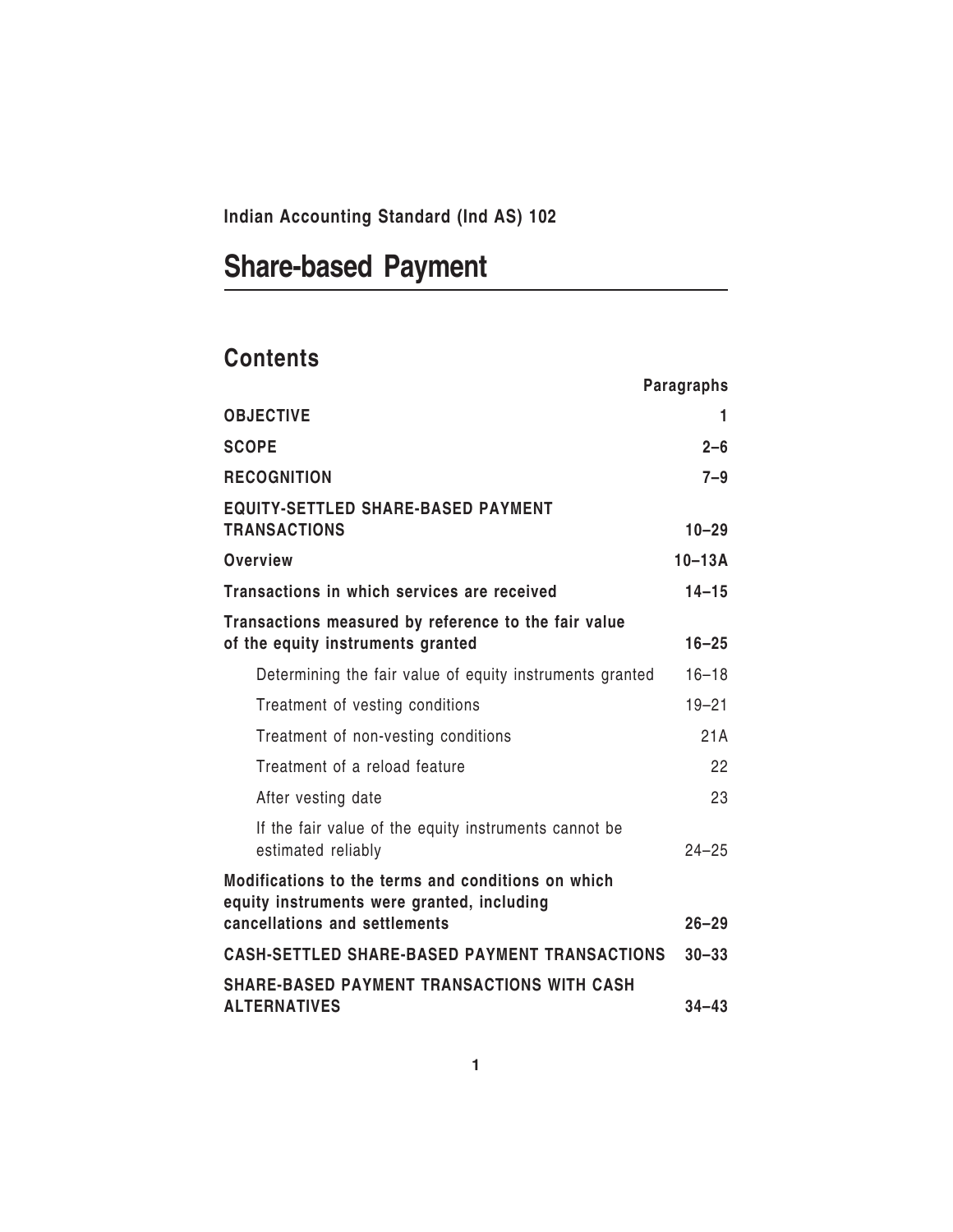| Share-based payment transactions in which the terms of<br>the arrangement provide the counterparty with a choice<br>of settlement | $35 - 40$ |
|-----------------------------------------------------------------------------------------------------------------------------------|-----------|
| Share-based payment transactions in which the terms<br>of the arrangement provide the entity with a choice of                     |           |
| settlement                                                                                                                        | $41 - 43$ |
| <b>SHARE-BASED PAYMENT TRANSACTIONS AMONG</b>                                                                                     |           |
| <b>GROUP ENTITIES</b>                                                                                                             | $43A-43D$ |
| <b>DISCLOSURES</b>                                                                                                                | $44 - 52$ |
| <b>APPENDICES</b>                                                                                                                 |           |
| <b>Defined terms</b><br>A                                                                                                         |           |
| B<br><b>Application guidance</b>                                                                                                  |           |

- **C Guidance on Implementing Ind AS 102, Share-based Payment**
- **1 Comparison with IFRS 2, Share-based Payment**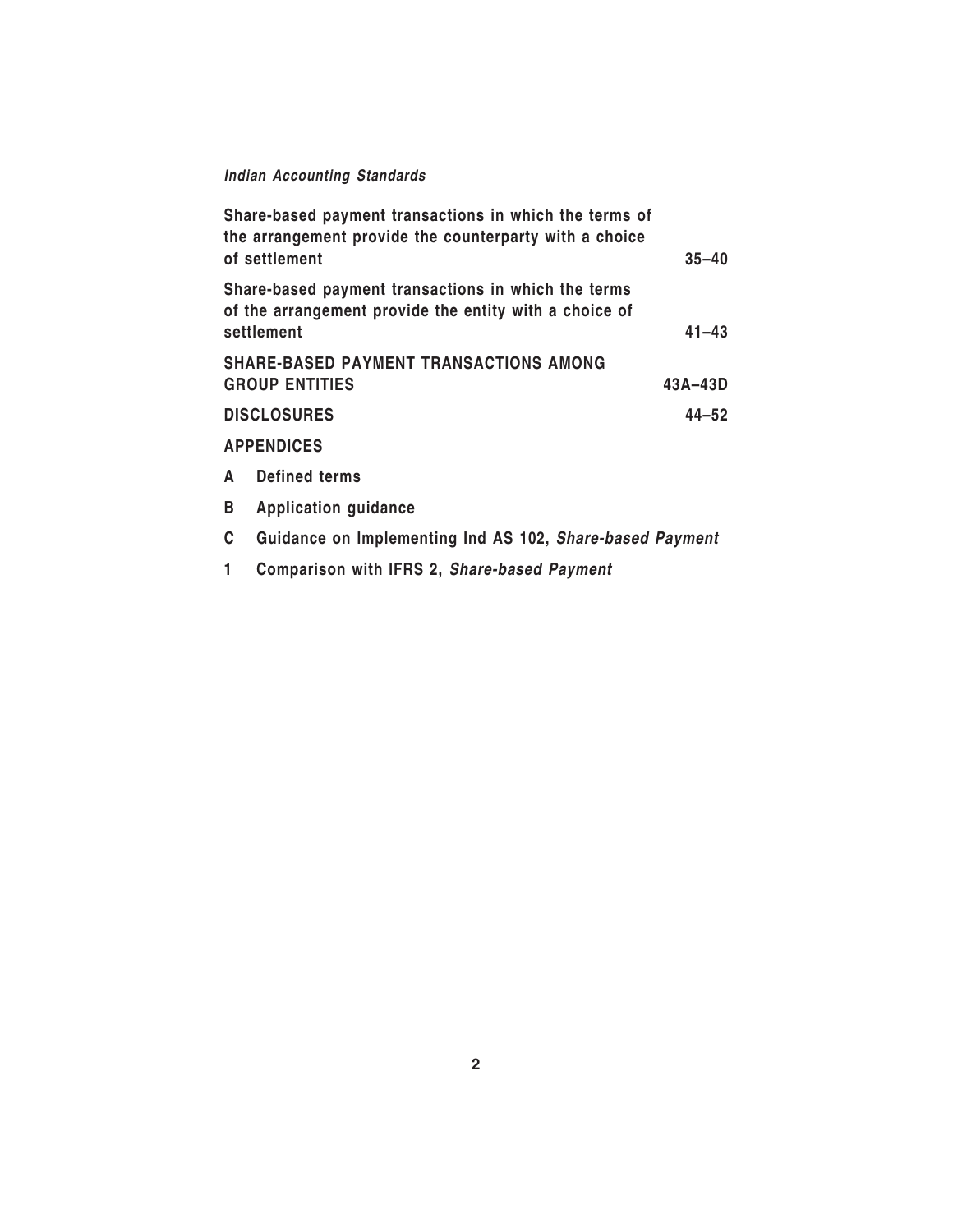**Indian Accounting Standard (Ind AS) 102**

# **Share-based Payment**

(This Indian Accounting Standard includes paragraphs set in **bold** type and plain type, which have equal authority. Paragraphs in bold type indicate the main principles.).

## **Objective**

1 The objective of this Standard is to specify the financial reporting by an entity when it undertakes a share-based payment transaction. In particular, it requires an entity to reflect in its profit or loss and financial position the effects of share-based payment transactions, including expenses associated with transactions in which share options are granted to employees.

## **Scope**

2 An entity shall apply this Standard in accounting for all sharebased payment transactions, whether or not the entity can identify specifically some or all of the goods or services received, including:

- (a) equity-settled share-based payment transactions,
- (b) cash-settled share-based payment transactions, and
- (c) transactions in which the entity receives or acquires goods or services and the terms of the arrangement provide either the entity or the supplier of those goods or services with a choice of whether the entity settles the transaction in cash (or other assets) or by issuing equity instruments,

except as noted in paragraphs 3A–6. In the absence of specifically identifiable goods or services, other circumstances may indicate that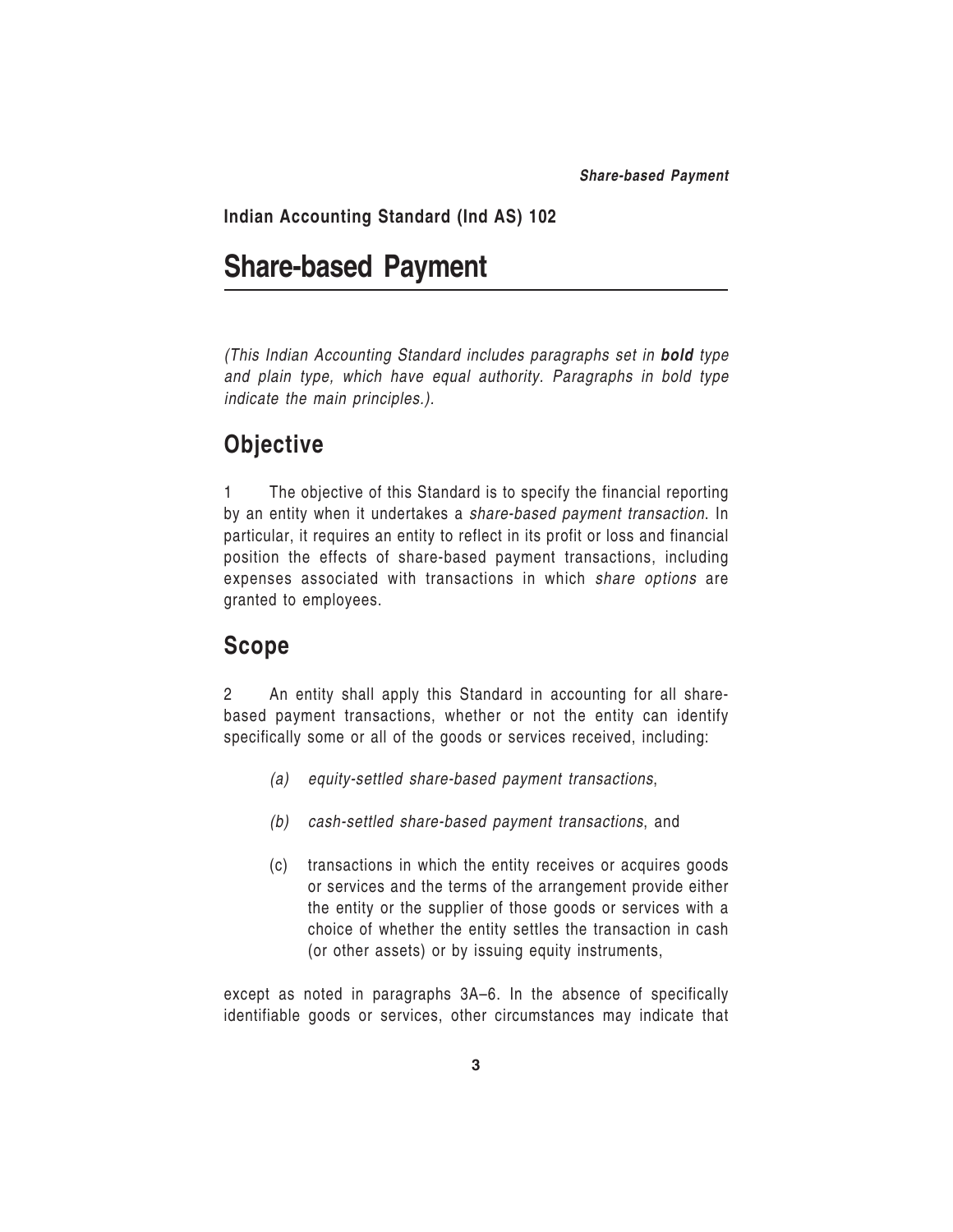goods or services have been (or will be) received, in which case this Standard applies.

3 [Refer to Appendix 1]

3A A share-based payment transaction may be settled by another group entity (or a shareholder of any group entity) on behalf of the entity receiving or acquiring the goods or services. Paragraph 2 also applies to an entity that

- (a) receives goods or services when another entity in the same group (or a shareholder of any group entity) has the obligation to settle the share-based payment transaction, or
- (b) has an obligation to settle a share-based payment transaction when another entity in the same group receives the goods or services

unless the transaction is clearly for a purpose other than payment for goods or services supplied to the entity receiving them.

4 For the purposes of this Standard, a transaction with an employee (or other party) in his/her capacity as a holder of equity instruments of the entity is not a share-based payment transaction. For example, if an entity grants all holders of a particular class of its equity instruments the right to acquire additional equity instruments of the entity at a price that is less than the fair value of those equity instruments, and an employee receives such a right because he/she is a holder of equity instruments of that particular class, the granting or exercise of that right is not subject to the requirements of this Standard.

5 As noted in paragraph 2, this Standard applies to share-based payment transactions in which an entity acquires or receives goods or services. Goods includes inventories, consumables, property, plant and equipment, intangible assets and other non-financial assets. However, an entity shall not apply this Standard to transactions in which the entity acquires goods as part of the net assets acquired in a business combination as defined by Ind AS 103 Business Combinations, in a combination of entities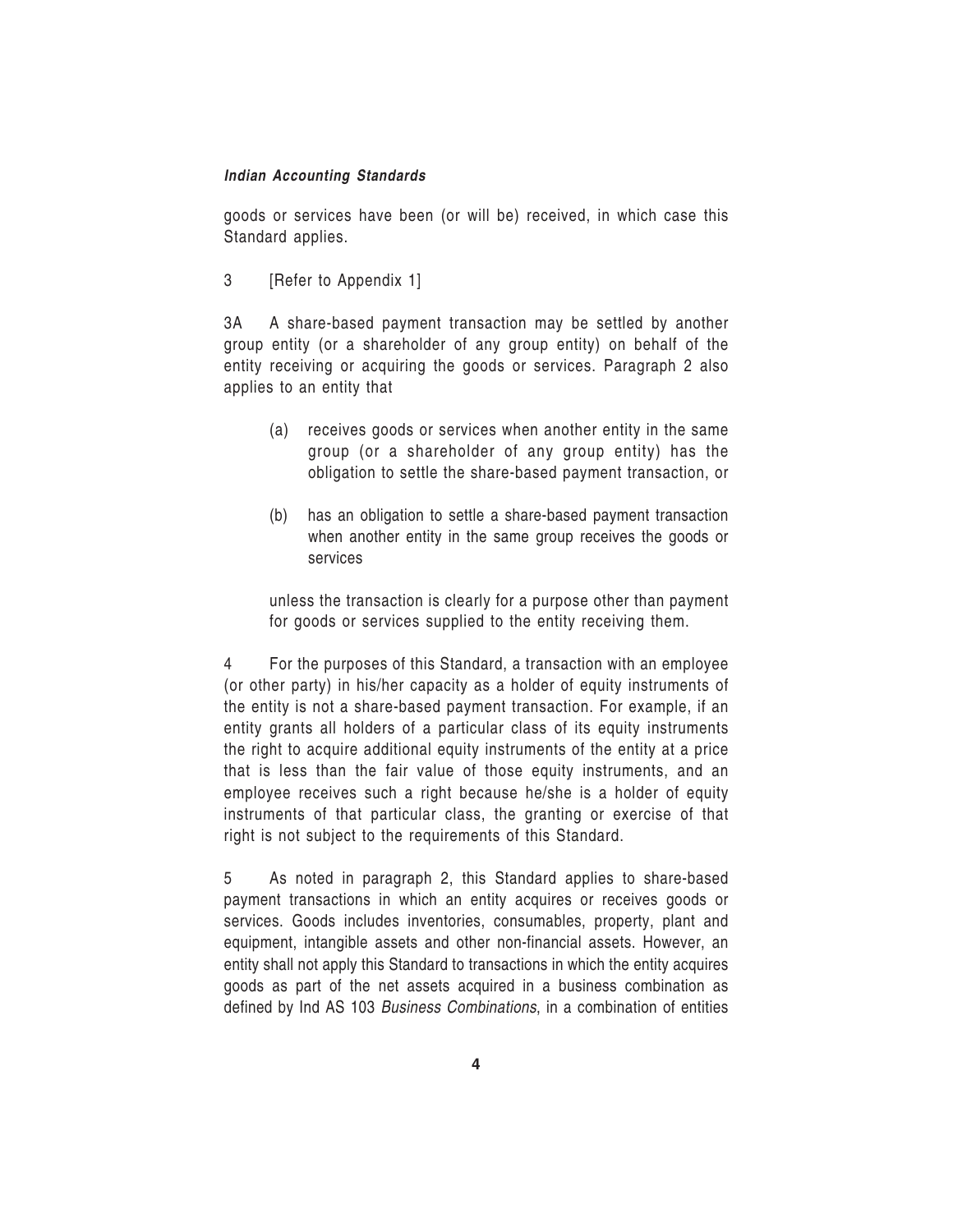or businesses under common control as described in Appendix C of AS Ind AS 103, or the contribution of a business on the formation of a joint venture as defined by Ind AS 31 Interests in Joint Ventures. Hence, equity instruments issued in a business combination in exchange for control of the acquiree are not within the scope of this Standard. However, equity instruments granted to employees of the acquiree in their capacity as employees (eg in return for continued service) are within the scope of this Standard. Similarly, the cancellation, replacement or other modification of share-based payment arrangements because of a business combination or other equity restructuring shall be accounted for in accordance with this Standard. Ind AS 103 provides guidance on determining whether equity instruments issued in a business combination are part of the consideration transferred in exchange for control of the acquiree (and therefore within the scope of Ind AS 103) or are in return for continued service to be recognised in the post-combination period (and therefore within the scope of this Standard).

6 This Standard does not apply to share-based payment transactions in which the entity receives or acquires goods or services under a contract within the scope of paragraphs 8–10 of Ind AS 32 Financial Instruments: Presentation or paragraphs 5–7 of Ind AS 39 Financial Instruments: Recognition and Measurement.

## **Recognition**

**7 An entity shall recognise the goods or services received or acquired in a share-based payment transaction when it obtains the goods or as the services are received. The entity shall recognise a corresponding increase in equity if the goods or services were received in an equity-settled share-based payment transaction, or a liability if the goods or services were acquired in a cash-settled share-based payment transaction.**

**8 When the goods or services received or acquired in a sharebased payment transaction do not qualify for recognition as assets, they shall be recognised as expenses.**

9 Typically, an expense arises from the consumption of goods or services. For example, services are typically consumed immediately, in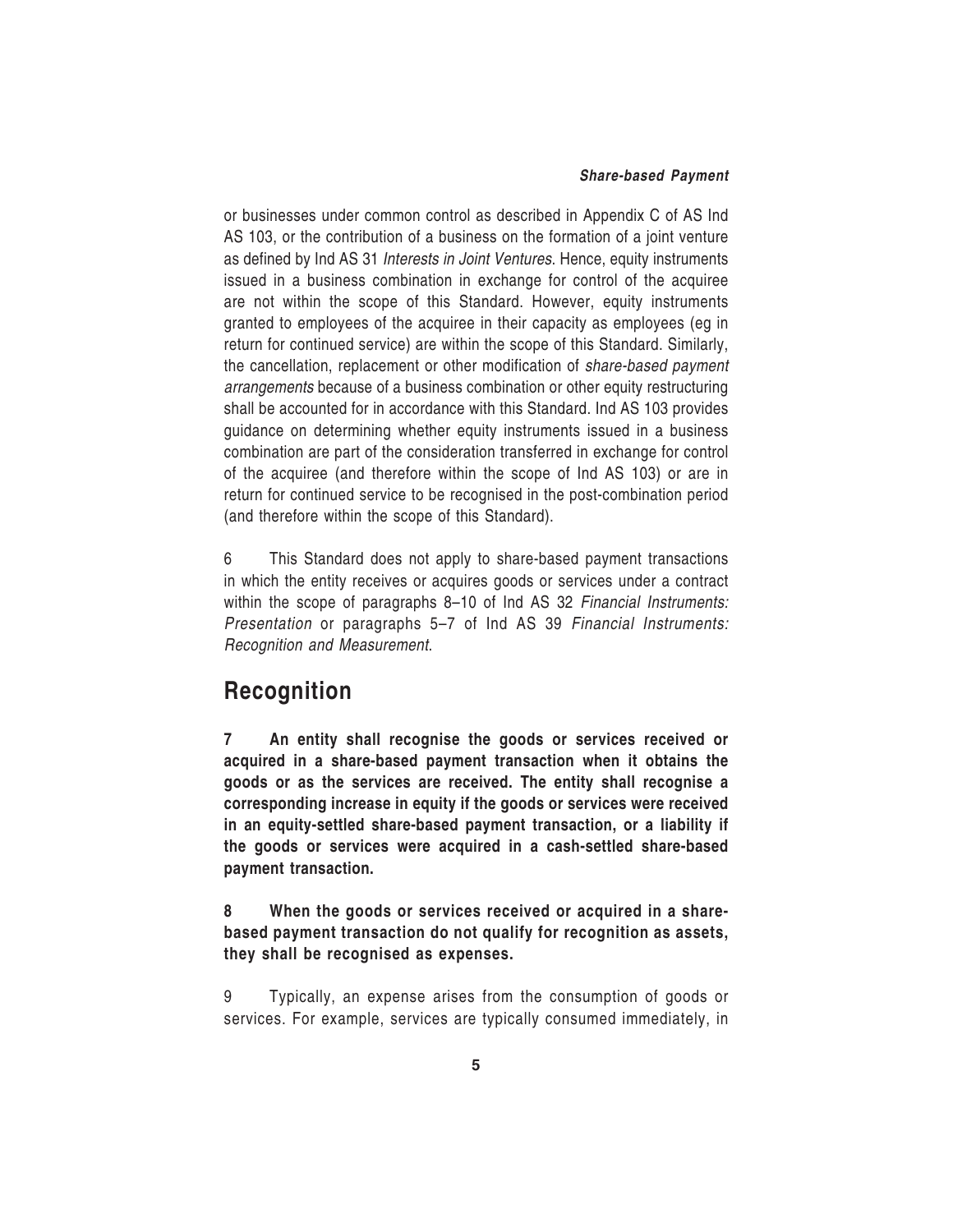which case an expense is recognised as the counterparty renders service. Goods might be consumed over a period of time or, in the case of inventories, sold at a later date, in which case an expense is recognised when the goods are consumed or sold. However, sometimes it is necessary to recognise an expense before the goods or services are consumed or sold, because they do not qualify for recognition as assets. For example, an entity might acquire goods as part of the research phase of a project to develop a new product. Although those goods have not been consumed, they might not qualify for recognition as assets under the applicable Indian Accounting Standard.

## **Equity-settled share-based payment transactions**

### **Overview**

**10 For equity-settled share-based payment transactions, the entity shall measure the goods or services received, and the corresponding increase in equity, directly, at the fair value of the goods or services received, unless that fair value cannot be estimated reliably. If the entity cannot estimate reliably the fair value of the goods or services received, the entity shall measure their value, and the corresponding increase in equity, indirectly, by reference to\* the fair value of the equity instruments granted.**

11 To apply the requirements of paragraph 10 to transactions with employees and others providing similar services,<sup>†</sup> the entity shall measure the fair value of the services received by reference to the fair value of the equity instruments granted, because typically it is not possible to estimate reliably the fair value of the services received, as explained in paragraph 12. The fair value of those equity instruments shall be measured at grant date.

<sup>\*</sup> This Standard uses the phrase 'by reference to' rather than 'at', because the transaction is ultimately measured by multiplying the fair value of the equity instruments granted, measured at the date specified in paragraph 11 or 13 (whichever is applicable), by the number of equity instruments that vest, as explained in paragraph 19.

<sup>†</sup> In the remainder of this Standard, all references to employees also include others providing similar services.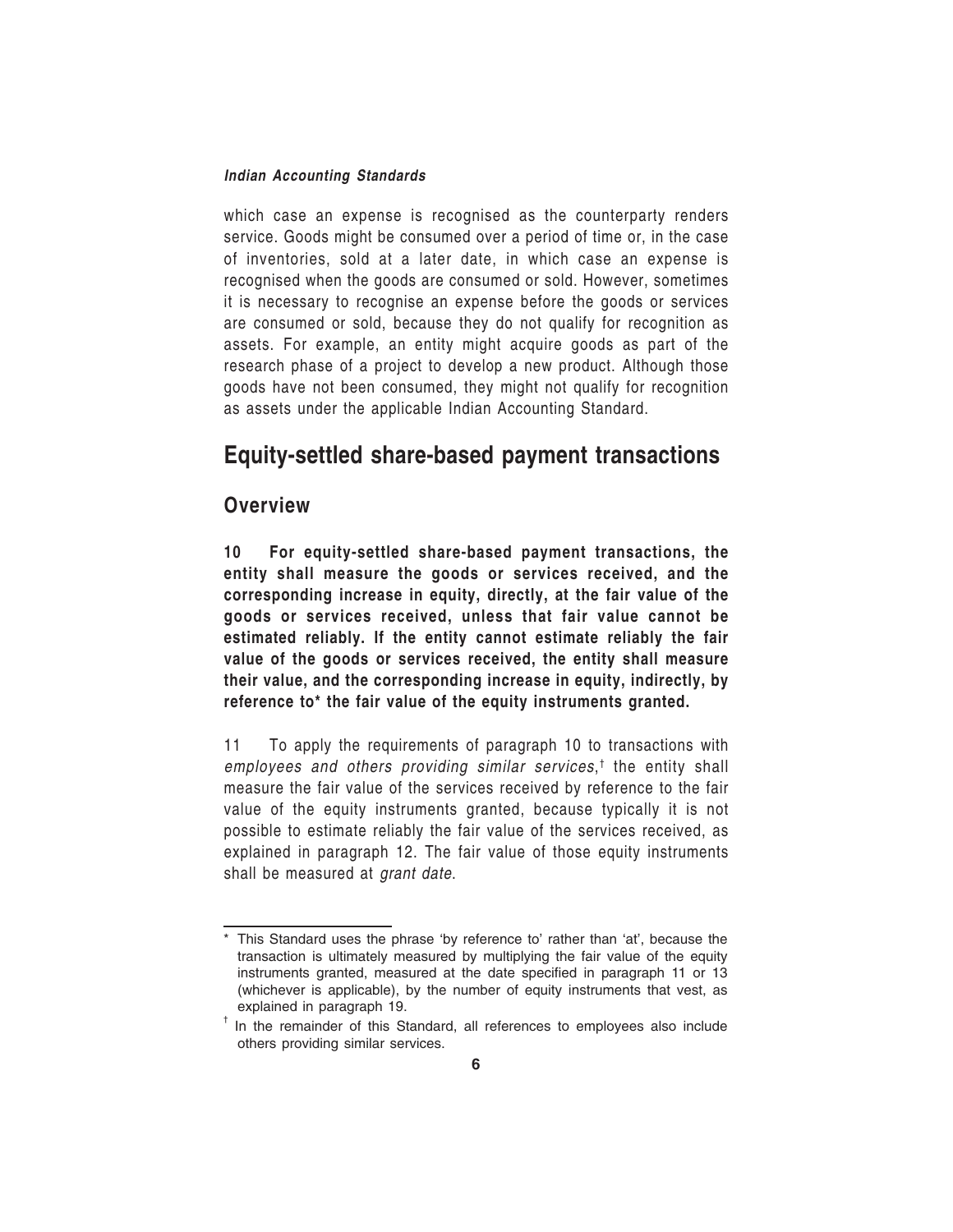12 Typically, shares, share options or other equity instruments are granted to employees as part of their remuneration package, in addition to a cash salary and other employment benefits. Usually, it is not possible to measure directly the services received for particular components of the employee's remuneration package. It might also not be possible to measure the fair value of the total remuneration package independently, without measuring directly the fair value of the equity instruments granted. Furthermore, shares or share options are sometimes granted as part of a bonus arrangement, rather than as a part of basic remuneration, eg as an incentive to the employees to remain in the entity's employment or to reward them for their efforts in improving the entity's performance. By granting shares or share options, in addition to other remuneration, the entity is paying additional remuneration to obtain additional benefits. Estimating the fair value of those additional benefits is likely to be difficult. Because of the difficulty of measuring directly the fair value of the services received, the entity shall measure the fair value of the employee services received by reference to the fair value of the equity instruments granted.

13 To apply the requirements of paragraph 10 to transactions with parties other than employees, there shall be a rebuttable presumption that the fair value of the goods or services received can be estimated reliably. That fair value shall be measured at the date the entity obtains the goods or the counterparty renders service. In rare cases, if the entity rebuts this presumption because it cannot estimate reliably the fair value of the goods or services received, the entity shall measure the goods or services received, and the corresponding increase in equity, indirectly, by reference to the fair value of the equity instruments granted, measured at the date the entity obtains the goods or the counterparty renders service.

13A In particular, if the identifiable consideration received (if any) by the entity appears to be less than the fair value of the equity instruments granted or liability incurred, typically this situation indicates that other consideration (ie unidentifiable goods or services) has been (or will be) received by the entity. The entity shall measure the identifiable goods or services received in accordance with this Standard. The entity shall measure the unidentifiable goods or services received (or to be received) as the difference between the fair value of the share-based payment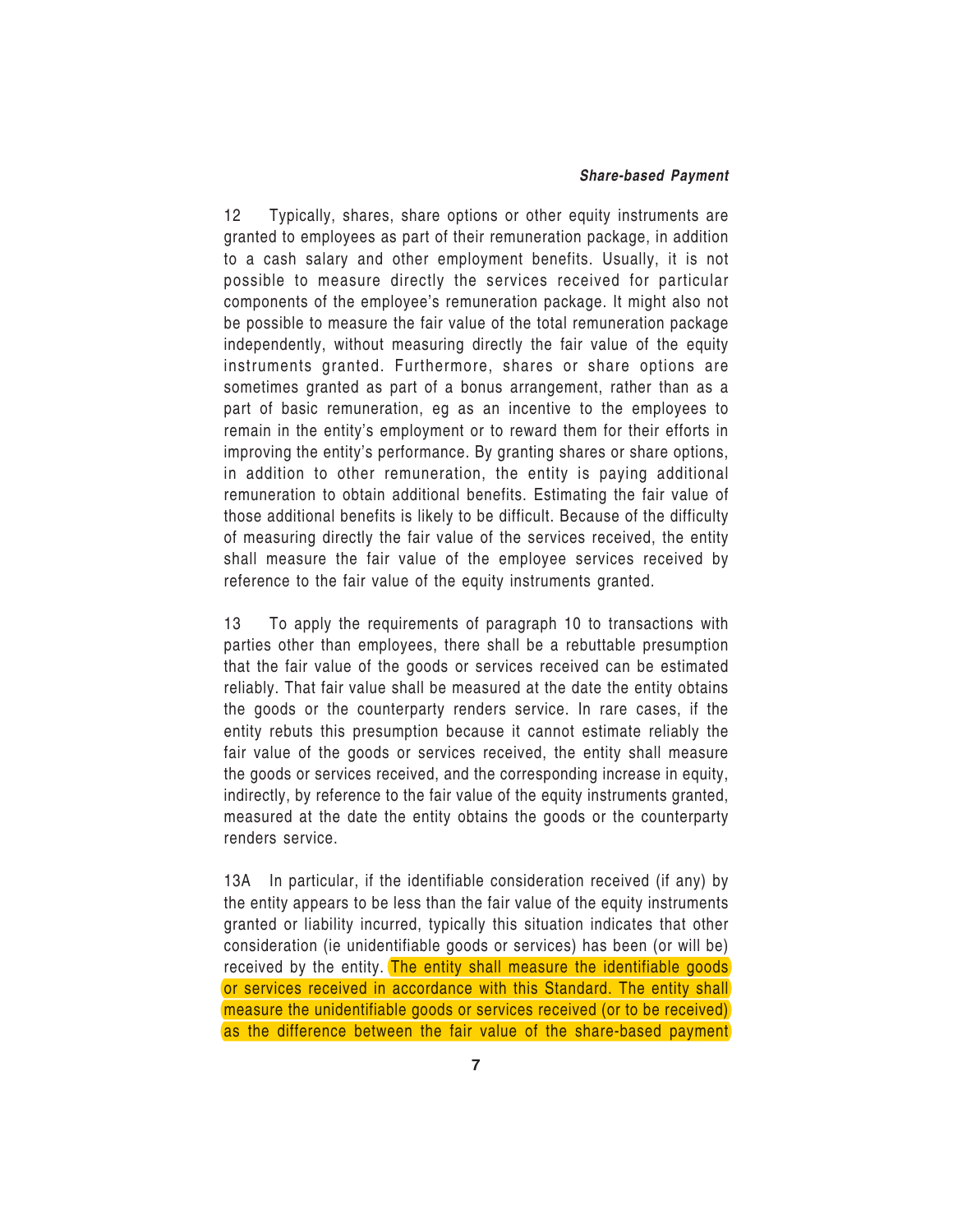and the fair value of any identifiable goods or services received (or to be received). The entity shall measure the unidentifiable goods or services received at the grant date. However, for cash-settled transactions, the liability shall be remeasured at the end of each reporting period until it is settled in accordance with paragraphs 30–33.

### **Transactions in which services are received**

14 If the equity instruments granted vest immediately, the counterparty is not required to complete a specified period of service before becoming unconditionally entitled to those equity instruments. In the absence of evidence to the contrary, the entity shall presume that services rendered by the counterparty as consideration for the equity instruments have been received. In this case, on grant date the entity shall recognise the services received in full, with a corresponding increase in equity.

15 If the equity instruments granted do not vest until the counterparty completes a specified period of service, the entity shall presume that the services to be rendered by the counterparty as consideration for those equity instruments will be received in the future, during the vesting period. The entity shall account for those services as they are rendered by the counterparty during the vesting period, with a corresponding increase in equity. For example:

- (a) if an employee is granted share options conditional upon completing three years' service, then the entity shall presume that the services to be rendered by the employee as consideration for the share options will be received in the future, over that three-year vesting period.
- (b) if an employee is granted share options conditional upon the achievement of a performance condition and remaining in the entity's employment until that performance condition is satisfied, and the length of the vesting period varies depending on when that performance condition is satisfied, the entity shall presume that the services to be rendered by the employee as consideration for the share options will be received in the future, over the expected vesting period.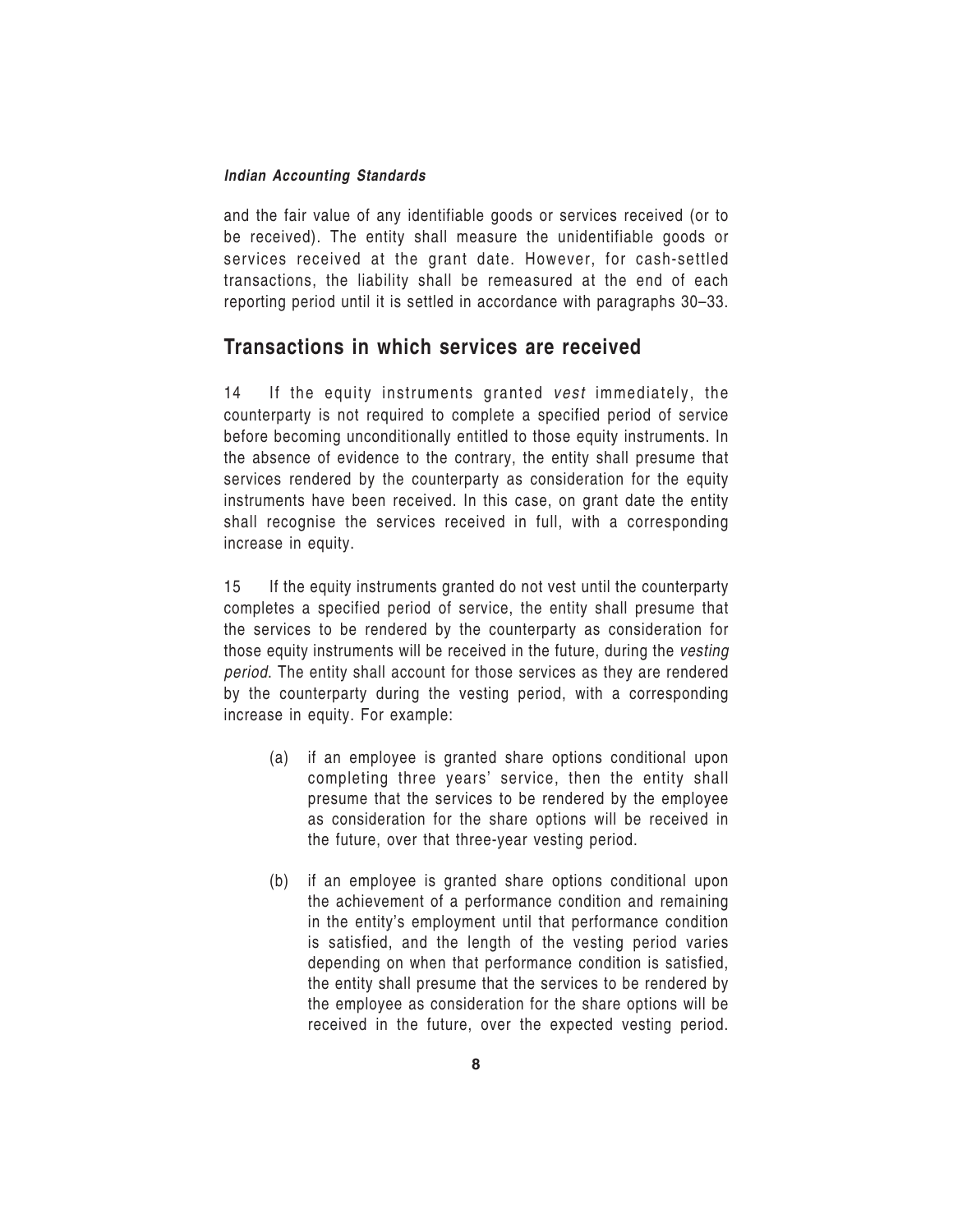The entity shall estimate the length of the expected vesting period at grant date, based on the most likely outcome of the performance condition. If the performance condition is a market condition, the estimate of the length of the expected vesting period shall be consistent with the assumptions used in estimating the fair value of the options granted, and shall not be subsequently revised. If the performance condition is not a market condition, the entity shall revise its estimate of the length of the vesting period, if necessary, if subsequent information indicates that the length of the vesting period differs from previous estimates.

## **Transactions measured by reference to the fair value of the equity instruments granted**

### **Determining the fair value of equity instruments granted**

16 For transactions measured by reference to the fair value of the equity instruments granted, an entity shall measure the fair value of equity instruments granted at the measurement date, based on market prices if available, taking into account the terms and conditions upon which those equity instruments were granted (subject to the requirements of paragraphs 19–22).

17 If market prices are not available, the entity shall estimate the fair value of the equity instruments granted using a valuation technique to estimate what the price of those equity instruments would have been on the measurement date in an arm's length transaction between knowledgeable, willing parties. The valuation technique shall be consistent with generally accepted valuation methodologies for pricing financial instruments, and shall incorporate all factors and assumptions that knowledgeable, willing market participants would consider in setting the price (subject to the requirements of paragraphs 19–22).

18 Appendix B contains further guidance on the measurement of the fair value of shares and share options, focusing on the specific terms and conditions that are common features of a grant of shares or share options to employees.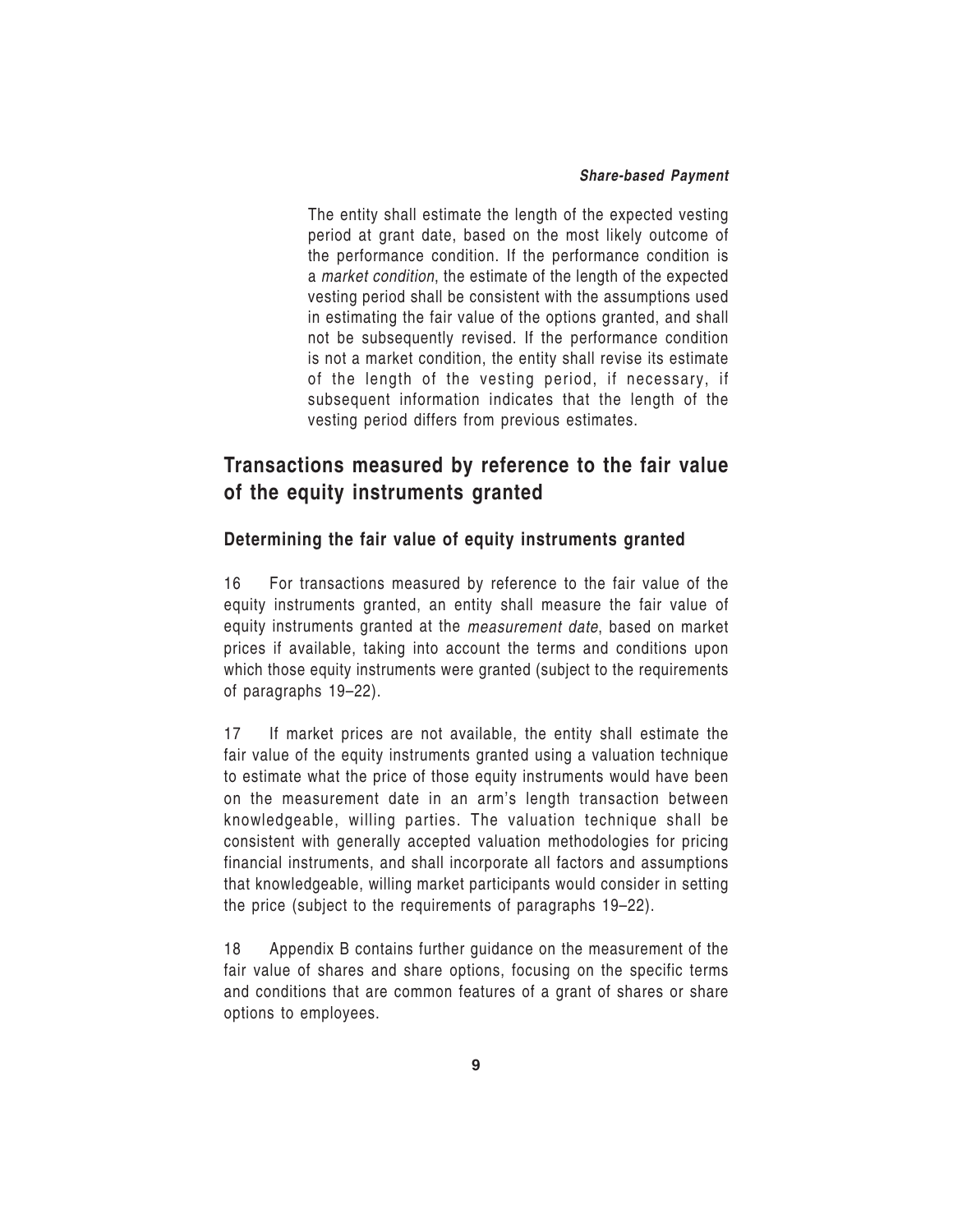### **Treatment of vesting conditions**

19 A grant of equity instruments might be conditional upon satisfying specified vesting conditions. For example, a grant of shares or share options to an employee is typically conditional on the employee remaining in the entity's employment for a specified period of time. There might be performance conditions that must be satisfied, such as the entity achieving a specified growth in profit or a specified increase in the entity's share price. Vesting conditions, other than market conditions, shall not be taken into account when estimating the fair value of the shares or share options at the measurement date. Instead, vesting conditions shall be taken into account by adjusting the number of equity instruments included in the measurement of the transaction amount so that, ultimately, the amount recognised for goods or services received as consideration for the equity instruments granted shall be based on the number of equity instruments that eventually vest. Hence, on a cumulative basis, no amount is recognised for goods or services received if the equity instruments granted do not vest because of failure to satisfy a vesting condition, eg the counterparty fails to complete a specified service period, or a performance condition is not satisfied, subject to the requirements of paragraph 21.

20 To apply the requirements of paragraph 19, the entity shall recognise an amount for the goods or services received during the vesting period based on the best available estimate of the number of equity instruments expected to vest and shall revise that estimate, if necessary, if subsequent information indicates that the number of equity instruments expected to vest differs from previous estimates. On vesting date, the entity shall revise the estimate to equal the number of equity instruments that ultimately vested, subject to the requirements of paragraph 21.

21 Market conditions, such as a target share price upon which vesting (or exercisability) is conditioned, shall be taken into account when estimating the fair value of the equity instruments granted. Therefore, for grants of equity instruments with market conditions, the entity shall recognise the goods or services received from a counterparty who satisfies all other vesting conditions (eg services received from an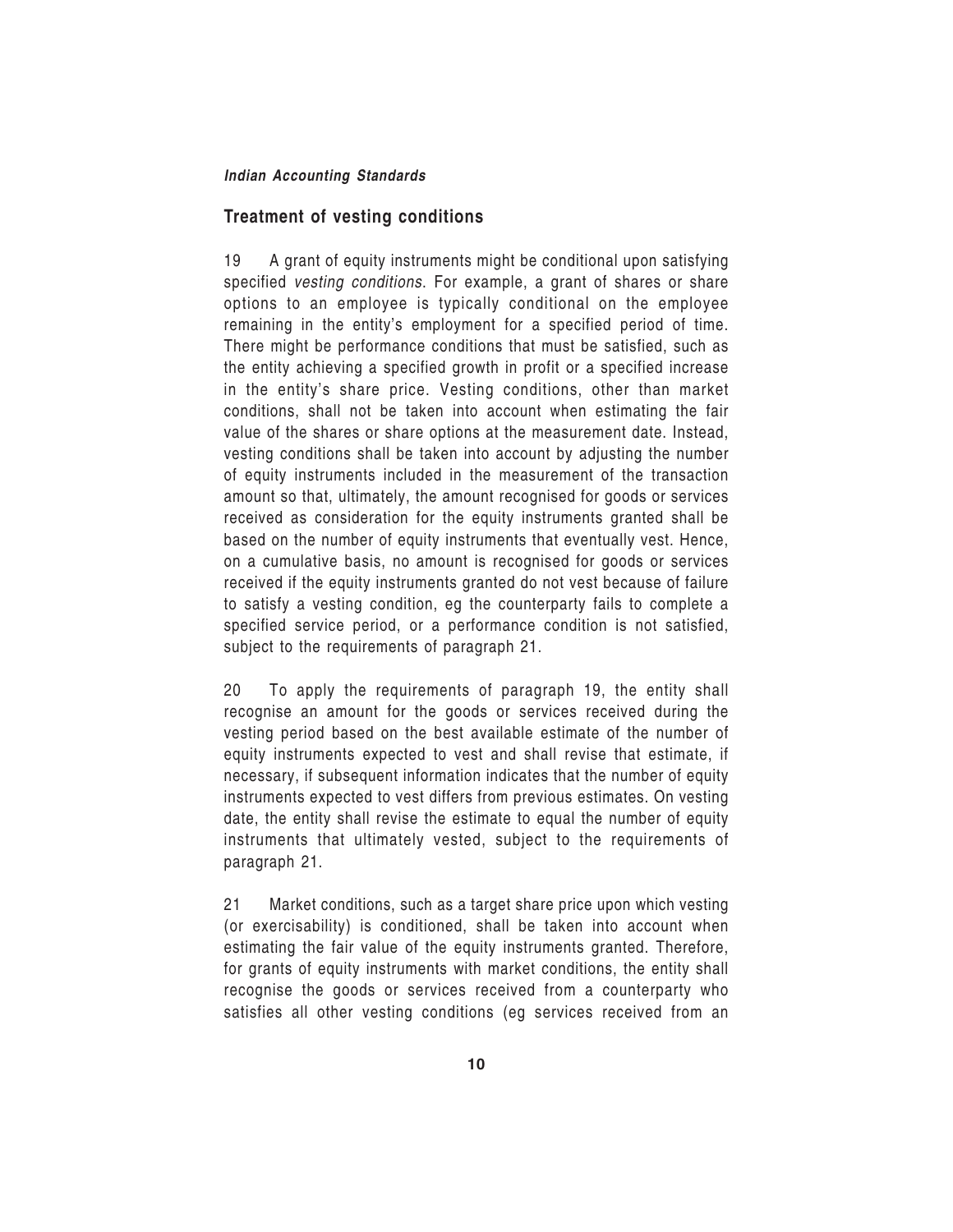employee who remains in service for the specified period of service), irrespective of whether that market condition is satisfied.

### **Treatment of non-vesting conditions**

21A Similarly, an entity shall take into account all non-vesting conditions when estimating the fair value of the equity instruments granted. Therefore, for grants of equity instruments with non-vesting conditions, the entity shall recognise the goods or services received from a counterparty that satisfies all vesting conditions that are not market conditions (eg services received from an employee who remains in service for the specified period of service), irrespective of whether those non-vesting conditions are satisfied.

#### **Treatment of a reload feature**

22 For options with a reload feature, the reload feature shall not be taken into account when estimating the fair value of options granted at the measurement date. Instead, a reload option shall be accounted for as a new option grant, if and when a reload option is subsequently granted.

#### **After vesting date**

23 Having recognised the goods or services received in accordance with paragraphs 10–22, and a corresponding increase in equity, the entity shall make no subsequent adjustment to total equity after vesting date. For example, the entity shall not subsequently reverse the amount recognised for services received from an employee if the vested equity instruments are later forfeited or, in the case of share options, the options are not exercised. However, this requirement does not preclude the entity from recognising a transfer within equity, ie a transfer from one component of equity to another.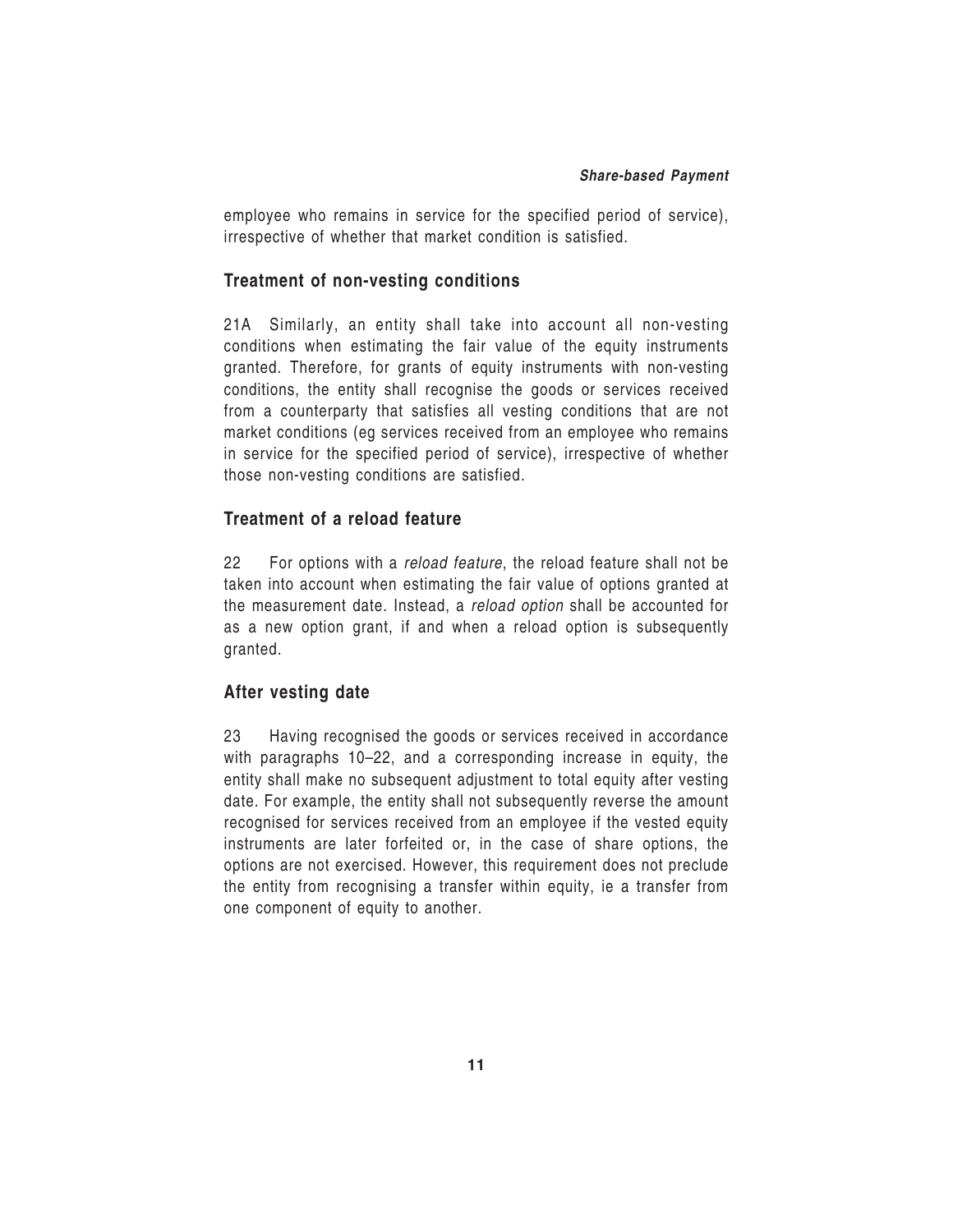### **If the fair value of the equity instruments cannot be estimated reliably\***

24 The requirements in paragraphs 16–23 apply when the entity is required to measure a share-based payment transaction by reference to the fair value of the equity instruments granted. In rare cases, the entity may be unable to estimate reliably the fair value of the equity instruments granted at the measurement date, in accordance with the requirements in paragraphs 16–22. In these rare cases only, the entity shall instead:

(a) measure the equity instruments at their intrinsic value, initially at the date the entity obtains the goods or the counterparty renders service and subsequently at the end of each reporting period and at the date of final settlement, with any change in intrinsic value recognised in profit or loss. For a grant of share options, the share-based payment arrangement is finally settled when the options are exercised, are forfeited (eg upon cessation of employment) or lapse (eg at the end of the option's life).

(b) recognise the goods or services received based on the number of equity instruments that ultimately vest or (where applicable) are ultimately exercised. To apply this requirement to share options, for example, the entity shall recognise the goods or services received during the vesting period, if any, in accordance with paragraphs 14 and 15, except that the requirements in paragraph 15(b) concerning a market condition do not apply. The amount recognised for goods or services received during the vesting period shall be based on the number of share options expected to vest. The entity shall revise that estimate, if necessary, if subsequent information indicates that the number of share options expected to vest differs from previous estimates. On vesting date, the entity shall revise the estimate to equal the number of equity instruments that ultimately vested. After vesting date, the entity shall reverse the amount recognised for goods or services received if

<sup>\*</sup> For example, in case of shre options granted to employees, the credit given to an appropriate equity account, say, 'share options outstanding account' (upon receiving the services) may be transferred to another appropriate equity account, say, 'General Reserves' when the options are not exercised.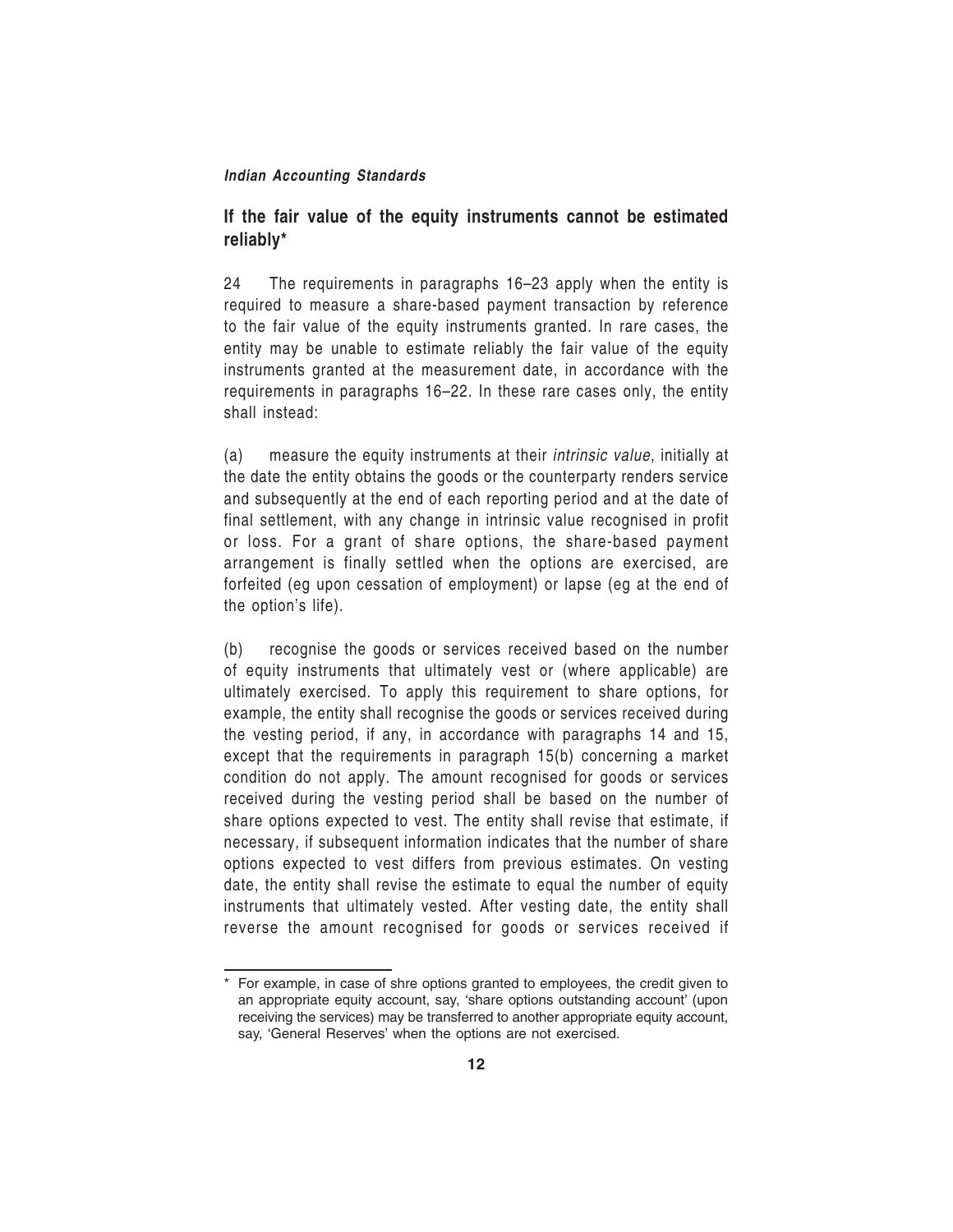the share options are later forfeited, or lapse at the end of the share option's life.

25 If an entity applies paragraph 24, it is not necessary to apply paragraphs 26–29, because any modifications to the terms and conditions on which the equity instruments were granted will be taken into account when applying the intrinsic value method set out in paragraph 24. However, if an entity settles a grant of equity instruments to which paragraph 24 has been applied:

- (a) if the settlement occurs during the vesting period, the entity shall account for the settlement as an acceleration of vesting, and shall therefore recognise immediately the amount that would otherwise have been recognised for services received over the remainder of the vesting period.
- (b) any payment made on settlement shall be accounted for as the repurchase of equity instruments, ie as a deduction from equity, except to the extent that the payment exceeds the intrinsic value of the equity instruments, measured at the repurchase date. Any such excess shall be recognised as an expense.

## **Modifications to the terms and conditions on which equity instruments were granted, including cancellations and settlements**

26 An entity might modify the terms and conditions on which the equity instruments were granted. For example, it might reduce the exercise price of options granted to employees (ie reprice the options), which increases the fair value of those options. The requirements in paragraphs 27–29 to account for the effects of modifications are expressed in the context of share-based payment transactions with employees. However, the requirements shall also be applied to sharebased payment transactions with parties other than employees that are measured by reference to the fair value of the equity instruments granted. In the latter case, any references in paragraphs 27–29 to grant date shall instead refer to the date the entity obtains the goods or the counterparty renders service.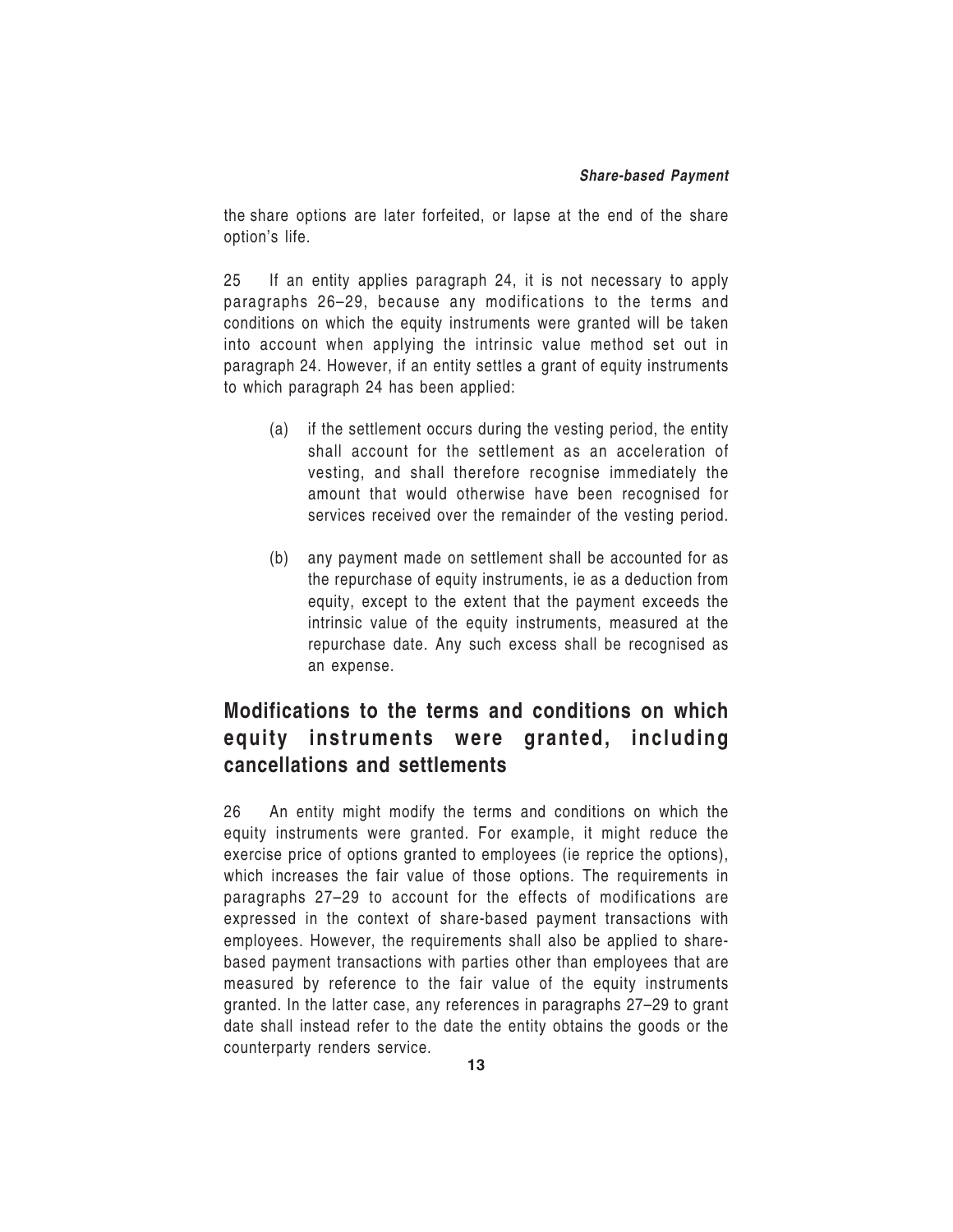27 The entity shall recognise, as a minimum, the services received measured at the grant date fair value of the equity instruments granted, unless those equity instruments do not vest because of failure to satisfy a vesting condition (other than a market condition) that was specified at grant date. This applies irrespective of any modifications to the terms and conditions on which the equity instruments were granted, or a cancellation or settlement of that grant of equity instruments. In addition, the entity shall recognise the effects of modifications that increase the total fair value of the share-based payment arrangement or are otherwise beneficial to the employee. Guidance on applying this requirement is given in Appendix B.

28 If a grant of equity instruments is cancelled or settled during the vesting period (other than a grant cancelled by forfeiture when the vesting conditions are not satisfied):

- (a) the entity shall account for the cancellation or settlement as an acceleration of vesting, and shall therefore recognise immediately the amount that otherwise would have been recognised for services received over the remainder of the vesting period.
- (b) any payment made to the employee on the cancellation or settlement of the grant shall be accounted for as the repurchase of an equity interest, ie as a deduction from equity, except to the extent that the payment exceeds the fair value of the equity instruments granted, measured at the repurchase date. Any such excess shall be recognised as an expense. However, if the share-based payment arrangement included liability components, the entity shall remeasure the fair value of the liability at the date of cancellation or settlement. Any payment made to settle the liability component shall be accounted for as an extinguishment of the liability.
- (c) if new equity instruments are granted to the employee and, on the date when those new equity instruments are granted, the entity identifies the new equity instruments granted as replacement equity instruments for the cancelled equity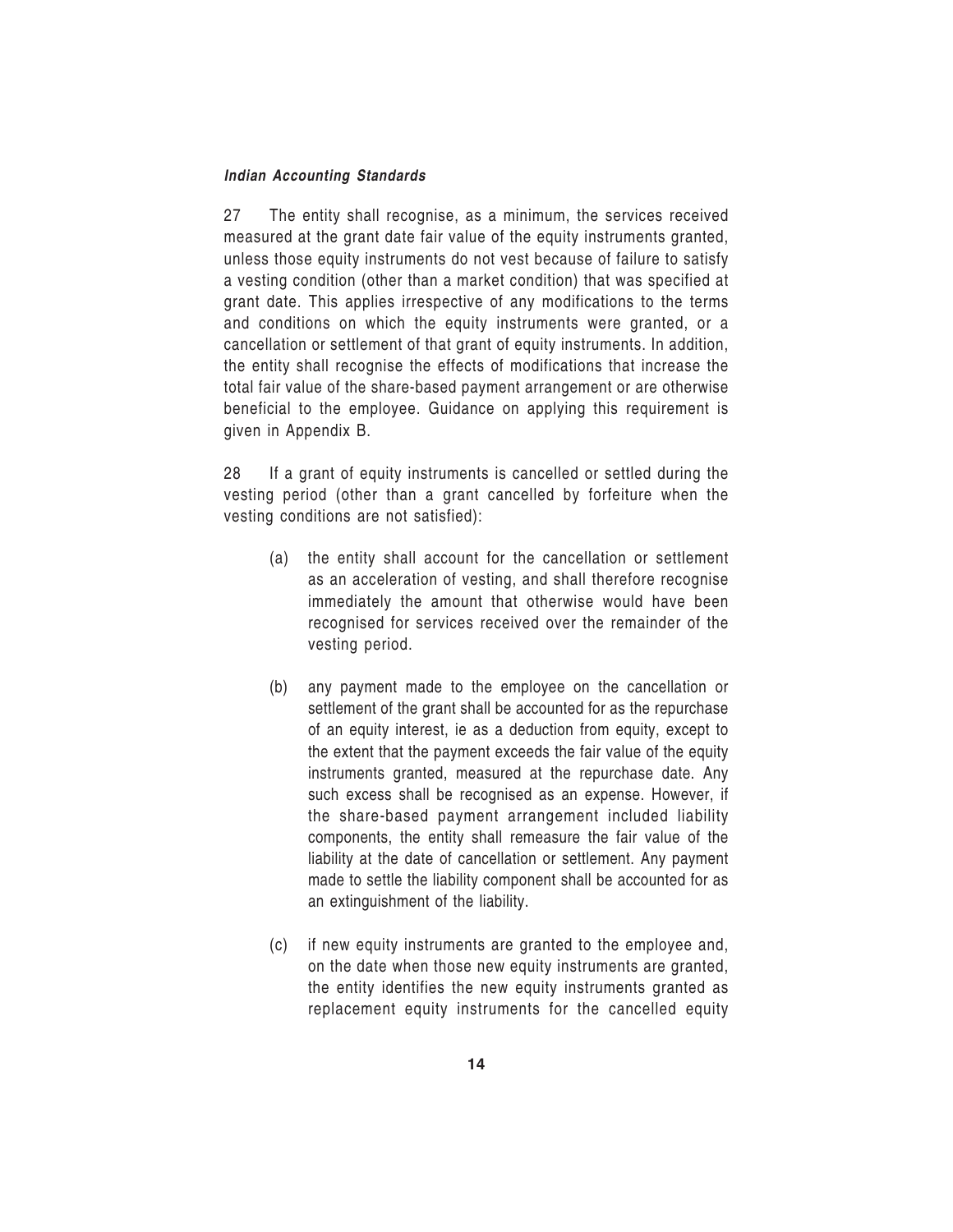instruments, the entity shall account for the granting of replacement equity instruments in the same way as a modification of the original grant of equity instruments, in accordance with paragraph 27 and the guidance in Appendix B. The incremental fair value granted is the difference between the fair value of the replacement equity instruments and the net fair value of the cancelled equity instruments, at the date the replacement equity instruments are granted. The net fair value of the cancelled equity instruments is their fair value, immediately before the cancellation, less the amount of any payment made to the employee on cancellation of the equity instruments that is accounted for as a deduction from equity in accordance with (b) above. If the entity does not identify new equity instruments granted as replacement equity instruments for the cancelled equity instruments, the entity shall account for those new equity instruments as a new grant of equity instruments.

28A If an entity or counterparty can choose whether to meet a nonvesting condition, the entity shall treat the entity's or counterparty's failure to meet that non-vesting condition during the vesting period as a cancellation.

29 If an entity repurchases vested equity instruments, the payment made to the employee shall be accounted for as a deduction from equity, except to the extent that the payment exceeds the fair value of the equity instruments repurchased, measured at the repurchase date. Any such excess shall be recognised as an expense.

## **Cash-settled share-based payment transactions**

**30 For cash-settled share-based payment transactions, the entity shall measure the goods or services acquired and the liability incurred at the fair value of the liability. Until the liability is settled, the entity shall remeasure the fair value of the liability at the end of each reporting period and at the date of settlement, with any changes in fair value recognised in profit or loss for the period.**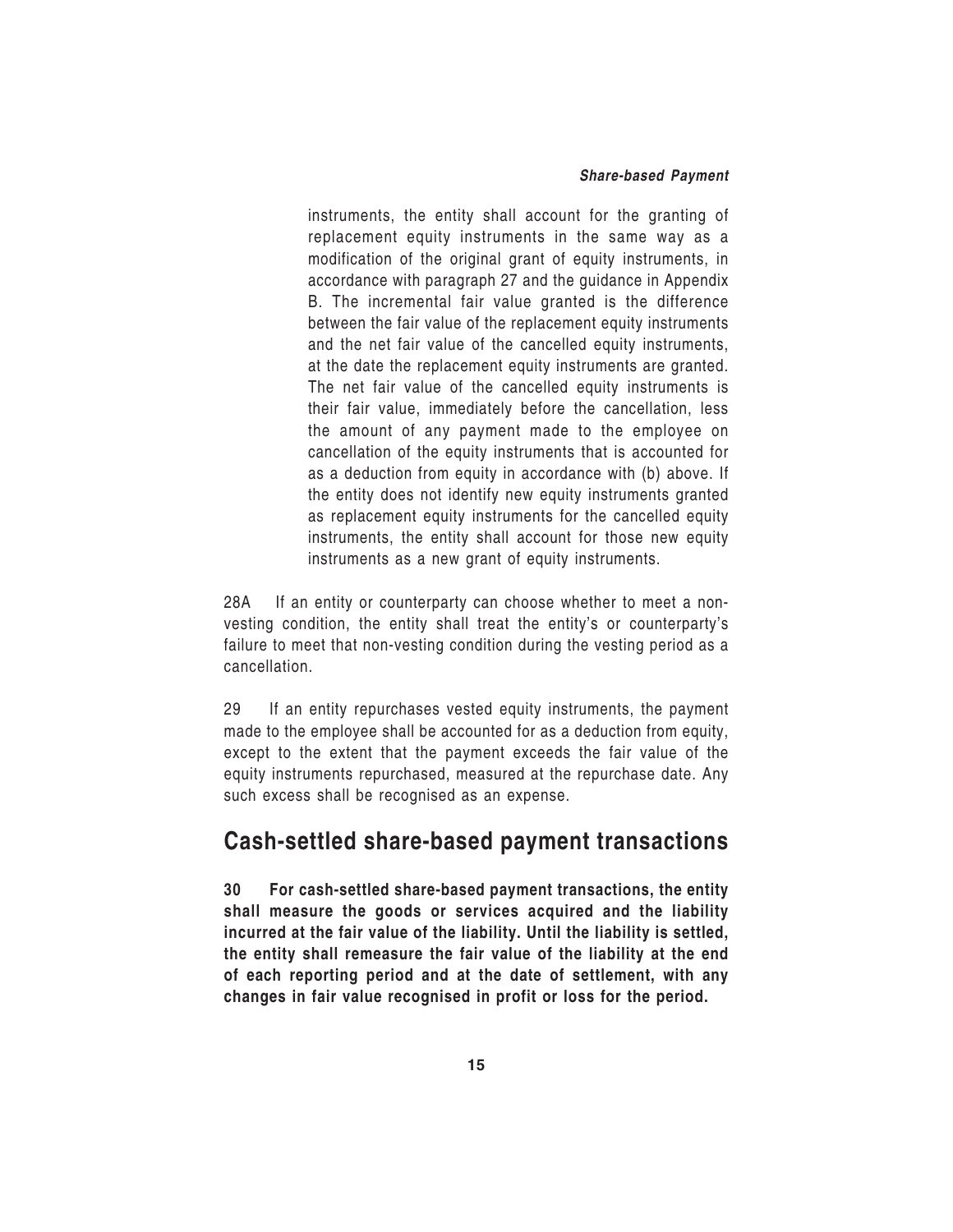31 For example, an entity might grant share appreciation rights to employees as part of their remuneration package, whereby the employees will become entitled to a future cash payment (rather than an equity instrument), based on the increase in the entity's share price from a specified level over a specified period of time. Or an entity might grant to its employees a right to receive a future cash payment by granting to them a right to shares (including shares to be issued upon the exercise of share options) that are redeemable, either mandatorily (eg upon cessation of employment) or at the employee's option.

32 The entity shall recognise the services received, and a liability to pay for those services, as the employees render service. For example, some share appreciation rights vest immediately, and the employees are therefore not required to complete a specified period of service to become entitled to the cash payment. In the absence of evidence to the contrary, the entity shall presume that the services rendered by the employees in exchange for the share appreciation rights have been received. Thus, the entity shall recognise immediately the services received and a liability to pay for them. If the share appreciation rights do not vest until the employees have completed a specified period of service, the entity shall recognise the services received, and a liability to pay for them, as the employees render service during that period.

33 The liability shall be measured, initially and at the end of each reporting period until settled, at the fair value of the share appreciation rights, by applying an option pricing model, taking into account the terms and conditions on which the share appreciation rights were granted, and the extent to which the employees have rendered service to date.

## **Share-based payment transactions with cash alternatives**

**34 For share-based payment transactions in which the terms of the arrangement provide either the entity or the counterparty with the choice of whether the entity settles the transaction in cash (or other assets) or by issuing equity instruments, the entity shall account for that transaction, or the components of that transaction,**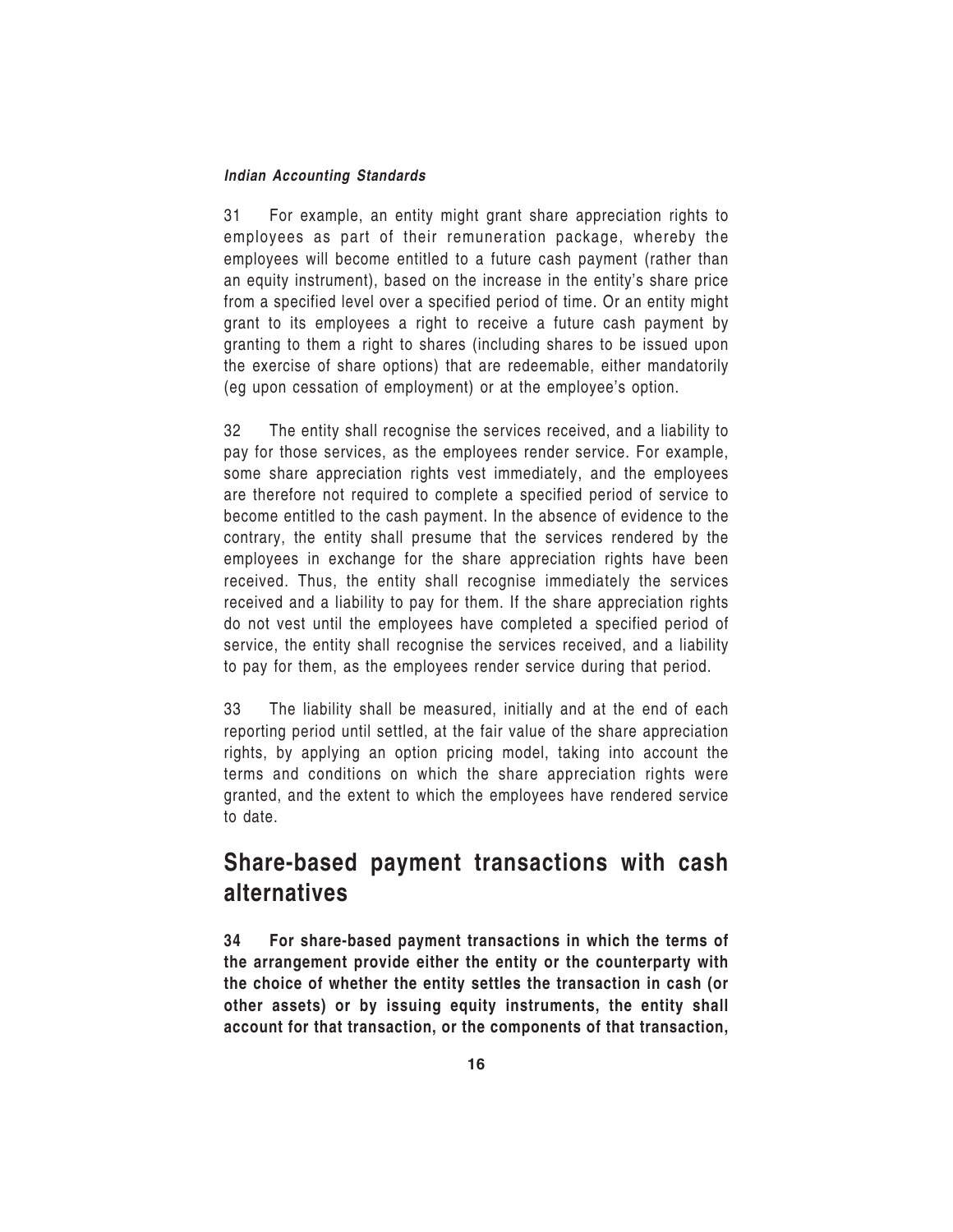**as a cash-settled share-based payment transaction if, and to the extent that, the entity has incurred a liability to settle in cash or other assets, or as an equity-settled share-based payment transaction if, and to the extent that, no such liability has been incurred.**

## **Share-based payment transactions in which the terms of the arrangement provide the counterparty with a choice of settlement**

35 If an entity has granted the counterparty the right to choose whether a share-based payment transaction is settled in cash<sup>\*</sup> or by issuing equity instruments, the entity has granted a compound financial instrument, which includes a debt component (ie the counterparty's right to demand payment in cash) and an equity component (ie the counterparty's right to demand settlement in equity instruments rather than in cash). For transactions with parties other than employees, in which the fair value of the goods or services received is measured directly, the entity shall measure the equity component of the compound financial instrument as the difference between the fair value of the goods or services received and the fair value of the debt component, at the date when the goods or services are received.

36 For other transactions, including transactions with employees, the entity shall measure the fair value of the compound financial instrument at the measurement date, taking into account the terms and conditions on which the rights to cash or equity instruments were granted.

37 To apply paragraph 36, the entity shall first measure the fair value of the debt component, and then measure the fair value of the equity component—taking into account that the counterparty must forfeit the right to receive cash in order to receive the equity instrument. The fair value of the compound financial instrument is the sum of the fair values of the two components. However, share-based payment transactions in which the counterparty has the choice of settlement are

<sup>\*</sup> In paragraphs 35–43, all references to cash also include other assets of the entity.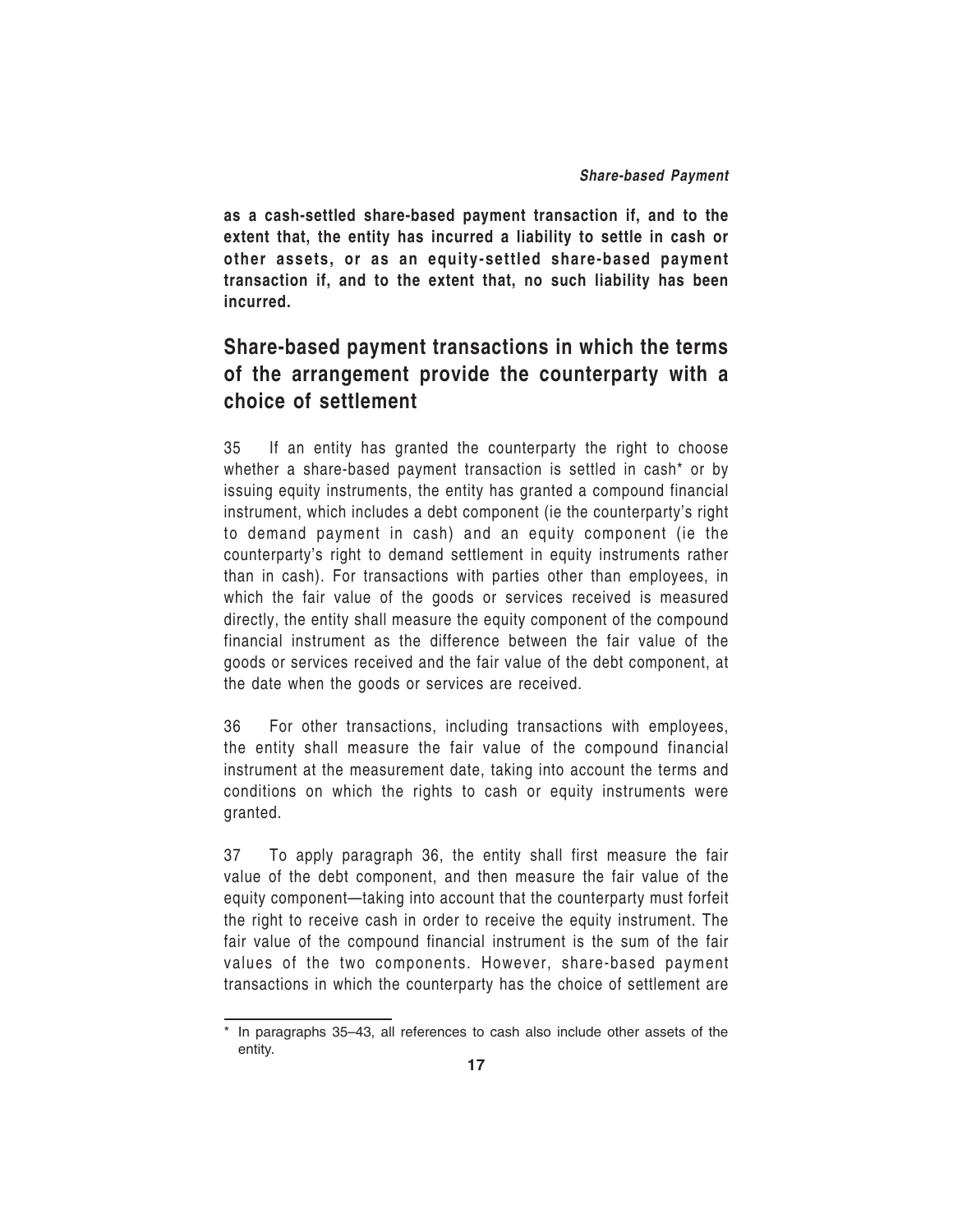often structured so that the fair value of one settlement alternative is the same as the other. For example, the counterparty might have the choice of receiving share options or cash-settled share appreciation rights. In such cases, the fair value of the equity component is zero, and hence the fair value of the compound financial instrument is the same as the fair value of the debt component. Conversely, if the fair values of the settlement alternatives differ, the fair value of the equity component usually will be greater than zero, in which case the fair value of the compound financial instrument will be greater than the fair value of the debt component.

38 The entity shall account separately for the goods or services received or acquired in respect of each component of the compound financial instrument. For the debt component, the entity shall recognise the goods or services acquired, and a liability to pay for those goods or services, as the counterparty supplies goods or renders service, in accordance with the requirements applying to cash-settled share-based payment transactions (paragraphs 30–33). For the equity component (if any), the entity shall recognise the goods or services received, and an increase in equity, as the counterparty supplies goods or renders service, in accordance with the requirements applying to equity-settled sharebased payment transactions (paragraphs 10–29).

39 At the date of settlement, the entity shall remeasure the liability to its fair value. If the entity issues equity instruments on settlement rather than paying cash, the liability shall be transferred direct to equity, as the consideration for the equity instruments issued.

40 If the entity pays in cash on settlement rather than issuing equity instruments, that payment shall be applied to settle the liability in full. Any equity component previously recognised shall remain within equity. By electing to receive cash on settlement, the counterparty forfeited the right to receive equity instruments. However, this requirement does not preclude the entity from recognising a transfer within equity, ie a transfer from one component of equity to another.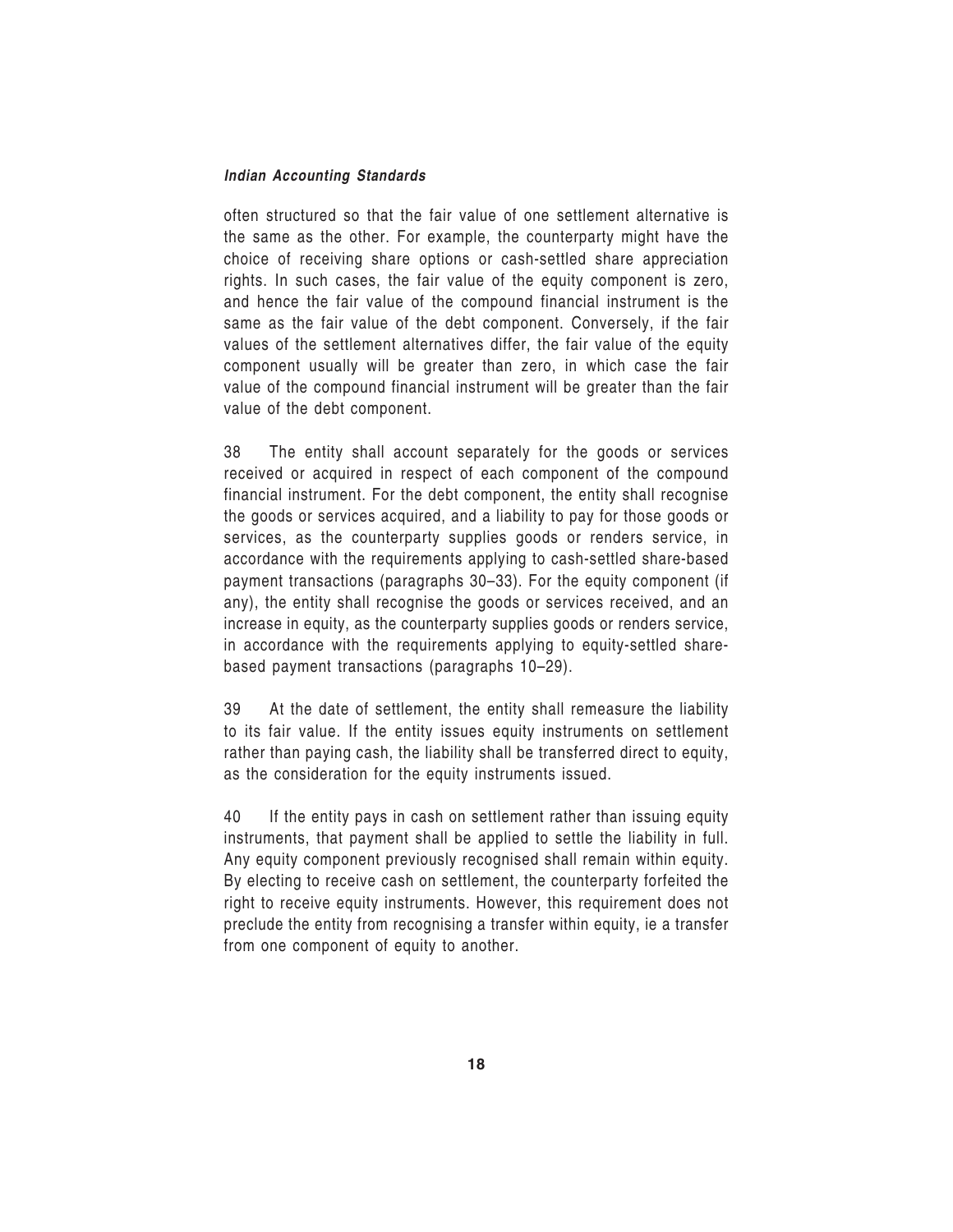## **Share-based payment transactions in which the terms of the arrangement provide the entity with a choice of settlement**

41 For a share-based payment transaction in which the terms of the arrangement provide an entity with the choice of whether to settle in cash or by issuing equity instruments, the entity shall determine whether it has a present obligation to settle in cash and account for the sharebased payment transaction accordingly. The entity has a present obligation to settle in cash if the choice of settlement in equity instruments has no commercial substance (eg because the entity is legally prohibited from issuing shares), or the entity has a past practice or a stated policy of settling in cash, or generally settles in cash whenever the counterparty asks for cash settlement.

42 If the entity has a present obligation to settle in cash, it shall account for the transaction in accordance with the requirements applying to cash-settled share-based payment transactions, in paragraphs 30– 33.

43 If no such obligation exists, the entity shall account for the transaction in accordance with the requirements applying to equitysettled share-based payment transactions, in paragraphs 10–29. Upon settlement:

- (a) if the entity elects to settle in cash, the cash payment shall be accounted for as the repurchase of an equity interest, ie as a deduction from equity, except as noted in (c) below.
- (b) if the entity elects to settle by issuing equity instruments, no further accounting is required (other than a transfer from one component of equity to another, if necessary), except as noted in (c) below.
- (c) if the entity elects the settlement alternative with the higher fair value, as at the date of settlement, the entity shall recognise an additional expense for the excess value given, ie the difference between the cash paid and the fair value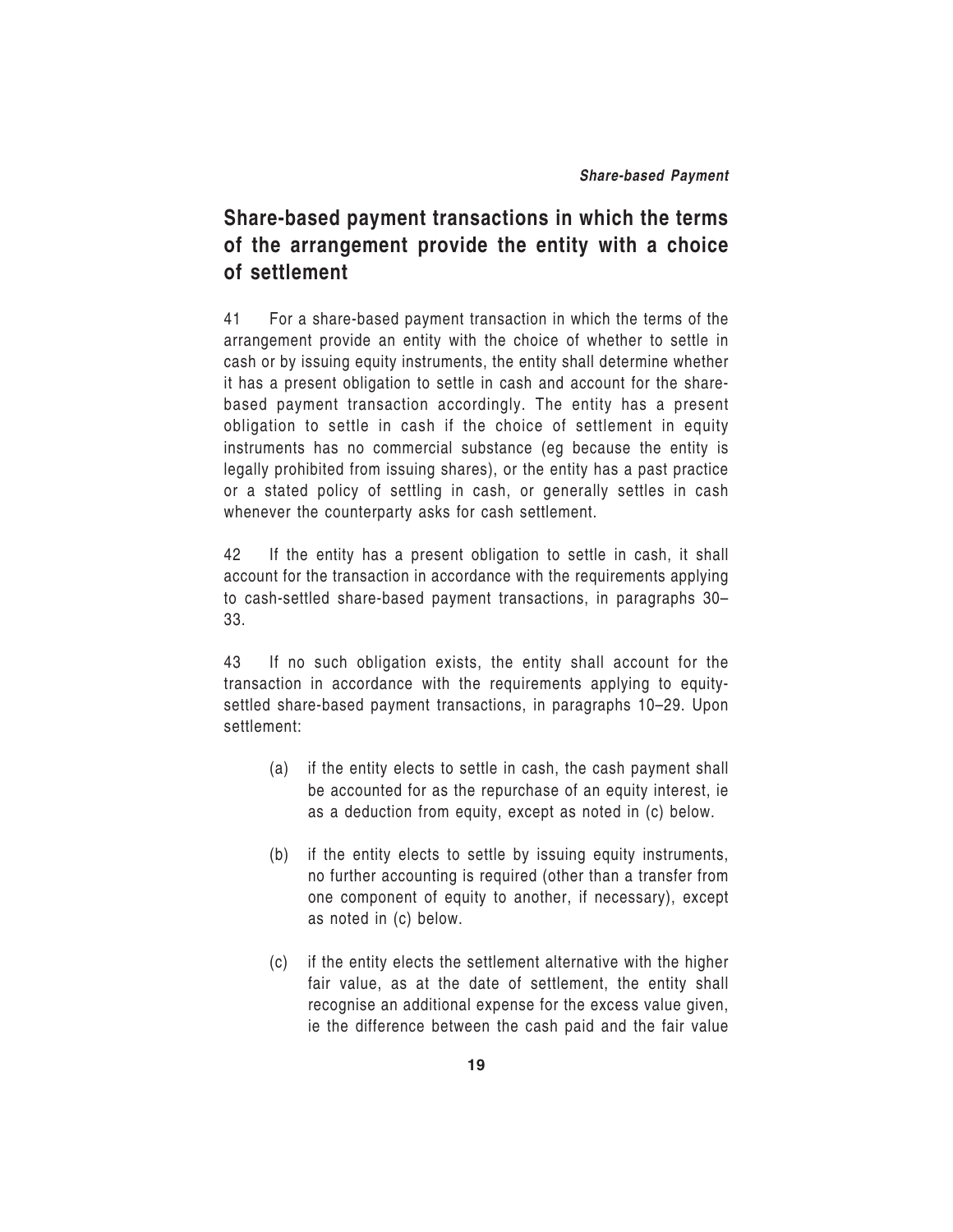of the equity instruments that would otherwise have been issued, or the difference between the fair value of the equity instruments issued and the amount of cash that would otherwise have been paid, whichever is applicable.

## **Share-based payment transactions among group entities**

43A For share-based payment transactions among group entities, in its separate or individual financial statements, the entity receiving the goods or services shall measure the goods or services received as either an equity-settled or a cash-settled share-based payment transaction by assessing:

- (a) the nature of the awards granted, and
- (b) its own rights and obligations.

The amount recognised by the entity receiving the goods or services may differ from the amount recognised by the consolidated group or by another group entity settling the share-based payment transaction.

43B The entity receiving the goods or services shall measure the goods or services received as an equity-settled share-based payment transaction when:

- (a) the awards granted are its own equity instruments, or
- (b) the entity has no obligation to settle the share-based payment transaction.

The entity shall subsequently remeasure such an equity-settled sharebased payment transaction only for changes in non-market vesting conditions in accordance with paragraphs 19–21. In all other circumstances, the entity receiving the goods or services shall measure the goods or services received as a cash-settled share-based payment transaction.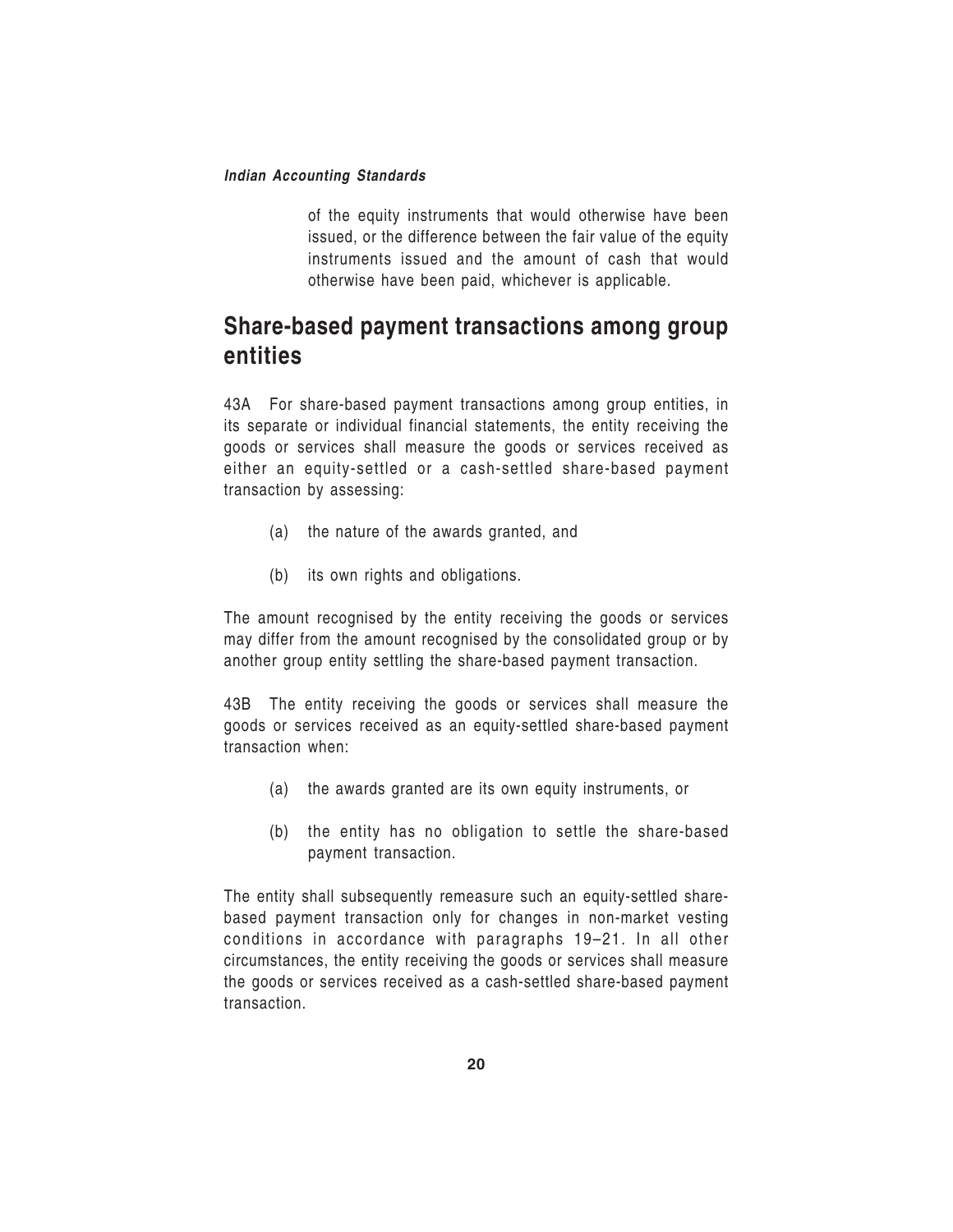43C The entity settling a share-based payment transaction when another entity in the group receives the goods or services shall recognise the transaction as an equity-settled share-based payment transaction only if it is settled in the entity's own equity instruments. Otherwise, the transaction shall be recognised as a cash-settled share-based payment transaction.

43D Some group transactions involve repayment arrangements that require one group entity to pay another group entity for the provision of the share-based payments to the suppliers of goods or services. In such cases, the entity that receives the goods or services shall account for the share-based payment transaction in accordance with paragraph 43B regardless of intragroup repayment arrangements.

## **Disclosures**

### **44 An entity shall disclose information that enables users of the financial statements to understand the nature and extent of sharebased payment arrangements that existed during the period.**

45 To give effect to the principle in paragraph 44, the entity shall disclose at least the following:

- (a) a description of each type of share-based payment arrangement that existed at any time during the period, including the general terms and conditions of each arrangement, such as vesting requirements, the maximum term of options granted, and the method of settlement (eg whether in cash or equity). An entity with substantially similar types of share-based payment arrangements may aggregate this information, unless separate disclosure of each arrangement is necessary to satisfy the principle in paragraph 44.
- (b) the number and weighted average exercise prices of share options for each of the following groups of options:
	- (i) outstanding at the beginning of the period;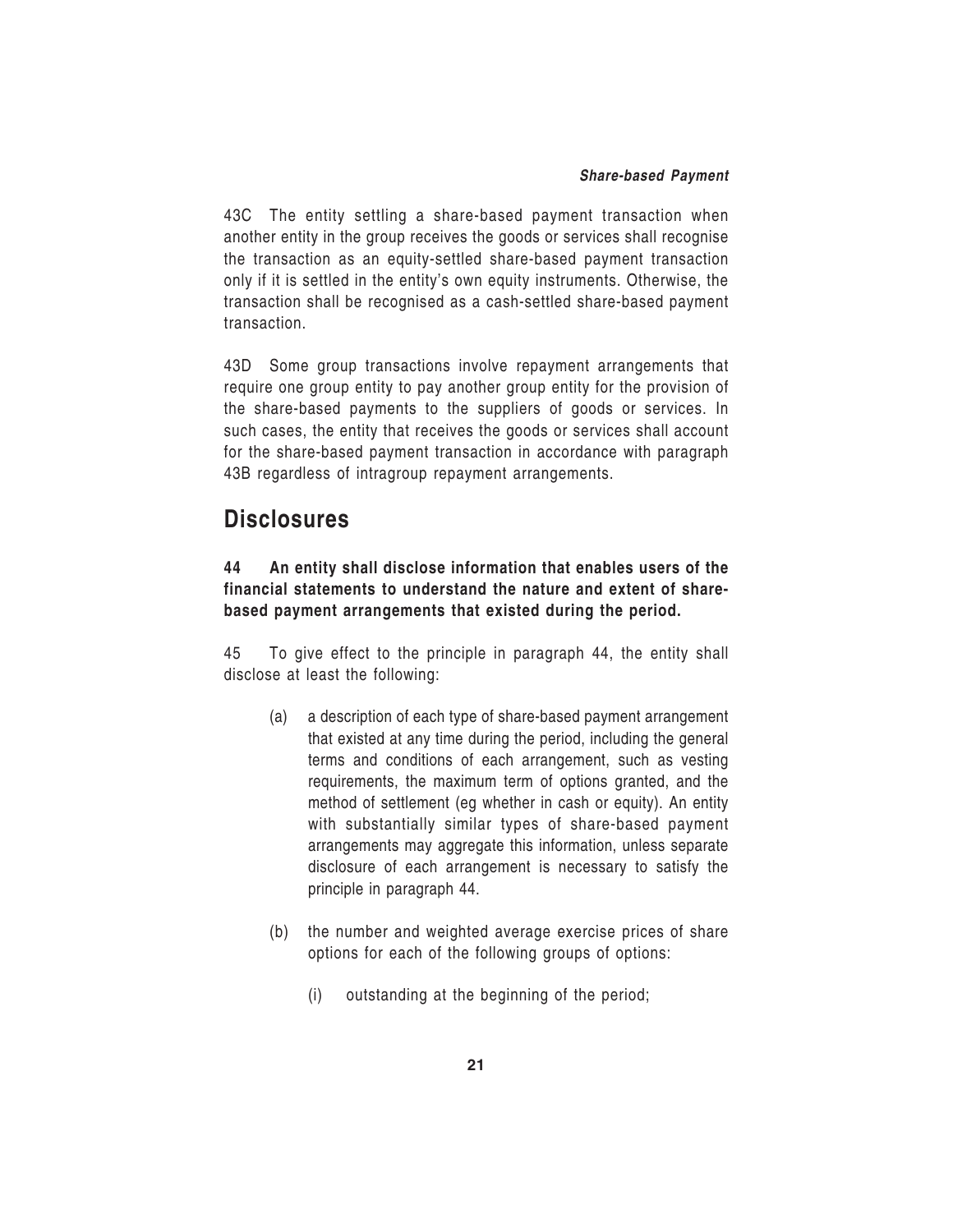- (ii) granted during the period;
- (iii) forfeited during the period;
- (iv) exercised during the period;
- (v) expired during the period;
- (vi) outstanding at the end of the period; and
- (vii) exercisable at the end of the period.
- (c) for share options exercised during the period, the weighted average share price at the date of exercise. If options were exercised on a regular basis throughout the period, the entity may instead disclose the weighted average share price during the period.
- (d) for share options outstanding at the end of the period, the range of exercise prices and weighted average remaining contractual life. If the range of exercise prices is wide, the outstanding options shall be divided into ranges that are meaningful for assessing the number and timing of additional shares that may be issued and the cash that may be received upon exercise of those options.

### **46 An entity shall disclose information that enables users of the financial statements to understand how the fair value of the goods or services received, or the fair value of the equity instruments granted, during the period was determined.**

47 If the entity has measured the fair value of goods or services received as consideration for equity instruments of the entity indirectly, by reference to the fair value of the equity instruments granted, to give effect to the principle in paragraph 46, the entity shall disclose at least the following:

(a) for share options granted during the period, the weighted average fair value of those options at the measurement date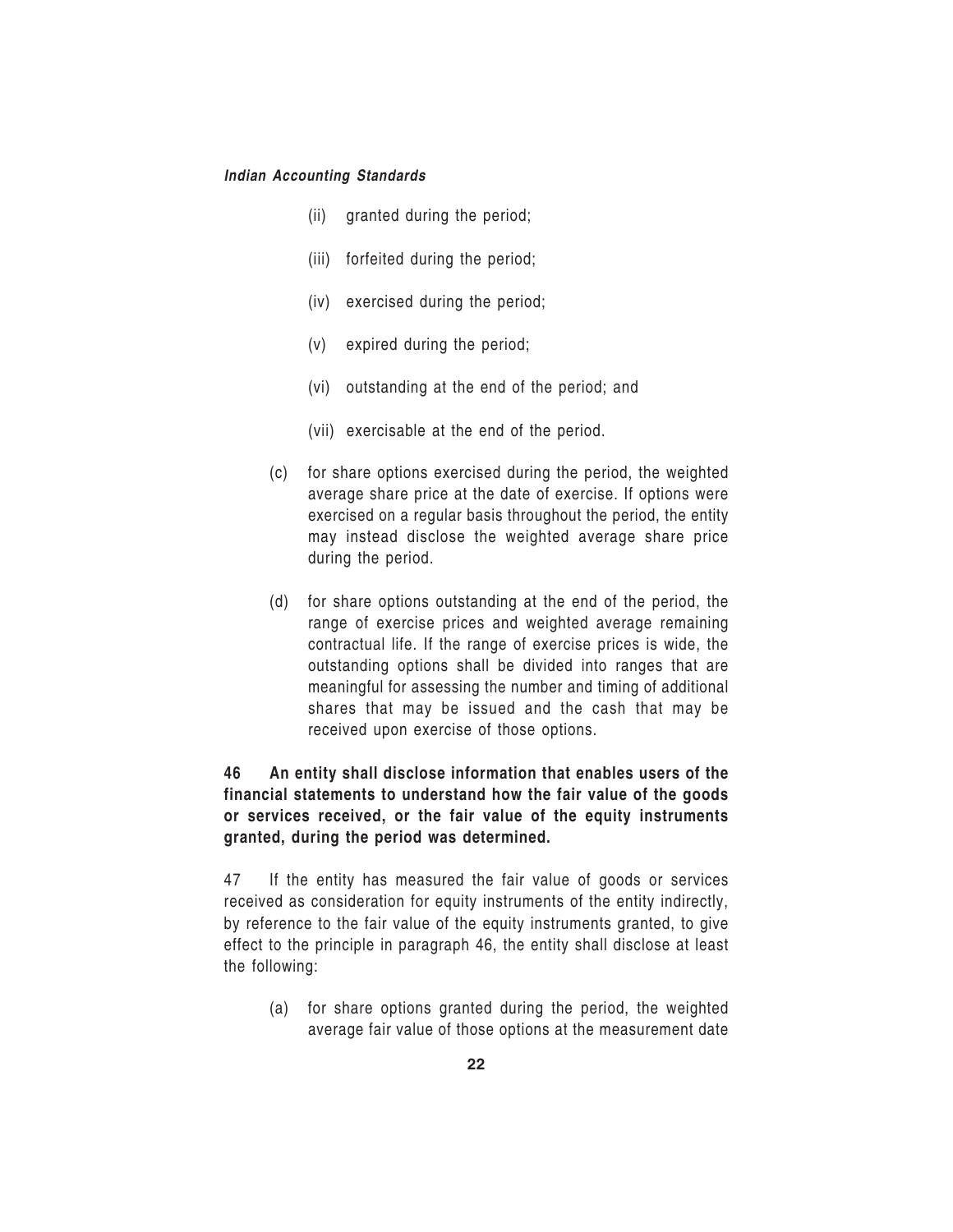and information on how that fair value was measured, including:

- (i) the option pricing model used and the inputs to that model, including the weighted average share price, exercise price, expected volatility, option life, expected dividends, the risk-free interest rate and any other inputs to the model, including the method used and the assumptions made to incorporate the effects of expected early exercise;
- (ii) how expected volatility was determined, including an explanation of the extent to which expected volatility was based on historical volatility; and
- (iii) whether and how any other features of the option grant were incorporated into the measurement of fair value, such as a market condition.
- (b) for other equity instruments granted during the period (ie other than share options), the number and weighted average fair value of those equity instruments at the measurement date, and information on how that fair value was measured, including:
	- (i) if fair value was not measured on the basis of an observable market price, how it was determined;
	- (ii) whether and how expected dividends were incorporated into the measurement of fair value; and
	- (iii) whether and how any other features of the equity instruments granted were incorporated into the measurement of fair value.
- (c) for share-based payment arrangements that were modified during the period:
	- (i) an explanation of those modifications;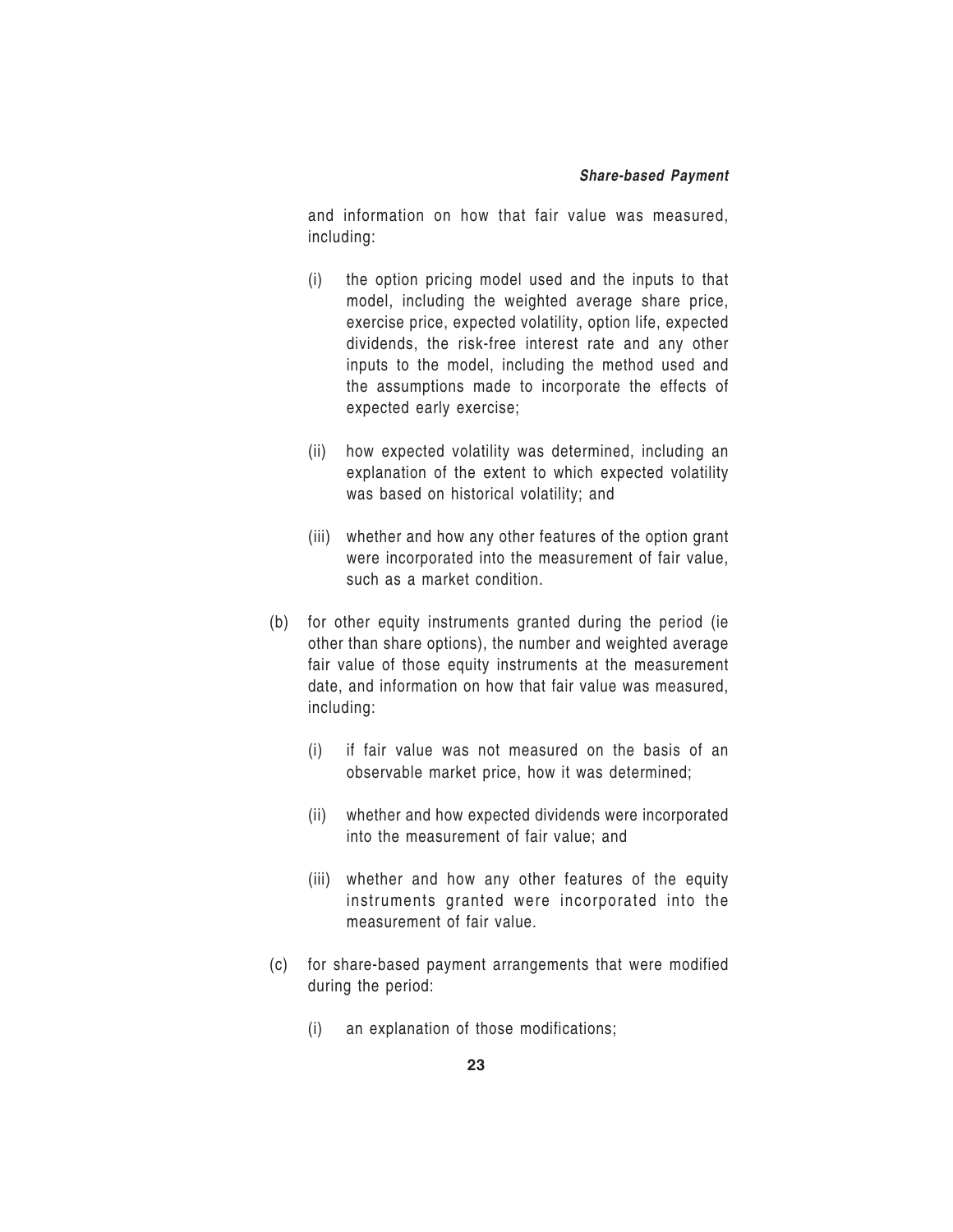- (ii) the incremental fair value granted (as a result of those modifications); and
- (iii) information on how the incremental fair value granted was measured, consistently with the requirements set out in (a) and (b) above, where applicable.

48 If the entity has measured directly the fair value of goods or services received during the period, the entity shall disclose how that fair value was determined, eg whether fair value was measured at a market price for those goods or services.

49 If the entity has rebutted the presumption in paragraph 13, it shall disclose that fact, and give an explanation of why the presumption was rebutted.

### **50 An entity shall disclose information that enables users of the financial statements to understand the effect of share-based payment transactions on the entity's profit or loss for the period and on its financial position.**

51 To give effect to the principle in paragraph 50, the entity shall disclose at least the following:

- (a) the total expense recognised for the period arising from share-based payment transactions in which the goods or services received did not qualify for recognition as assets and hence were recognised immediately as an expense, including separate disclosure of that portion of the total expense that arises from transactions accounted for as equity-settled share-based payment transactions;
- (b) for liabilities arising from share-based payment transactions:
	- (i) the total carrying amount at the end of the period; and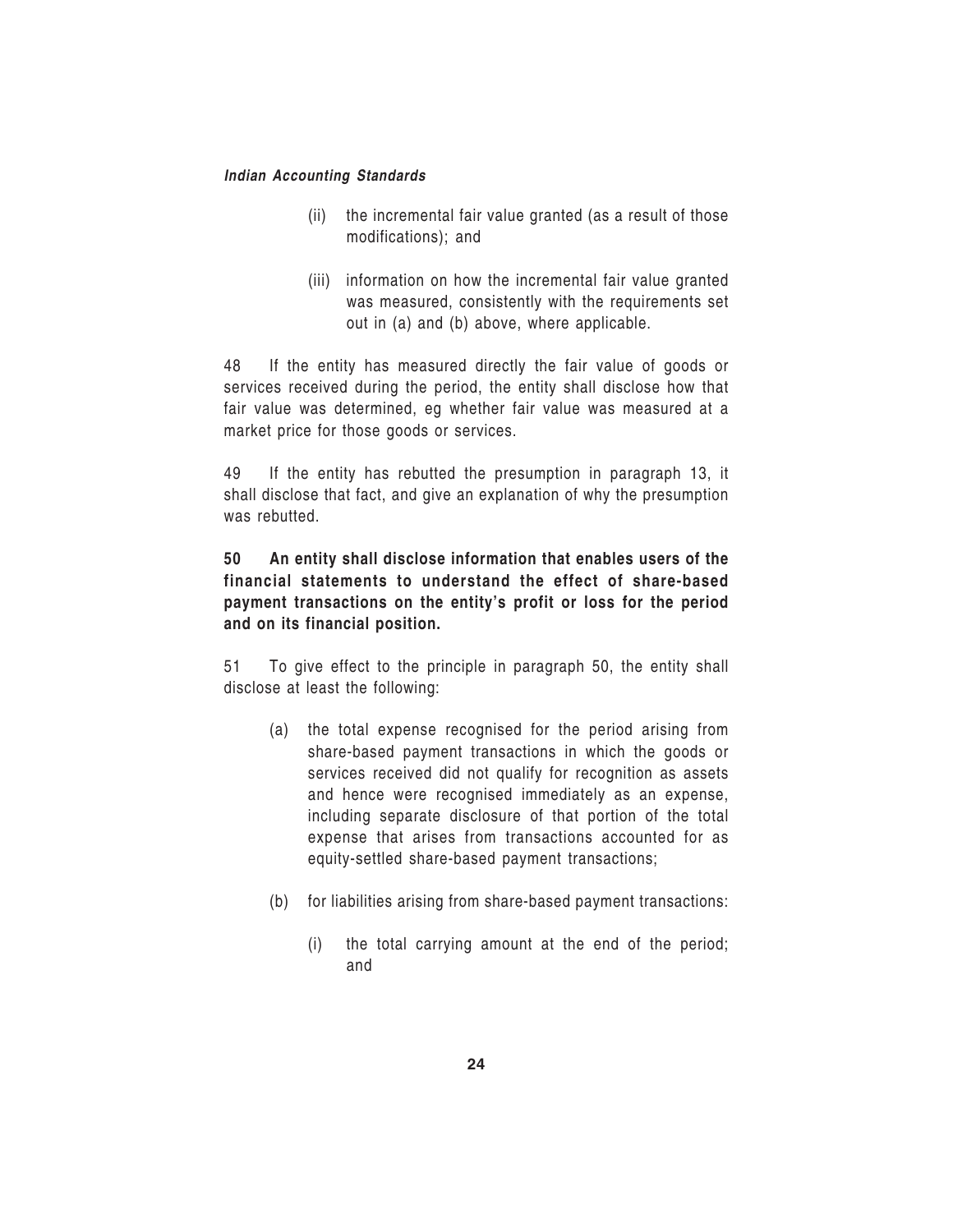(ii) the total intrinsic value at the end of the period of liabilities for which the counterparty's right to cash or other assets had vested by the end of the period (eg vested share appreciation rights).

52 If the information required to be disclosed by this Standard does not satisfy the principles in paragraphs 44, 46 and 50, the entity shall disclose such additional information as is necessary to satisfy them.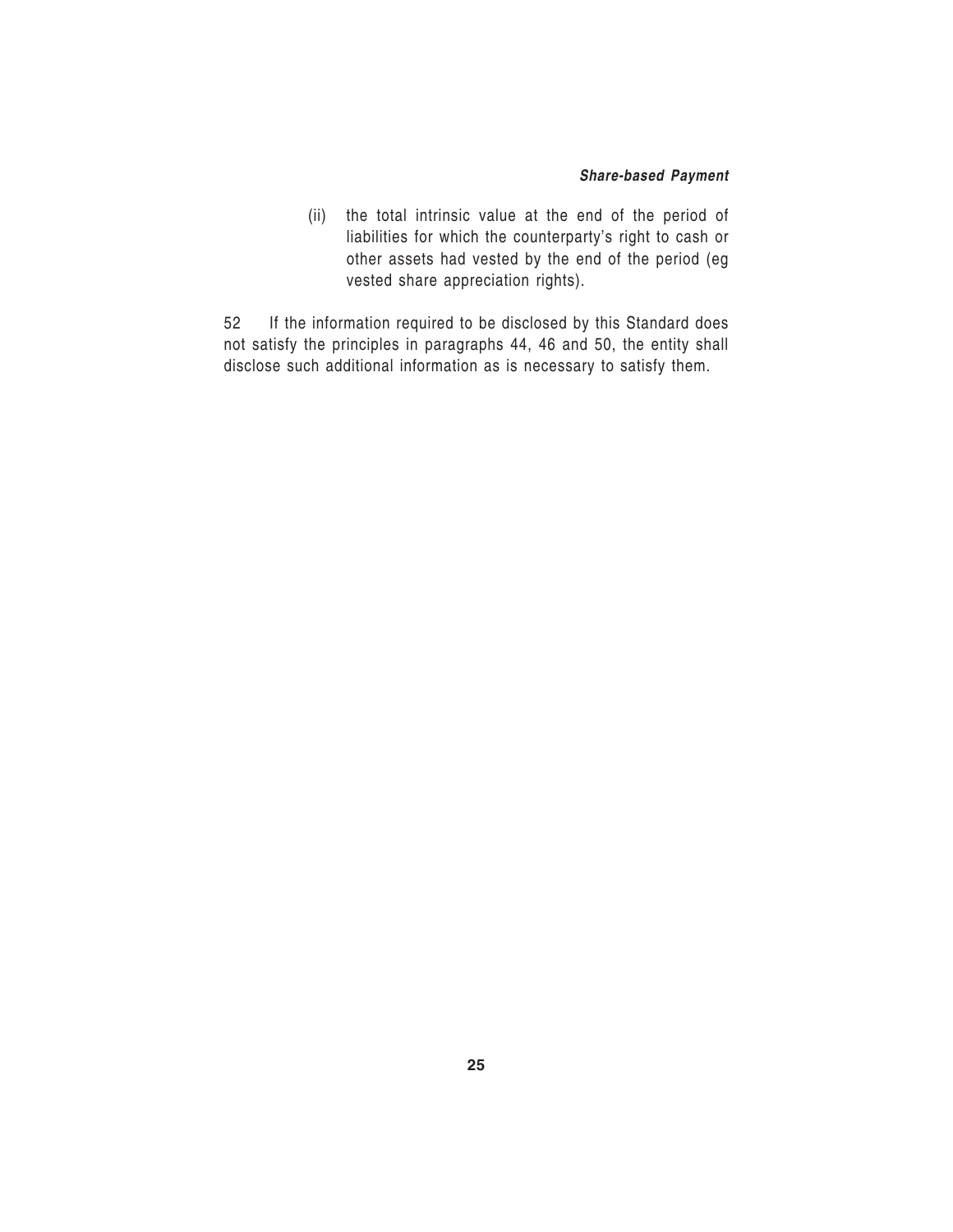# **Appendix A**

# **Defined terms**

This appendix is an integral part of the Ind AS 102, Share-based Payment

| cash-settled share-<br>based transaction                            | A share-based payment transaction in<br>which the payment entity acquires goods or<br>services by incurring a liability to transfer<br>cash or other assets to the supplier of those<br>goods or services for amounts that are based<br>on the price (or value) of equity instruments<br>(including shares or share options) of the<br>entity or another group entity.                                                                            |
|---------------------------------------------------------------------|---------------------------------------------------------------------------------------------------------------------------------------------------------------------------------------------------------------------------------------------------------------------------------------------------------------------------------------------------------------------------------------------------------------------------------------------------|
| employees and others<br>Individuals who render personal services to |                                                                                                                                                                                                                                                                                                                                                                                                                                                   |
| providing similar                                                   | the entity and either (a) the individuals are                                                                                                                                                                                                                                                                                                                                                                                                     |
| services                                                            | regarded as employees for legal or tax<br>purposes, (b) the individuals work for the<br>entity under its direction in the same way as<br>individuals who are regarded as those<br>rendered by employees. For example, the<br>term encompasses all management<br>personnel, ie those persons having authority<br>and responsibility for planning, directing and<br>controlling the activities of the entity,<br>including non-executive directors. |
| equity instrument                                                   | A contract that evidences a residual interest<br>in the assets of an entity after deducting all<br>of its liabilities.*                                                                                                                                                                                                                                                                                                                           |
| equity instrument<br>granted                                        | The right (conditional or unconditional) to an<br>equity instrument of the entity conferred by                                                                                                                                                                                                                                                                                                                                                    |

<sup>\*</sup> The Framework for the Preparation and Presentation of Financial Statemens issued by the Institute of Chartered Accountants of India, defines a liability as a present obligation of the entity arising from past events, the settlement of which is expected to result in an outflow from the entity of resources embodying economic benefits (ie an outflow of cash or other assets of the entity).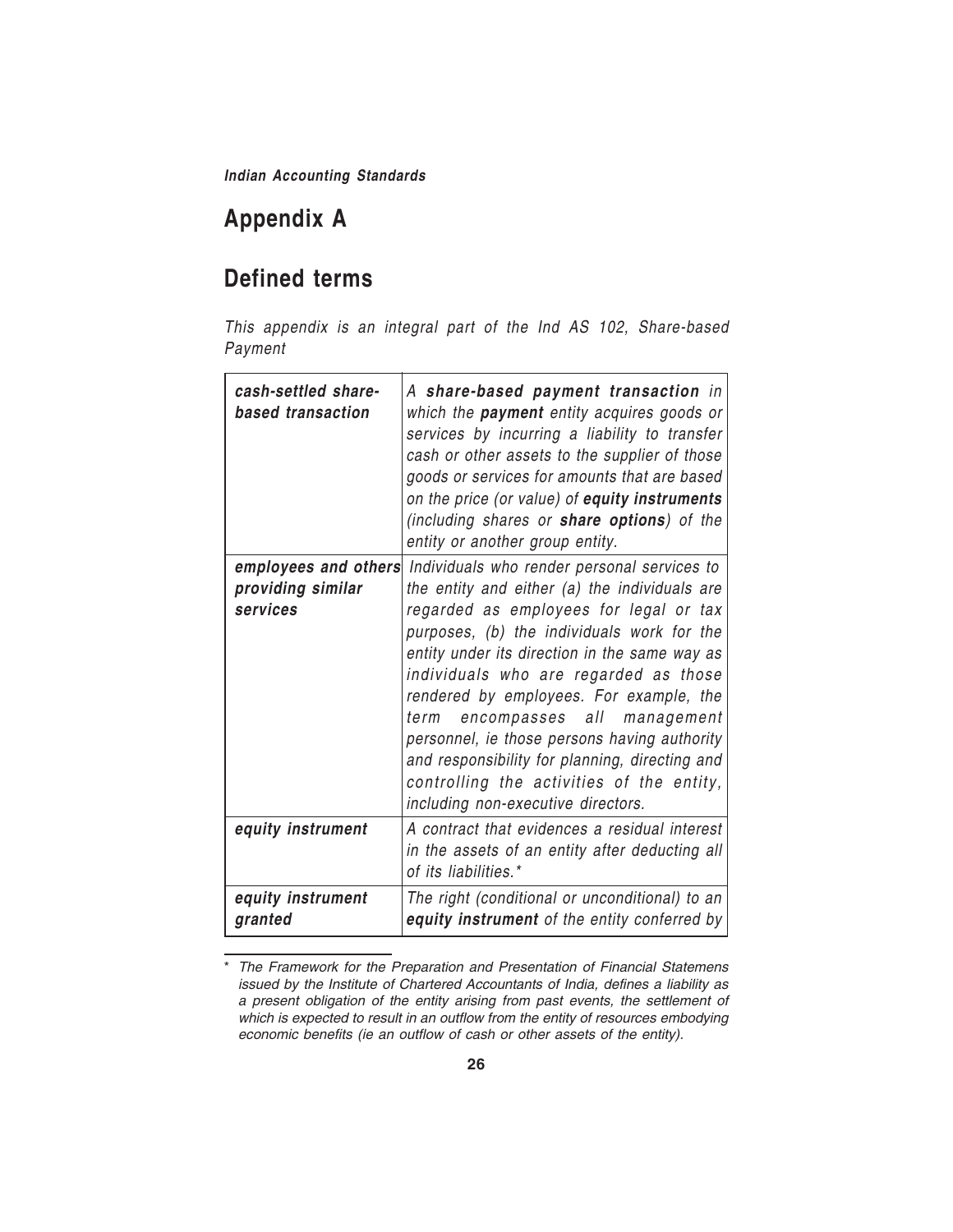|                                                       | the entity on another party, under a share-<br>based payment arrangement.                                                                                                                                                                                                                                                                                                                                                                                                                                                                                                                                        |
|-------------------------------------------------------|------------------------------------------------------------------------------------------------------------------------------------------------------------------------------------------------------------------------------------------------------------------------------------------------------------------------------------------------------------------------------------------------------------------------------------------------------------------------------------------------------------------------------------------------------------------------------------------------------------------|
| equity-settled share-<br>based payment<br>transaction | A share-based payment transaction in<br>which the entity<br>(a) receives goods or services as consideration<br>for its equity instruments own (including<br>shares or share options), or<br>(b) receives goods or services but has no<br>obligation to settle the transaction with the<br>supplier.                                                                                                                                                                                                                                                                                                              |
| fair value                                            | The amount for which an asset could be<br>exchanged, a liability settled, or an equity<br>instrument granted could be exchanged,<br>between knowledgeable, willing parties in an<br>arm's length transaction.                                                                                                                                                                                                                                                                                                                                                                                                    |
| grant date                                            | The date at which the entity and another party<br>(including an employee) agree to a share-<br>based payment arrangement, being when<br>the entity and the counterparty have a shared<br>understanding of the terms and conditions of<br>the arrangement. At grant date the entity<br>confers on the counterparty the right to cash,<br>other assets, or equity instruments of the<br>entity, provided the specified vesting<br>conditions, if any, are met. If that agreement<br>is subject to an approval process (for<br>example, by shareholders), grant date is the<br>date when that approval is obtained. |
| intrinsic value                                       | The difference between the fair value of the<br>shares to which the counterparty has the<br>(conditional or unconditional) right to<br>subscribe or which it has the right to receive,<br>and the price (if any) the counterparty is (or<br>will be) required to pay for those shares. For<br>example, a <b>share option</b> with an exercise<br>price of Rs15, on a share with a fair value<br>of Rs 20, has an intrinsic value of Rs 5.                                                                                                                                                                        |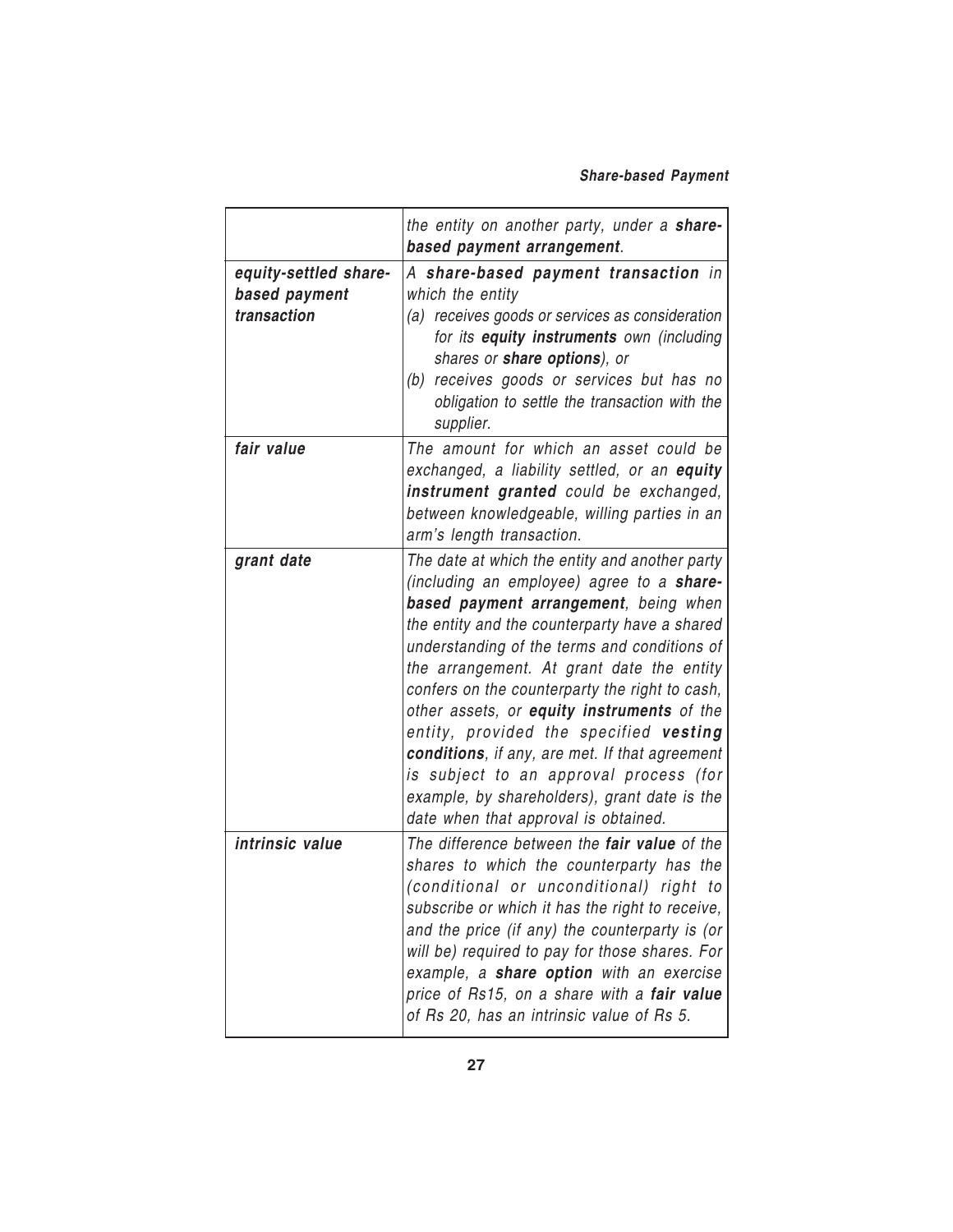| market condition                   | A condition upon which the exercise price,<br>vesting or exercisability of an equity<br>instrument depends that is related to the<br>market price of the entity's equity<br>instruments, such as attaining a specified<br>share price or a specified amount of intrinsic<br>value of a share option, or achieving a<br>specified target that is based on the market<br>price of the entity's equity instruments<br>relative to an index of market prices of equity<br>instruments of other entities |
|------------------------------------|-----------------------------------------------------------------------------------------------------------------------------------------------------------------------------------------------------------------------------------------------------------------------------------------------------------------------------------------------------------------------------------------------------------------------------------------------------------------------------------------------------|
| measurement date                   | The date at which the fair value of the equity<br>instruments granted is measured for the<br>purposes of this Ind AS. For transactions with<br>employees and others providing similar<br>services, the measurement date is grant<br>date. For transactions with parties other than<br>employees (and those providing similar<br>services), the measurement date is the date<br>the entity obtains the goods or the<br>counterparty renders service.                                                 |
| reload feature                     | A feature that provides for an automatic grant<br>of additional share options whenever the<br>option holder exercises previously granted<br>options using the entity's shares, rather than<br>cash, to satisfy the exercise price.                                                                                                                                                                                                                                                                  |
| reload option                      | A new share option granted when a share<br>is used to satisfy the exercise price of a<br>previous share option.                                                                                                                                                                                                                                                                                                                                                                                     |
| share-based payment<br>arrangement | An agreement between the entity (or another<br>group* entity or any shareholder of any group<br>entity) and another party (including an<br>employee) that entitles the other party to<br>receive                                                                                                                                                                                                                                                                                                    |

<sup>\*</sup> A 'group' is defined in paragraph 4 of Ind AS 27 Consolidated and Separate Financial Statements as 'a parent and all its subsidiaries' from the perspective of the reporting entity's ultimate parent.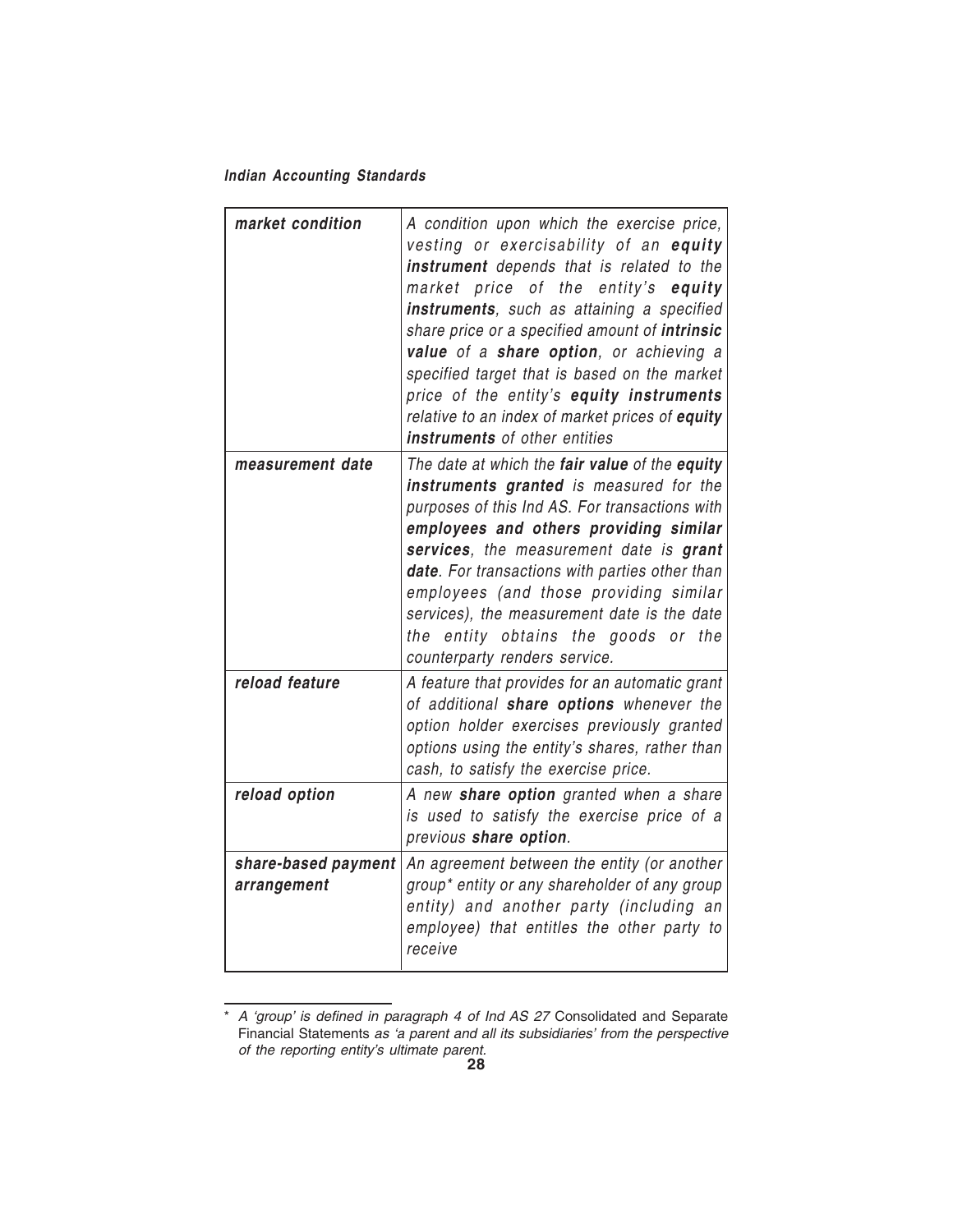|                                    | (a) cash or other assets of the entity for<br>amounts that are based on the price (or<br>value) of equity instruments (including<br>shares or share options) of the entity or<br>another group entity, or<br>equity instruments (including shares or<br>(b)<br>share options) of the entity or another<br>group entity,<br>provided the specified vesting conditions,<br>if any, are met |
|------------------------------------|------------------------------------------------------------------------------------------------------------------------------------------------------------------------------------------------------------------------------------------------------------------------------------------------------------------------------------------------------------------------------------------|
| share-based payment<br>transaction | A transaction in which the entity<br>(a) receives goods or services from the supplier<br>of those goods or services (including an<br>employee) in a share-based payment<br>arrangement, or<br>(b) incurs an obligation to settle the transaction<br>with the supplier in a share-based payment<br>arrangement when another group entity<br>receives those goods or services.             |
| share option                       | A contract that gives the holder the right, but<br>not the obligation, to subscribe to the entity's<br>shares at a fixed or determinable price for a<br>specified period of time.                                                                                                                                                                                                        |
| vest                               | To become an entitlement. Under a share-<br>based payment arrangement, a counterparty's<br>right to receive cash, other assets or equity<br>instruments of the entity vests when the<br>counterparty's entitlement is<br>longer<br>no<br>conditional on the satisfaction of any vesting<br>conditions                                                                                    |
| vesting conditions                 | The conditions that determine whether the entity<br>receives the services that entitle the<br>counterparty to receive cash, other assets or<br>equity instruments of the entity, under a share-<br>based payment arrangement. Vesting<br>conditions are either service conditions<br>or<br>performance conditions. Service conditions                                                    |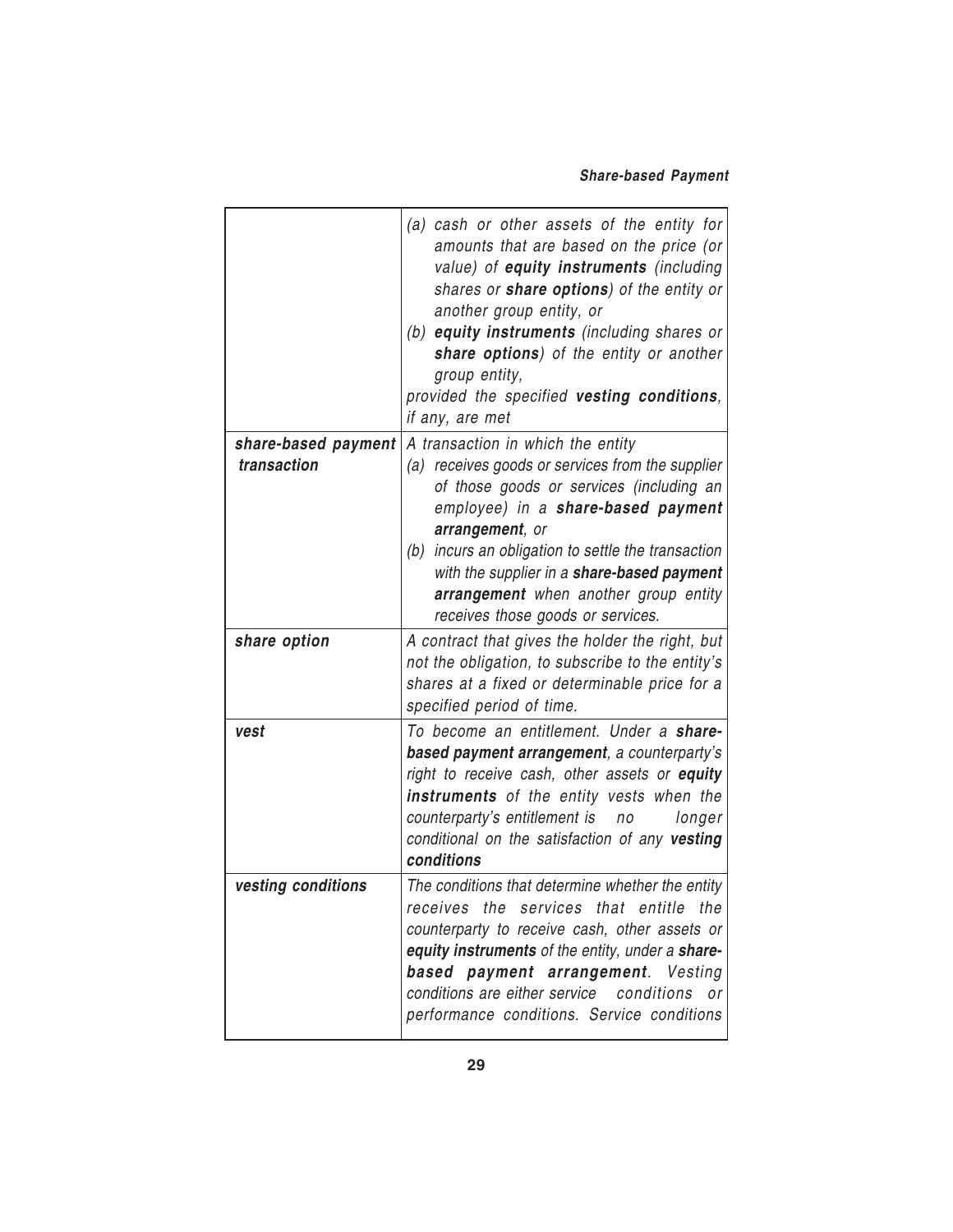|                | require the counterparty to complete a specified<br>period of service. Performance conditions<br>require the counterparty to complete a specified<br>period of service and specified performance<br>targets to be met (such as a specified increase<br>in the entity's profit over a specified period of<br>time). A performance condition might include a<br>market condition. |
|----------------|---------------------------------------------------------------------------------------------------------------------------------------------------------------------------------------------------------------------------------------------------------------------------------------------------------------------------------------------------------------------------------|
| vesting period | The period during which all the specified vesting<br>conditions of a share-based payment<br>arrangement are to be satisfied.                                                                                                                                                                                                                                                    |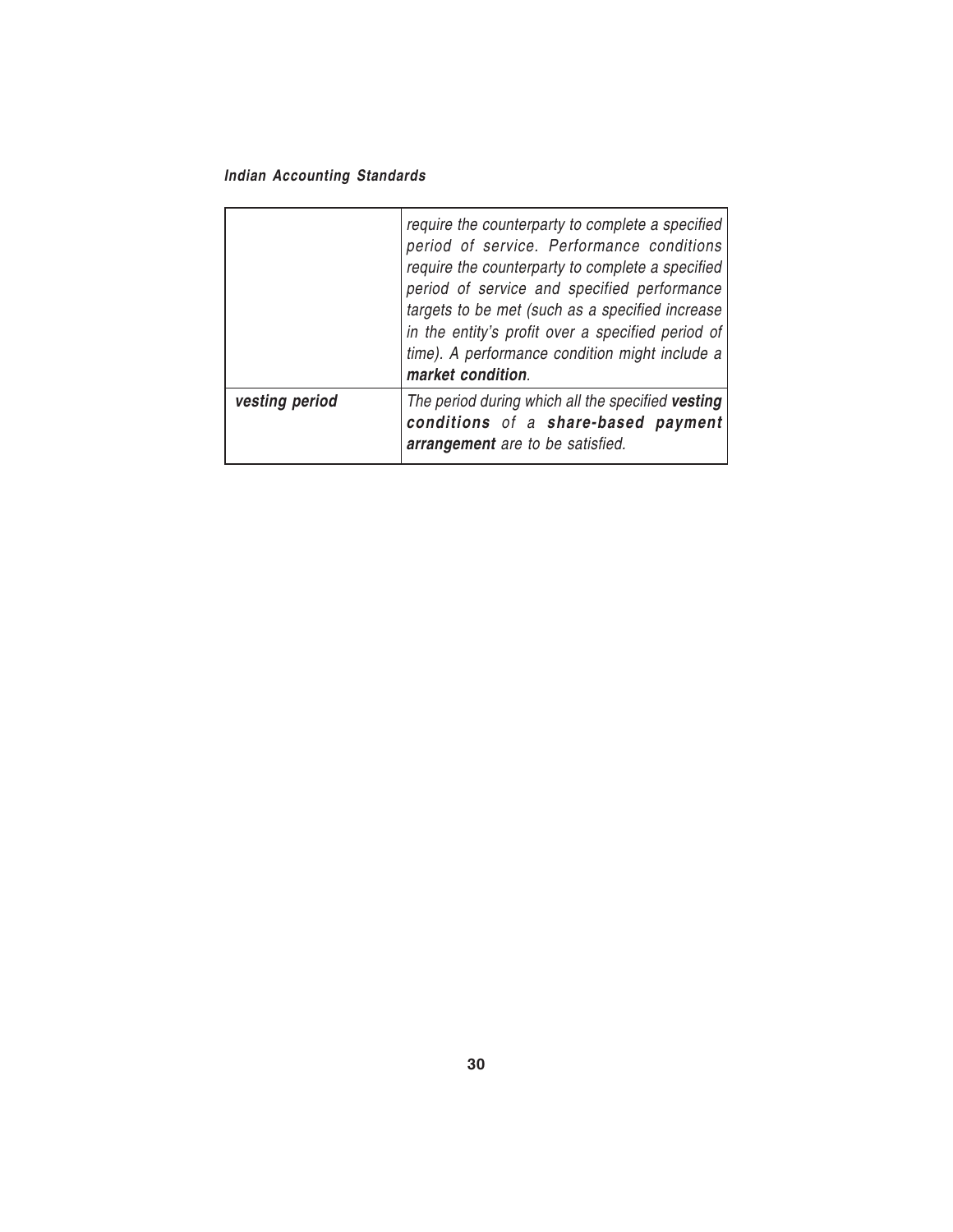# **Appendix B**

## **Application guidance**

This appendix is an integral part of the Standard.

## **Estimating the fair value of equity instruments granted**

B1 Paragraphs B2–B41 of this appendix discuss measurement of the fair value of shares and share options granted, focusing on the specific terms and conditions that are common features of a grant of shares or share options to employees. Therefore, it is not exhaustive. Furthermore, because the valuation issues discussed below focus on shares and share options granted to employees, it is assumed that the fair value of the shares or share options is measured at grant date. However, many of the valuation issues discussed below (eg determining expected volatility) also apply in the context of estimating the fair value of shares or share options granted to parties other than employees at the date the entity obtains the goods or the counterparty renders service.

## **Shares**

B2 For shares granted to employees, the fair value of the shares shall be measured at the market price of the entity's shares (or an estimated market price, if the entity's shares are not publicly traded), adjusted to take into account the terms and conditions upon which the shares were granted (except for vesting conditions that are excluded from the measurement of fair value in accordance with paragraphs 19–21).

B3 For example, if the employee is not entitled to receive dividends during the vesting period, this factor shall be taken into account when estimating the fair value of the shares granted. Similarly, if the shares are subject to restrictions on transfer after vesting date, that factor shall be taken into account, but only to the extent that the post-vesting restrictions affect the price that a knowledgeable, willing market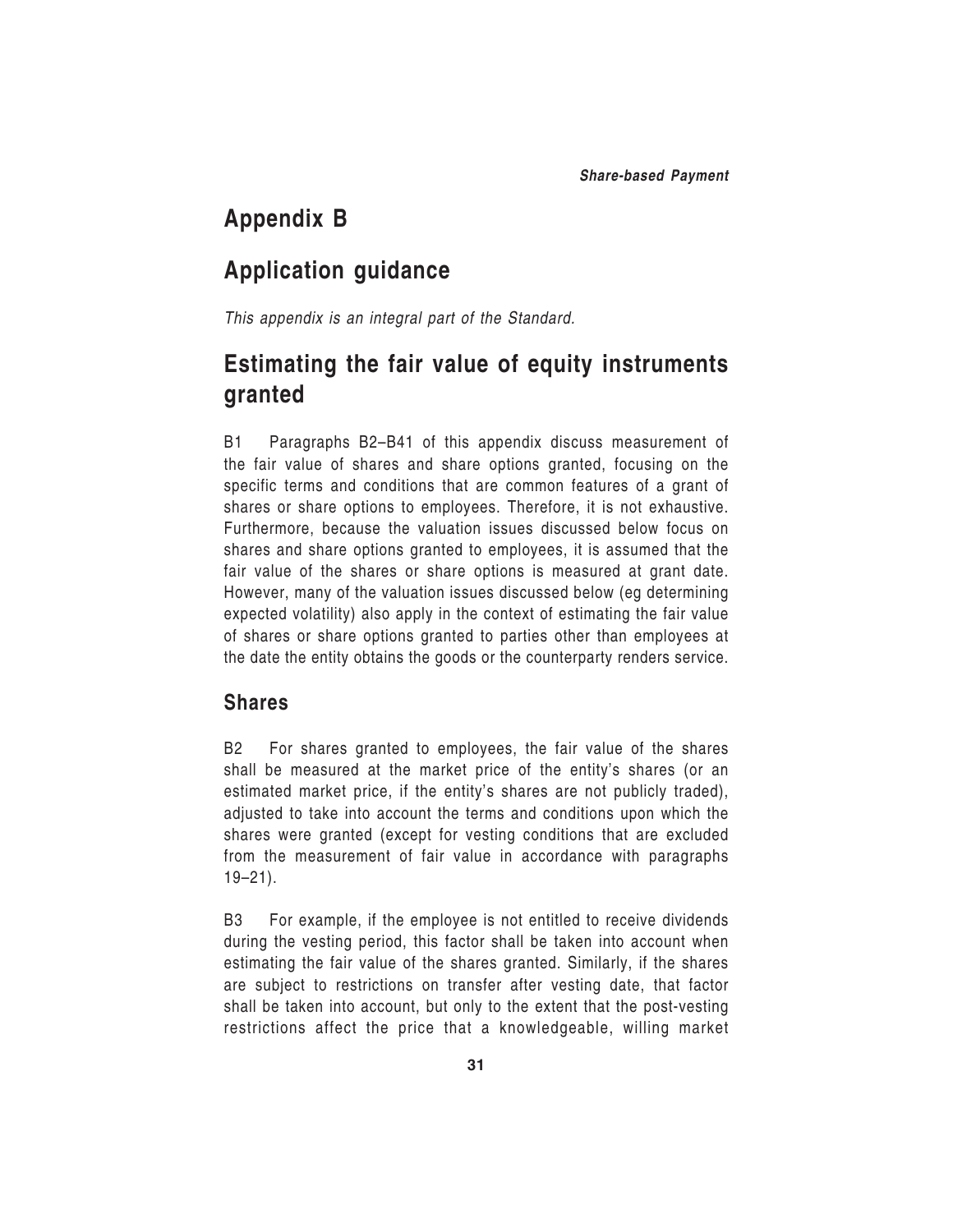participant would pay for that share. For example, if the shares are actively traded in a deep and liquid market, post-vesting transfer restrictions may have little, if any, effect on the price that a knowledgeable, willing market participant would pay for those shares. Restrictions on transfer or other restrictions that exist during the vesting period shall not be taken into account when estimating the grant date fair value of the shares granted, because those restrictions stem from the existence of vesting conditions, which are accounted for in accordance with paragraphs 19–21.

### **Share options**

B4 For share options granted to employees, in many cases market prices are not available, because the options granted are subject to terms and conditions that do not apply to traded options. If traded options with similar terms and conditions do not exist, the fair value of the options granted shall be estimated by applying an option pricing model.

B5 The entity shall consider factors that knowledgeable, willing market participants would consider in selecting the option pricing model to apply. For example, many employee options have long lives, are usually exercisable during the period between vesting date and the end of the options' life, and are often exercised early. These factors should be considered when estimating the grant date fair value of the options. For many entities, this might preclude the use of the Black-Scholes-Merton formula, which does not allow for the possibility of exercise before the end of the option's life and may not adequately reflect the effects of expected early exercise. It also does not allow for the possibility that expected volatility and other model inputs might vary over the option's life. However, for share options with relatively short contractual lives, or that must be exercised within a short period of time after vesting date, the factors identified above may not apply. In these instances, the Black-Scholes-Merton formula may produce a value that is substantially the same as a more flexible option pricing model.

B6 All option pricing models take into account, as a minimum, the following factors:

(a) the exercise price of the option;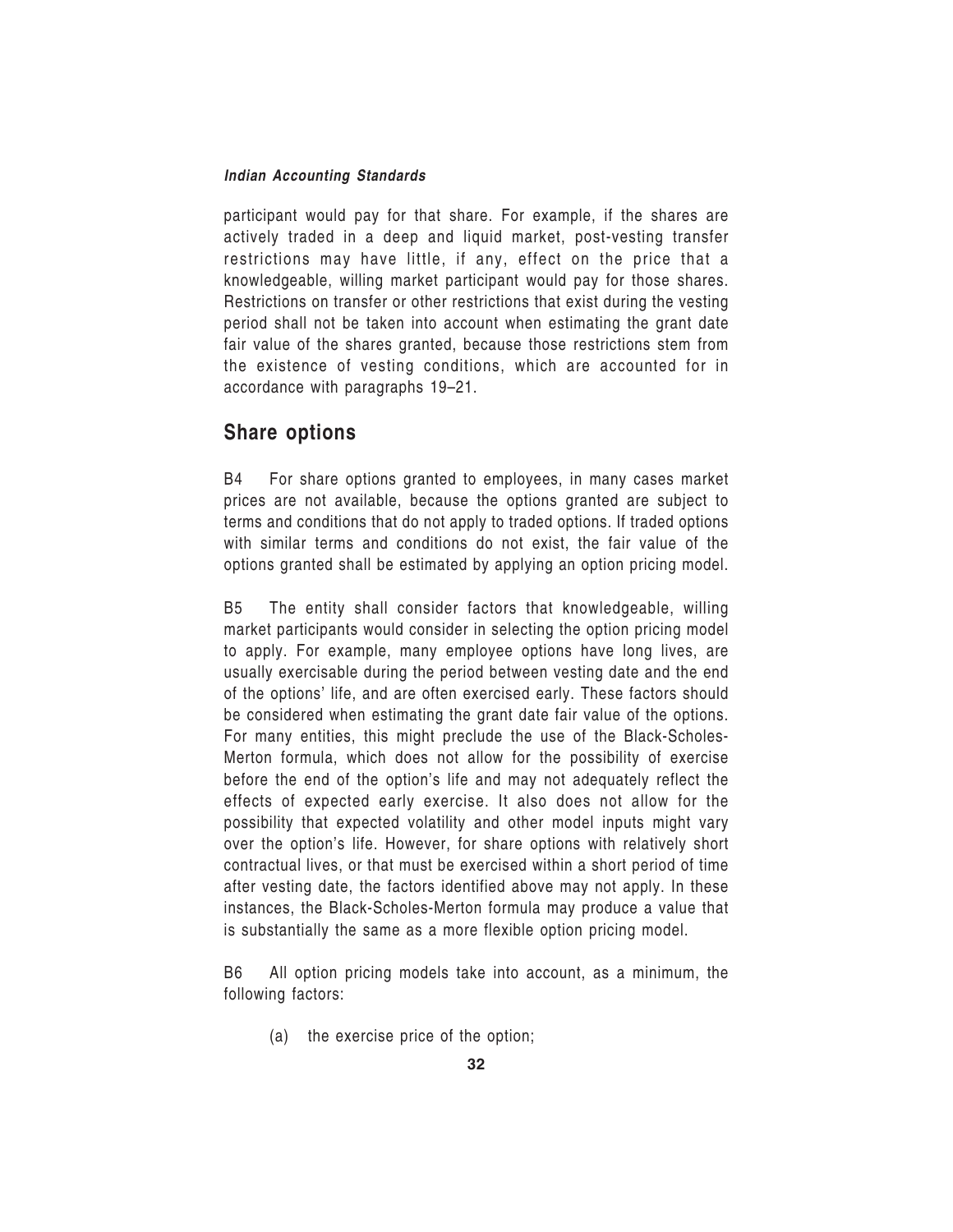- (b) the life of the option;
- (c) the current price of the underlying shares;
- (d) the expected volatility of the share price;
- (e) the dividends expected on the shares (if appropriate); and
- (f) the risk-free interest rate for the life of the option.

B7 Other factors that knowledgeable, willing market participants would consider in setting the price shall also be taken into account (except for vesting conditions and reload features that are excluded from the measurement of fair value in accordance with paragraphs 19–22).

B8 For example, a share option granted to an employee typically cannot be exercised during specified periods (eg during the vesting period or during periods specified by securities regulators). This factor shall be taken into account if the option pricing model applied would otherwise assume that the option could be exercised at any time during its life. However, if an entity uses an option pricing model that values options that can be exercised only at the end of the options' life, no adjustment is required for the inability to exercise them during the vesting period (or other periods during the options' life), because the model assumes that the options cannot be exercised during those periods.

B9 Similarly, another factor common to employee share options is the possibility of early exercise of the option, for example, because the option is not freely transferable, or because the employee must exercise all vested options upon cessation of employment. The effects of expected early exercise shall be taken into account, as discussed in paragraphs B16–B21.

B10 Factors that a knowledgeable, willing market participant would not consider in setting the price of a share option (or other equity instrument) shall not be taken into account when estimating the fair value of share options (or other equity instruments) granted. For example, for share options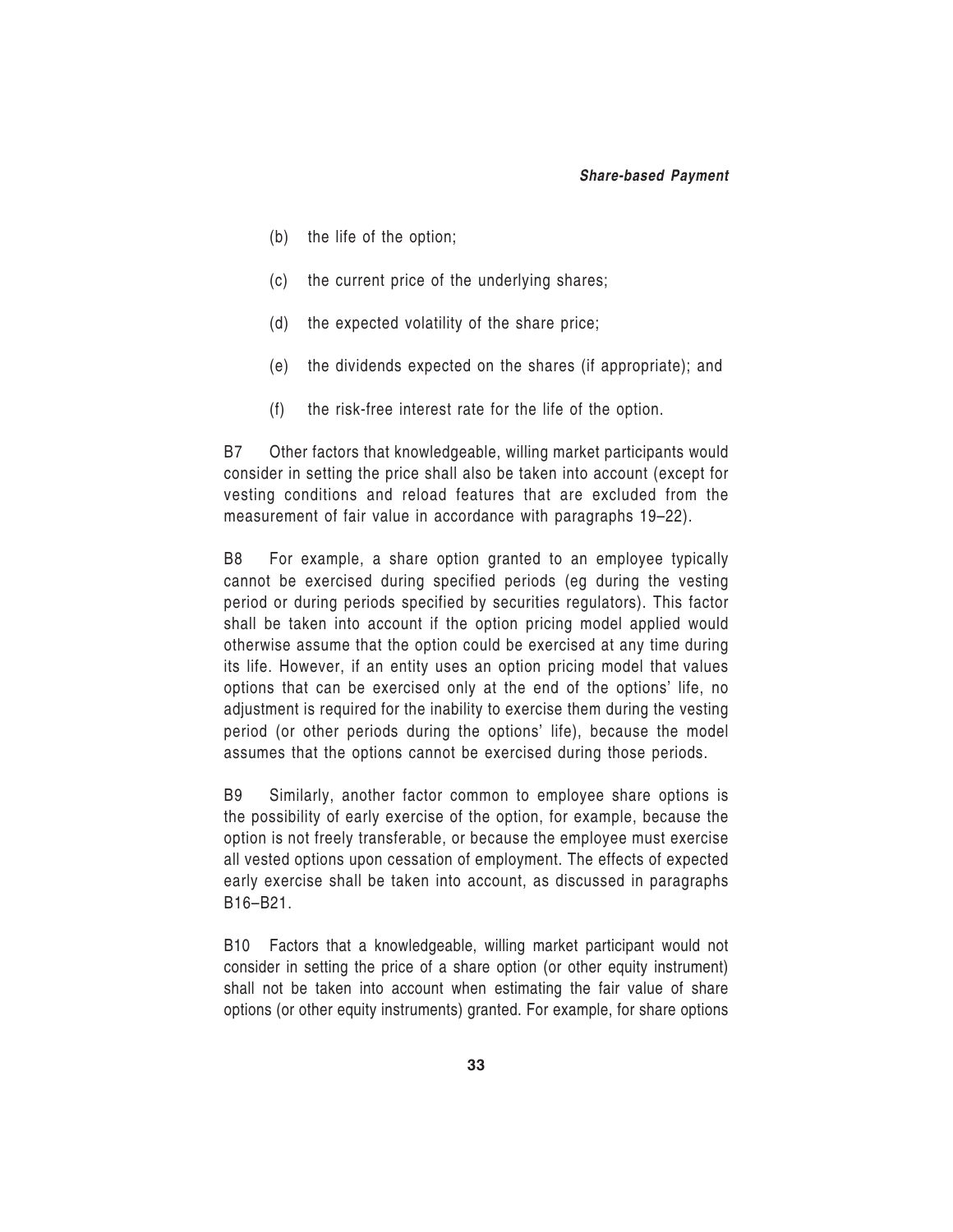granted to employees, factors that affect the value of the option from the individual employee's perspective only are not relevant to estimating the price that would be set by a knowledgeable, willing market participant.

### **Inputs to option pricing models**

B11 In estimating the expected volatility of and dividends on the underlying shares, the objective is to approximate the expectations that would be reflected in a current market or negotiated exchange price for the option. Similarly, when estimating the effects of early exercise of employee share options, the objective is to approximate the expectations that an outside party with access to detailed information about employees' exercise behaviour would develop based on information available at the grant date.

B12 Often, there is likely to be a range of reasonable expectations about future volatility, dividends and exercise behaviour. If so, an expected value should be calculated, by weighting each amount within the range by its associated probability of occurrence.

B13 Expectations about the future are generally based on experience, modified if the future is reasonably expected to differ from the past. In some circumstances, identifiable factors may indicate that unadjusted historical experience is a relatively poor predictor of future experience. For example, if an entity with two distinctly different lines of business disposes of the one that was significantly less risky than the other, historical volatility may not be the best information on which to base reasonable expectations for the future.

B14 In other circumstances, historical information may not be available. For example, a newly listed entity will have little, if any, historical data on the volatility of its share price. Unlisted and newly listed entities are discussed further below.

B15 In summary, an entity should not simply base estimates of volatility, exercise behaviour and dividends on historical information without considering the extent to which the past experience is expected to be reasonably predictive of future experience.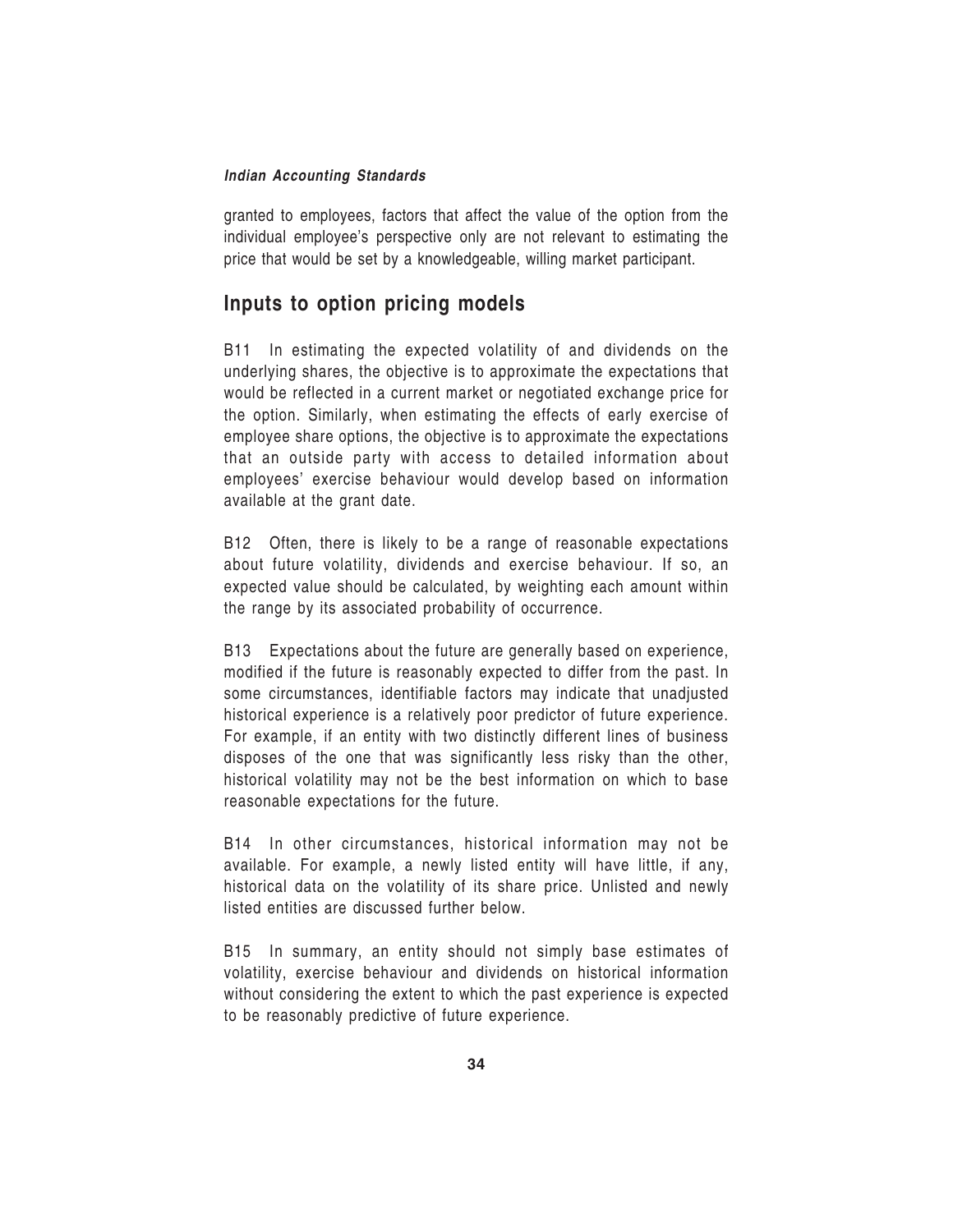## **Expected early exercise**

B16 Employees often exercise share options early, for a variety of reasons. For example, employee share options are typically nontransferable. This often causes employees to exercise their share options early, because that is the only way for the employees to liquidate their position. Also, employees who cease employment are usually required to exercise any vested options within a short period of time, otherwise the share options are forfeited. This factor also causes the early exercise of employee share options. Other factors causing early exercise are risk aversion and lack of wealth diversification.

B17 The means by which the effects of expected early exercise are taken into account depends upon the type of option pricing model applied. For example, expected early exercise could be taken into account by using an estimate of the option's expected life (which, for an employee share option, is the period of time from grant date to the date on which the option is expected to be exercised) as an input into an option pricing model (eg the Black-Scholes-Merton formula). Alternatively, expected early exercise could be modelled in a binomial or similar option pricing model that uses contractual life as an input.

- B18 Factors to consider in estimating early exercise include:
	- (a) the length of the vesting period, because the share option typically cannot be exercised until the end of the vesting period. Hence, determining the valuation implications of expected early exercise is based on the assumption that the options will vest. The implications of vesting conditions are discussed in paragraphs 19–21.
	- (b) the average length of time similar options have remained outstanding in the past.
	- (c) the price of the underlying shares. Experience may indicate that the employees tend to exercise options when the share price reaches a specified level above the exercise price.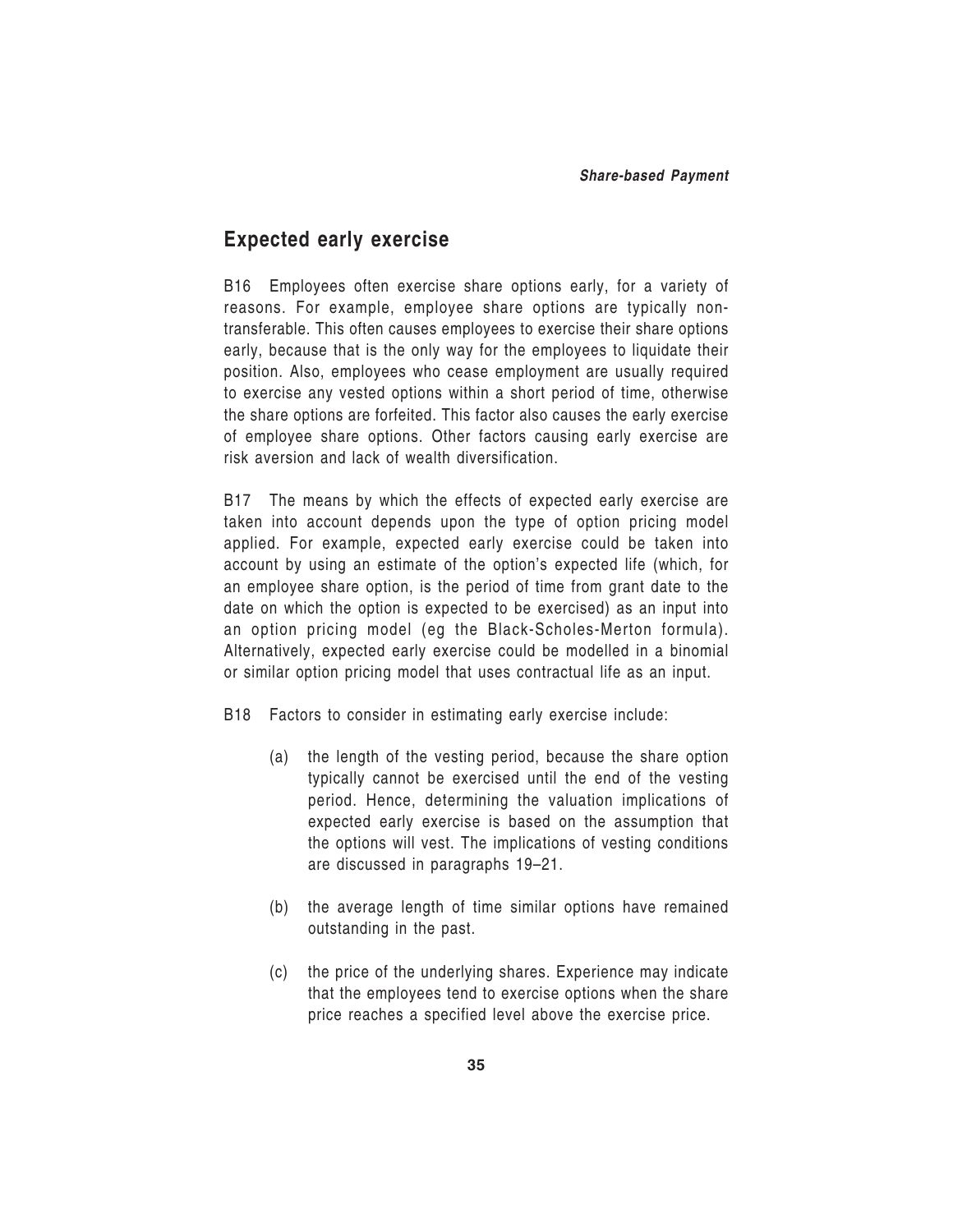- (d) the employee's level within the organisation. For example, experience might indicate that higher-level employees tend to exercise options later than lower-level employees (discussed further in paragraph B21).
- (e) expected volatility of the underlying shares. On average, employees might tend to exercise options on highly volatile shares earlier than on shares with low volatility.

B19 As noted in paragraph B17, the effects of early exercise could be taken into account by using an estimate of the option's expected life as an input into an option pricing model. When estimating the expected life of share options granted to a group of employees, the entity could base that estimate on an appropriately weighted average expected life for the entire employee group or on appropriately weighted average lives for subgroups of employees within the group, based on more detailed data about employees' exercise behaviour (discussed further below).

B20 Separating an option grant into groups for employees with relatively homogeneous exercise behaviour is likely to be important. Option value is not a linear function of option term; value increases at a decreasing rate as the term lengthens. For example, if all other assumptions are equal, although a two-year option is worth more than a one-year option, it is not worth twice as much. That means that calculating estimated option value on the basis of a single weighted average life that includes widely differing individual lives would overstate the total fair value of the share options granted. Separating options granted into several groups, each of which has a relatively narrow range of lives included in its weighted average life, reduces that overstatement.

B21 Similar considerations apply when using a binomial or similar model. For example, the experience of an entity that grants options broadly to all levels of employees might indicate that top-level executives tend to hold their options longer than middle-management employees hold theirs and that lower-level employees tend to exercise their options earlier than any other group. In addition, employees who are encouraged or required to hold a minimum amount of their employer's equity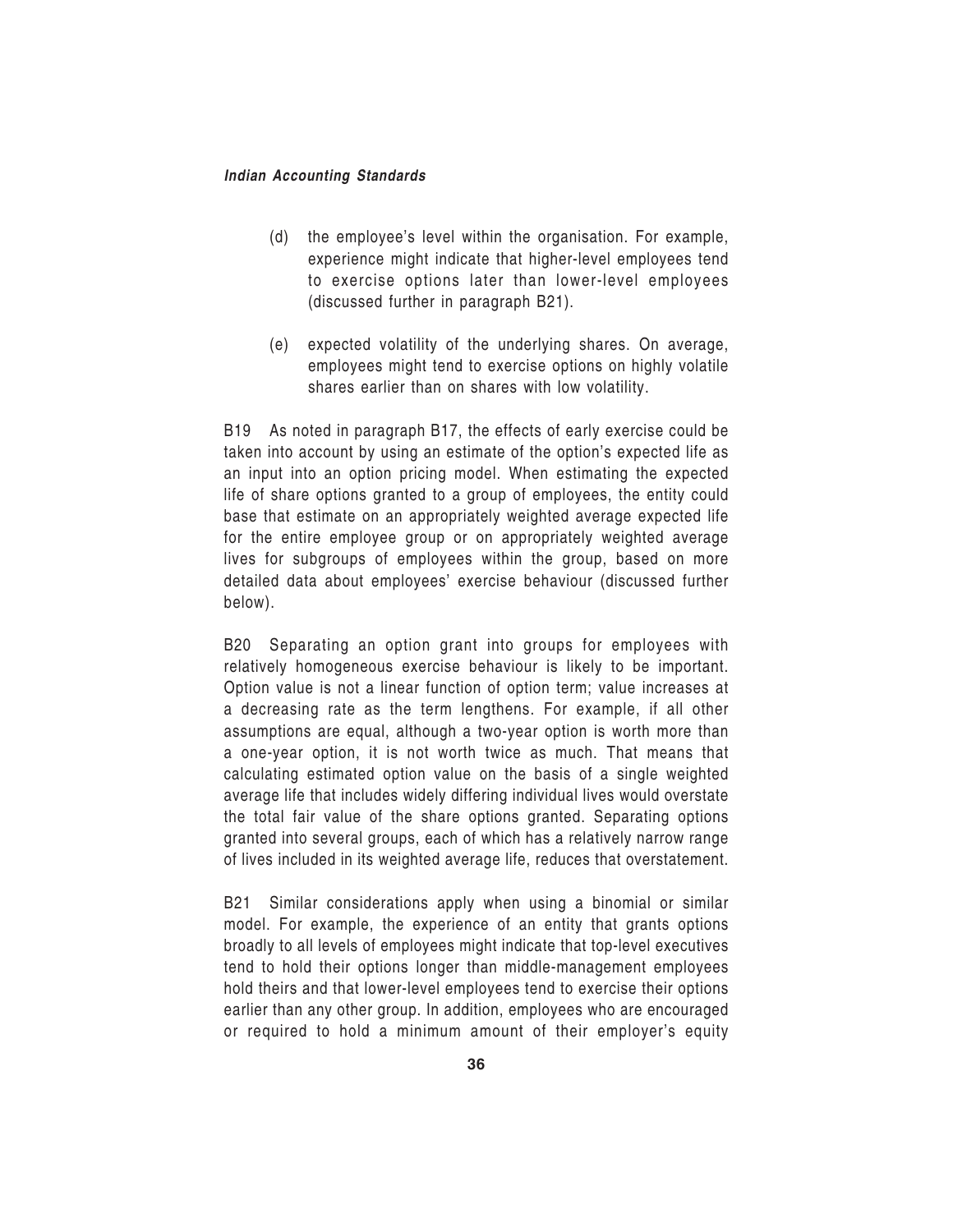instruments, including options, might on average exercise options later than employees not subject to that provision. In those situations, separating options by groups of recipients with relatively homogeneous exercise behaviour will result in a more accurate estimate of the total fair value of the share options granted.

# **Expected volatility**

B22 Expected volatility is a measure of the amount by which a price is expected to fluctuate during a period. The measure of volatility used in option pricing models is the annualised standard deviation of the continuously compounded rates of return on the share over a period of time. Volatility is typically expressed in annualised terms that are comparable regardless of the time period used in the calculation, for example, daily, weekly or monthly price observations.

B23 The rate of return (which may be positive or negative) on a share for a period measures how much a shareholder has benefited from dividends and appreciation (or depreciation) of the share price.

B24 The expected annualised volatility of a share is the range within which the continuously compounded annual rate of return is expected to fall approximately two-thirds of the time. For example, to say that a share with an expected continuously compounded rate of return of 12 per cent has a volatility of 30 per cent means that the probability that the rate of return on the share for one year will be between –18 per cent (12% – 30%) and 42 per cent (12% + 30%) is approximately twothirds. If the share price is Rs.100 at the beginning of the year and no dividends are paid, the year-end share price would be expected to be between Rs.83.53 (Rs.100  $\times$  e<sup>-0.18</sup>) and Rs.152.20 (Rs.100  $\times$  e<sup>0.42</sup>) approximately two-thirds of the time.

B25 Factors to consider in estimating expected volatility include:

- (a) implied volatility from traded share options on the entity's shares, or other traded instruments of the entity that include option features (such as convertible debt), if any.
- (b) the historical volatility of the share price over the most recent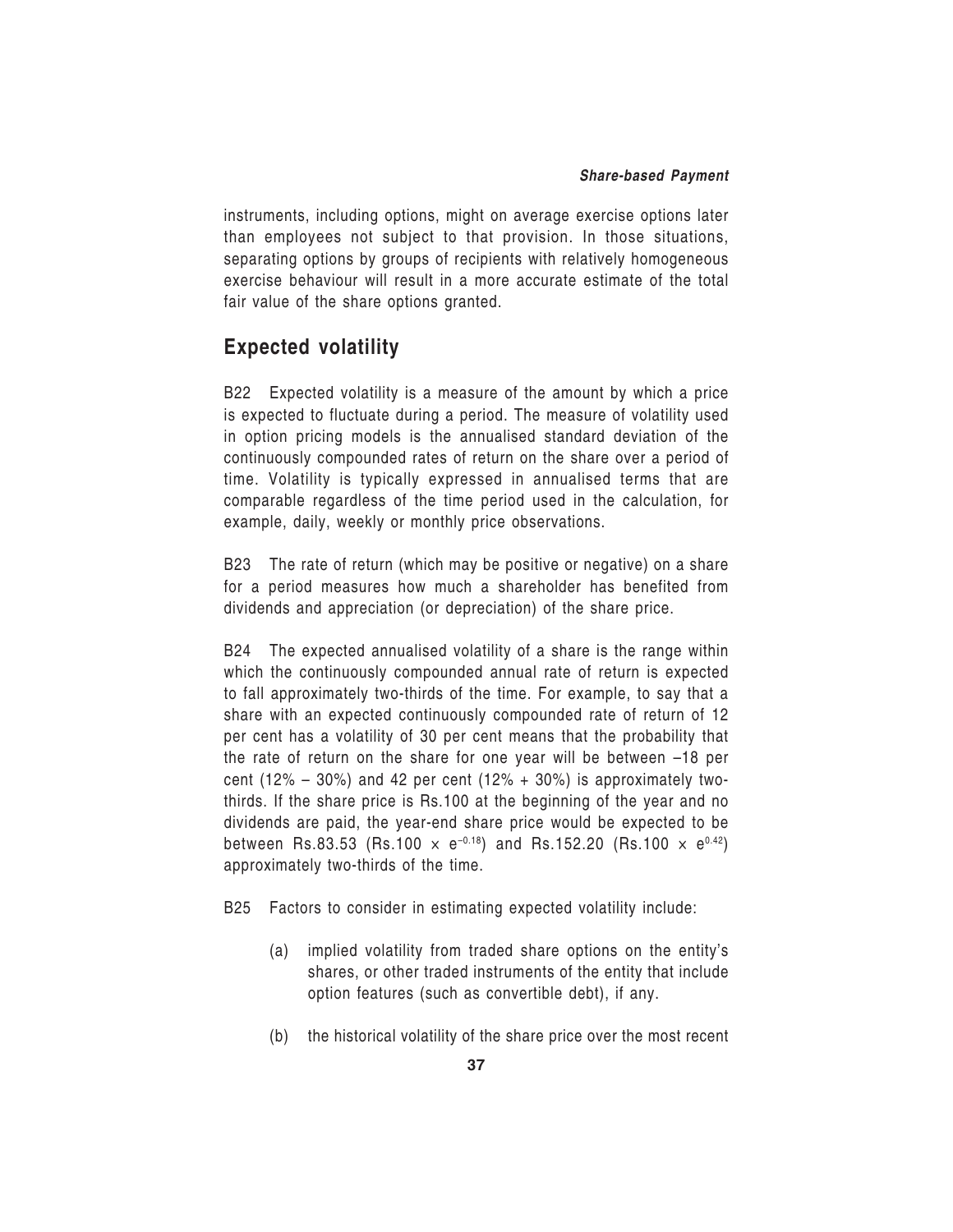period that is generally commensurate with the expected term of the option (taking into account the remaining contractual life of the option and the effects of expected early exercise).

- (c) the length of time an entity's shares have been publicly traded. A newly listed entity might have a high historical volatility, compared with similar entities that have been listed longer. Further guidance for newly listed entities is given below.
- (d) the tendency of volatility to revert to its mean, ie its longterm average level, and other factors indicating that expected future volatility might differ from past volatility. For example, if an entity's share price was extraordinarily volatile for some identifiable period of time because of a failed takeover bid or a major restructuring, that period could be disregarded in computing historical average annual volatility.
- (e) appropriate and regular intervals for price observations. The price observations should be consistent from period to period. For example, an entity might use the closing price for each week or the highest price for the week, but it should not use the closing price for some weeks and the highest price for other weeks. Also, the price observations should be expressed in the same currency as the exercise price.

#### Newly listed entities

B26 As noted in paragraph B25, an entity should consider historical volatility of the share price over the most recent period that is generally commensurate with the expected option term. If a newly listed entity does not have sufficient information on historical volatility, it should nevertheless compute historical volatility for the longest period for which trading activity is available. It could also consider the historical volatility of similar entities following a comparable period in their lives. For example, an entity that has been listed for only one year and grants options with an average expected life of five years might consider the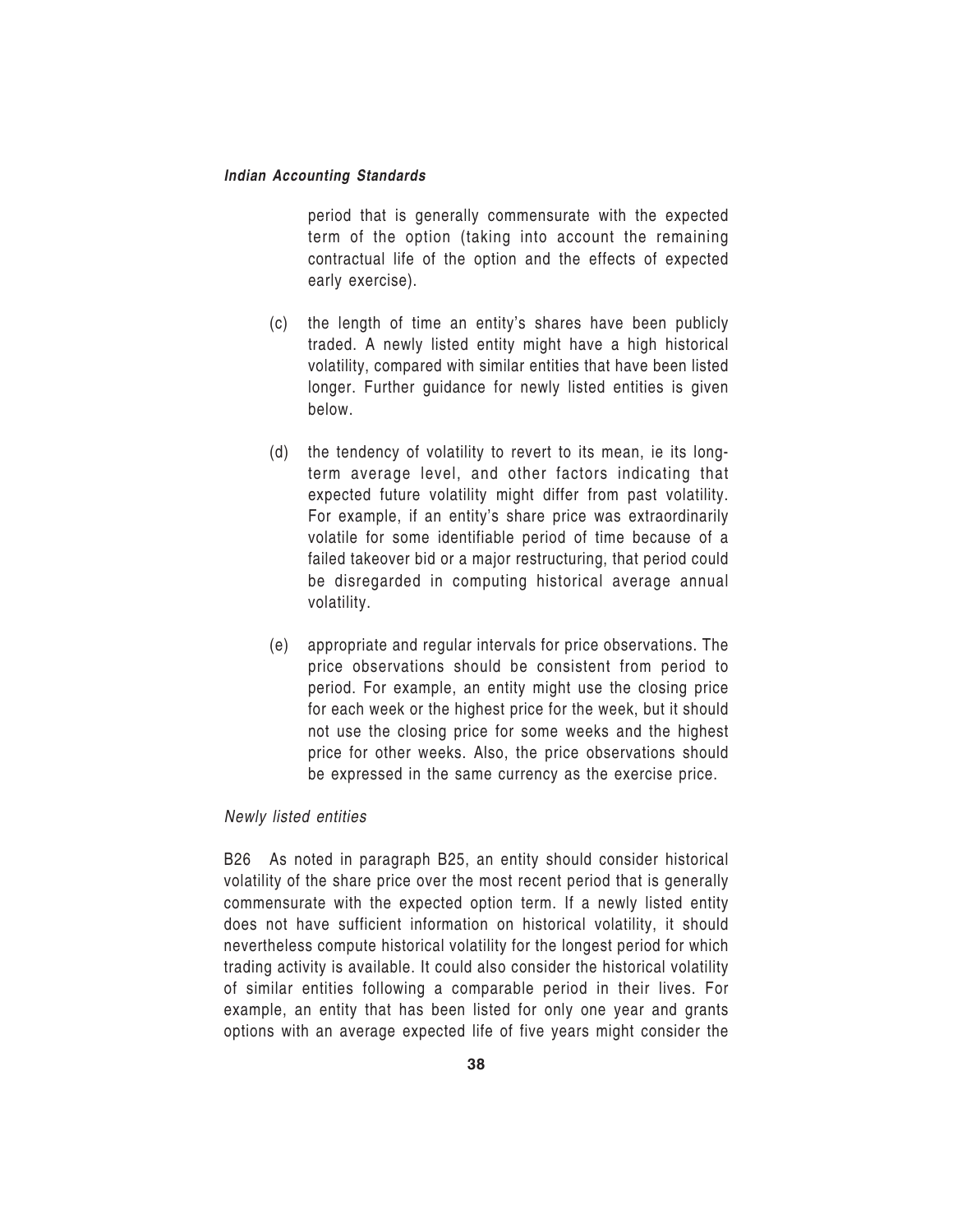pattern and level of historical volatility of entities in the same industry for the first six years in which the shares of those entities were publicly traded.

#### Unlisted entities

B27 An unlisted entity will not have historical information to consider when estimating expected volatility. Some factors to consider instead are set out below.

B28 In some cases, an unlisted entity that regularly issues options or shares to employees (or other parties) might have set up an internal market for its shares. The volatility of those share prices could be considered when estimating expected volatility.

B29 Alternatively, the entity could consider the historical or implied volatility of similar listed entities, for which share price or option price information is available, to use when estimating expected volatility. This would be appropriate if the entity has based the value of its shares on the share prices of similar listed entities.

B30 If the entity has not based its estimate of the value of its shares on the share prices of similar listed entities, and has instead used another valuation methodology to value its shares, the entity could derive an estimate of expected volatility consistent with that valuation methodology. For example, the entity might value its shares on a net asset or earnings basis. It could consider the expected volatility of those net asset values or earnings.

# **Expected dividends**

B31 Whether expected dividends should be taken into account when measuring the fair value of shares or options granted depends on whether the counterparty is entitled to dividends or dividend equivalents.

B32 For example, if employees were granted options and are entitled to dividends on the underlying shares or dividend equivalents (which might be paid in cash or applied to reduce the exercise price) between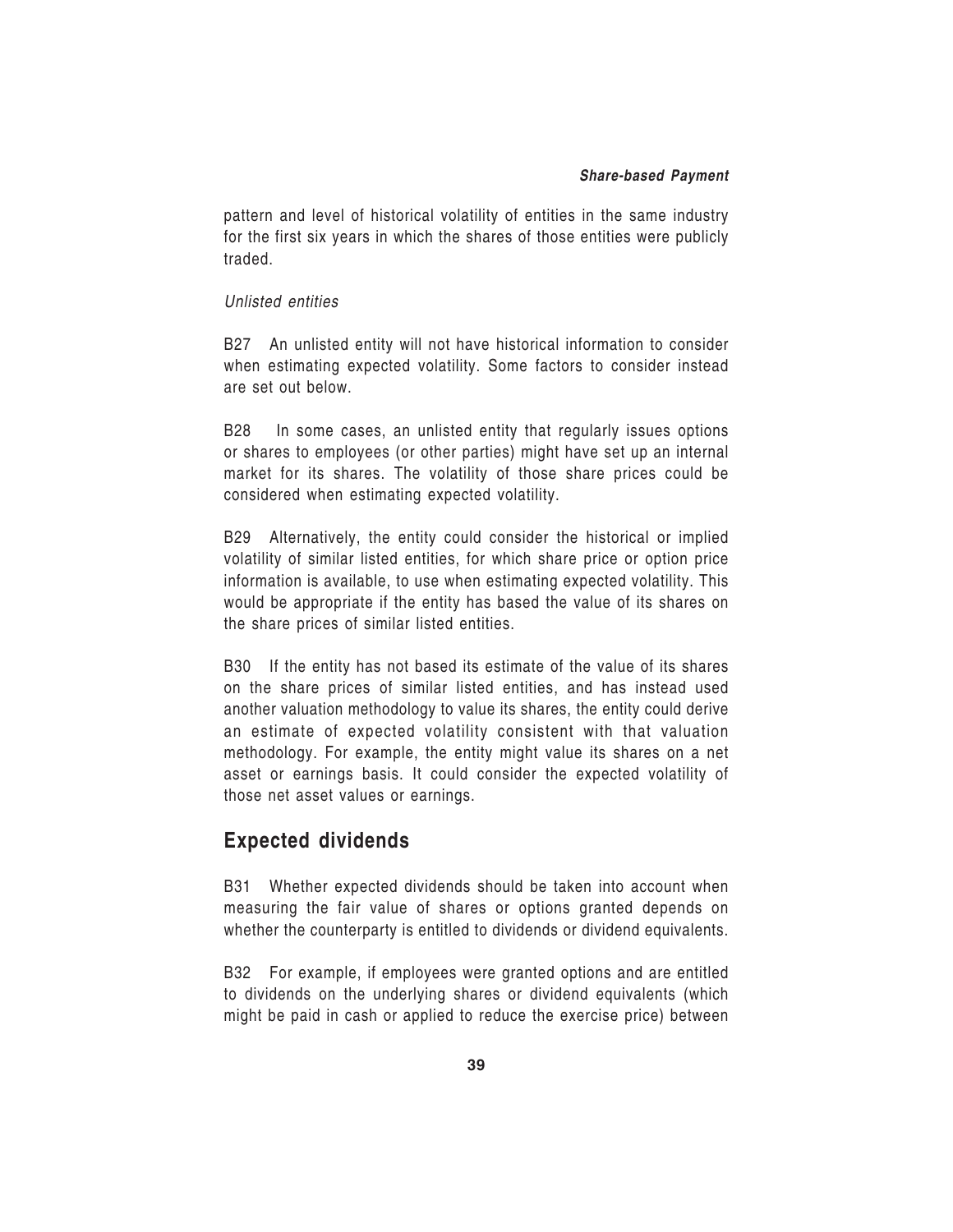grant date and exercise date, the options granted should be valued as if no dividends will be paid on the underlying shares, ie the input for expected dividends should be zero.

B33 Similarly, when the grant date fair value of shares granted to employees is estimated, no adjustment is required for expected dividends if the employee is entitled to receive dividends paid during the vesting period.

B34 Conversely, if the employees are not entitled to dividends or dividend equivalents during the vesting period (or before exercise, in the case of an option), the grant date valuation of the rights to shares or options should take expected dividends into account. That is to say, when the fair value of an option grant is estimated, expected dividends should be included in the application of an option pricing model. When the fair value of a share grant is estimated, that valuation should be reduced by the present value of dividends expected to be paid during the vesting period.

B35 Option pricing models generally call for expected dividend yield. However, the models may be modified to use an expected dividend amount rather than a yield. An entity may use either its expected yield or its expected payments. If the entity uses the latter, it should consider its historical pattern of increases in dividends. For example, if an entity's policy has generally been to increase dividends by approximately 3 per cent per year, its estimated option value should not assume a fixed dividend amount throughout the option's life unless there is evidence that supports that assumption.

B36 Generally, the assumption about expected dividends should be based on publicly available information. An entity that does not pay dividends and has no plans to do so should assume an expected dividend yield of zero. However, an emerging entity with no history of paying dividends might expect to begin paying dividends during the expected lives of its employee share options. Those entities could use an average of their past dividend yield (zero) and the mean dividend yield of an appropriately comparable peer group.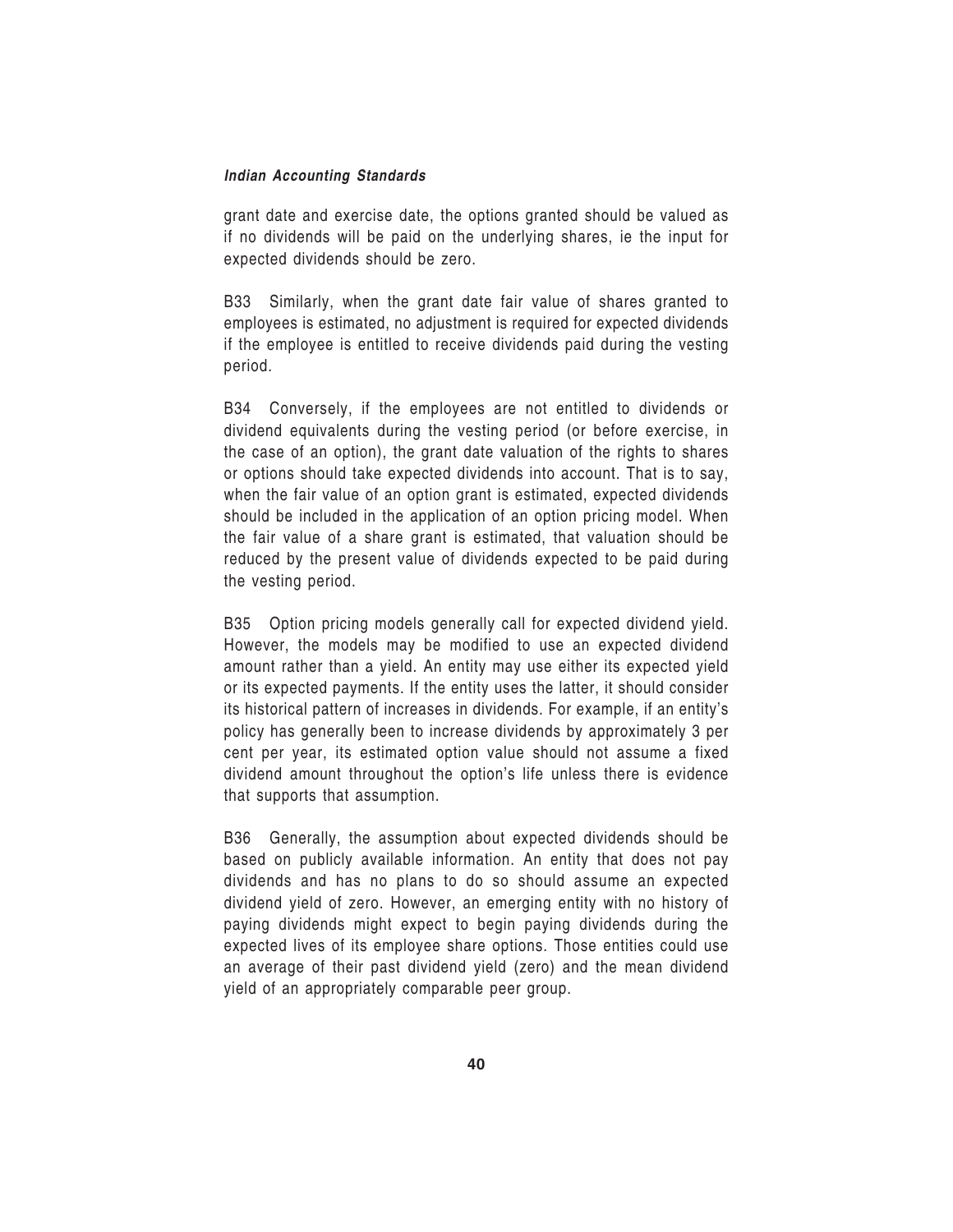# **Risk-free interest rate**

B37 Typically, the risk-free interest rate is the implied yield currently available on zero-coupon government issues of the country in whose currency the exercise price is expressed, with a remaining term equal to the expected term of the option being valued (based on the option's remaining contractual life and taking into account the effects of expected early exercise). It may be necessary to use an appropriate substitute, if no such government issues exist or circumstances indicate that the implied yield on zero-coupon government issues is not representative of the risk-free interest rate (for example, in high inflation economies). Also, an appropriate substitute should be used if market participants would typically determine the risk-free interest rate by using that substitute, rather than the implied yield of zero-coupon government issues, when estimating the fair value of an option with a life equal to the expected term of the option being valued.

# **Capital structure effects**

B38 Typically, third parties, not the entity, write traded share options. When these share options are exercised, the writer delivers shares to the option holder. Those shares are acquired from existing shareholders. Hence the exercise of traded share options has no dilutive effect.

B39 In contrast, if share options are written by the entity, new shares are issued when those share options are exercised (either actually issued or issued in substance, if shares previously repurchased and held in treasury are used). Given that the shares will be issued at the exercise price rather than the current market price at the date of exercise, this actual or potential dilution might reduce the share price, so that the option holder does not make as large a gain on exercise as on exercising an otherwise similar traded option that does not dilute the share price.

B40 Whether this has a significant effect on the value of the share options granted depends on various factors, such as the number of new shares that will be issued on exercise of the options compared with the number of shares already issued. Also, if the market already expects that the option grant will take place, the market may have already factored the potential dilution into the share price at the date of grant.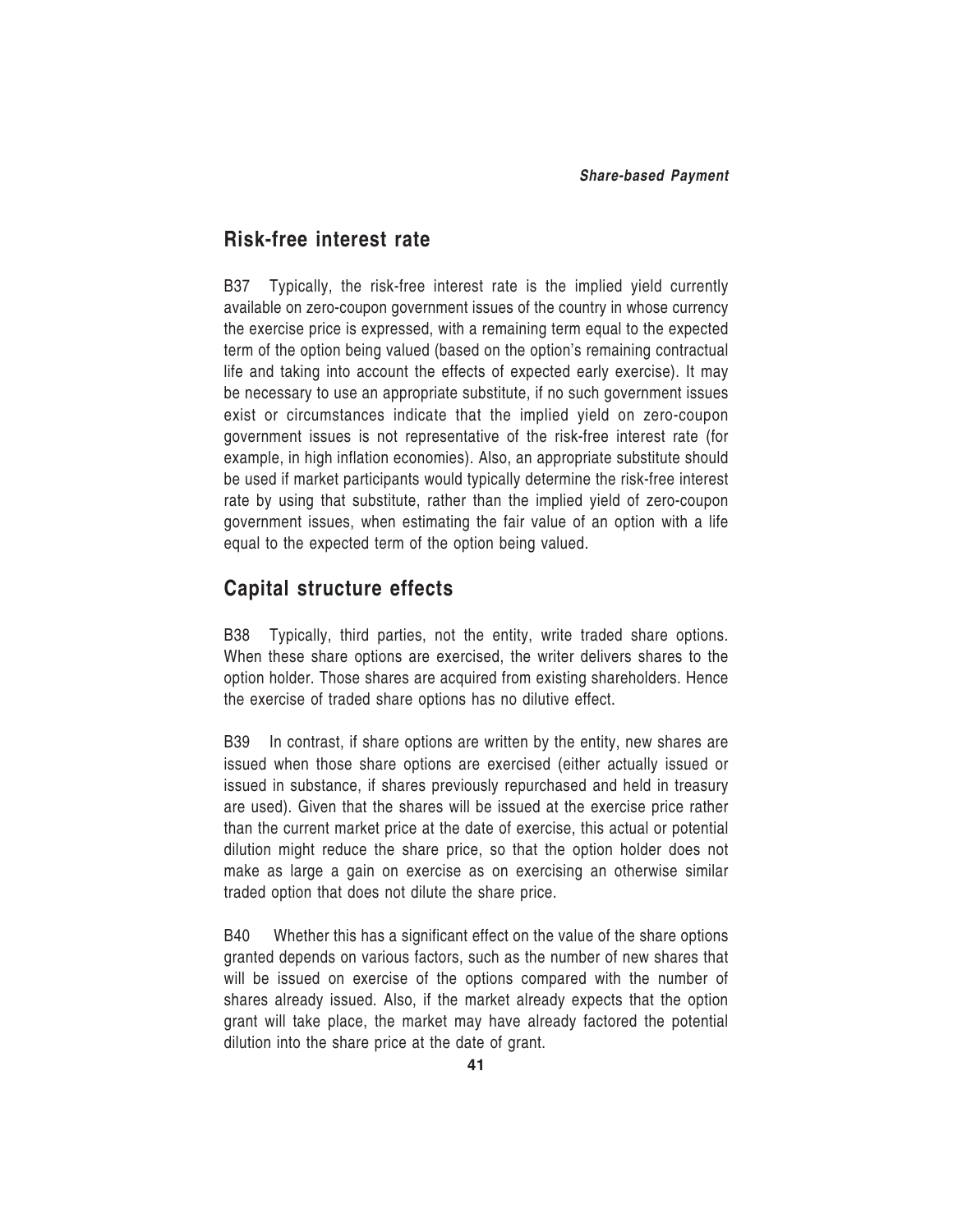B41 However, the entity should consider whether the possible dilutive effect of the future exercise of the share options granted might have an impact on their estimated fair value at grant date. Option pricing models can be adapted to take into account this potential dilutive effect.

# **Modifications to equity-settled share-based payment arrangements**

B42 Paragraph 27 requires that, irrespective of any modifications to the terms and conditions on which the equity instruments were granted, or a cancellation or settlement of that grant of equity instruments, the entity should recognise, as a minimum, the services received measured at the grant date fair value of the equity instruments granted, unless those equity instruments do not vest because of failure to satisfy a vesting condition (other than a market condition) that was specified at grant date. In addition, the entity should recognise the effects of modifications that increase the total fair value of the share-based payment arrangement or are otherwise beneficial to the employee.

B43 To apply the requirements of paragraph 27:

(a) if the modification increases the fair value of the equity instruments granted (eg by reducing the exercise price), measured immediately before and after the modification, the entity shall include the incremental fair value granted in the measurement of the amount recognised for services received as consideration for the equity instruments granted. The incremental fair value granted is the difference between the fair value of the modified equity instrument and that of the original equity instrument, both estimated as at the date of the modification. If the modification occurs during the vesting period, the incremental fair value granted is included in the measurement of the amount recognised for services received over the period from the modification date until the date when the modified equity instruments vest, in addition to the amount based on the grant date fair value of the original equity instruments, which is recognised over the remainder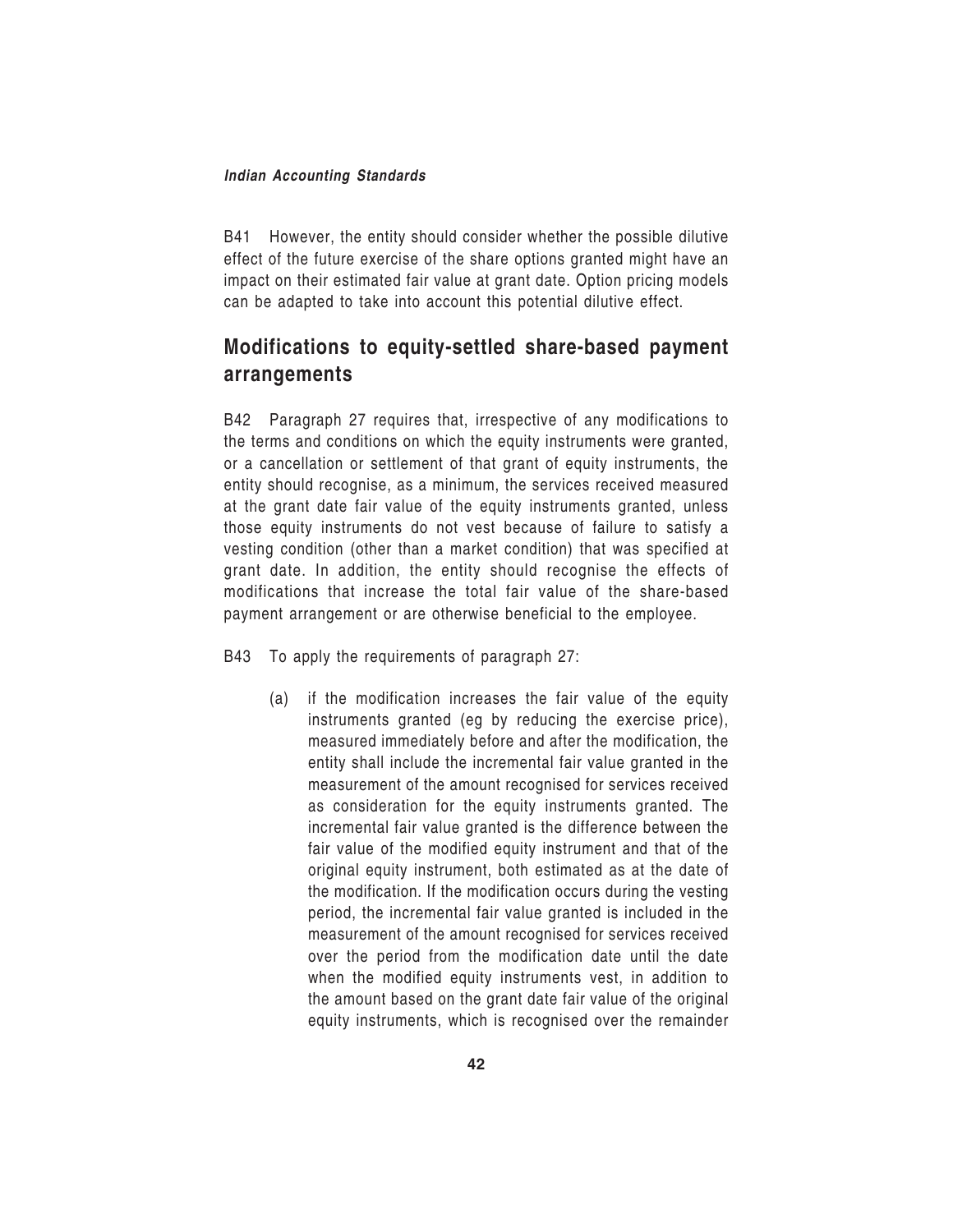of the original vesting period. If the modification occurs after vesting date, the incremental fair value granted is recognised immediately, or over the vesting period if the employee is required to complete an additional period of service before becoming unconditionally entitled to those modified equity instruments.

- (b) similarly, if the modification increases the number of equity instruments granted, the entity shall include the fair value of the additional equity instruments granted, measured at the date of the modification, in the measurement of the amount recognised for services received as consideration for the equity instruments granted, consistently with the requirements in (a) above. For example, if the modification occurs during the vesting period, the fair value of the additional equity instruments granted is included in the measurement of the amount recognised for services received over the period from the modification date until the date when the additional equity instruments vest, in addition to the amount based on the grant date fair value of the equity instruments originally granted, which is recognised over the remainder of the original vesting period.
- (c) if the entity modifies the vesting conditions in a manner that is beneficial to the employee, for example, by reducing the vesting period or by modifying or eliminating a performance condition (other than a market condition, changes to which are accounted for in accordance with (a) above), the entity shall take the modified vesting conditions into account when applying the requirements of paragraphs 19–21.

B44 Furthermore, if the entity modifies the terms or conditions of the equity instruments granted in a manner that reduces the total fair value of the share-based payment arrangement, or is not otherwise beneficial to the employee, the entity shall nevertheless continue to account for the services received as consideration for the equity instruments granted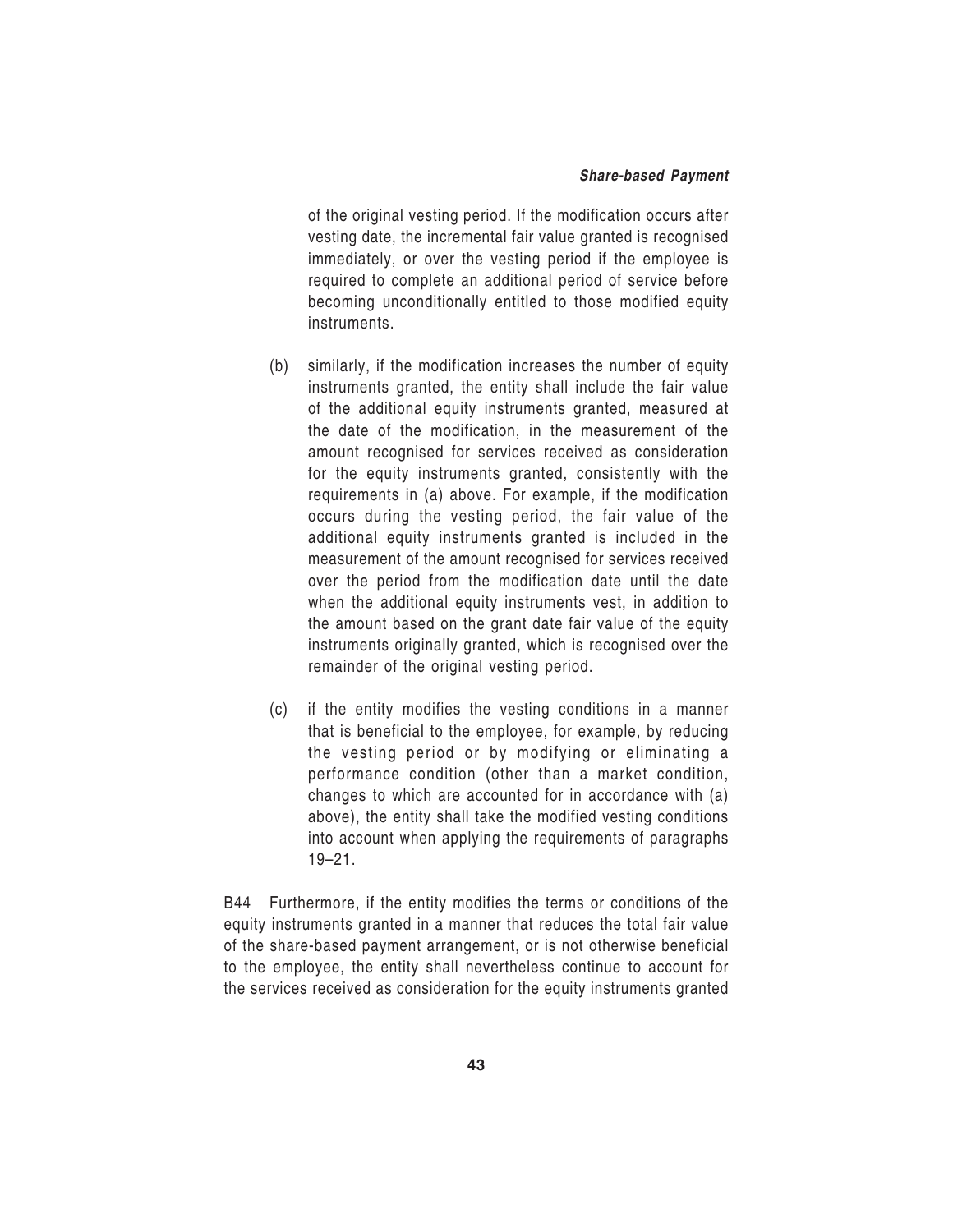as if that modification had not occurred (other than a cancellation of some or all the equity instruments granted, which shall be accounted for in accordance with paragraph 28). For example:

- (a) if the modification reduces the fair value of the equity instruments granted, measured immediately before and after the modification, the entity shall not take into account that decrease in fair value and shall continue to measure the amount recognised for services received as consideration for the equity instruments based on the grant date fair value of the equity instruments granted.
- (b) if the modification reduces the number of equity instruments granted to an employee, that reduction shall be accounted for as a cancellation of that portion of the grant, in accordance with the requirements of paragraph 28.
- (c) if the entity modifies the vesting conditions in a manner that is not beneficial to the employee, for example, by increasing the vesting period or by modifying or adding a performance condition (other than a market condition, changes to which are accounted for in accordance with (a) above), the entity shall not take the modified vesting conditions into account when applying the requirements of paragraphs 19–21.

# **Share-based payment transactions among group entities**

B45 Paragraphs 43A–43C address the accounting for share-based payment transactions among group entities in each entity's separate or individual financial statements. Paragraphs B46–B61 discusses how to apply the requirements in paragraphs 43A–43C. As noted in paragraph 43D, sharebased payment transactions among group entities may take place for a variety of reasons depending on facts and circumstances. Therefore, this discussion is not exhaustive and assumes that when the entity receiving the goods or services has no obligation to settle the transaction, the transaction is a parent's equity contribution to the subsidiary, regardless of any intragroup repayment arrangements.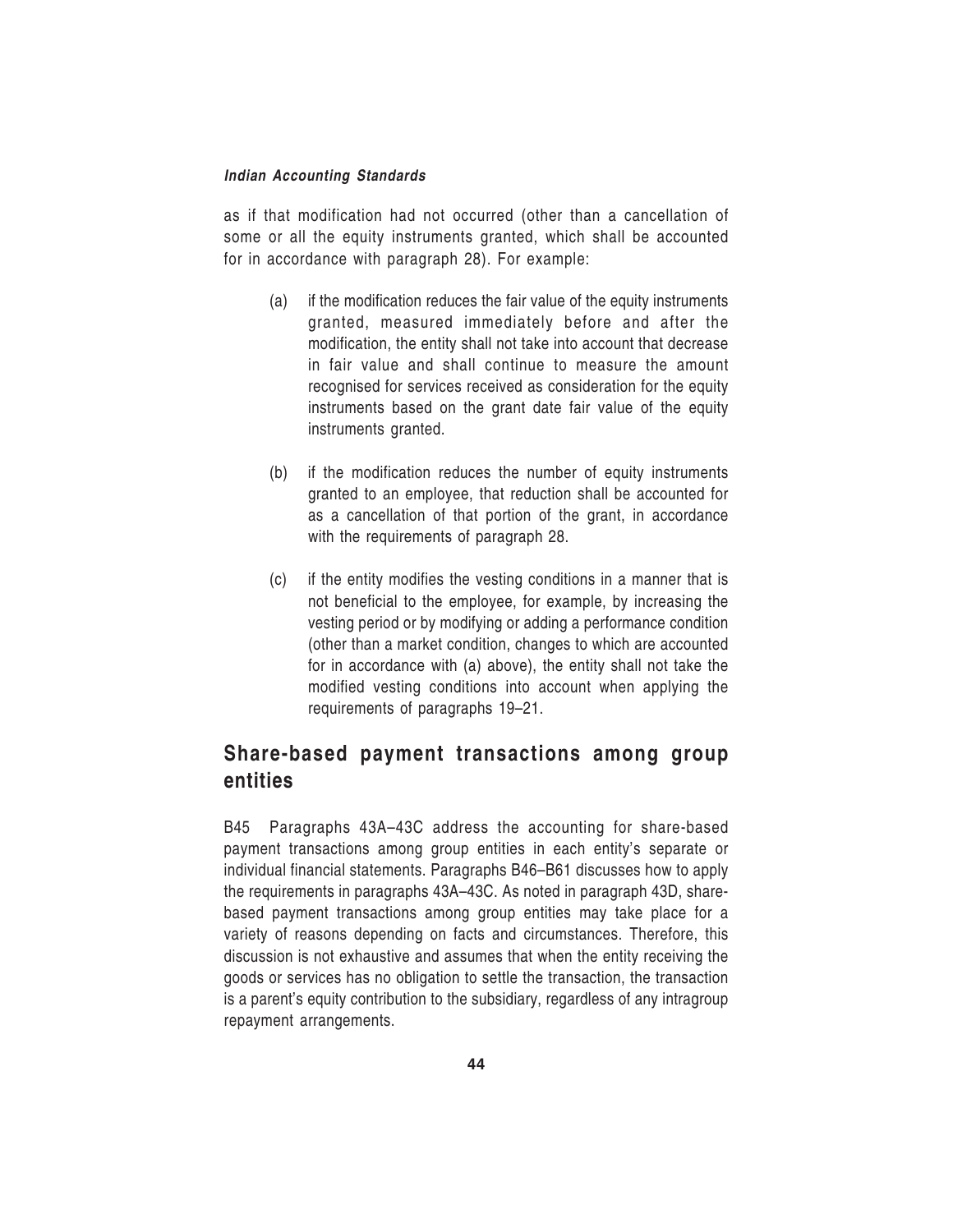B46 Although the discussion below focuses on transactions with employees, it also applies to similar share-based payment transactions with suppliers of goods or services other than employees. An arrangement between a parent and its subsidiary may require the subsidiary to pay the parent for the provision of the equity instruments to the employees. The discussion below does not address how to account for such an intragroup payment arrangement.

B47 Four issues are commonly encountered in share-based payment transactions among group entities. For convenience, the examples below discuss the issues in terms of a parent and its subsidiary.

# **Share-based payment arrangements involving an entity's own equity instruments**

B48 The first issue is whether the following transactions involving an entity's own equity instruments should be accounted for as equity-settled or as cash-settled in accordance with the requirements of this Standard:

- (a) an entity grants to its employees rights to equity instruments of the entity (eg share options), and either chooses or is required to buy equity instruments (ie treasury shares) from another party, to satisfy its obligations to its employees; and
- (b) an entity's employees are granted rights to equity instruments of the entity (eg share options), either by the entity itself or by its shareholders, and the shareholders of the entity provide the equity instruments needed.

B49 The entity shall account for share-based payment transactions in which it receives services as consideration for its own equity instruments as equity-settled. This applies regardless of whether the entity chooses or is required to buy those equity instruments from another party to satisfy its obligations to its employees under the share-based payment arrangement. It also applies regardless of whether:

(a) the employee's rights to the entity's equity instruments were granted by the entity itself or by its shareholder(s); or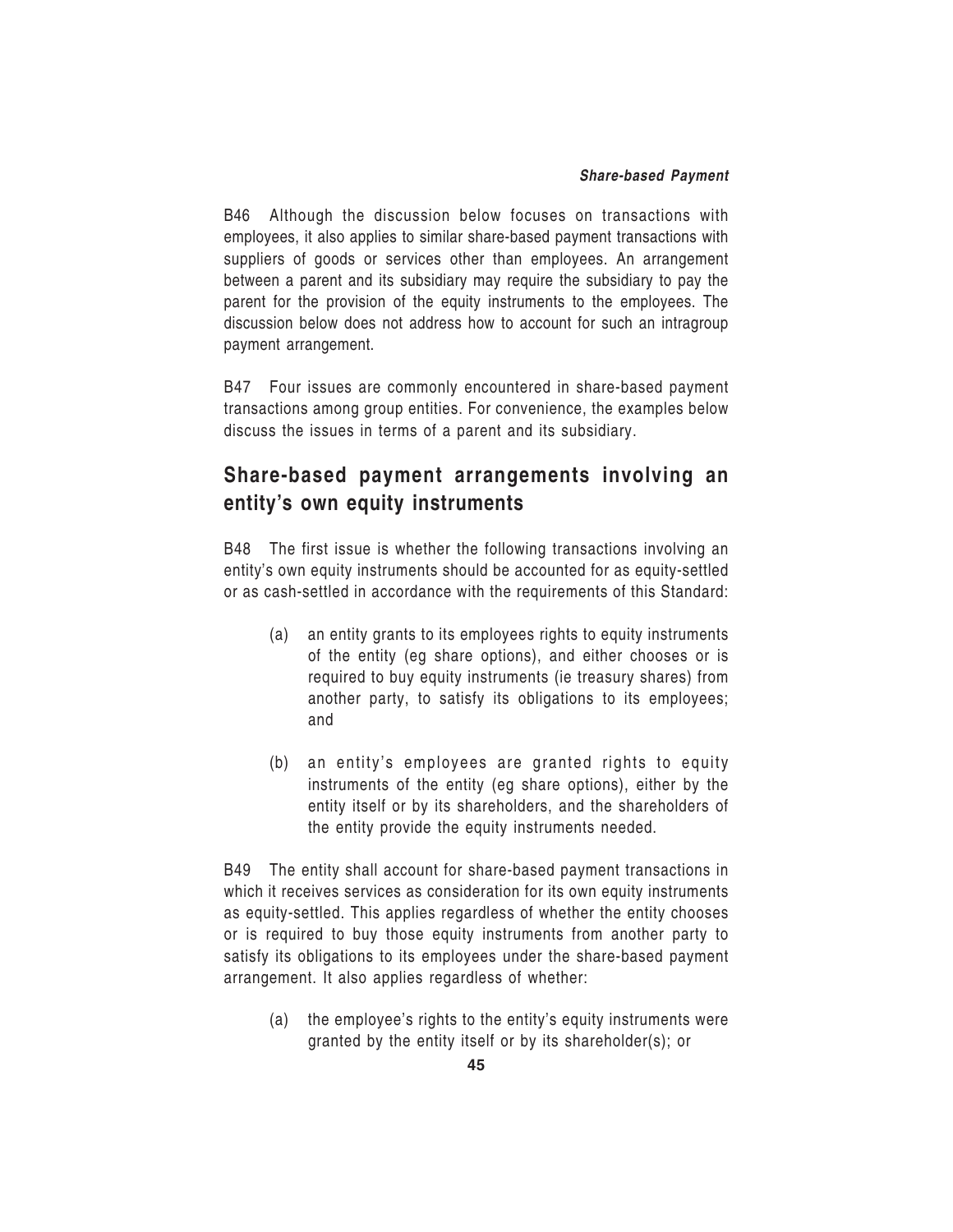(b) the share-based payment arrangement was settled by the entity itself or by its shareholder(s).

B50 If the shareholder has an obligation to settle the transaction with its investee's employees, it provides equity instruments of its investee rather than its own. Therefore, if its investee is in the same group as the shareholder, in accordance with paragraph 43C, the shareholder shall measure its obligation in accordance with the requirements applicable to cash-settled share-based payment transactions in the shareholder's separate financial statements and those applicable to equity-settled share-based payment transactions in the shareholder's consolidated financial statements.

# **Share-based payment arrangements involving equity instruments of the parent**

B51 The second issue concerns share-based payment transactions between two or more entities within the same group involving an equity instrument of another group entity. For example, employees of a subsidiary are granted rights to equity instruments of its parent as consideration for the services provided to the subsidiary.

B52 Therefore, the second issue concerns the following share-based payment arrangements:

- (a) a parent grants rights to its equity instruments directly to the employees of its subsidiary: the parent (not the subsidiary) has the obligation to provide the employees of the subsidiary with the equity instruments; and
- (b) a subsidiary grants rights to equity instruments of its parent to its employees: the subsidiary has the obligation to provide its employees with the equity instruments.

A parent grants rights to its equity instruments to the employees of its subsidiary (paragraph B52(a))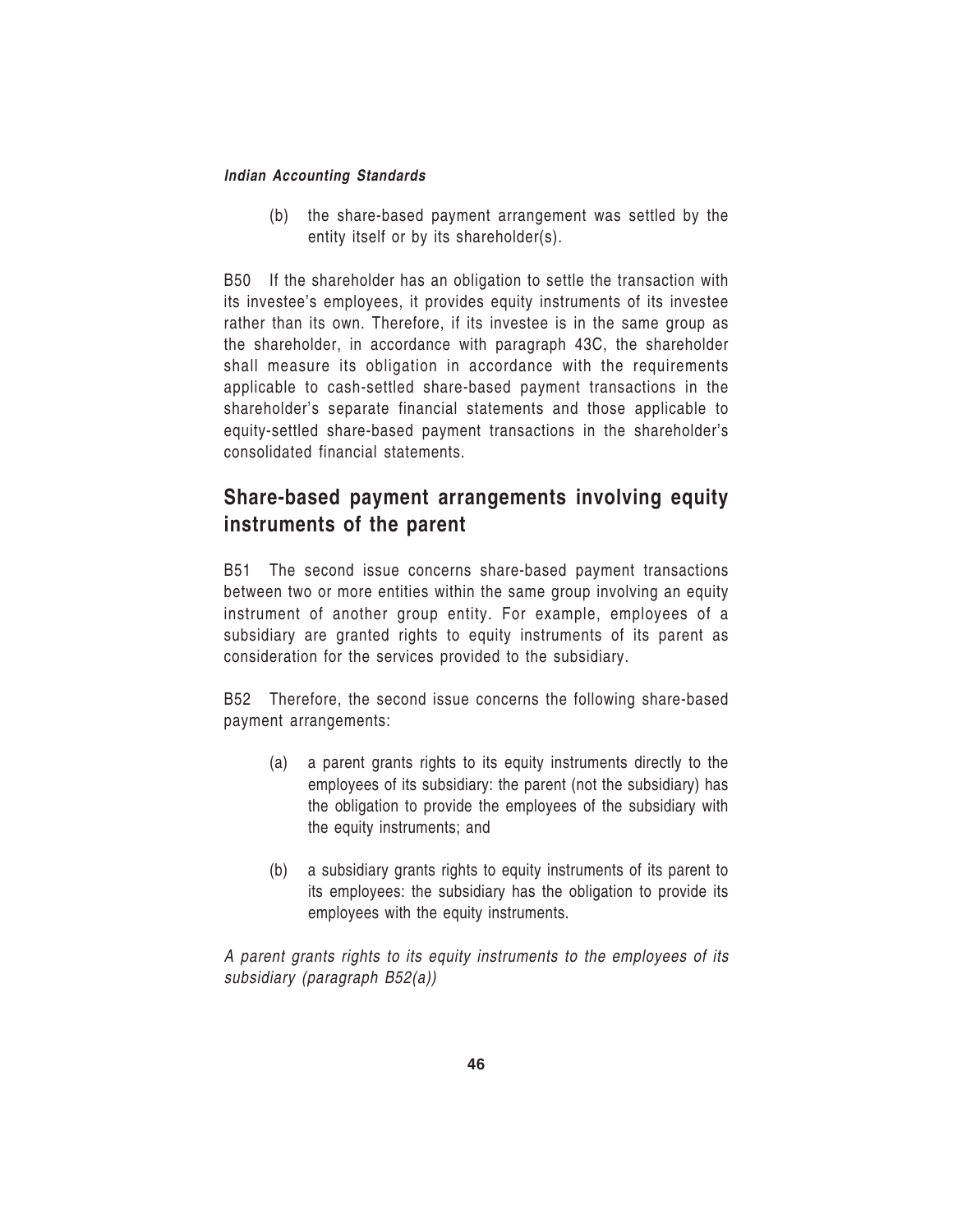B53 The subsidiary does not have an obligation to provide its parent's equity instruments to the subsidiary's employees. Therefore, in accordance with paragraph 43B, the subsidiary shall measure the services received from its employees in accordance with the requirements applicable to equitysettled share-based payment transactions, and recognise a corresponding increase in equity as a contribution from the parent.

B54 The parent has an obligation to settle the transaction with the subsidiary's employees by providing the parent's own equity instruments. Therefore, in accordance with paragraph 43C, the parent shall measure its obligation in accordance with the requirements applicable to equitysettled share-based payment transactions.

A subsidiary grants rights to equity instruments of its parent to its employees (paragraph B52(b))

B55 Because the subsidiary does not meet either of the conditions in paragraph 43B, it shall account for the transaction with its employees as cash-settled. This requirement applies irrespective of how the subsidiary obtains the equity instruments to satisfy its obligations to its employees.

# **Share-based payment arrangements involving cashsettled payments to employees**

B56 The third issue is how an entity that receives goods or services from its suppliers (including employees) should account for share-based arrangements that are cash-settled when the entity itself does not have any obligation to make the required payments to its suppliers. For example, consider the following arrangements in which the parent (not the entity itself) has an obligation to make the required cash payments to the employees of the entity:

- (a) the employees of the entity will receive cash payments that are linked to the price of its equity instruments.
- (b) the employees of the entity will receive cash payments that are linked to the price of its parent's equity instruments.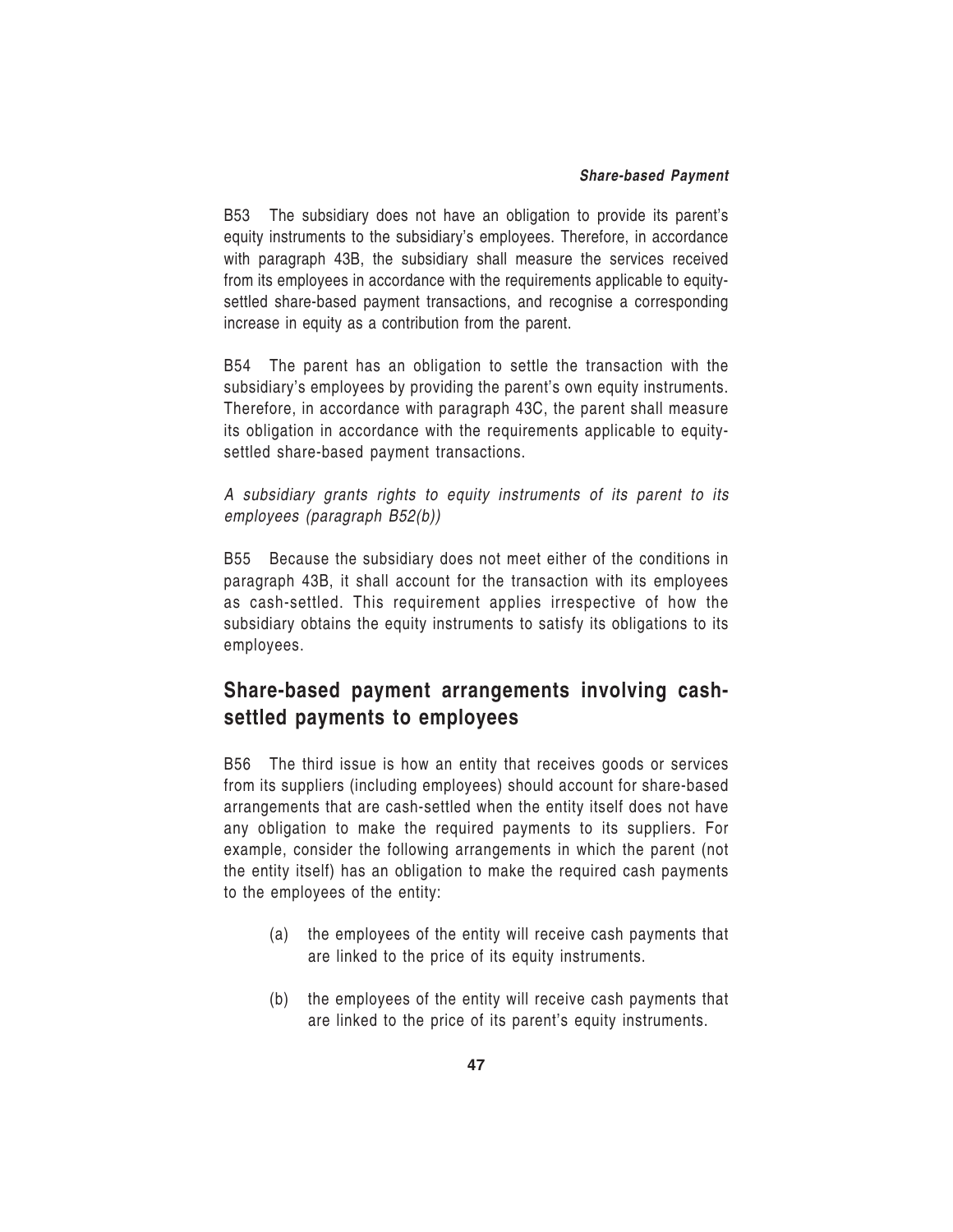B57 The subsidiary does not have an obligation to settle the transaction with its employees. Therefore, the subsidiary shall account for the transaction with its employees as equity-settled, and recognise a corresponding increase in equity as a contribution from its parent. The subsidiary shall remeasure the cost of the transaction subsequently for any changes resulting from nonmarket vesting conditions not being met in accordance with paragraphs 19– 21. This differs from the measurement of the transaction as cash-settled in the consolidated financial statements of the group.

B58 Because the parent has an obligation to settle the transaction with the employees, and the consideration is cash, the parent (and the consolidated group) shall measure its obligation in accordance with the requirements applicable to cash-settled share-based payment transactions in paragraph 43C.

# **Transfer of employees between group entities**

B59 The fourth issue relates to group share-based payment arrangements that involve employees of more than one group entity. For example, a parent might grant rights to its equity instruments to the employees of its subsidiaries, conditional upon the completion of continuing service with the group for a specified period. An employee of one subsidiary might transfer employment to another subsidiary during the specified vesting period without the employee's rights to equity instruments of the parent under the original share-based payment arrangement being affected. If the subsidiaries have no obligation to settle the share-based payment transaction with their employees, they account for it as an equity-settled transaction. Each subsidiary shall measure the services received from the employee by reference to the fair value of the equity instruments at the date the rights to those equity instruments were originally granted by the parent as defined in Appendix A, and the proportion of the vesting period the employee served with each subsidiary.

B60 If the subsidiary has an obligation to settle the transaction with its employees in its parent's equity instruments, it accounts for the transaction as cash-settled. Each subsidiary shall measure the services received on the basis of grant date fair value of the equity instruments for the proportion of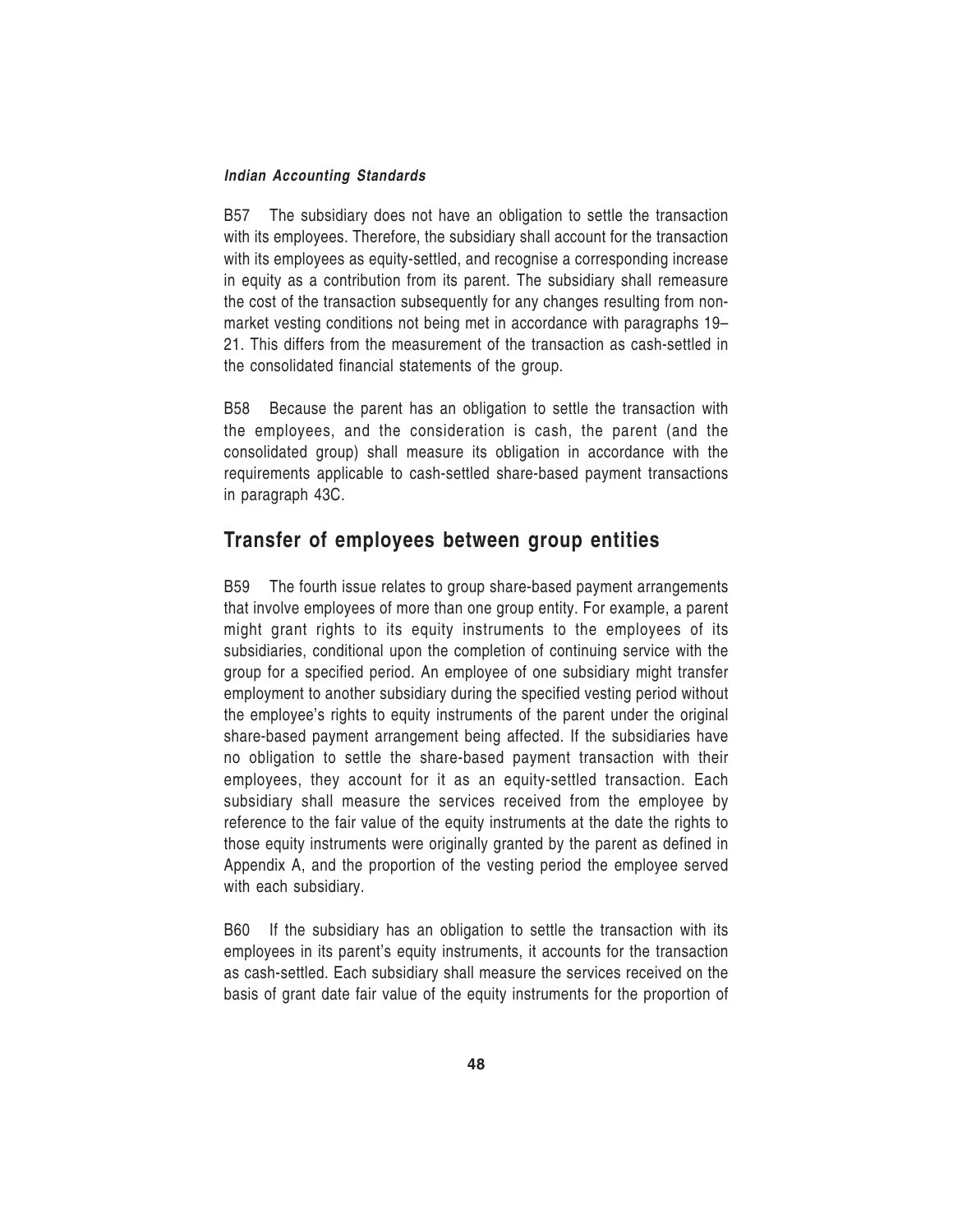the vesting period the employee served with each subsidiary. In addition, each subsidiary shall recognise any change in the fair value of the equity instruments during the employee's service period with each subsidiary.

B61 Such an employee, after transferring between group entities, may fail to satisfy a vesting condition other than a market condition as defined in Appendix A, eg the employee leaves the group before completing the service period. In this case, because the vesting condition is service to the group, each subsidiary shall adjust the amount previously recognised in respect of the services received from the employee in accordance with the principles in paragraph 19. Hence, if the rights to the equity instruments granted by the parent do not vest because of an employee's failure to meet a vesting condition other than a market condition, no amount is recognised on a cumulative basis for the services received from that employee in the financial statements of any group entity.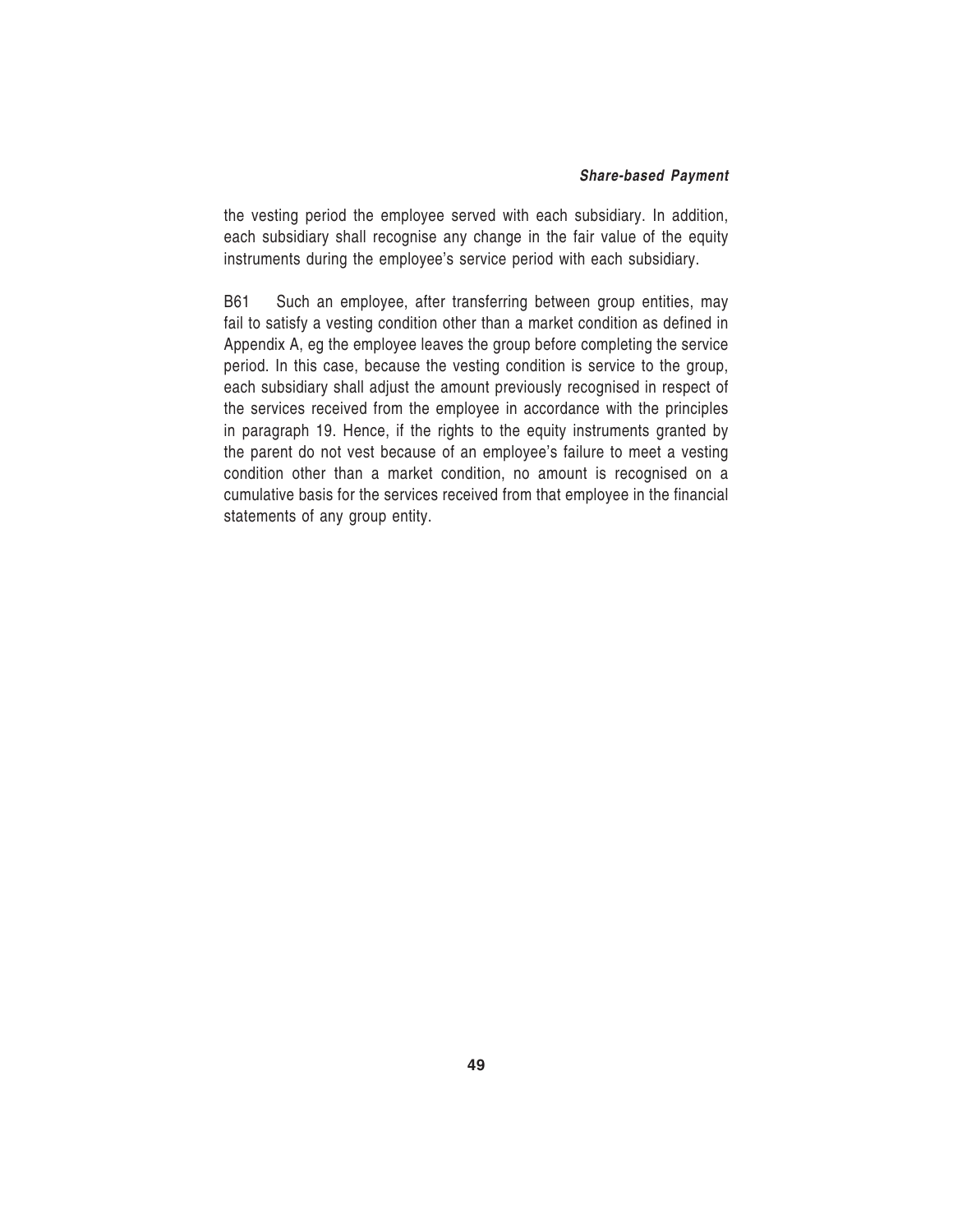# **Appendix C**

# **Guidance on implementing Ind as 102 Share-based Payment**

# **CONTENTS**

|                                                                                                                  | <b>Paragraphs</b> |
|------------------------------------------------------------------------------------------------------------------|-------------------|
| <b>DEFINITION OF GRANT DATE</b>                                                                                  | $IG1-IG4$         |
| <b>DEFINITION OF VESTING CONDITIONS</b>                                                                          | IG4A              |
| <b>TRANSACTIONS WITH PARTIES OTHER THAN</b><br><b>EMPLOYEES</b>                                                  | $IG5-IG7$         |
| Transaction in which the entity cannot identify<br>specifically some or all of the goods or services<br>received | IG5A-IG5D         |
| Measurement date for transactions with parties<br>other than employees                                           | <b>IG6-IG7</b>    |
| <b>EQUITY-SETTLED SHARE-BASED PAYMENT</b><br><b>TRANSACTIONS</b>                                                 | IG9-IG17          |
| <b>CASH-SETTLED SHARE-BASED PAYMENT</b><br><b>TRANSACTIONS</b>                                                   | IG18-IG19         |
| Share-based payment arrangements with cash<br>alternatives                                                       | IG20-IG22         |
| <b>SHARE-BASED PAYMENT TRANSACTIONS AMONG</b><br><b>GROUP ENTITIES</b>                                           | <b>IG22A</b>      |
| <b>ILLUSTRATIVE DISCLOSURES</b>                                                                                  | <b>IG23</b>       |
| SUMMARY OF CONDITIONS FOR A COUNTERPARTY<br>TO RECEIVE AN EQUITY INSTRUMENT GRANTED                              |                   |
| AND OF ACCOUNTING TREATMENTS                                                                                     | <b>IG24</b>       |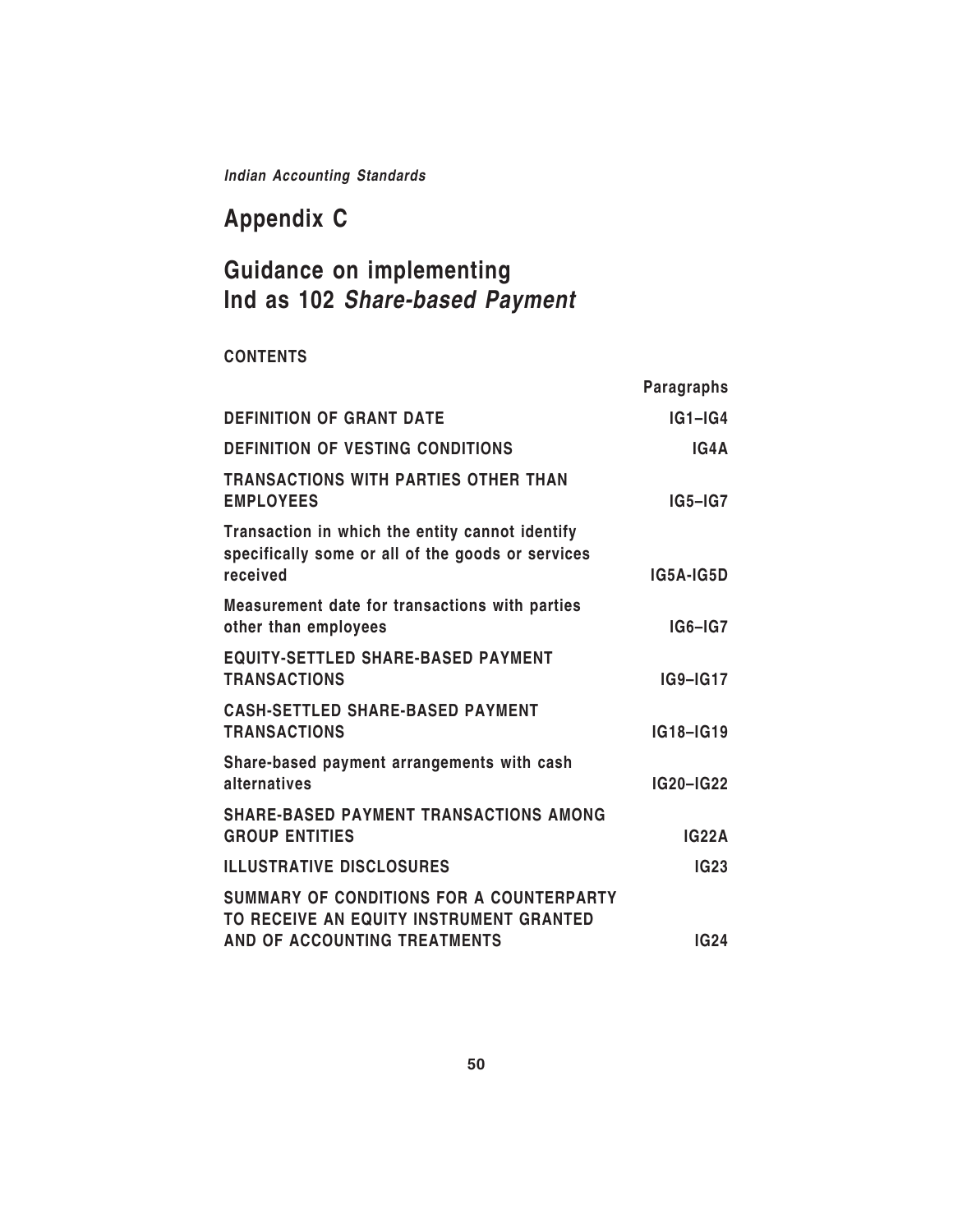# **Guidance on implementing Ind AS 102 Share-based Payment**

This guidance accompanies, but is not part of, Ind AS 102.

# **Definition of grant date**

IG1 Ind AS 102 defines grant date as the date at which the entity and the employee (or other party providing similar services) agree to a share-based payment arrangement, being when the entity and the counterparty have a shared understanding of the terms and conditions of the arrangement. At grant date the entity confers on the counterparty the right to cash, other assets, or equity instruments of the entity, provided the specified vesting conditions, if any, are met. If that agreement is subject to an approval process (for example, by shareholders), grant date is the date when that approval is obtained.

IG2 As noted above, grant date is when both parties agree to a sharebased payment arrangement. The word 'agree' is used in its usual sense, which means that there must be both an offer and acceptance of that offer. Hence, the date at which one party makes an offer to another party is not grant date. The date of grant is when that other party accepts the offer. In some instances, the counterparty explicitly agrees to the arrangement, eg by signing a contract. In other instances, agreement might be implicit, eg for many share-based payment arrangements with employees, the employees' agreement is evidenced by their commencing to render services.

IG3 Furthermore, for both parties to have agreed to the share-based payment arrangement, both parties must have a shared understanding of the terms and conditions of the arrangement. Therefore, if some of the terms and conditions of the arrangement are agreed on one date, with the remainder of the terms and conditions agreed on a later date, then grant date is on that later date, when all of the terms and conditions have been agreed. For example, if an entity agrees to issue share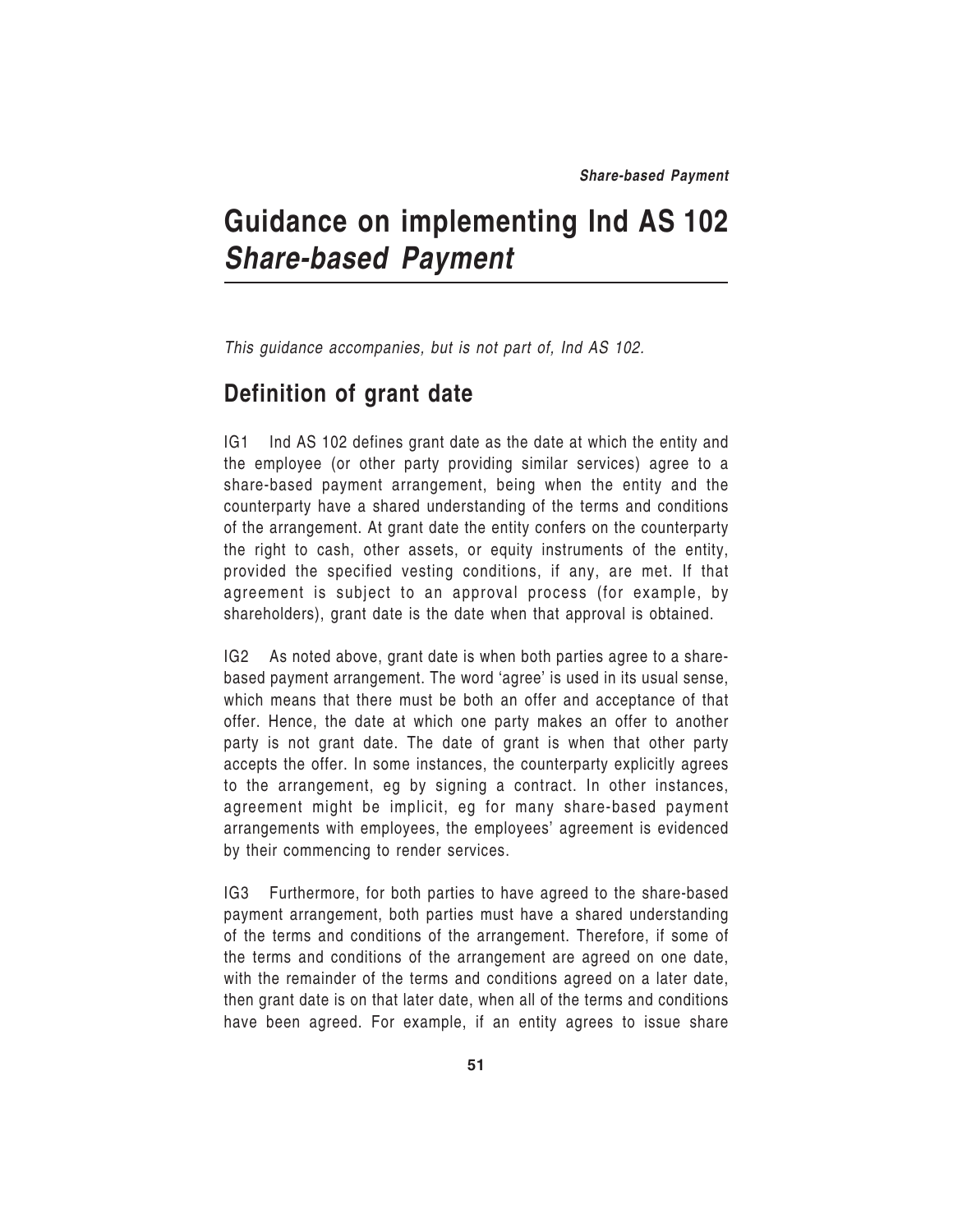options to an employee, but the exercise price of the options will be set by a compensation committee that meets in three months' time, grant date is when the exercise price is set by the compensation committee.

IG4 In some cases, grant date might occur after the employees to whom the equity instruments were granted have begun rendering services. For example, if a grant of equity instruments is subject to shareholder approval, grant date might occur some months after the employees have begun rendering services in respect of that grant. The Standard requires the entity to recognise the services when received. In this situation, the entity should estimate the grant date fair value of the equity instruments (eg by estimating the fair value of the equity instruments at the end of the reporting period), for the purposes of recognising the services received during the period between service commencement date and grant date. Once the date of grant has been established, the entity should revise the earlier estimate so that the amounts recognised for services received in respect of the grant are ultimately based on the grant date fair value of the equity instruments.

# **Definition of vesting conditions**

IG4A Ind AS 102 defines vesting conditions as the conditions that determine whether the entity receives the services that entitle the counterparty to receive cash, other assets or equity instruments of the entity under a share-based payment arrangement. The following flowchart illustrates the evaluation of whether a condition is a service or performance condition or a non-vesting condition.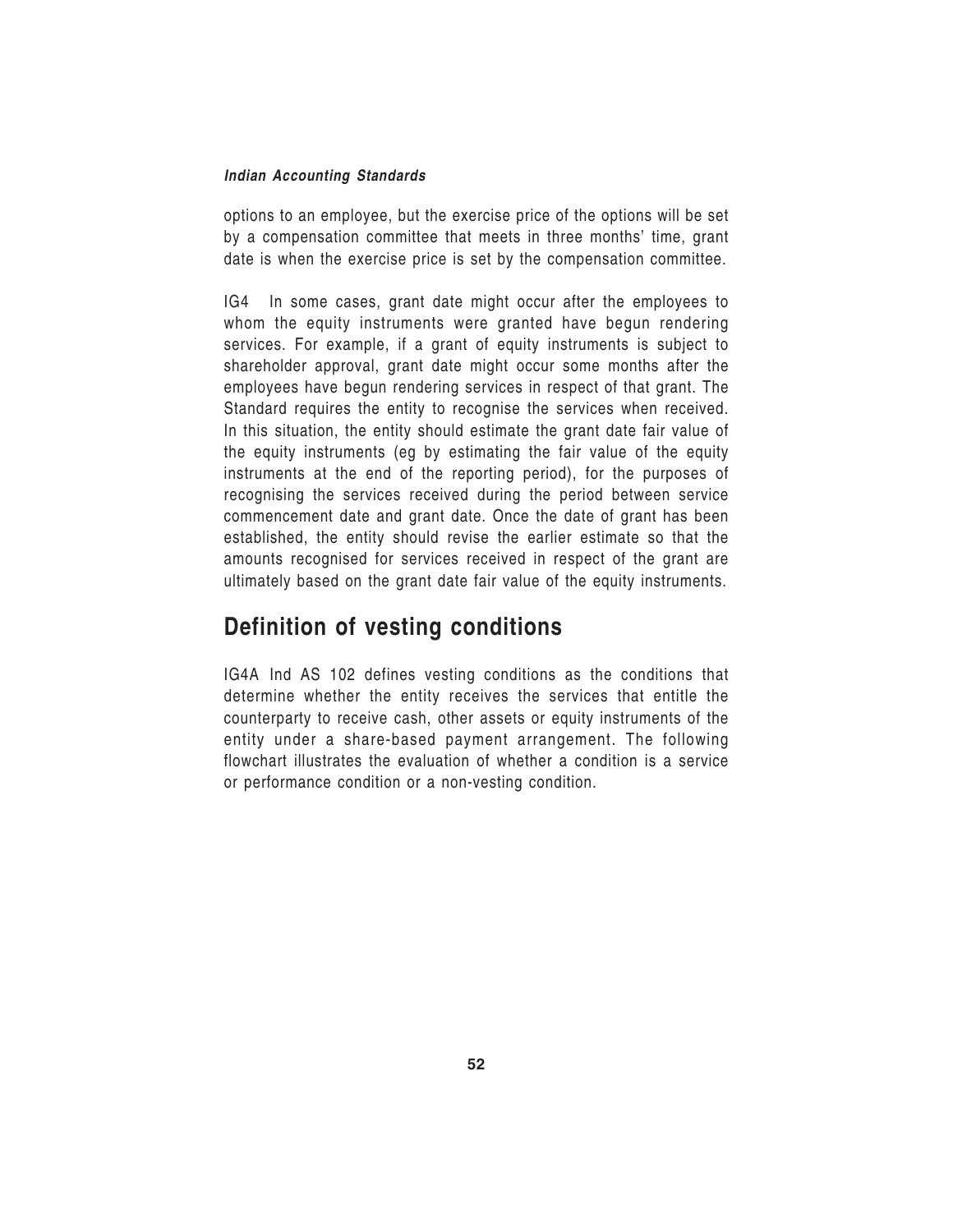

# **Transactions with parties other than employees**

IG5 For transactions with parties other than employees (and others providing similar services) that are measured by reference to the fair value of the equity instruments granted, paragraph 13 of Ind AS 102 includes a rebuttable presumption that the fair value of the goods or services received can be estimated reliably. In these situations, paragraph 13 of Ind AS 102 requires the entity to measure that fair value at the date the entity obtains the goods or the counterparty renders service.

# **Transaction in which the entity cannot identify specifically some or all of the goods or services received**

IG5A In some cases, however, it might be difficult to demonstrate that goods or services have been (or will be) received. For example, an entity may grant shares to a charitable organisation for nil consideration. It is usually not possible to identify the specific goods or services received in return for such a transaction. A similar situation might arise in transactions with other parties.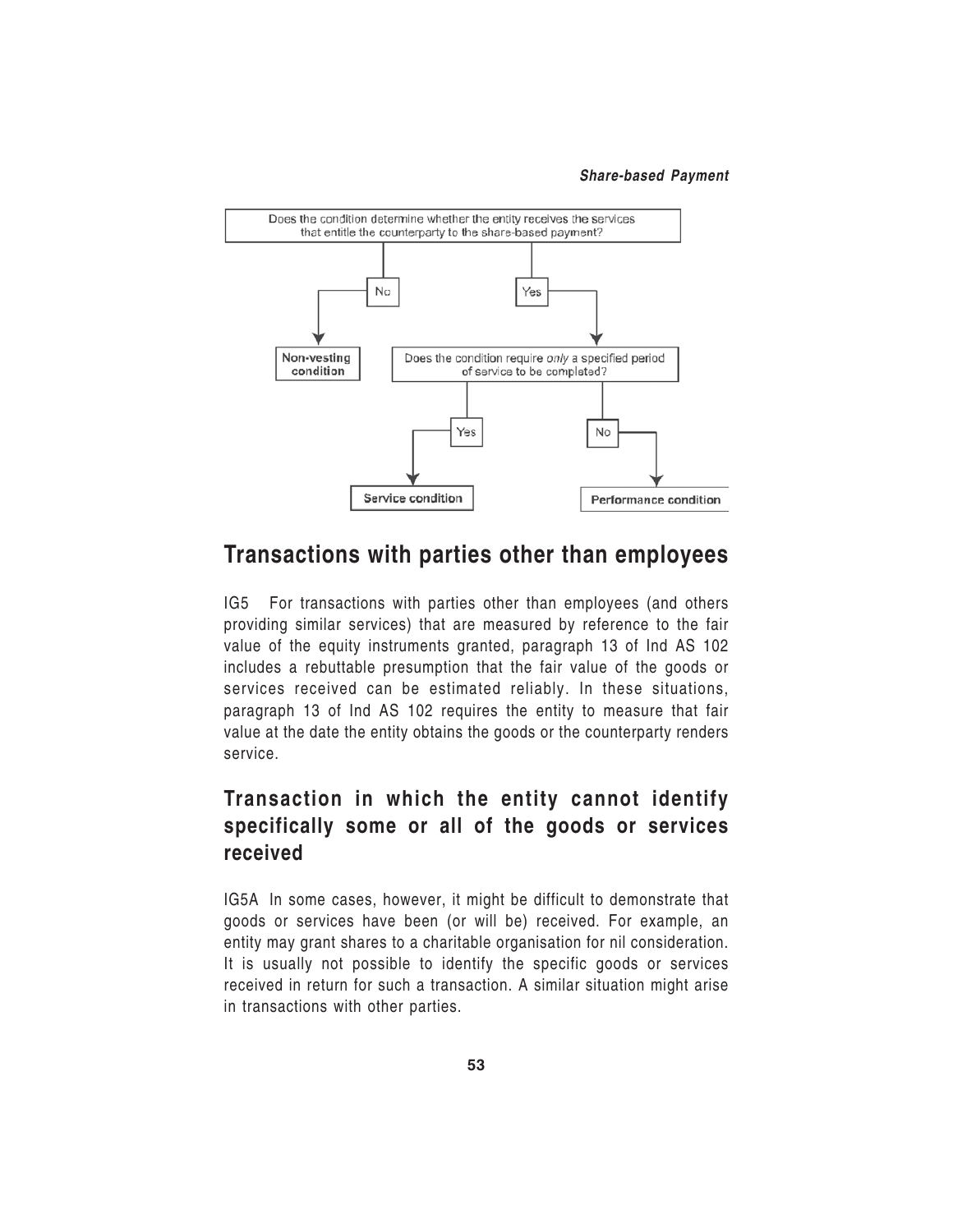IG5B Paragraph 11 of Ind AS 102 requires transactions in which sharebased payments are made to employees to be measured by reference to the fair value of the share-based payments at grant date.\* Hence, the entity is not required to measure directly the fair value of the employee services received.

IG5C It should be noted that the phrase 'the fair value of the share-based payment' refers to the fair value of the particular share-based payment concerned. For example, an entity might be required by government legislation to issue some portion of its shares to nationals of a particular country that may be transferred only to other nationals of that country. Such a transfer restriction may affect the fair value of the shares concerned, and therefore those shares may have a fair value that is less than the fair value of otherwise identical shares that do not carry such restrictions. In this situation, the phrase 'the fair value of the share-based payment' would refer to the fair value of the restricted shares, not the fair value of other, unrestricted shares.

IG5D Paragraph 13A of Ind AS 102 specifies how such transactions should be measured. The following example illustrates how the entity should apply the requirements of the Standard to a transaction in which the entity cannot identify specifically some or all of the goods or services received.

#### **IG Example 1**

Share-based payment transaction in which the entity cannot identify specifically some or all of the goods or services received

#### **Background**

\*

An entity granted shares with a total fair value of Rs.100,000 to parties other than employees who are from a particular section of the community (historically disadvantaged individuals), as a means of enhancing its image as a good corporate citizen. The economic benefits derived from enhancing its corporate image could take a variety of forms, such as increasing its customer base, attracting or retaining employees, or

In Ind AS 102, all references to employees include others providing similar services.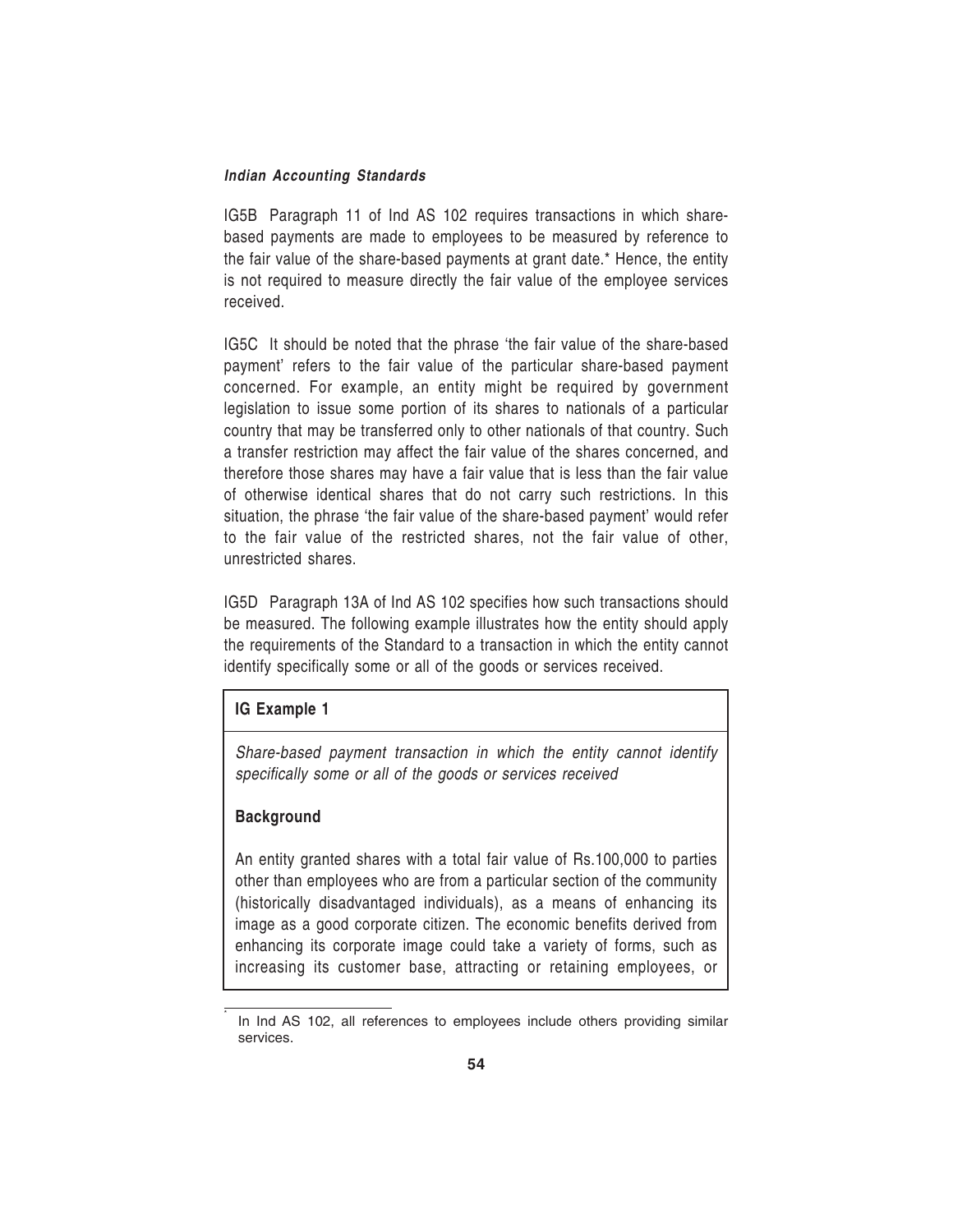improving or maintaining its ability to tender successfully for business contracts.

The entity cannot identify the specific consideration received. For example, no cash was received and no service conditions were imposed. Therefore, the identifiable consideration (nil) is less than the fair value of the equity instruments granted (Rs.100,000).

#### **Application of requirements**

Although the entity cannot identify the specific goods or services received, the circumstances indicate that goods or services have been (or will be) received, and therefore Ind AS 102 applies.

In this situation, because the entity cannot identify the specific goods or services received, the rebuttable presumption in paragraph 13 of Ind AS 102, that the fair value of the goods or services received can be estimated reliably, does not apply. The entity should instead measure the goods or services received by reference to the fair value of the equity instruments granted.

# **Measurement date for transactions with parties other than employees**

IG6 If the goods or services are received on more than one date, the entity should measure the fair value of the equity instruments granted on each date when goods or services are received. The entity should apply that fair value when measuring the goods or services received on that date.

IG7 However, an approximation could be used in some cases. For example, if an entity received services continuously during a threemonth period, and its share price did not change significantly during that period, the entity could use the average share price during the three-month period when estimating the fair value of the equity instruments granted.

IG8 [Refer to Appendix 1]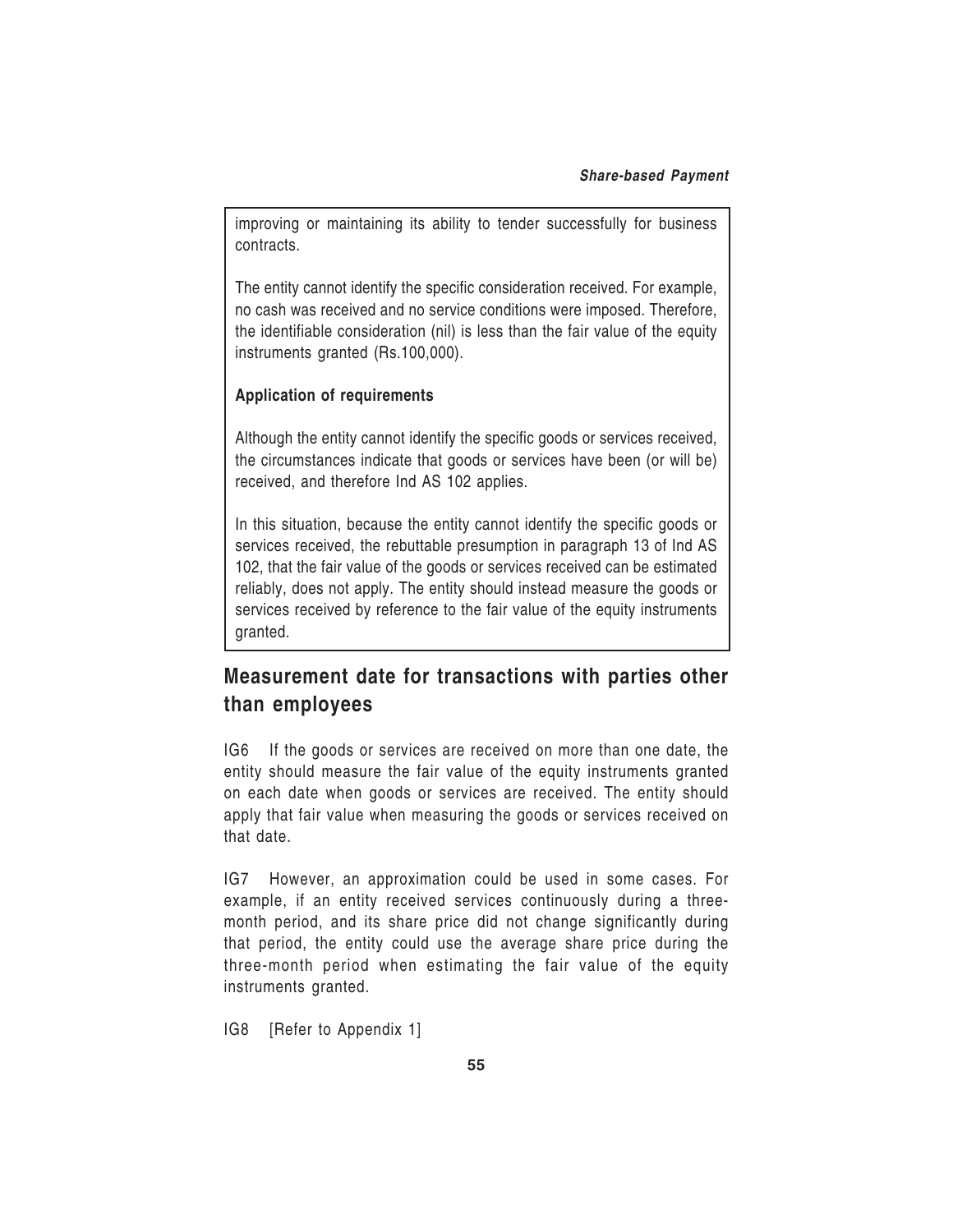# **Equity-settled share-based payment transactions**

IG9 For equity-settled transactions measured by reference to the fair value of the equity instruments granted, paragraph 19 of Ind AS 102 states that vesting conditions, other than market conditions,\* are not taken into account when estimating the fair value of the shares or share options at the measurement date (ie grant date, for transactions with employees and others providing similar services). Instead, vesting conditions are taken into account by adjusting the number of equity instruments included in the measurement of the transaction amount so that, ultimately, the amount recognised for goods or services received as consideration for the equity instruments granted is based on the number of equity instruments that eventually vest. Hence, on a cumulative basis, no amount is recognised for goods or services received if the equity instruments granted do not vest because of failure to satisfy a vesting condition, eg the counterparty fails to complete a specified service period, or a performance condition is not satisfied. This accounting method is known as the modified grant date method, because the number of equity instruments included in the determination of the transaction amount is adjusted to reflect the outcome of the vesting conditions, but no adjustment is made to the fair value of those equity instruments. That fair value is estimated at grant date (for transactions with employees and others providing similar services) and not subsequently revised. Hence, neither increases nor decreases in the fair value of the equity instruments after grant date are taken into account when determining the transaction amount (other than in the context of measuring the incremental fair value transferred if a grant of equity instruments is subsequently modified).

IG10 To apply these requirements, paragraph 20 of Ind AS 102 requires the entity to recognise the goods or services received during the vesting period based on the best available estimate of the number of equity instruments expected to vest and to revise that estimate, if necessary, if subsequent information indicates that the number of equity instruments

In the remainder of this paragraph, the discussion of vesting conditions excludes market conditions, which are subject to the requirements of paragraph 21 of Ind AS 102.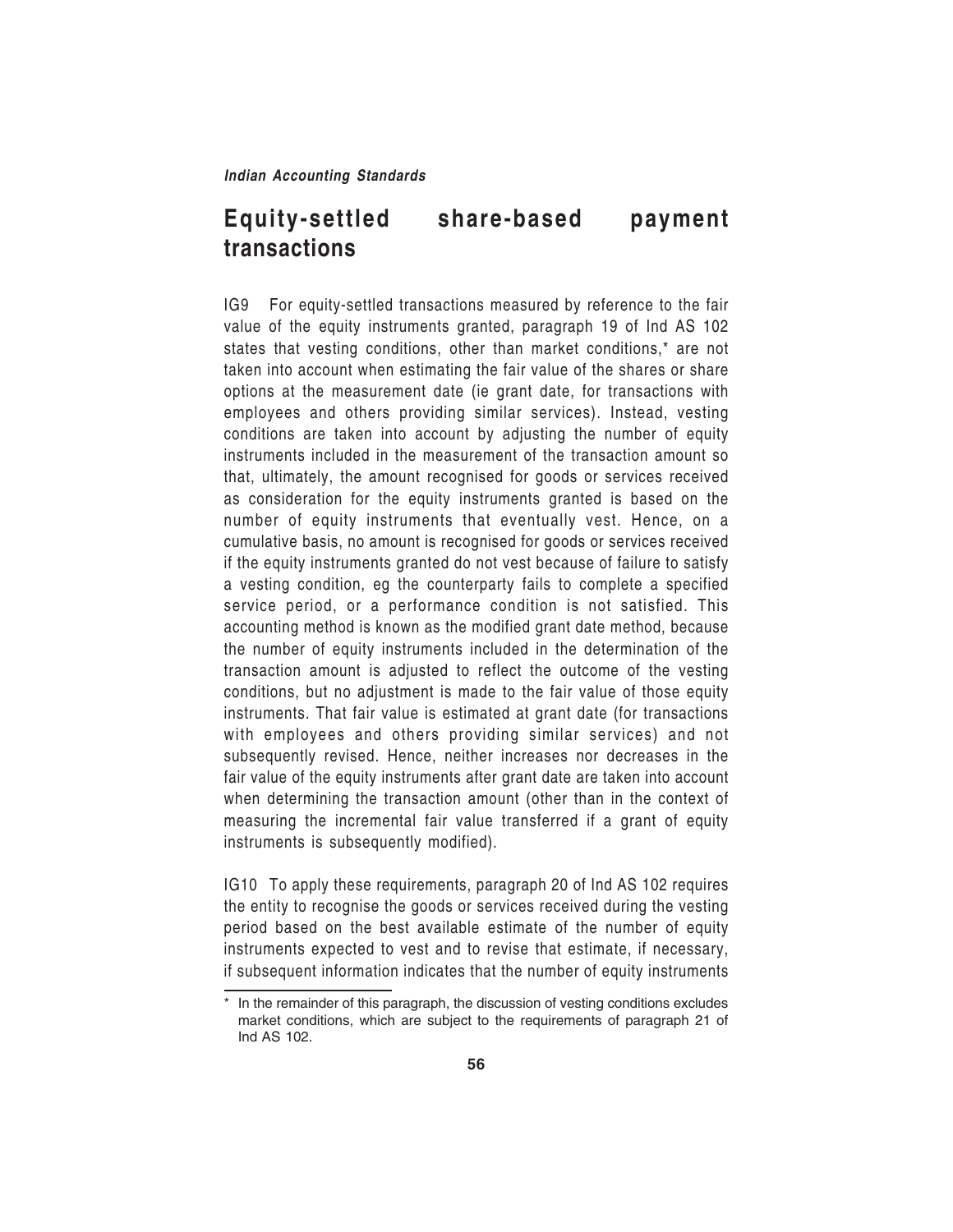expected to vest differs from previous estimates. On vesting date, the entity revises the estimate to equal the number of equity instruments that ultimately vested (subject to the requirements of paragraph 21 concerning market conditions).

IG11 In the examples below, the share options granted all vest at the same time, at the end of a specified period. In some situations, share options or other equity instruments granted might vest in instalments over the vesting period. For example, suppose an employee is granted 100 share options, which will vest in instalments of 25 share options at the end of each year over the next four years. To apply the requirements of the Standard, the entity should treat each instalment as a separate share option grant, because each instalment has a different vesting period, and hence the fair value of each instalment will differ (because the length of the vesting period affects, for example, the likely timing of cash flows arising from the exercise of the options).

# **IG Example 1A**

# **Background**

An entity grants 100 share options to each of its 500 employees. Each grant is conditional upon the employee working for the entity over the next three years. The entity estimates that the fair value of each share option is Rs.15.

On the basis of a weighted average probability, the entity estimates that 20 per cent of employees will leave during the three-year period and therefore forfeit their rights to the share options.

# **Application of requirements**

# **Scenario 1**

If everything turns out exactly as expected, the entity recognises the following amounts during the vesting period, for services received as consideration for the share options.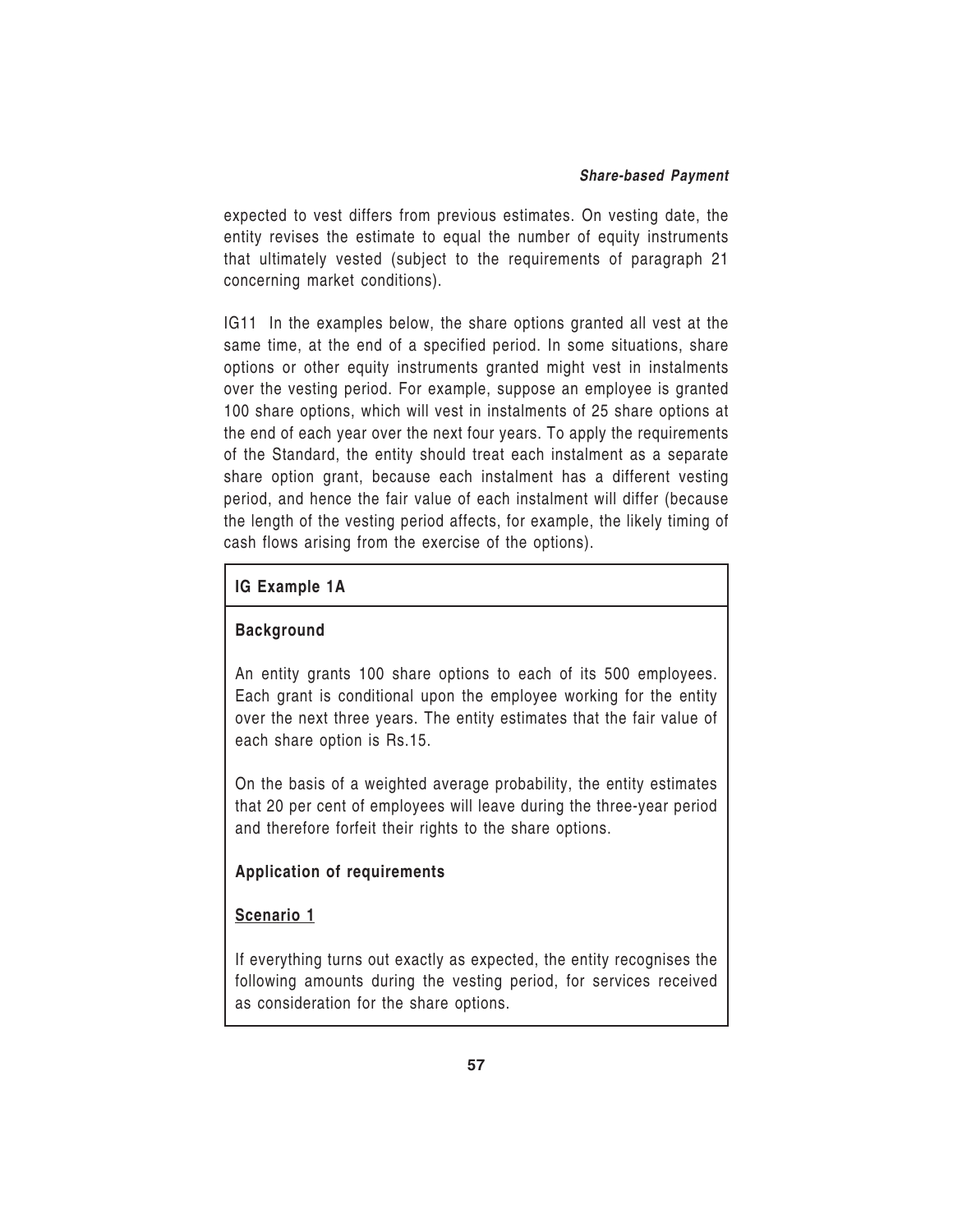| Year       | Calculation                             | Remuneration<br>expense for<br>period | Cumulative<br>remuneration<br>expense |  |
|------------|-----------------------------------------|---------------------------------------|---------------------------------------|--|
|            |                                         | Rs.                                   | Rs.                                   |  |
|            | 150,000 options $\times$ 80% $\times$   | 200,000                               | 200,000                               |  |
|            | $Rs.15 \times 1/3$ years                |                                       |                                       |  |
| 2          | $(50,000$ options $\times$ 80% $\times$ |                                       |                                       |  |
|            | $Rs.15 \times 2/3 \text{ years}$ ) –    |                                       |                                       |  |
|            | Rs.200,000                              | 200,000                               | 400,000                               |  |
| 3          | $(50,000$ options $\times$ 80% $\times$ |                                       |                                       |  |
|            | $Rs.15 \times 3/3$ years) –             |                                       |                                       |  |
|            | Rs.400,000                              | 200,000                               | 600,000                               |  |
|            |                                         |                                       |                                       |  |
| Scenario 2 |                                         |                                       |                                       |  |

During year 1, 20 employees leave. The entity revises its estimate of total employee departures over the three-year period from 20 per cent (100 employees) to 15 per cent (75 employees). During year 2, a further 22 employees leave. The entity revises its estimate of total employee departures over the three-year period from 15 per cent to 12 per cent (60 employees). During year 3, a further 15 employees leave. Hence, a total of 57 employees forfeited their rights to the share options during the three-year period, and a total of 44,300 share options (443 employees  $\times$  100 options per employee) vested at the end of year 3.

| Year | Calculation                           | Remuneration | Cumulative   |
|------|---------------------------------------|--------------|--------------|
|      |                                       | expense for  | remuneration |
|      |                                       | period       | expense      |
|      |                                       | Rs.          | Rs.          |
|      | 50,000 options $\times$ 85% $\times$  |              |              |
|      | $Rs.15 \times 1/3$ years              | 212,500      | 212,500      |
| 2    | (50,000 options $\times$ 88% $\times$ |              |              |
|      | $Rs.15 \times 2/3 \text{ years}$ ) –  |              |              |
|      | Rs.212,500                            | 227,500      | 440,000      |
| З    | $(44,300$ options $\times$ Rs.15) -   |              |              |
|      | Rs.440,000                            | 224,500      | 664,500      |
|      |                                       |              |              |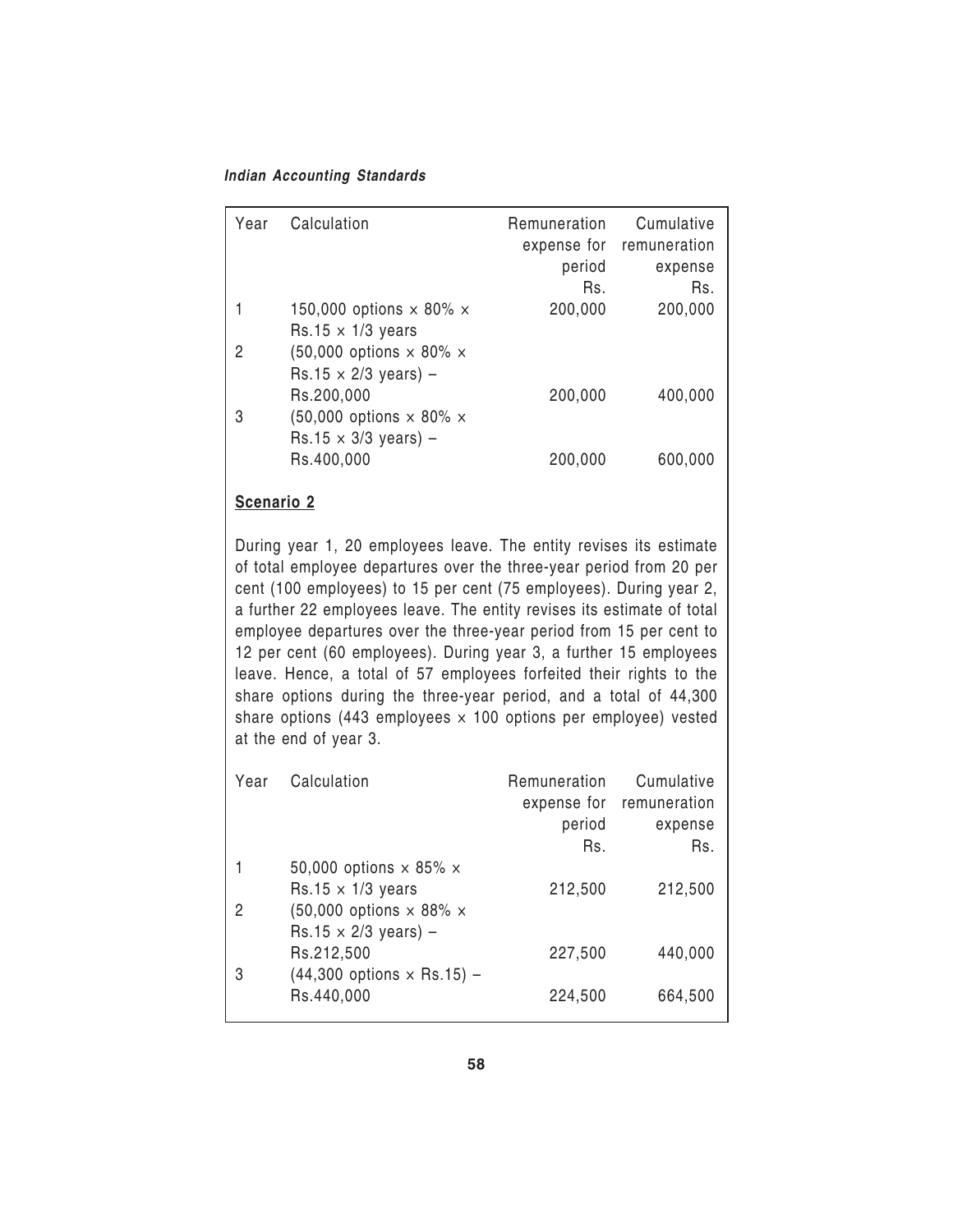IG12 In Example 1A, the share options were granted conditionally upon the employees' completing a specified service period. In some cases, a share option or share grant might also be conditional upon the achievement of a specified performance target. Examples 2, 3 and 4 illustrate the application of the Standard to share option or share grants with performance conditions (other than market conditions, which are discussed in paragraph IG13 and illustrated in Examples 5 and 6). In Example 2, the length of the vesting period varies, depending on when the performance condition is satisfied. Paragraph 15 of the Standard requires the entity to estimate the length of the expected vesting period, based on the most likely outcome of the performance condition, and to revise that estimate, if necessary, if subsequent information indicates that the length of the vesting period is likely to differ from previous estimates.

#### **IG Example 2**

Grant with a performance condition, in which the length of the vesting period varies

### **Background**

At the beginning of year 1, the entity grants 100 shares each to 500 employees, conditional upon the employees' remaining in the entity's employment during the vesting period. The shares will vest at the end of year 1 if the entity's earnings increase by more than 18 per cent; at the end of year 2 if the entity's earnings increase by more than an average of 13 per cent per year over the two-year period; and at the end of year 3 if the entity's earnings increase by more than an average of 10 per cent per year over the three-year period. The shares have a fair value of Rs.30 per share at the start of year 1, which equals the share price at grant date. No dividends are expected to be paid over the three-year period.

By the end of year 1, the entity's earnings have increased by 14 per cent, and 30 employees have left. The entity expects that earnings will continue to increase at a similar rate in year 2, and therefore expects that the shares will vest at the end of year 2. The entity expects, on the basis of a weighted average probability, that a further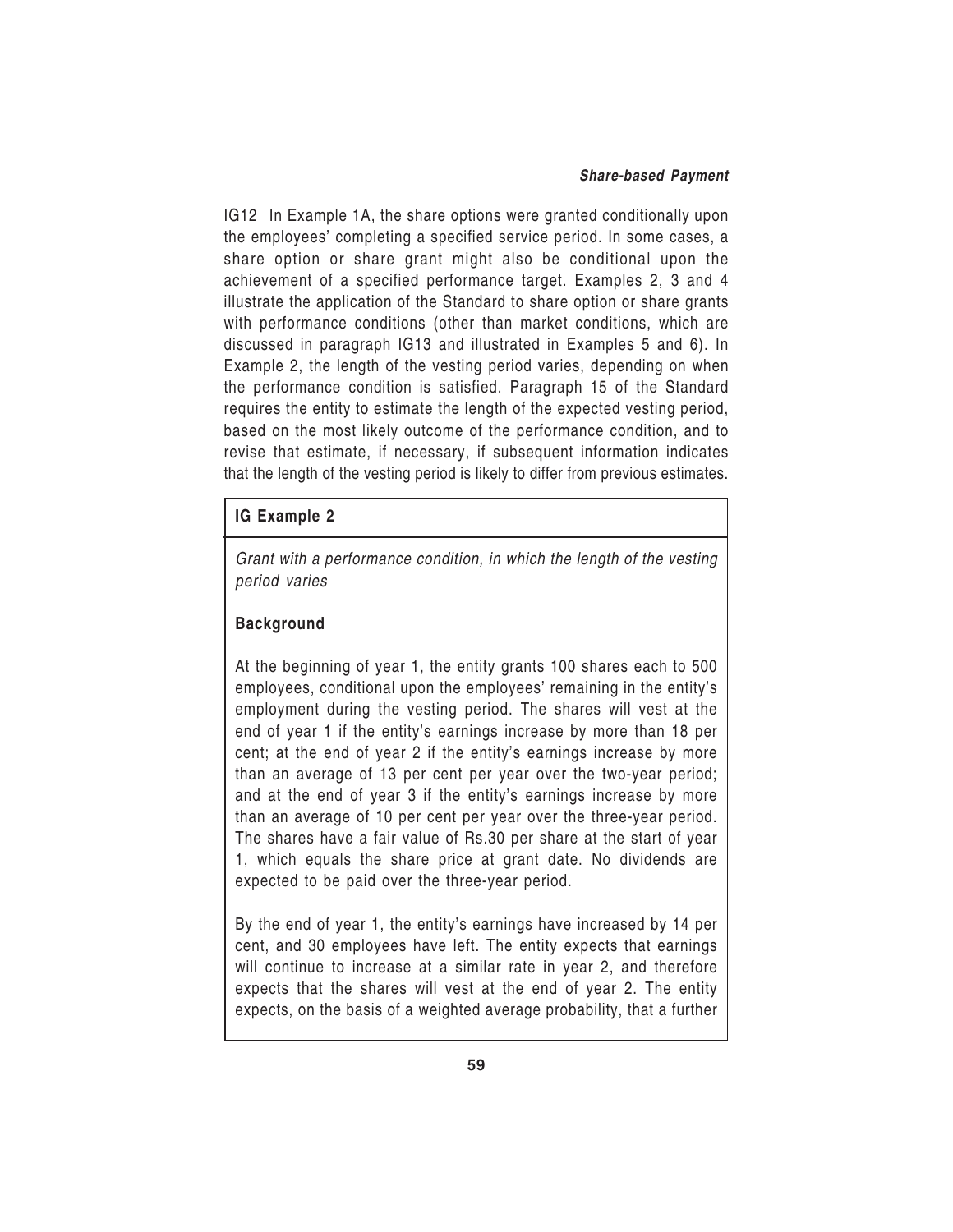30 employees will leave during year 2, and therefore expects that 440 employees will vest in 100 shares each at the end of year 2.

By the end of year 2, the entity's earnings have increased by only 10 per cent and therefore the shares do not vest at the end of year 2. 28 employees have left during the year. The entity expects that a further 25 employees will leave during year 3, and that the entity's earnings will increase by at least 6 per cent, thereby achieving the average of 10 per cent per year.

By the end of year 3, 23 employees have left and the entity's earnings had increased by 8 per cent, resulting in an average increase of 10.67 per cent per year. Therefore, 419 employees received 100 shares at the end of year 3.

#### **Application of requirements**

| Year | Calculation                           | Remuneration | Cumulative   |
|------|---------------------------------------|--------------|--------------|
|      |                                       | expense      | remuneration |
|      |                                       | for period   | expense      |
|      |                                       | Rs.          | Rs.          |
|      | 440 employees $\times$ 100            |              |              |
|      | shares $\times$ Rs.30 $\times$ 1/2    | 660,000      | 660,000      |
| 2    | $(417$ employees $\times$ 100         |              |              |
|      | shares $\times$ Rs.30 $\times$ 2/3) – |              |              |
|      | Rs.660,000                            | 174,000      | 834,000      |
| 3    | $(419$ employees $\times$ 100         |              |              |
|      | shares $\times$ Rs.30 $\times$ 3/3) – |              |              |
|      | Rs.834,000                            | 423,000      | 1,257,000    |

### **IG Example 3**

Grant with a performance condition, in which the number of equity instruments varies

# **Background**

At the beginning of year 1, Entity A grants share options to each of its 100 employees working in the sales department. The share options will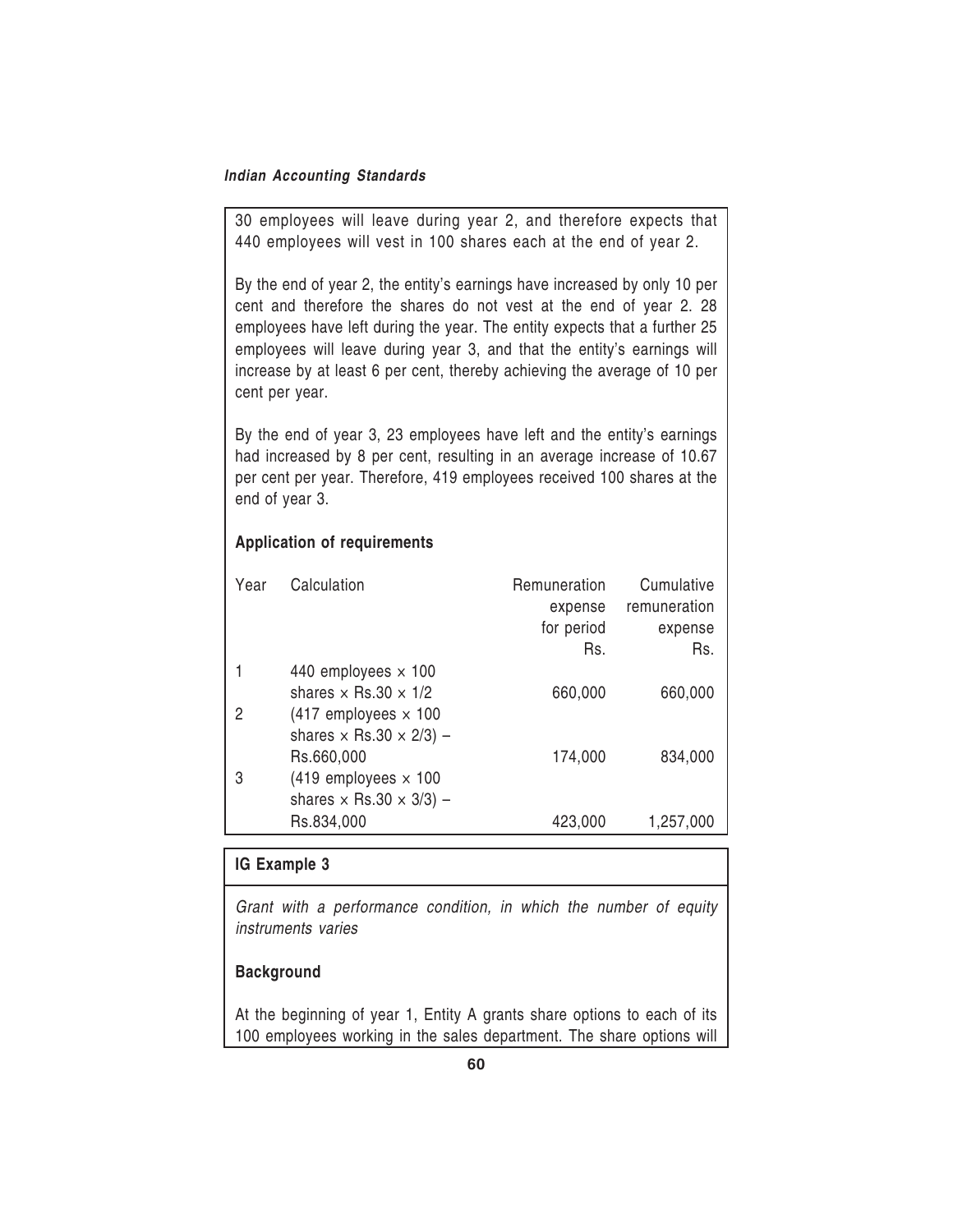vest at the end of year 3, provided that the employees remain in the entity's employment, and provided that the volume of sales of a particular product increases by at least an average of 5 per cent per year. If the volume of sales of the product increases by an average of between 5 per cent and 10 per cent per year, each employee will receive 100 share options. If the volume of sales increases by an average of between 10 per cent and 15 per cent each year, each employee will receive 200 share options. If the volume of sales increases by an average of 15 per cent or more, each employee will receive 300 share options.

On grant date, Entity A estimates that the share options have a fair value of Rs.20 per option. Entity A also estimates that the volume of sales of the product will increase by an average of between 10 per cent and 15 per cent per year, and therefore expects that, for each employee who remains in service until the end of year 3, 200 share options will vest. The entity also estimates, on the basis of a weighted average probability, that 20 per cent of employees will leave before the end of year 3.

By the end of year 1, seven employees have left and the entity still expects that a total of 20 employees will leave by the end of year 3. Hence, the entity expects that 80 employees will remain in service for the three-year period. Product sales have increased by 12 per cent and the entity expects this rate of increase to continue over the next 2 years.

By the end of year 2, a further five employees have left, bringing the total to 12 to date. The entity now expects only three more employees will leave during year 3, and therefore expects a total of 15 employees will have left during the three-year period, and hence 85 employees are expected to remain. Product sales have increased by 18 per cent, resulting in an average of 15 per cent over the two years to date. The entity now expects that sales will average 15 per cent or more over the three-year period, and hence expects each sales employee to receive 300 share options at the end of year 3.

By the end of year 3, a further two employees have left. Hence, 14 employees have left during the three-year period, and 86 employees remain. The entity's sales have increased by an average of 16 per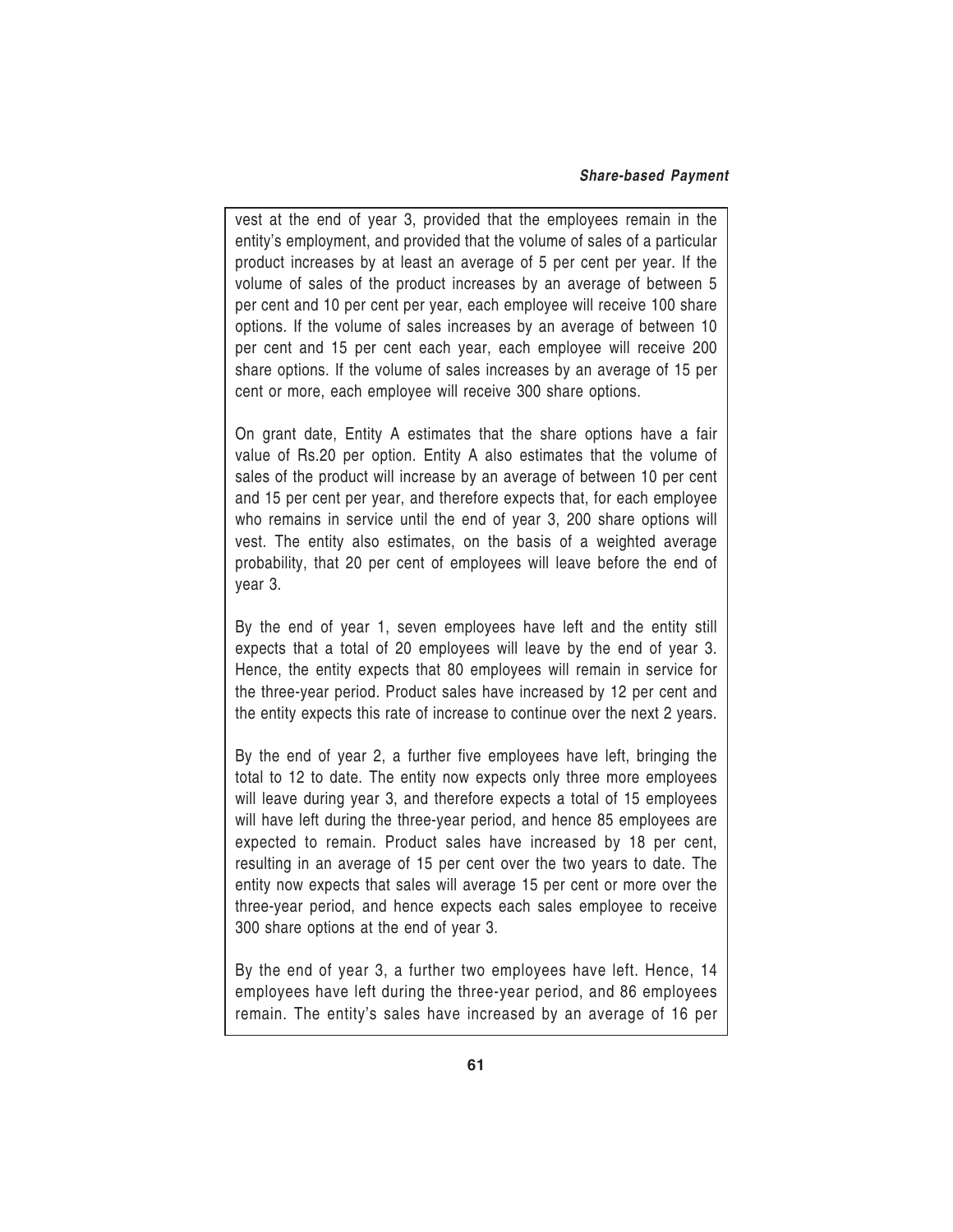| cent over the three years. Therefore, each of the 86 employees<br>receives 300 share options. |                                                                                                                        |                                          |                                                      |  |
|-----------------------------------------------------------------------------------------------|------------------------------------------------------------------------------------------------------------------------|------------------------------------------|------------------------------------------------------|--|
|                                                                                               | <b>Application of requirements</b>                                                                                     |                                          |                                                      |  |
| Year                                                                                          | Calculation                                                                                                            | <b>Remuneration</b><br>for period<br>Rs. | Cumulative<br>expense remuneration<br>expense<br>Rs. |  |
|                                                                                               | 80 employees $\times$ 200<br>options $\times$ Rs.20 $\times$ 1/3                                                       | 106,667                                  | 106,667                                              |  |
| 2<br>3                                                                                        | $(85$ employees $\times$ 300<br>options $\times$ Rs.20 $\times$ 2/3)<br>$-$ Rs.106,667<br>$(86$ employees $\times$ 300 | 233,333                                  | 340,000                                              |  |
|                                                                                               | options $\times$ Rs.20 $\times$ 3/3)<br>$-$ Rs.340,000                                                                 | 176,000                                  | 516,000                                              |  |

### **IG Example 4**

Grant with a performance condition, in which the exercise price varies

### **Background**

At the beginning of year 1, an entity grants to a senior executive 10,000 share options, conditional upon the executive's remaining in the entity's employment until the end of year 3. The exercise price is Rs.40. However, the exercise price drops to Rs.30 if the entity's earnings increase by at least an average of 10 per cent per year over the three-year period.

On grant date, the entity estimates that the fair value of the share options, with an exercise price of Rs.30, is Rs.16 per option. If the exercise price is Rs.40, the entity estimates that the share options have a fair value of Rs.12 per option.

During year 1, the entity's earnings increased by 12 per cent, and the entity expects that earnings will continue to increase at this rate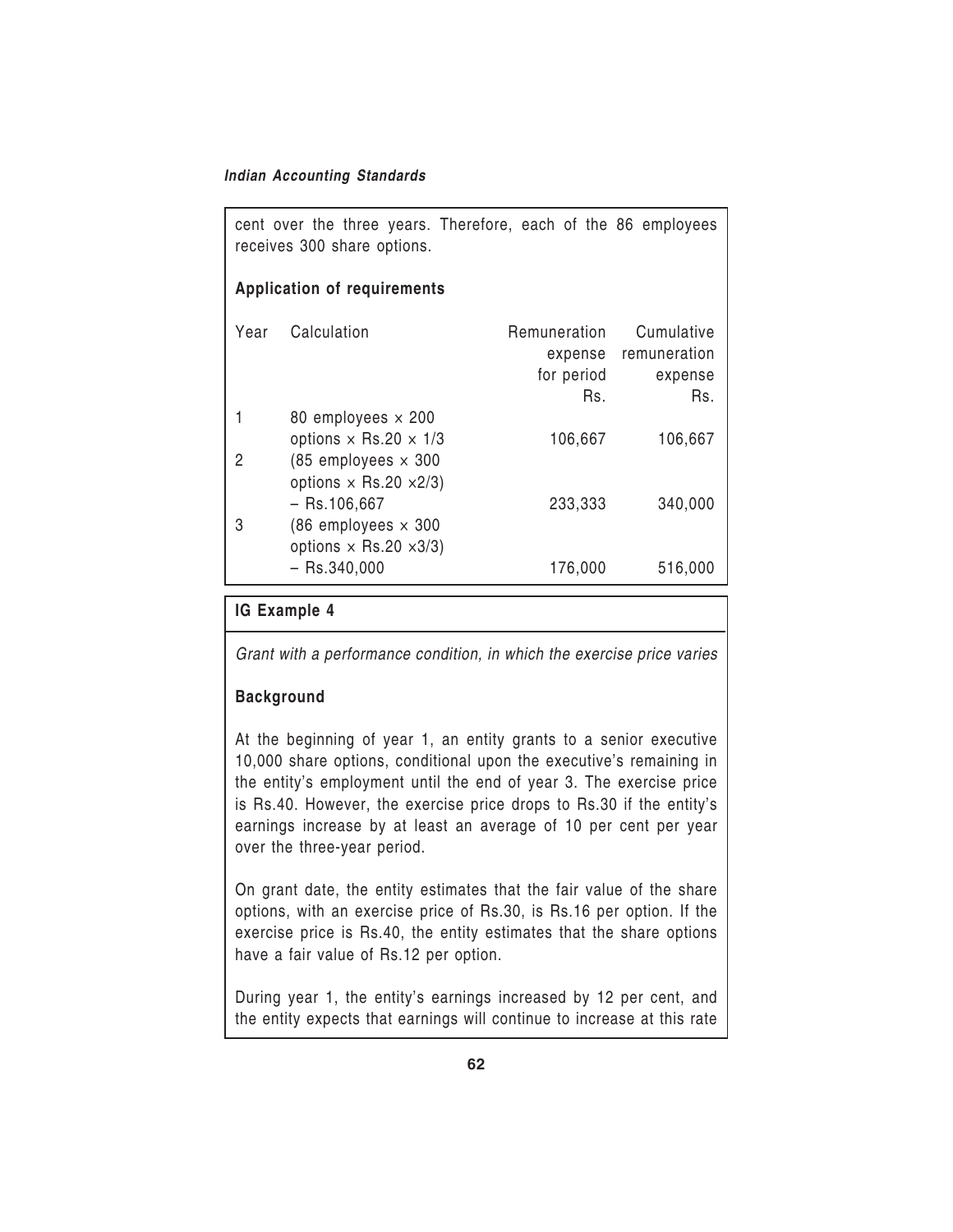over the next two years. The entity therefore expects that the earnings target will be achieved, and hence the share options will have an exercise price of Rs.30.

During year 2, the entity's earnings increased by 13 per cent, and the entity continues to expect that the earnings target will be achieved.

During year 3, the entity's earnings increased by only 3 per cent, and therefore the earnings target was not achieved. The executive completes three years' service, and therefore satisfies the service condition. Because the earnings target was not achieved, the 10,000 vested share options have an exercise price of Rs.40.

### **Application of requirements**

Because the exercise price varies depending on the outcome of a performance condition that is not a market condition, the effect of that performance condition (ie the possibility that the exercise price might be Rs.40 and the possibility that the exercise price might be Rs.30) is not taken into account when estimating the fair value of the share options at grant date. Instead, the entity estimates the fair value of the share options at grant date under each scenario (ie exercise price of Rs.40 and exercise price of Rs.30) and ultimately revises the transaction amount to reflect the outcome of that performance condition, as illustrated below.

| Year | Calculation                                    | Remuneration | Cumulative   |
|------|------------------------------------------------|--------------|--------------|
|      |                                                | expense      | remuneration |
|      |                                                | for period   | expense      |
|      |                                                | Rs.          | Rs.          |
|      | 10,000 options $\times$ Rs.16 $\times$ 1/3     | 53,333       | 53,333       |
| 2    | $(10,000$ options $\times$ Rs.16 $\times$ 2/3) |              |              |
|      | $-$ Rs.53,333                                  | 53,334       | 106,667      |
| 3    | $(10,000$ options $\times$ Rs.12 $\times$ 3/3  |              |              |
|      | $-$ Rs.106,667                                 | 13,333       | 120,000      |
|      |                                                |              |              |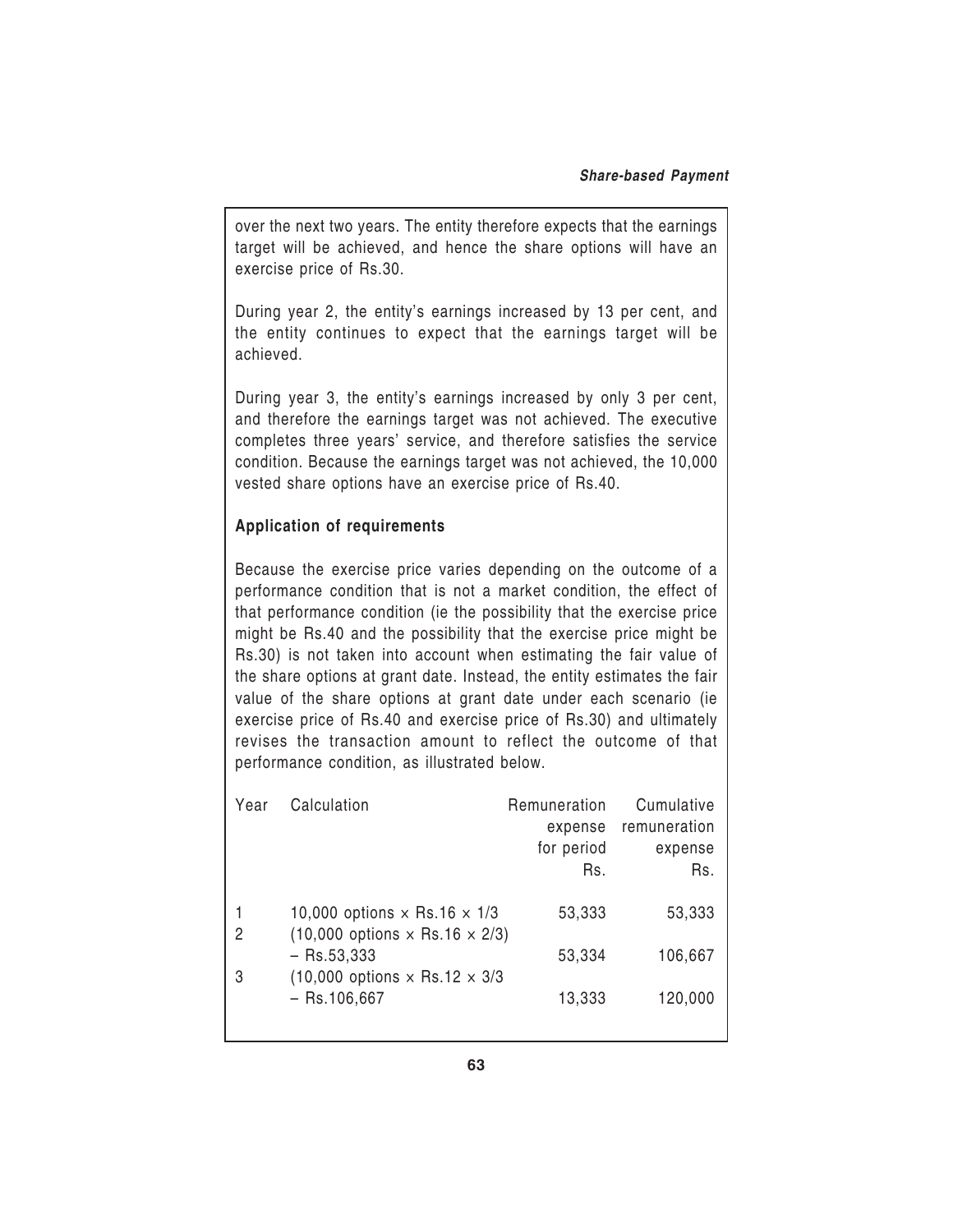IG13 Paragraph 21 of the Standard requires market conditions, such as a target share price upon which vesting (or exercisability) is conditional, to be taken into account when estimating the fair value of the equity instruments granted. Therefore, for grants of equity instruments with market conditions, the entity recognises the goods or services received from a counterparty who satisfies all other vesting conditions (eg services received from an employee who remains in service for the specified period of service), irrespective of whether that market condition is satisfied. Example 5 illustrates these requirements.

#### **IG Example 5**

Grant with a market condition

#### **Background**

At the beginning of year 1, an entity grants to a senior executive 10,000 share options, conditional upon the executive remaining in the entity's employment until the end of year 3. However, the share options cannot be exercised unless the share price has increased from Rs.50 at the beginning of year 1 to above Rs.65 at the end of year 3. If the share price is above Rs.65 at the end of year 3, the share options can be exercised at any time during the next seven years, ie by the end of year 10.

The entity applies a binomial option pricing model, which takes into account the possibility that the share price will exceed Rs.65 at the end of year 3 (and hence the share options become exercisable) and the possibility that the share price will not exceed Rs.65 at the end of year 3 (and hence the options will be forfeited). It estimates the fair value of the share options with this market condition to be Rs.24 per option.

#### **Application of requirements**

Because paragraph 21 of the Standard requires the entity to recognise the services received from a counterparty who satisfies all other vesting conditions (eg services received from an employee who remains in service for the specified service period), irrespective of whether that market condition is satisfied, it makes no difference whether the share price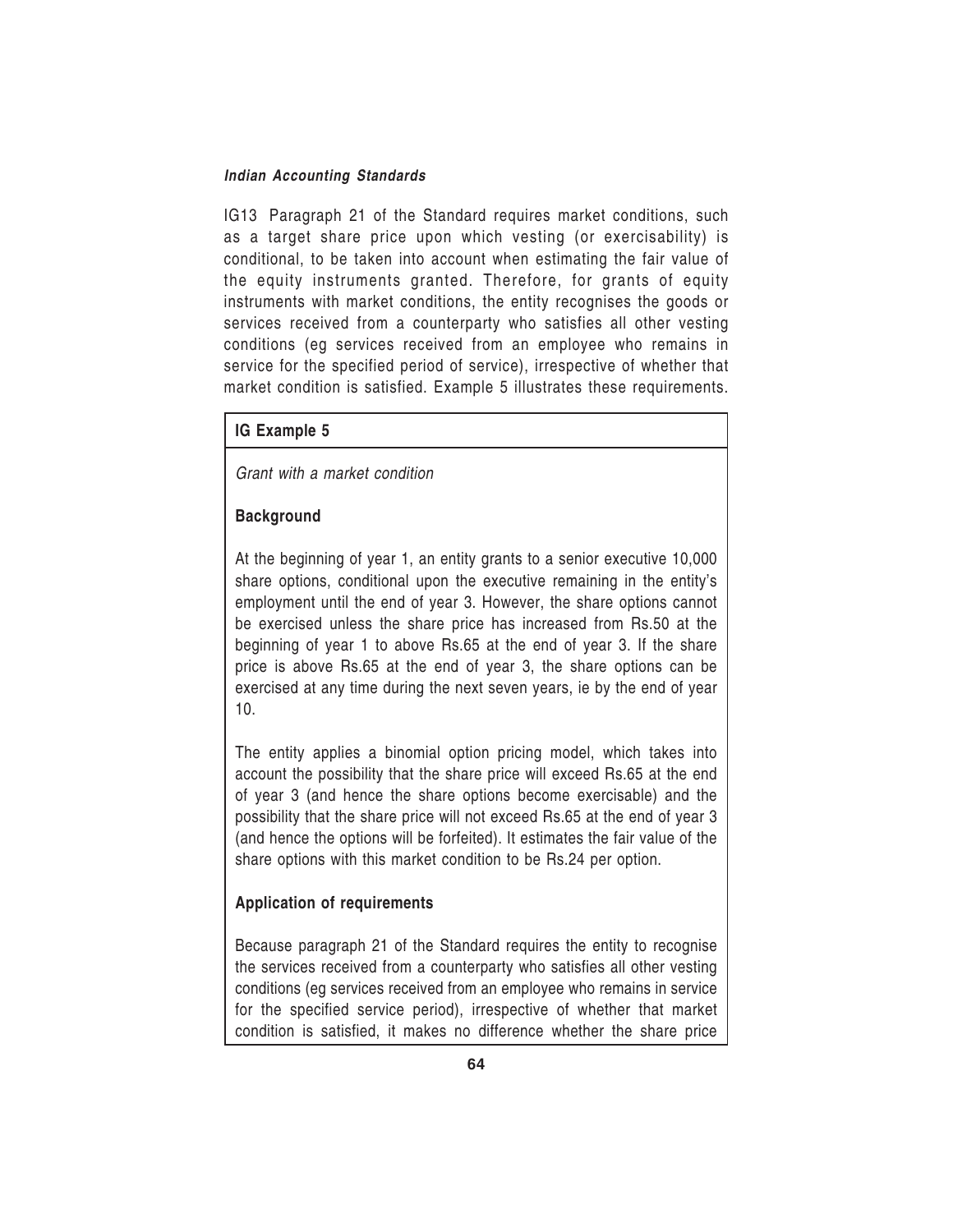target is achieved. The possibility that the share price target might not be achieved has already been taken into account when estimating the fair value of the share options at grant date. Therefore, if the entity expects the executive to complete the three-year service period, and the executive does so, the entity recognises the following amounts in years 1, 2 and 3:

| Year           | Calculation                                     | Remuneration<br>expense<br>for period<br>Rs. | Cumulative<br>remuneration<br>expense<br>Rs. |
|----------------|-------------------------------------------------|----------------------------------------------|----------------------------------------------|
|                | 10,000 options $\times$ Rs.24 $\times$ 1/3      | 80,000                                       | 80,000                                       |
| $\overline{2}$ | 10,000 options $\times$ Rs.24 $\times$ 2/3)–    |                                              |                                              |
| 3              | Rs.80,000<br>$(10,000$ options $\times$ Rs.24)- | 80,000                                       | 160,000                                      |
|                | Rs.160,000                                      | 80,000                                       | 240,000                                      |

As noted above, these amounts are recognised irrespective of the outcome of the market condition. However, if the executive left during year 2 (or year 3), the amount recognised during year 1 (and year 2) would be reversed in year 2 (or year 3). This is because the service condition, in contrast to the market condition, was not taken into account when estimating the fair value of the share options at grant date. Instead, the service condition is taken into account by adjusting the transaction amount to be based on the number of equity instruments that ultimately vest, in accordance with paragraphs 19 and 20 of the Standard.

IG14 In Example 5, the outcome of the market condition did not change the length of the vesting period. However, if the length of the vesting period varies depending on when a performance condition is satisfied, paragraph 15 of the Standard requires the entity to presume that the services to be rendered by the employees as consideration for the equity instruments granted will be received in the future, over the expected vesting period. The entity is required to estimate the length of the expected vesting period at grant date, based on the most likely outcome of the performance condition. If the performance condition is a market condition, the estimate of the length of the expected vesting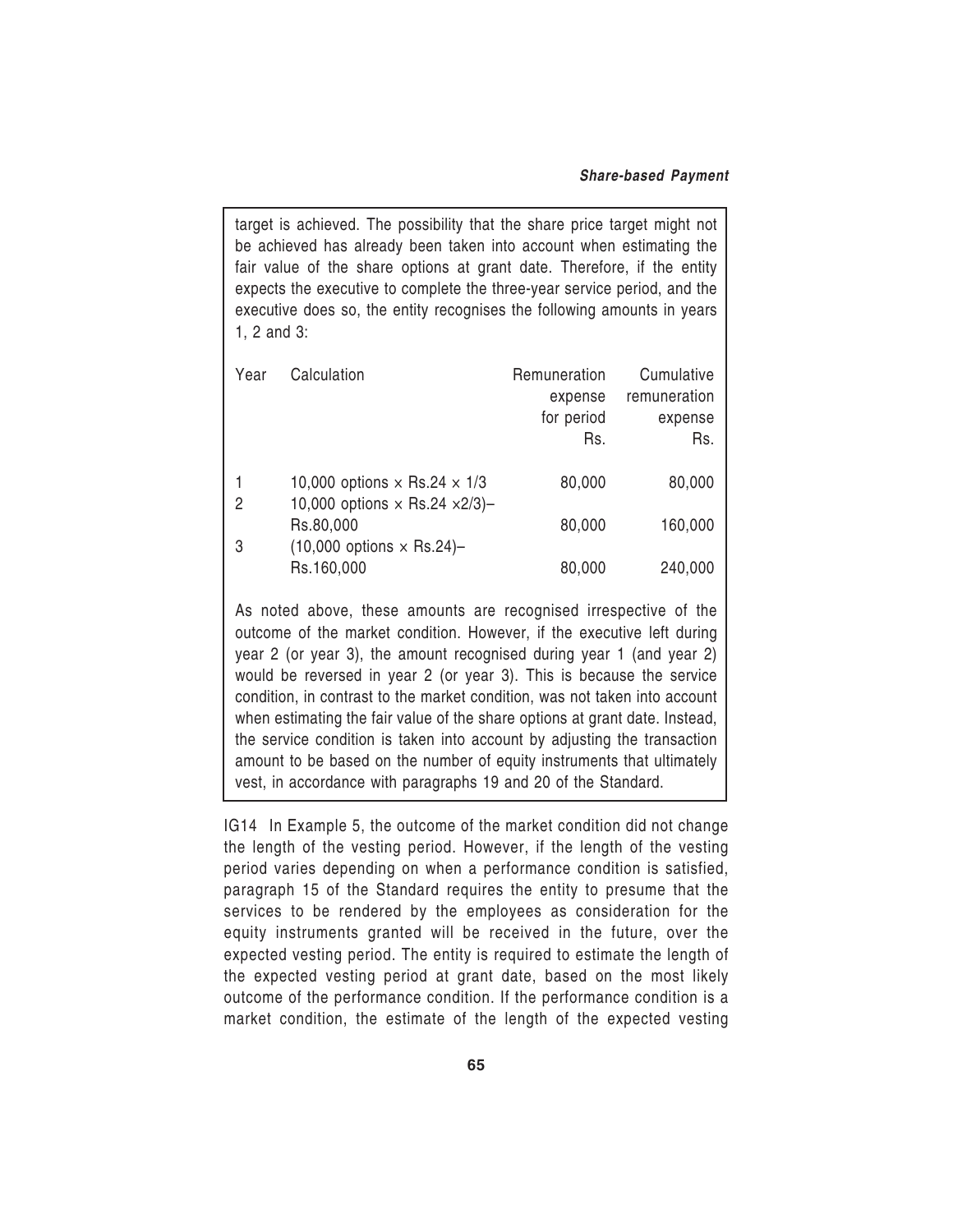period must be consistent with the assumptions used in estimating the fair value of the share options granted, and is not subsequently revised. Example 6 illustrates these requirements.

### **IG Example 6**

Grant with a market condition, in which the length of the vesting period varies

# **Background**

At the beginning of year 1, an entity grants 10,000 share options with a ten-year life to each of ten senior executives. The share options will vest and become exercisable immediately if and when the entity's share price increases from Rs.50 to Rs.70, provided that the executive remains in service until the share price target is achieved.

The entity applies a binomial option pricing model, which takes into account the possibility that the share price target will be achieved during the ten-year life of the options, and the possibility that the target will not be achieved. The entity estimates that the fair value of the share options at grant date is Rs.25 per option. From the option pricing model, the entity determines that the mode of the distribution of possible vesting dates is five years. In other words, of all the possible outcomes, the most likely outcome of the market condition is that the share price target will be achieved at the end of year 5. Therefore, the entity estimates that the expected vesting period is five years. The entity also estimates that two executives will have left by the end of year 5, and therefore expects that 80,000 share options (10,000 share options  $\times$  8 executives) will vest at the end of year 5.

Throughout years 1–4, the entity continues to estimate that a total of two executives will leave by the end of year 5. However, in total three executives leave, one in each of years 3, 4 and 5. The share price target is achieved at the end of year 6. Another executive leaves during year 6, before the share price target is achieved.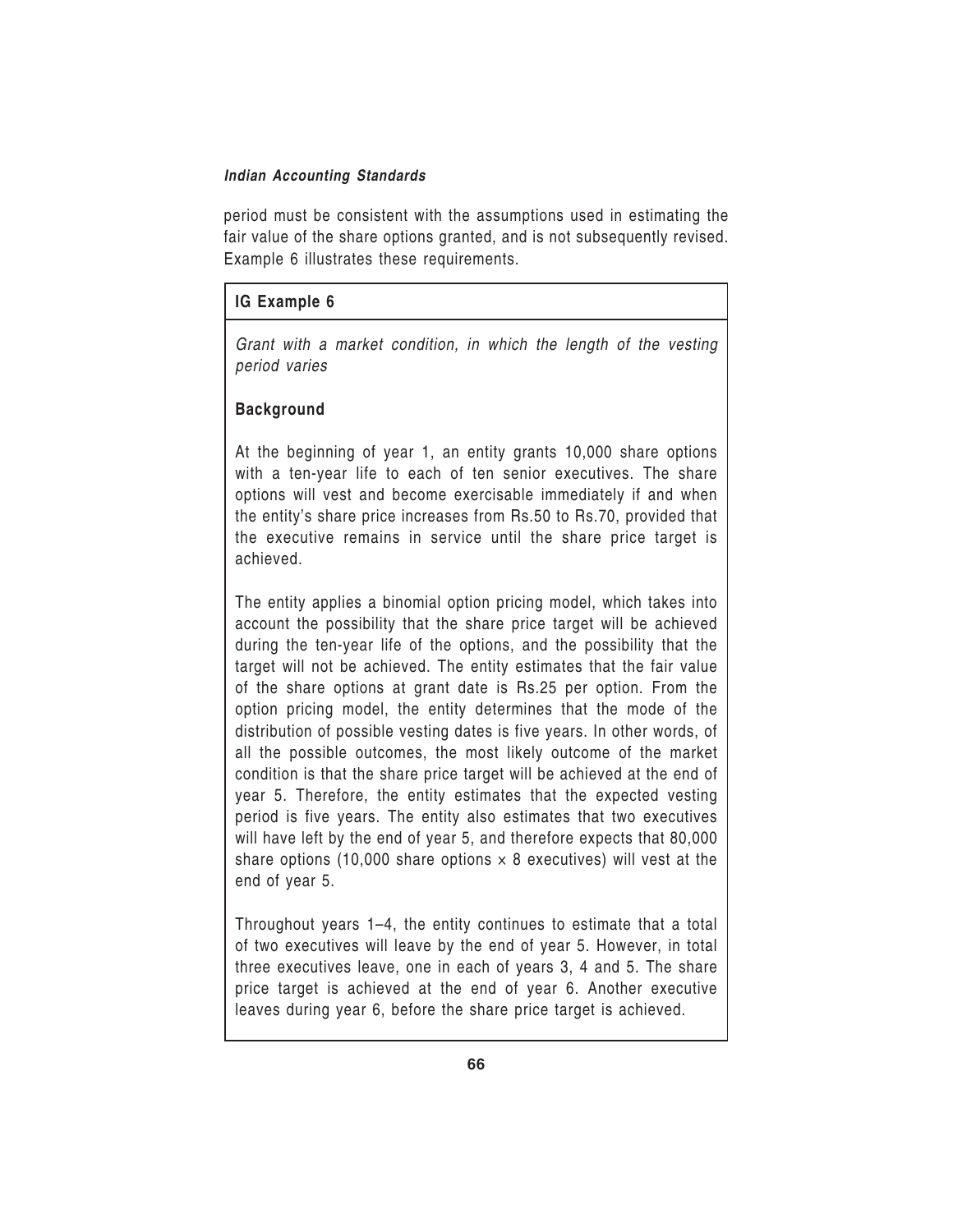Paragraph 15 of the Standard requires the entity to recognise the services received over the expected vesting period, as estimated at grant date, and also requires the entity not to revise that estimate. Therefore, the entity recognises the services received from the executives over years 1–5. Hence, the transaction amount is ultimately based on 70,000 share options (10,000 share options  $\times$  7 executives who remain in service at the end of year 5).

Although another executive left during year 6, no adjustment is made, because the executive had already completed the expected vesting period of five years. Therefore, the entity recognises the following amounts in years 1–5:

### **Application of requirements**

| Year | Calculation                                                      | Remuneration<br>expense<br>for period<br>Rs. | Cumulative<br>remuneration<br>expense<br>Rs. |
|------|------------------------------------------------------------------|----------------------------------------------|----------------------------------------------|
|      | 80,000 options $\times$ Rs.25 $\times$ 1/5                       | 400,000                                      | 400,000                                      |
| 2    | $(80,000$ options $\times$ Rs.25 $\times$ 2/5) –<br>Rs.400,000   | 400,000                                      | 800,000                                      |
| 3    | $(80,000$ options $\times$ Rs.25 $\times$ 3/5) –<br>Rs.800,000   | 400,000                                      | 1,200,000                                    |
| 4    | $(80,000$ options $\times$ Rs.25 $\times$ 4/5) -<br>Rs.1,200,000 | 400,000                                      | 1,600,000                                    |
| 5    | $(70,000$ options $\times$ Rs.25) -<br>Rs.1,600,000              | 150,000                                      | 1,750,000                                    |

IG15 Paragraphs 26–29 and B42–B44 of the Standard set out requirements that apply if a share option is repriced (or the entity otherwise modifies the terms or conditions of a share-based payment arrangement). Examples 7–9 illustrate some of these requirements.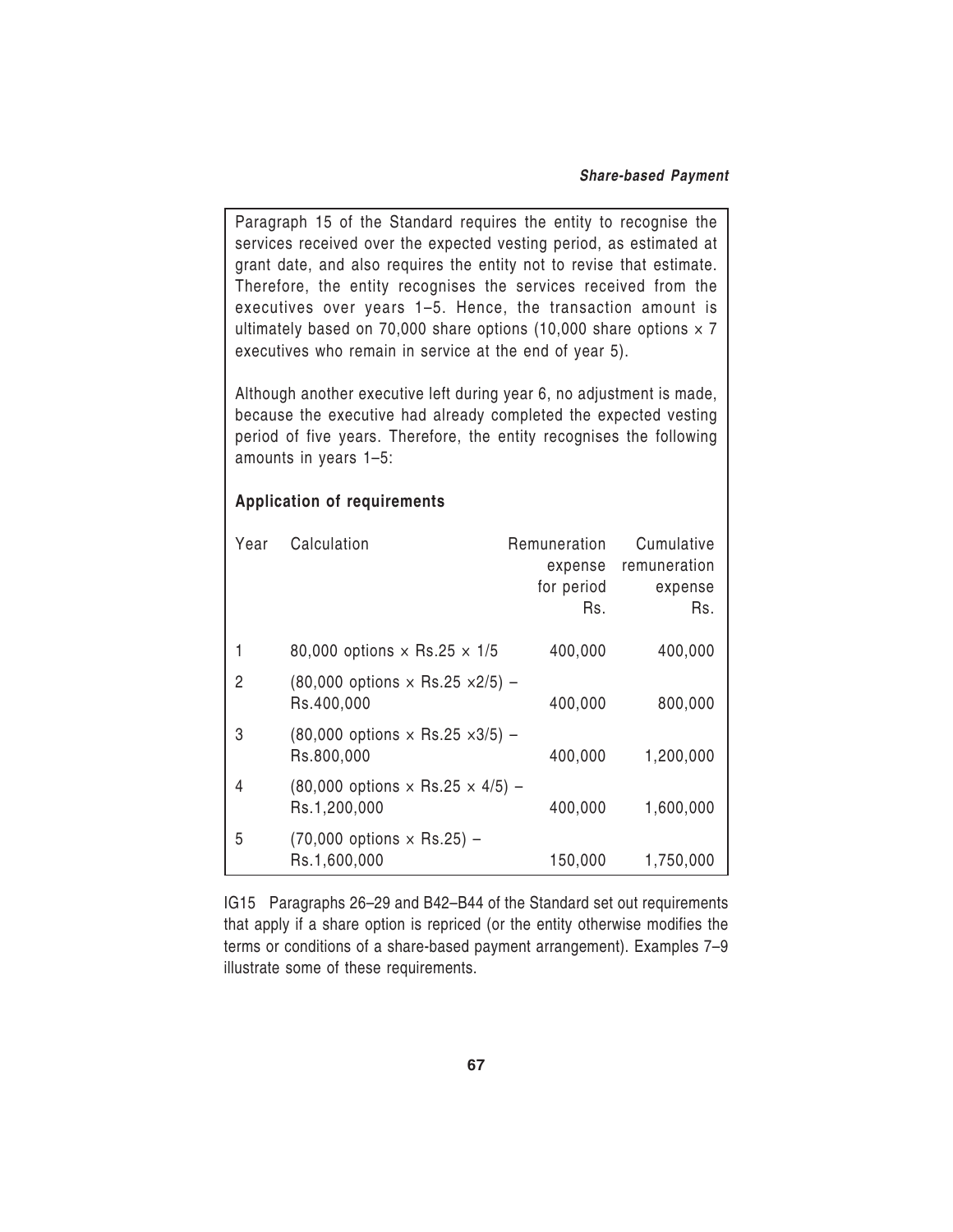#### **IG Example 7**

Grant of share options that are subsequently repriced

### **Background**

At the beginning of year 1, an entity grants 100 share options to each of its 500 employees. Each grant is conditional upon the employee remaining in service over the next three years. The entity estimates that the fair value of each option is Rs.15. On the basis of a weighted average probability, the entity estimates that 100 employees will leave during the three-year period and therefore forfeit their rights to the share options.

Suppose that 40 employees leave during year 1. Also suppose that by the end of year 1, the entity's share price has dropped, and the entity reprices its share options, and that the repriced share options vest at the end of year 3. The entity estimates that a further 70 employees will leave during years 2 and 3, and hence the total expected employee departures over the three-year vesting period is 110 employees. During year 2, a further 35 employees leave, and the entity estimates that a further 30 employees will leave during year 3, to bring the total expected employee departures over the three-year vesting period to 105 employees. During year 3, a total of 28 employees leave, and hence a total of 103 employees ceased employment during the vesting period. For the remaining 397 employees, the share options vested at the end of year 3.

The entity estimates that, at the date of repricing, the fair value of each of the original share options granted (ie before taking into account the repricing) is Rs.5 and that the fair value of each repriced share option is Rs.8.

#### **Application of requirements**

Paragraph 27 of the Standard requires the entity to recognise the effects of modifications that increase the total fair value of the sharebased payment arrangement or are otherwise beneficial to the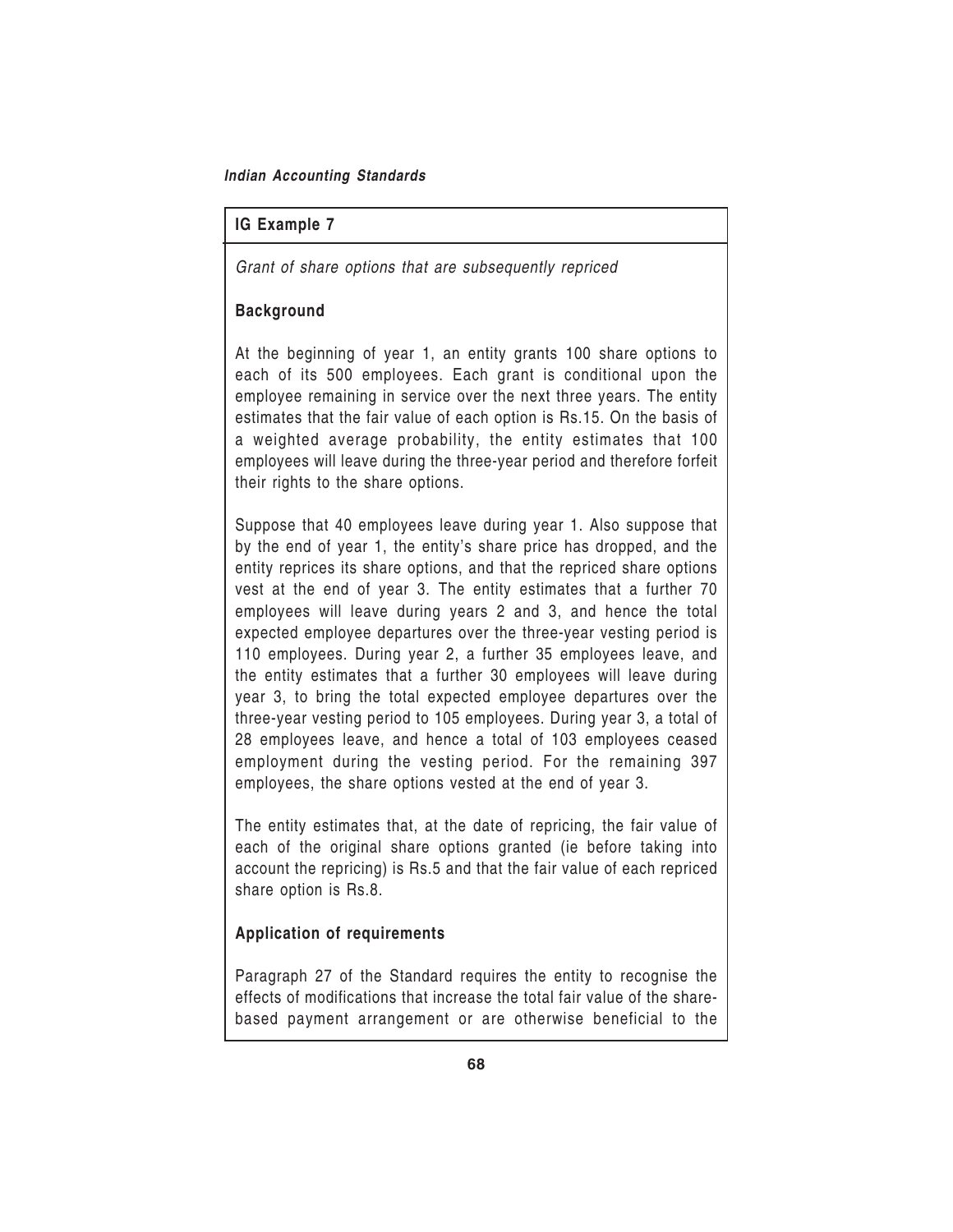employee. If the modification increases the fair value of the equity instruments granted (eg by reducing the exercise price), measured immediately before and after the modification, paragraph B43(a) of Appendix B requires the entity to include the incremental fair value granted (ie the difference between the fair value of the modified equity instrument and that of the original equity instrument, both estimated as at the date of the modification) in the measurement of the amount recognised for services received as consideration for the equity instruments granted. If the modification occurs during the vesting period, the incremental fair value granted is included in the measurement of the amount recognised for services received over the period from the modification date until the date when the modified equity instruments vest, in addition to the amount based on the grant date fair value of the original equity instruments, which is recognised over the remainder of the original vesting period.

The incremental value is Rs.3 per share option (Rs.8 – Rs.5). This amount is recognised over the remaining two years of the vesting period, along with remuneration expense based on the original option value of Rs.15.

The amounts recognised in years 1–3 are as follows:

| Year | Calculation                                                                                                            | Remuneration<br>expense<br>for period<br>Rs. | Cumulative<br>remuneration<br>expense<br>Rs. |
|------|------------------------------------------------------------------------------------------------------------------------|----------------------------------------------|----------------------------------------------|
|      | $(500 - 110)$ employees $\times$ 100                                                                                   |                                              |                                              |
| 2    | options $\times$ Rs.15 $\times$ 1/3<br>$(500 - 105)$ employees $\times$ 100                                            | 195,000                                      | 195,000                                      |
| 3    | options $\times$ (Rs.15 $\times$<br>$2/3$ + Rs.3x $\frac{1}{2}$ ) – Rs.195,000<br>$(500 - 103)$ employees $\times$ 100 | 259,250                                      | 454,250                                      |
|      | options $\times$ (Rs.15 + Rs.3) –<br>Rs.454,250                                                                        | 260,350                                      | 714,600                                      |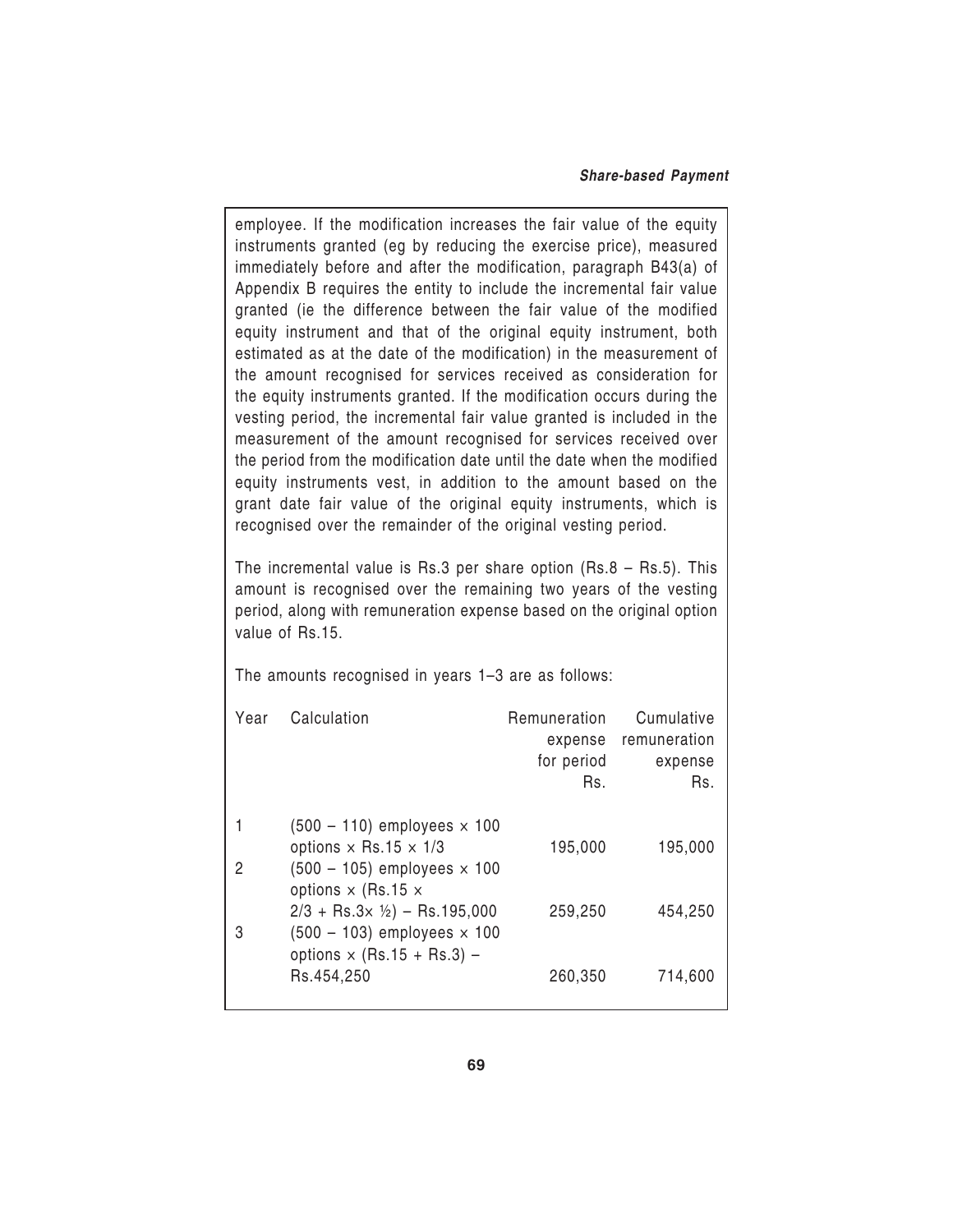#### **IG Example 8**

Grant of share options with a vesting condition that is subsequently modified

#### **Background**

At the beginning of year 1, the entity grants 1,000 share options to each member of its sales team, conditional upon the employee's remaining in the entity's employment for three years, and the team selling more than 50,000 units of a particular product over the threeyear period. The fair value of the share options is Rs.15 per option at the date of grant.

During year 2, the entity increases the sales target to 100,000 units. By the end of year 3, the entity has sold 55,000 units, and the share options are forfeited. Twelve members of the sales team have remained in service for the three-year period.

### **Application of requirements**

Paragraph 20 of the Standard requires, for a performance condition that is not a market condition, the entity to recognise the services received during the vesting period based on the best available estimate of the number of equity instruments expected to vest and to revise that estimate, if necessary, if subsequent information indicates that the number of equity instruments expected to vest differs from previous estimates. On vesting date, the entity revises the estimate to equal the number of equity instruments that ultimately vested. However, paragraph 27 of the Standard requires, irrespective of any modifications to the terms and conditions on which the equity instruments were granted, or a cancellation or settlement of that grant of equity instruments, the entity to recognise, as a minimum, the services received, measured at the grant date fair value of the equity instruments granted, unless those equity instruments do not vest because of failure to satisfy a vesting condition (other than a market condition) that was specified at grant date. Furthermore, paragraph B44(c) of Appendix B specifies that, if the entity modifies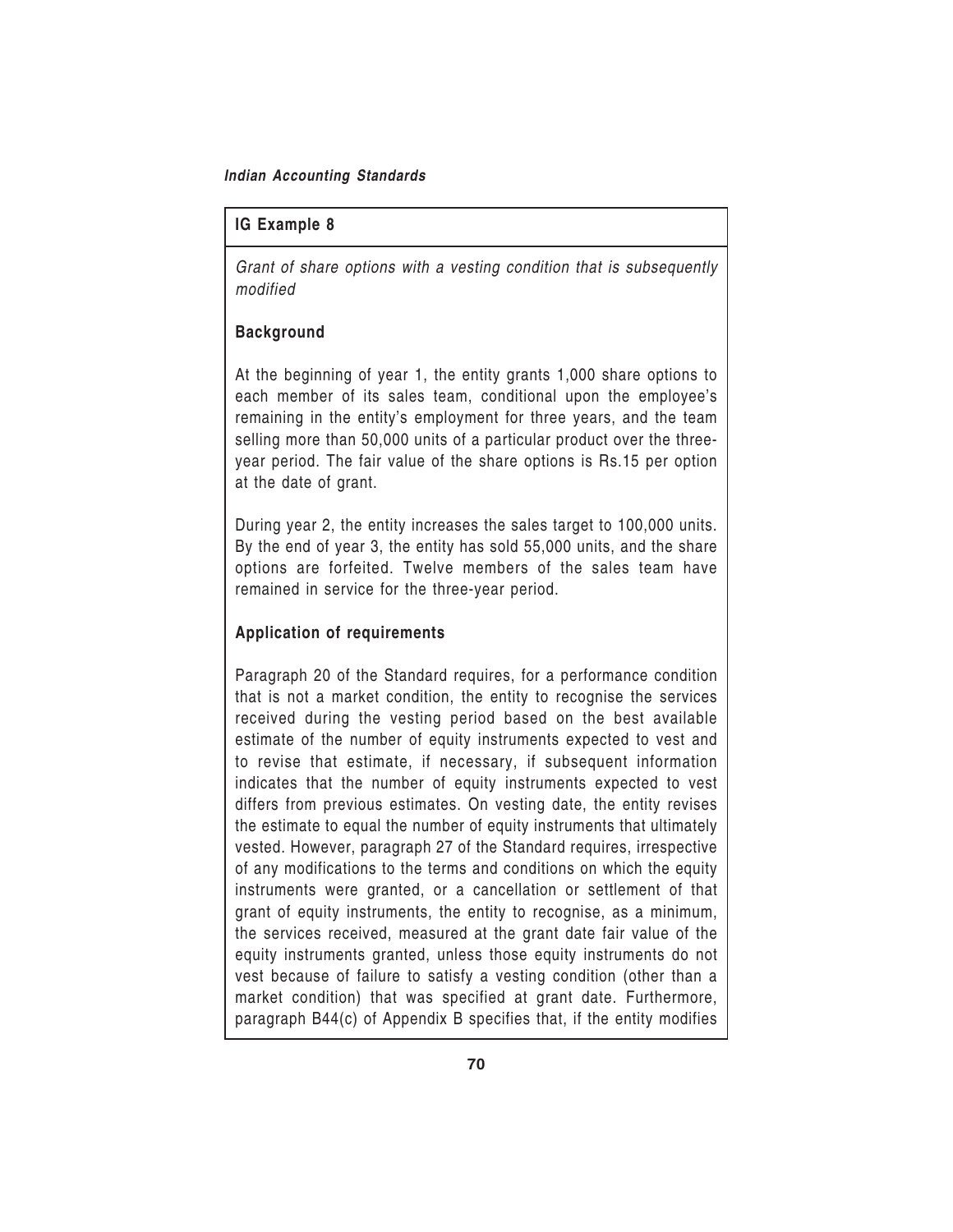the vesting conditions in a manner that is not beneficial to the employee, the entity does not take the modified vesting conditions into account when applying the requirements of paragraphs 19–21 of the Standard.

Therefore, because the modification to the performance condition made it less likely that the share options will vest, which was not beneficial to the employee, the entity takes no account of the modified performance condition when recognising the services received. Instead, it continues to recognise the services received over the three-year period based on the original vesting conditions. Hence, the entity ultimately recognises cumulative remuneration expense of Rs.180,000 over the three-year period (12 employees  $\times$  1,000 options  $\times$  Rs.15).

The same result would have occurred if, instead of modifying the performance target, the entity had increased the number of years of service required for the share options to vest from three years to ten years. Because such a modification would make it less likely that the options will vest, which would not be beneficial to the employees, the entity would take no account of the modified service condition when recognising the services received. Instead, it would recognise the services received from the twelve employees who remained in service over the original three-year vesting period.

### **IG Example 9**

Grant of shares, with a cash alternative subsequently added

### **Background**

At the beginning of year 1, the entity grants 10,000 shares with a fair value of Rs.33 per share to a senior executive, conditional upon the completion of three years' service. By the end of year 2, the share price has dropped to Rs.25 per share. At that date, the entity adds a cash alternative to the grant, whereby the executive can choose whether to receive 10,000 shares or cash equal to the value of 10,000 shares on vesting date. The share price is Rs.22 on vesting date.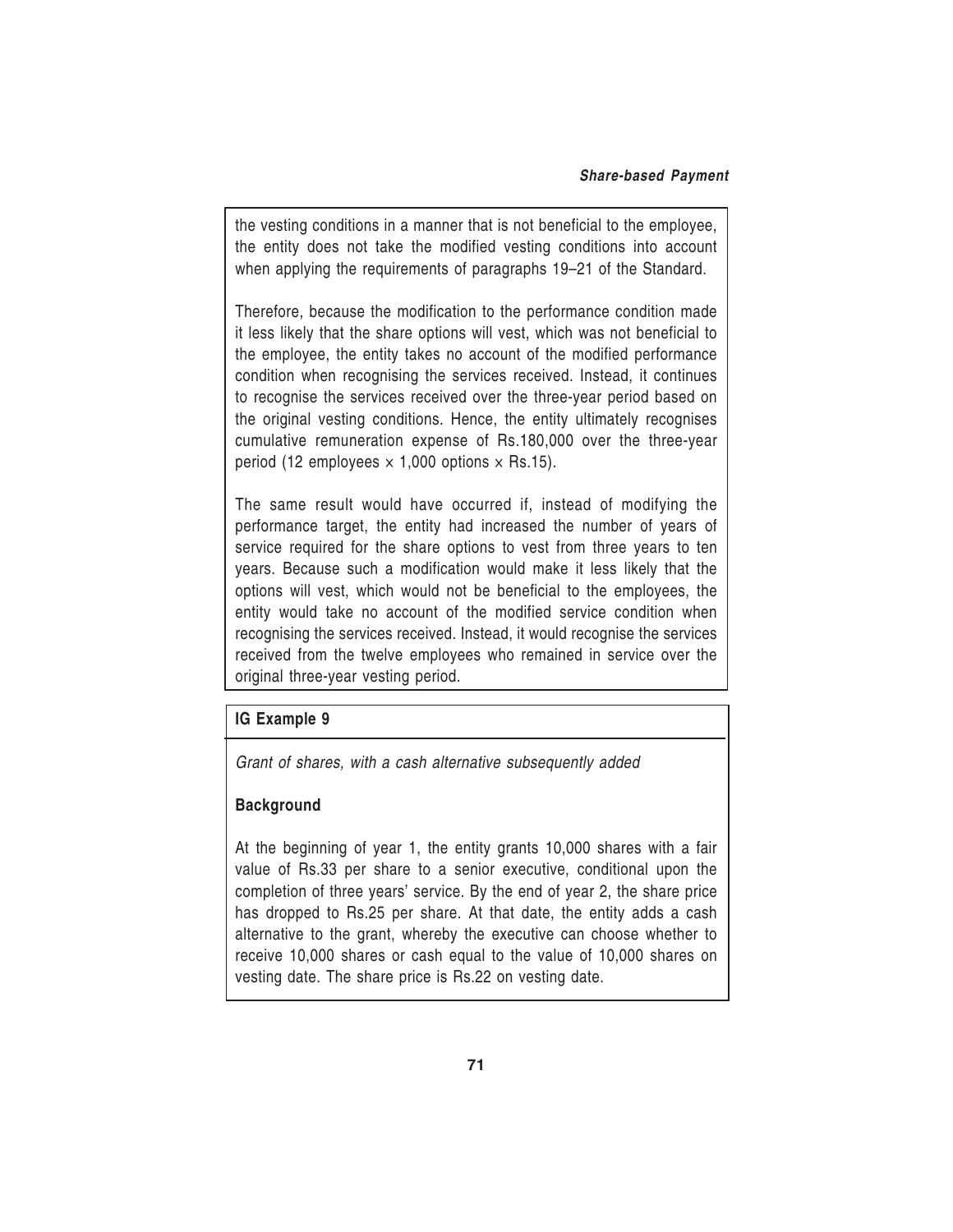#### **Application of requirements**

Paragraph 27 of the Standard requires, irrespective of any modifications to the terms and conditions on which the equity instruments were granted, or a cancellation or settlement of that grant of equity instruments, the entity to recognise, as a minimum, the services received measured at the grant date fair value of the equity instruments granted, unless those equity instruments do not vest because of failure to satisfy a vesting condition (other than a market condition) that was specified at grant date. Therefore, the entity recognises the services received over the three-year period, based on the grant date fair value of the shares.

Furthermore, the addition of the cash alternative at the end of year 2 creates an obligation to settle in cash. In accordance with the requirements for cash-settled share-based payment transactions (paragraphs 30–33 of the Standard), the entity recognises the liability to settle in cash at the modification date, based on the fair value of the shares at the modification date and the extent to which the specified services have been received. Furthermore, the entity remeasures the fair value of the liability at the end of each reporting period and at the date of settlement, with any changes in fair value recognised in profit or loss for the period. Therefore, the entity recognises the following amounts:

|                                                                                                                                                                         | <b>Year Calculation</b>                                  | Expense<br>Rs. | Equity<br>Rs.  | Liability<br>Rs. |
|-------------------------------------------------------------------------------------------------------------------------------------------------------------------------|----------------------------------------------------------|----------------|----------------|------------------|
| 1                                                                                                                                                                       | Remuneration expense for year:                           |                |                |                  |
|                                                                                                                                                                         | 10,000 shares $\times$ Rs.33 $\times$ 1/3                | 110,000        | 110,000        |                  |
| $\overline{2}$                                                                                                                                                          | Remuneration expense for year:                           |                |                |                  |
|                                                                                                                                                                         | $(10,000 \text{ shares} \times \text{Rs}.33 \times 2/3)$ |                |                |                  |
|                                                                                                                                                                         | $-$ Rs.110,000                                           | 110,000        | 110,000        |                  |
|                                                                                                                                                                         | Reclassify equity to liabilities:                        |                |                |                  |
|                                                                                                                                                                         | 10,000 shares $\times$ Rs.25 $\times$ 2/3                |                | (166, 667)     | 166,667          |
| 3                                                                                                                                                                       | Remuneration expense for year:                           |                |                |                  |
|                                                                                                                                                                         | $(10,000 \text{ shares} \times \text{Rs}.33 \times 3/3)$ |                |                |                  |
|                                                                                                                                                                         | $-$ Rs.220,000                                           | 110,000        | $26,667^{(a)}$ | $83,333^{(a)}$   |
|                                                                                                                                                                         | Adjust liability to closing fair value:                  |                |                |                  |
|                                                                                                                                                                         | $(Rs.166, 667 + Rs.83, 333)$ -                           |                |                |                  |
|                                                                                                                                                                         | $(Rs.22 \times 10,000 \text{ shares})$                   | (30,000)       |                | (30,000)         |
|                                                                                                                                                                         | Total                                                    | 300,000        | 80,000         | 220,000          |
| (a) Allocated between liabilities and equity, to bring in the final third of the liability<br>based on the fair value of the shares as at the date of the modification. |                                                          |                |                |                  |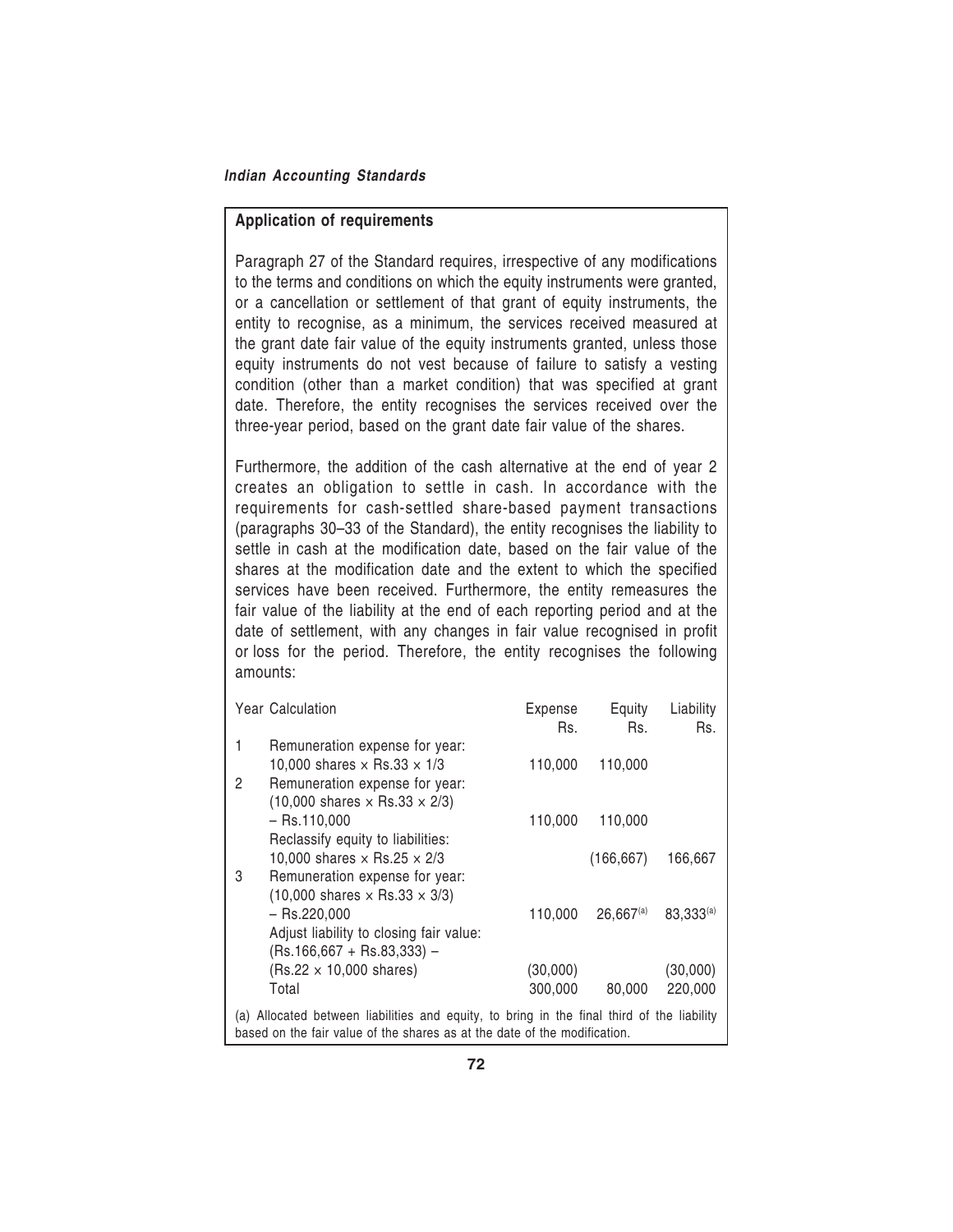IG15A If a share-based payment has a non-vesting condition that the counterparty can choose not to meet and the counterparty does not meet that non-vesting condition during the vesting period, paragraph 28A of the Standard requires that event to be treated as a cancellation. Example 9A illustrates the accounting for this type of event.

#### **IG Example 9A**

Share-based payment with vesting and non-vesting conditions when the counterparty can choose whether the non-vesting condition is met

#### **Background**

An entity grants an employee the opportunity to participate in a plan in which the employee obtains share options if he agrees to save 25 per cent of his monthly salary of Rs.400 for a three-year period. The monthly payments are made by deduction from the employee's salary. The employee may use the accumulated savings to exercise his options at the end of three years, or take a refund of his contributions at any point during the three-year period. The estimated annual expense for the share-based payment arrangement is Rs.120.

After 18 months, the employee stops paying contributions to the plan and takes a refund of contributions paid to date of Rs.1,800.

#### **Application of requirements**

There are three components to this plan: paid salary, salary deduction paid to the savings plan and share-based payment. The entity recognises an expense in respect of each component and a corresponding increase in liability or equity as appropriate. The requirement to pay contributions to the plan is a non-vesting condition, which the employee chooses not to meet in the second year. Therefore, in accordance with paragraphs 28(b) and 28A of the Standard, the repayment of contributions is treated as an extinguishment of the liability and the cessation of contributions in year 2 is treated as a cancellation.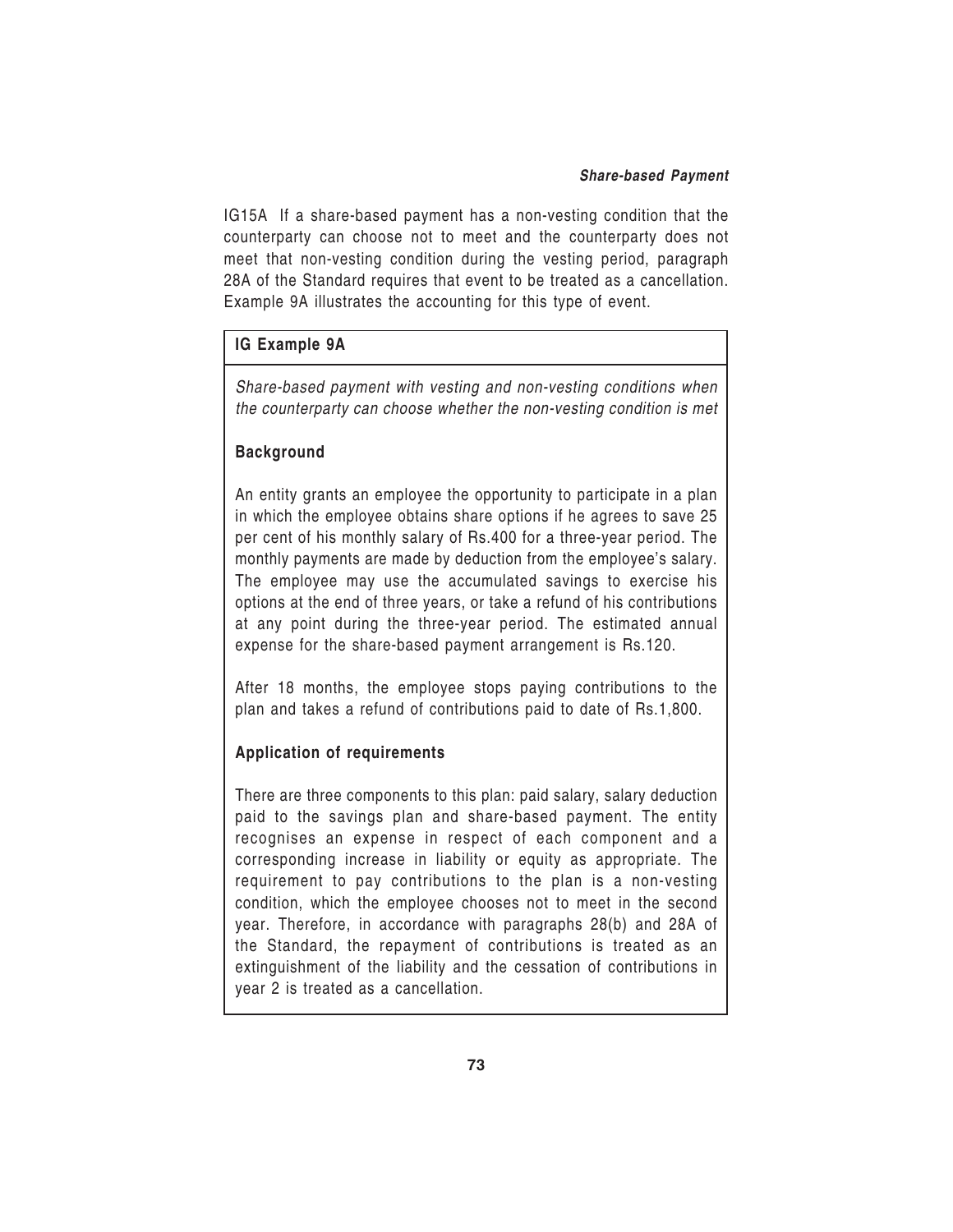| 3,600<br>(3,600)<br>Paid salary<br>$(75\% \times 400 \times 12)$<br>1,200<br>(1,200)<br>Salary<br>deduction |        |
|-------------------------------------------------------------------------------------------------------------|--------|
|                                                                                                             |        |
|                                                                                                             |        |
| paid to<br>$(25\% \times 400 \times 12)$<br>the savings<br>plan                                             |        |
| Share-based                                                                                                 |        |
| 120<br>payment                                                                                              | (120)  |
| 4,920<br>Total<br>(3,600)<br>(1,200)                                                                        | (120)  |
|                                                                                                             |        |
| YEAR <sub>2</sub><br>Expense<br>Liability<br>Cash                                                           | Equity |
| Rs.<br>Rs.<br>Rs.                                                                                           | Rs.    |
| 4,200<br>(4,200)<br>Paid salary                                                                             |        |
| $(75\% \times 400 \times 6)$                                                                                |        |
| $+ 100\% \times 400 \times 6$                                                                               |        |
| (600)<br>Salary<br>600<br>deduction                                                                         |        |
| paid to<br>$(25\% \times 400 \times 6)$                                                                     |        |
| the savings plan                                                                                            |        |
| Refund of<br>(1,800)<br>1,800                                                                               |        |
| contributions to the<br>employee                                                                            |        |
| Share-based<br>240                                                                                          | (240)  |
| payment<br>$(120 \times 3 - 120)$<br>(acceleration of<br>remaining<br>expense)                              |        |
| 5,040<br>(6,000)<br>Total<br>1,200                                                                          | (240)  |

IG16 Paragraph 24 of the Standard requires that, in rare cases only, in which the Standard requires the entity to measure an equity-settled share-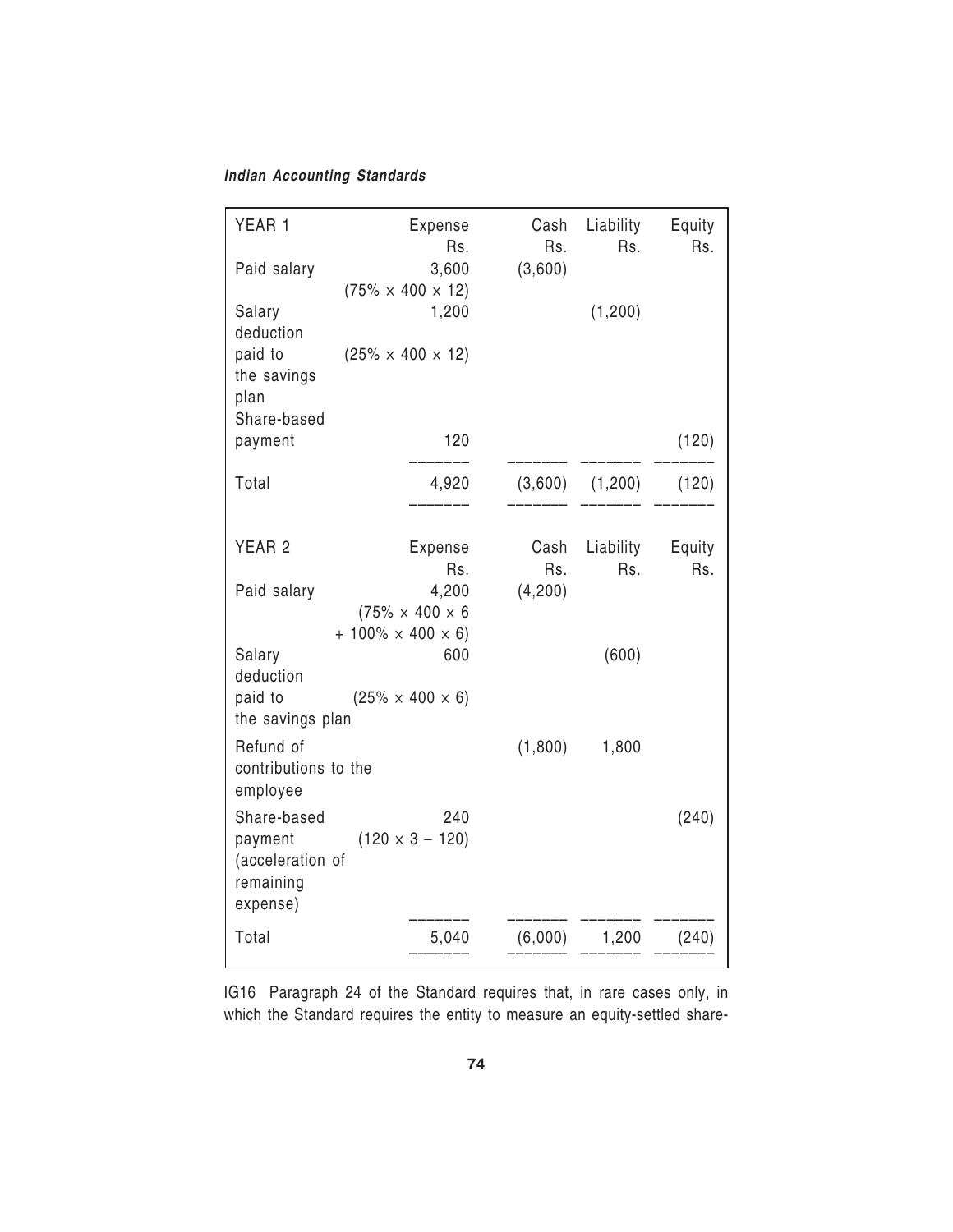based payment transaction by reference to the fair value of the equity instruments granted, but the entity is unable to estimate reliably that fair value at the specified measurement date (eg grant date, for transactions with employees), the entity shall instead measure the transaction using an intrinsic value measurement method. Paragraph 24 also contains requirements on how to apply this method. The following example illustrates these requirements.

#### **IG Example 10**

Grant of share options that is accounted for by applying the intrinsic value method

#### **Background**

At the beginning of year 1, an entity grants 1,000 share options to 50 employees. The share options will vest at the end of year 3, provided the employees remain in service until then. The share options have a life of 10 years. The exercise price is Rs.60 and the entity's share price is also Rs.60 at the date of grant.

At the date of grant, the entity concludes that it cannot estimate reliably the fair value of the share options granted.

At the end of year 1, three employees have ceased employment and the entity estimates that a further seven employees will leave during years 2 and 3. Hence, the entity estimates that 80 per cent of the share options will vest.

Two employees leave during year 2, and the entity revises its estimate of the number of share options that it expects will vest to 86 per cent.

Two employees leave during year 3. Hence, 43,000 share options vested at the end of year 3.

The entity's share price during years 1–10, and the number of share options exercised during years 4–10, are set out below. Share options that were exercised during a particular year were all exercised at the end of that year.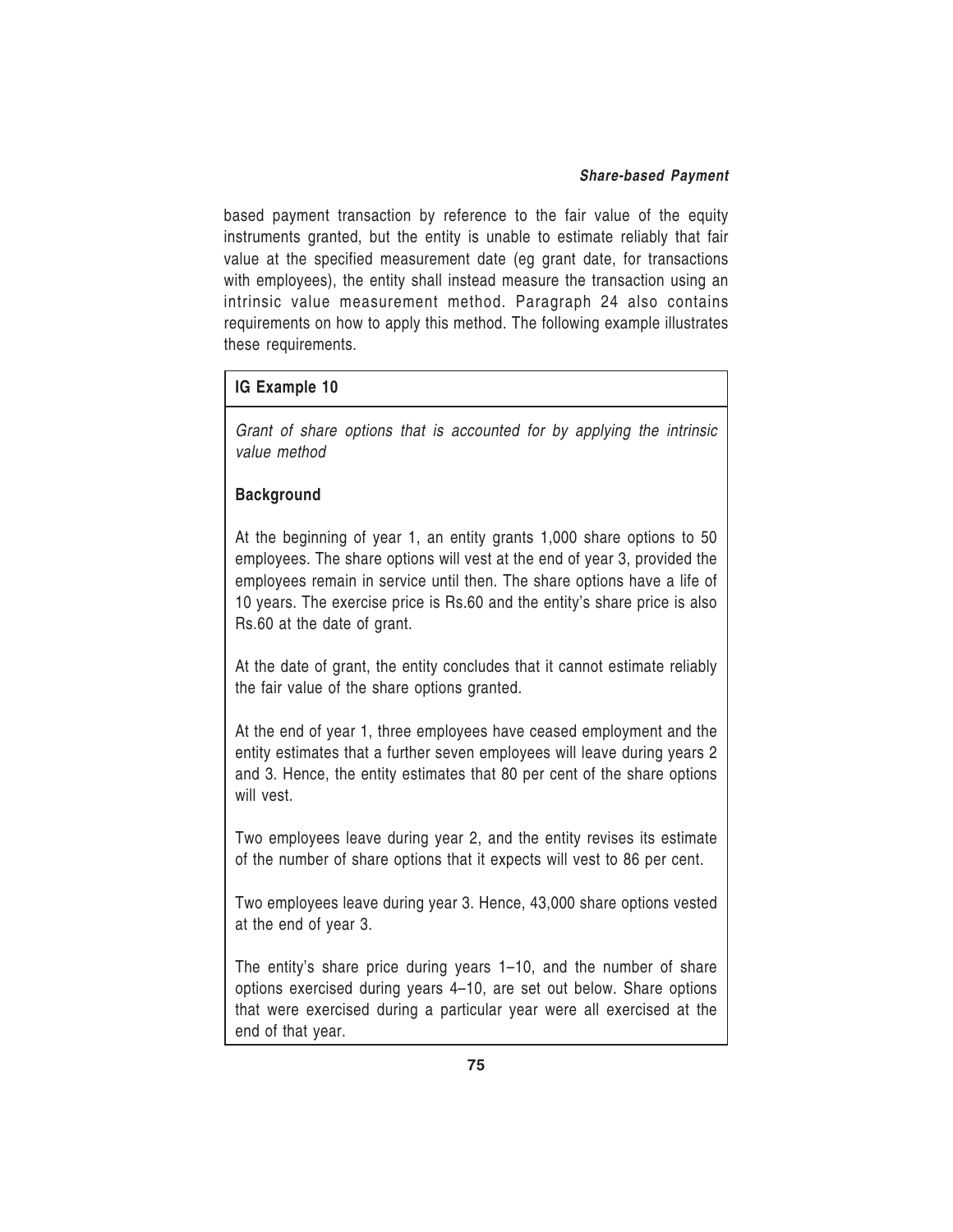| Year                | Share price at                                                                                                 |                              | Number of share              |
|---------------------|----------------------------------------------------------------------------------------------------------------|------------------------------|------------------------------|
|                     | year-end                                                                                                       |                              | options exercised at         |
|                     |                                                                                                                |                              | year-end                     |
|                     |                                                                                                                |                              |                              |
| 1                   | 63                                                                                                             |                              | 0                            |
| $\overline{c}$      | 65                                                                                                             |                              | 0                            |
| 3                   | 75                                                                                                             |                              | 0                            |
| $\overline{4}$      | 88                                                                                                             |                              | 6,000                        |
| 5                   | 100                                                                                                            |                              | 8,000                        |
| 6<br>$\overline{7}$ | 90                                                                                                             |                              | 5,000                        |
| 8                   | 96<br>105                                                                                                      |                              | 9,000                        |
| 9                   | 108                                                                                                            |                              | 8,000<br>5,000               |
| 10                  | 115                                                                                                            |                              | 2,000                        |
|                     |                                                                                                                |                              |                              |
|                     | <b>Application of requirements</b>                                                                             |                              |                              |
|                     | In accordance with paragraph 24 of the Standard, the entity<br>recognises the following amounts in years 1-10. |                              |                              |
|                     | Year Calculation                                                                                               | Expense<br>for period<br>Rs. | Cumulative<br>expense<br>Rs. |
| 1                   | 50,000 options $\times$ 80% $\times$                                                                           |                              |                              |
|                     | $(Rs.63 - Rs.60) \times 1/3$ years                                                                             | 40,000                       | 40,000                       |
| 2                   | 50,000 options $\times$ 86% $\times$                                                                           |                              |                              |
|                     | $(Rs.65 - Rs.60) \times 2/3$ years -                                                                           |                              |                              |
|                     | Rs. 40,000                                                                                                     | 103,333                      | 143,333                      |
| 3                   | 43,000 options $\times$ (Rs.75 –                                                                               |                              |                              |
|                     | $Rs.60 - Rs.143,333$                                                                                           | 501,667                      | 645,000                      |
| 4                   | 37,000 outstanding options $\times$                                                                            |                              |                              |
|                     | $(Rs.88 - Rs.75) + 6,000$                                                                                      |                              |                              |
|                     |                                                                                                                |                              |                              |
|                     | exercised options $\times$ (Rs.88 -                                                                            |                              |                              |
|                     | Rs.75)                                                                                                         | 559,000                      | 1,204,000                    |
| 5                   | 29,000 outstanding options $\times$                                                                            |                              |                              |
|                     | $(Rs.100 - Rs.88) + 8,000$                                                                                     |                              |                              |
|                     | exercised options $\times$ (Rs.100 –<br>Rs.88)                                                                 | 444,000                      | 1,648,000                    |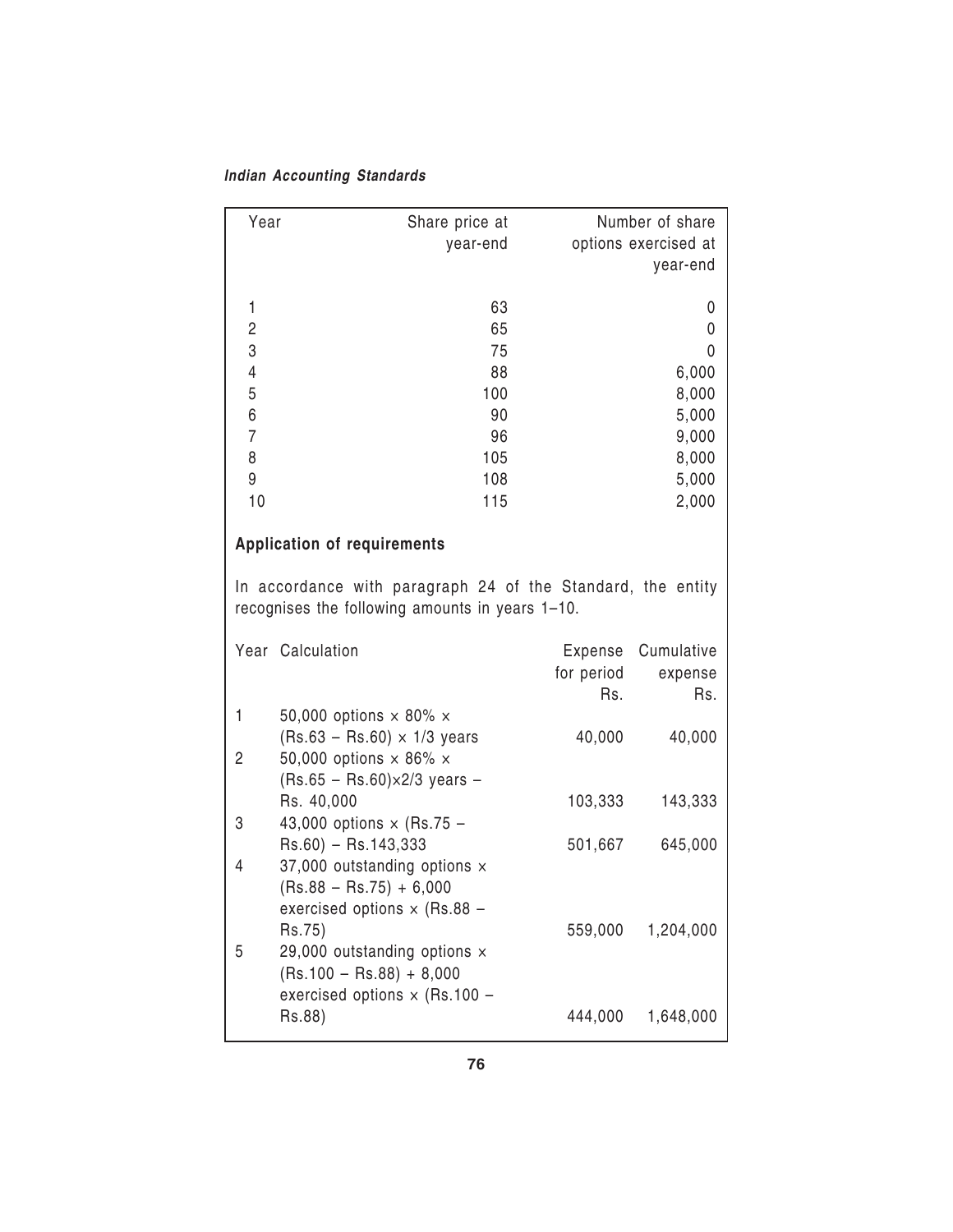| 6  | 24,000 outstanding options $\times$<br>$(Rs.90 - Rs.100) + 5,000$<br>exercised options x |         |                       |
|----|------------------------------------------------------------------------------------------|---------|-----------------------|
| 7  | $(Rs.90 - Rs.100)$<br>15,000 outstanding options $\times$                                |         | $(290,000)$ 1,358,000 |
|    | $(Rs.96 - Rs.90) + 9,000$                                                                |         |                       |
|    | exercised options $\times$ (Rs.96 –                                                      |         |                       |
|    | Rs.90)                                                                                   | 144,000 | 1,502,000             |
| 8  | 7,000 outstanding options $\times$                                                       |         |                       |
|    | $(Rs.105 - Rs.96) + 8,000$ exercised                                                     |         |                       |
|    | options $\times$ (Rs.105 – Rs.96)                                                        | 135,000 | 1,637,000             |
| 9  | 2,000 outstanding options $\times$                                                       |         |                       |
|    | $(Rs.108 - Rs.105) + 5,000$                                                              |         |                       |
|    | exercised options $\times$ (Rs.108)                                                      |         |                       |
|    | $-$ Rs.105)                                                                              | 21,000  | 1,658,000             |
| 10 | 2,000 exercised options $\times$                                                         |         |                       |
|    | $(Rs.115 - Rs.108)$                                                                      | 14,000  | 1,672,000             |

IG17 There are many different types of employee share and share option plans. The following example illustrates the application of Ind AS 102 to one particular type of plan—an employee share purchase plan. Typically, an employee share purchase plan provides employees with the opportunity to purchase the entity's shares at a discounted price. The terms and conditions under which employee share purchase plans operate differ from country to country. That is to say, not only are there many different types of employee share and share options plans, there are also many different types of employee share purchase plans. Therefore, the following example illustrates the application of Ind AS 102 to one specific employee share purchase plan.

#### **IG Example 11**

Employee share purchase plan

#### **Background**

An entity offers all its 1,000 employees the opportunity to participate in an employee share purchase plan. The employees have two weeks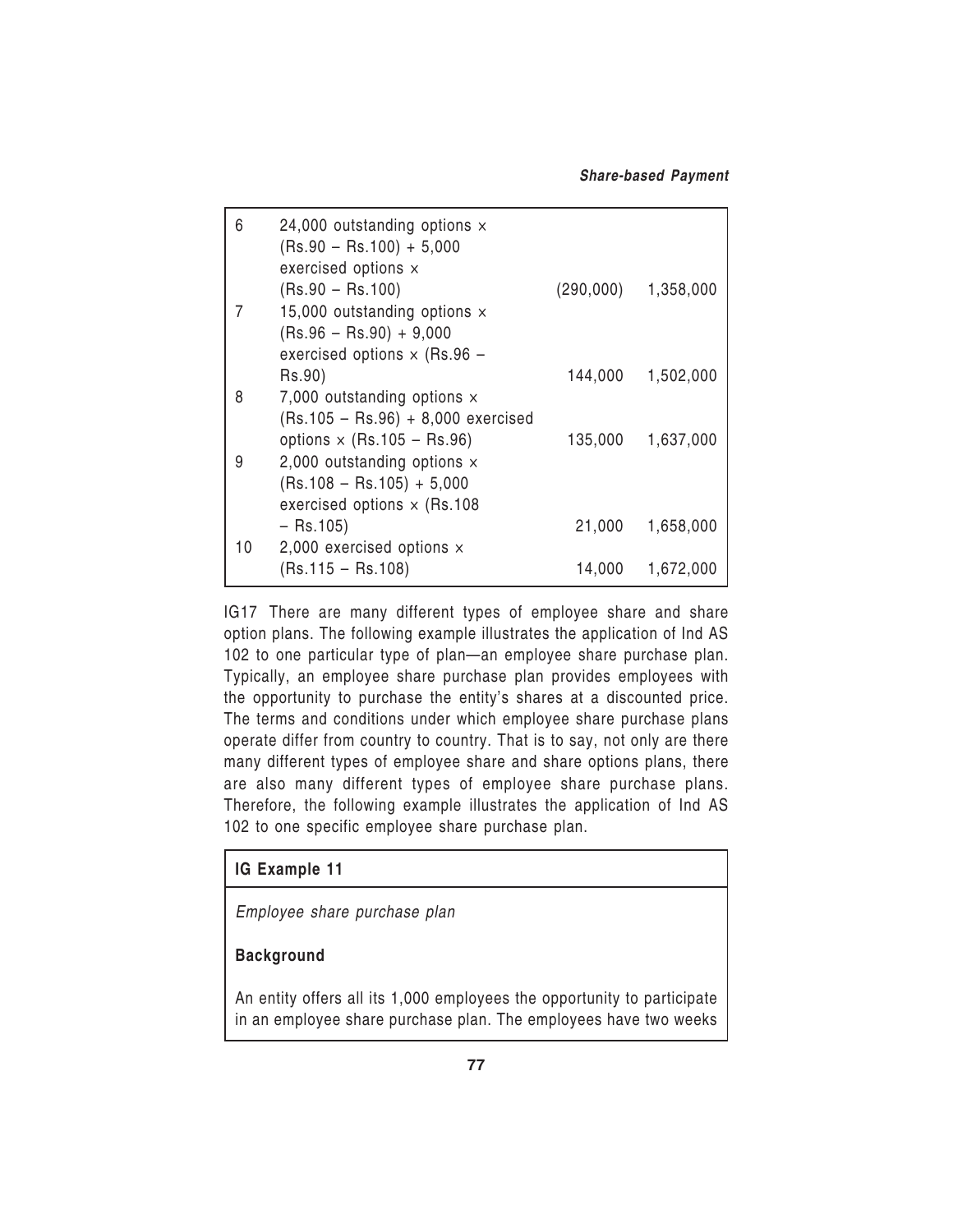to decide whether to accept the offer. Under the terms of the plan, the employees are entitled to purchase a maximum of 100 shares each. The purchase price will be 20 per cent less than the market price of the entity's shares at the date the offer is accepted, and the purchase price must be paid immediately upon acceptance of the offer. All shares purchased must be held in trust for the employees, and cannot be sold for five years. The employee is not permitted to withdraw from the plan during that period. For example, if the employee ceases employment during the five-year period, the shares must nevertheless remain in the plan until the end of the five-year period. Any dividends paid during the five-year period will be held in trust for the employees until the end of the five-year period.

In total, 800 employees accept the offer and each employee purchases, on average, 80 shares, ie the employees purchase a total of 64,000 shares. The weighted-average market price of the shares at the purchase date is Rs.30 per share, and the weightedaverage purchase price is Rs.24 per share.

#### **Application of requirements**

For transactions with employees, Ind AS 102 requires the transaction amount to be measured by reference to the fair value of the equity instruments granted (Ind AS 102, paragraph 11). To apply this requirement, it is necessary first to determine the type of equity instrument granted to the employees. Although the plan is described as an employee share purchase plan (ESPP), some ESPPs include option features and are therefore, in effect, share option plans. For example, an ESPP might include a 'look-back feature', whereby the employee is able to purchase shares at a discount, and choose whether the discount is applied to the entity's share price at the date of grant or its share price at the date of purchase. Or an ESPP might specify the purchase price, and then allow the employees a significant period of time to decide whether to participate in the plan. Another example of an option feature is an ESPP that permits the participating employees to cancel their participation before or at the end of a specified period and obtain a refund of amounts previously paid into the plan.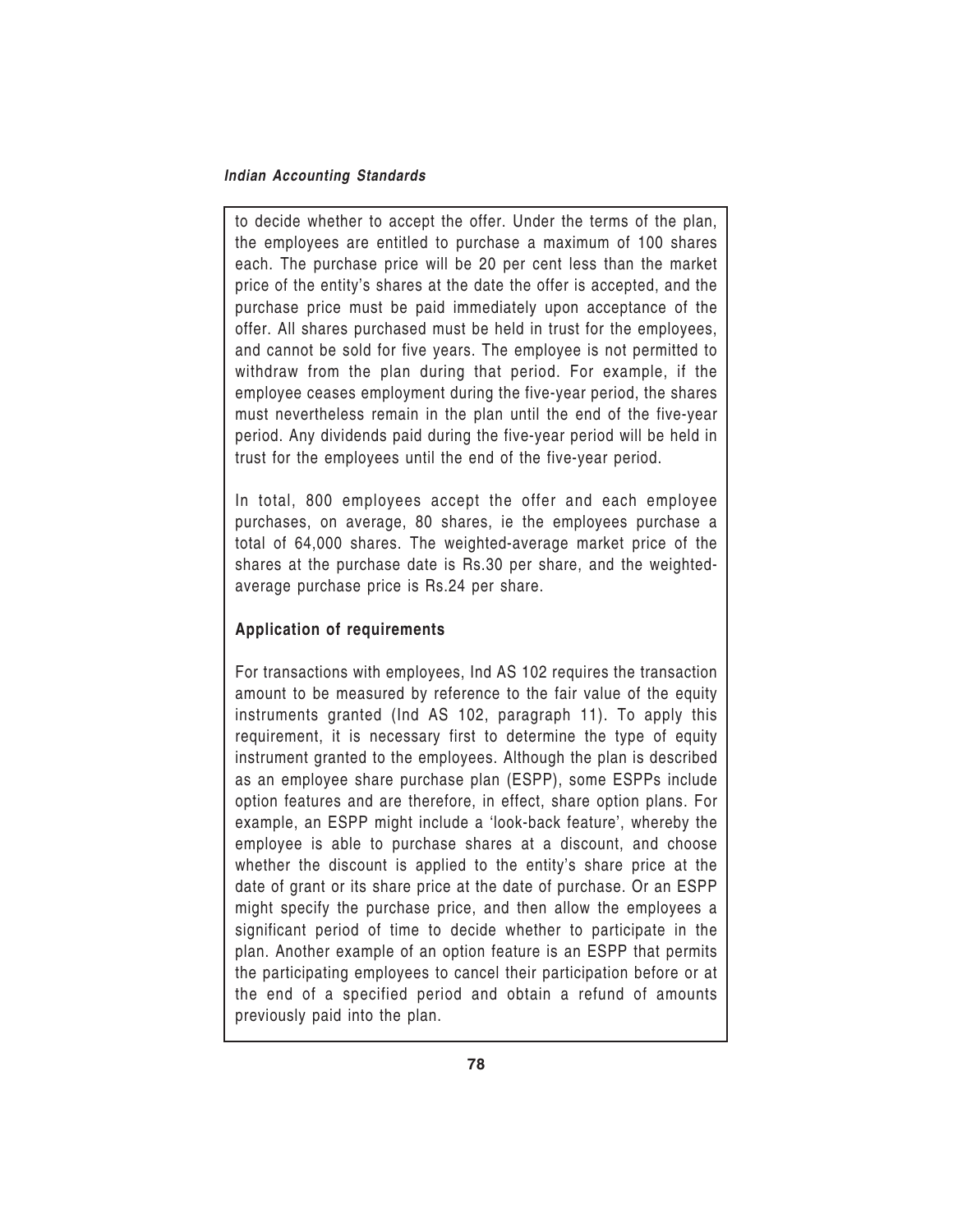However, in this example, the plan includes no option features. The discount is applied to the share price at the purchase date, and the employees are not permitted to withdraw from the plan.

Another factor to consider is the effect of post-vesting transfer restrictions, if any. Paragraph B3 of Ind AS 102 states that, if shares are subject to restrictions on transfer after vesting date, that factor should be taken into account when estimating the fair value of those shares, but only to the extent that the post-vesting restrictions affect the price that a knowledgeable, willing market participant would pay for that share. For example, if the shares are actively traded in a deep and liquid market, post-vesting transfer restrictions may have little, if any, effect on the price that a knowledgeable, willing market participant would pay for those shares.

In this example, the shares are vested when purchased, but cannot be sold for five years after the date of purchase. Therefore, the entity should consider the valuation effect of the five-year post-vesting transfer restriction. This entails using a valuation technique to estimate what the price of the restricted share would have been on the purchase date in an arm's length transaction between knowledgeable, willing parties. Suppose that, in this example, the entity estimates that the fair value of each restricted share is Rs.28. In this case, the fair value of the equity instruments granted is Rs.4 per share (being the fair value of the restricted share of Rs.28 less the purchase price of Rs.24). Because 64,000 shares were purchased, the total fair value of the equity instruments granted is Rs.256,000.

In this example, there is no vesting period. Therefore, in accordance with paragraph 14 of Ind AS 102, the entity should recognise an expense of Rs.256,000 immediately.

However, in some cases, the expense relating to an ESPP might not be material. Ind AS 8 Accounting Policies, Changes in Accounting Policies and Errors states that the accounting policies in Indian Accounting Standards need not be applied when the effect of applying them is immaterial (Ind AS 8, paragraph 8). Ind AS 8 also states that an omission or misstatement of an item is material if it could, individually or collectively,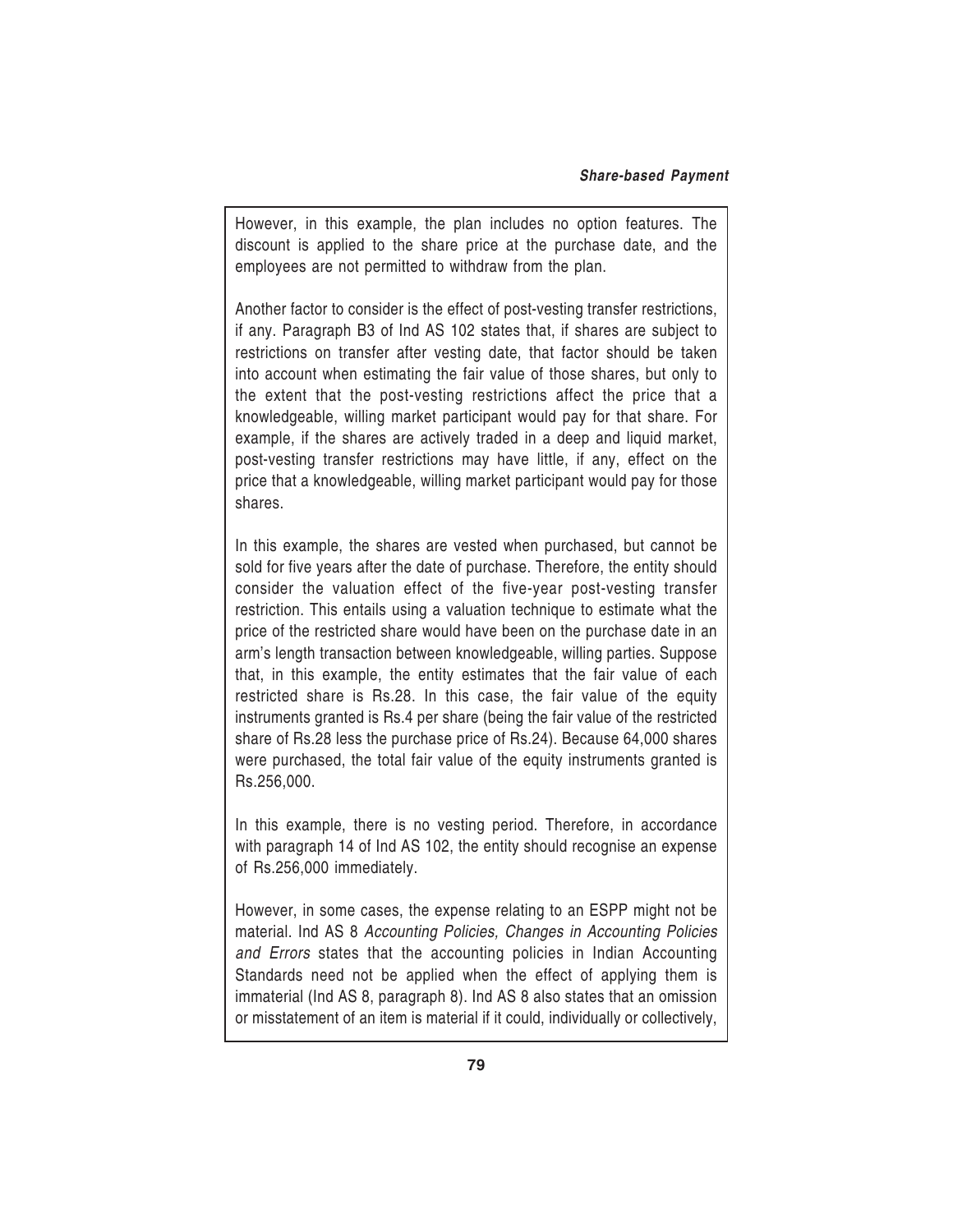influence the economic decisions that users make on the basis of the financial statements. Materiality depends on the size and nature of the omission or misstatement judged in the surrounding circumstances. The size or nature of the item, or a combination of both, could be the determining factor (Ind AS 8, paragraph 5). Therefore, in this example, the entity should consider whether the expense of Rs.256,000 is material.

## **Cash-settled share-based payment transactions**

IG18 Paragraphs 30–33 of the Standard set out requirements for transactions in which an entity acquires goods or services by incurring liabilities to the supplier of those goods or services in amounts based on the price of the entity's shares or other equity instruments. The entity is required to recognise initially the goods or services acquired, and a liability to pay for those goods or services, when the entity obtains the goods or as the services are rendered, measured at the fair value of the liability. Thereafter, until the liability is settled, the entity is required to recognise changes in the fair value of the liability.

IG19 For example, an entity might grant share appreciation rights to employees as part of their remuneration package, whereby the employees will become entitled to a future cash payment (rather than an equity instrument), based on the increase in the entity's share price from a specified level over a specified period of time. If the share appreciation rights do not vest until the employees have completed a specified period of service, the entity recognises the services received, and a liability to pay for them, as the employees render service during that period. The liability is measured, initially and at the end of each reporting period until settled, at the fair value of the share appreciation rights, by applying an option pricing model, and the extent to which the employees have rendered service to date. Changes in fair value are recognised in profit or loss. Therefore, if the amount recognised for the services received was included in the carrying amount of an asset recognised in the entity's balance sheet (eg inventory), the carrying amount of that asset is not adjusted for the effects of the liability remeasurement. Example 12 illustrates these requirements.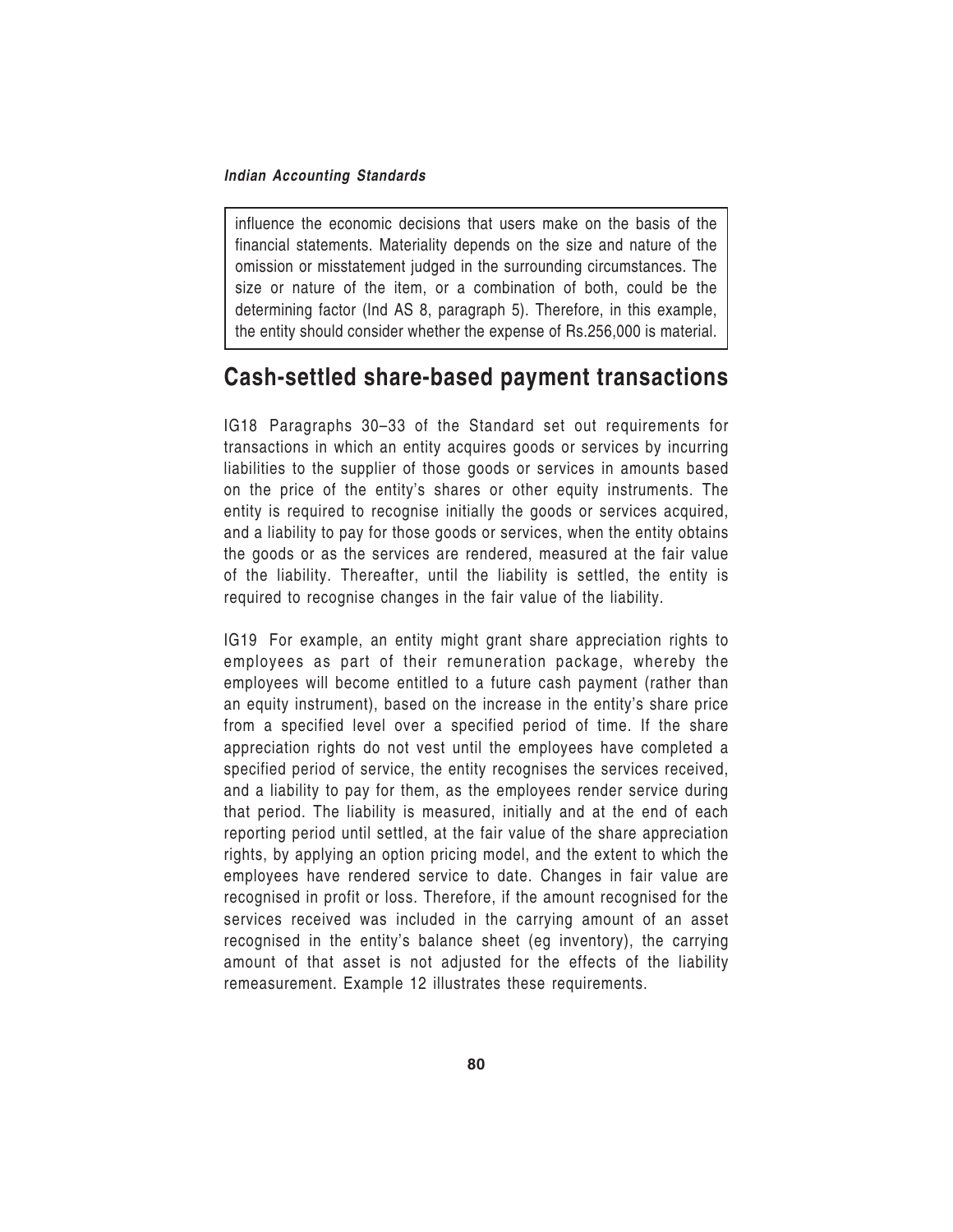# **IG Example 12 Background** An entity grants 100 cash share appreciation rights (SARs) to each of its 500 employees, on condition that the employees remain in its employment for the next three years. During year 1, 35 employees leave. The entity estimates that a further 60 will leave during years 2 and 3. During year 2, 40 employees leave and the entity estimates that a further 25 will leave during year 3. During year 3, 22 employees leave. At the end of year 3, 150 employees exercise their SARs, another 140 employees exercise their SARs at the end of year 4 and the remaining 113 employees exercise their SARs at the end of year 5. The entity estimates the fair value of the SARs at the end of each year in which a liability exists as shown below. At the end of year 3, all SARs held by the remaining employees vest. The intrinsic values of the SARs at the date of exercise (which equal the cash paid out) at the end of years 3, 4 and 5 are also shown below. Year **Fair value** Intrinsic value 1 Rs.14.40 2 Rs.15.50 3 Rs.18.20 Rs.15.00 4 Rs.21.40 Rs.20.00 5 Rs.25.00 **Application of requirements** Year Calculation **Expense** Liability Rs. Rs. 1  $(500 - 95)$  employees  $\times 100$ SARs × Rs.14.40 × 1/3 194,400 194,400 2  $(500 - 100)$  employees  $\times$ 100 SARs  $\times$  Rs.15.50  $\times$ 2/3 – Rs.194,400 218,933 413,333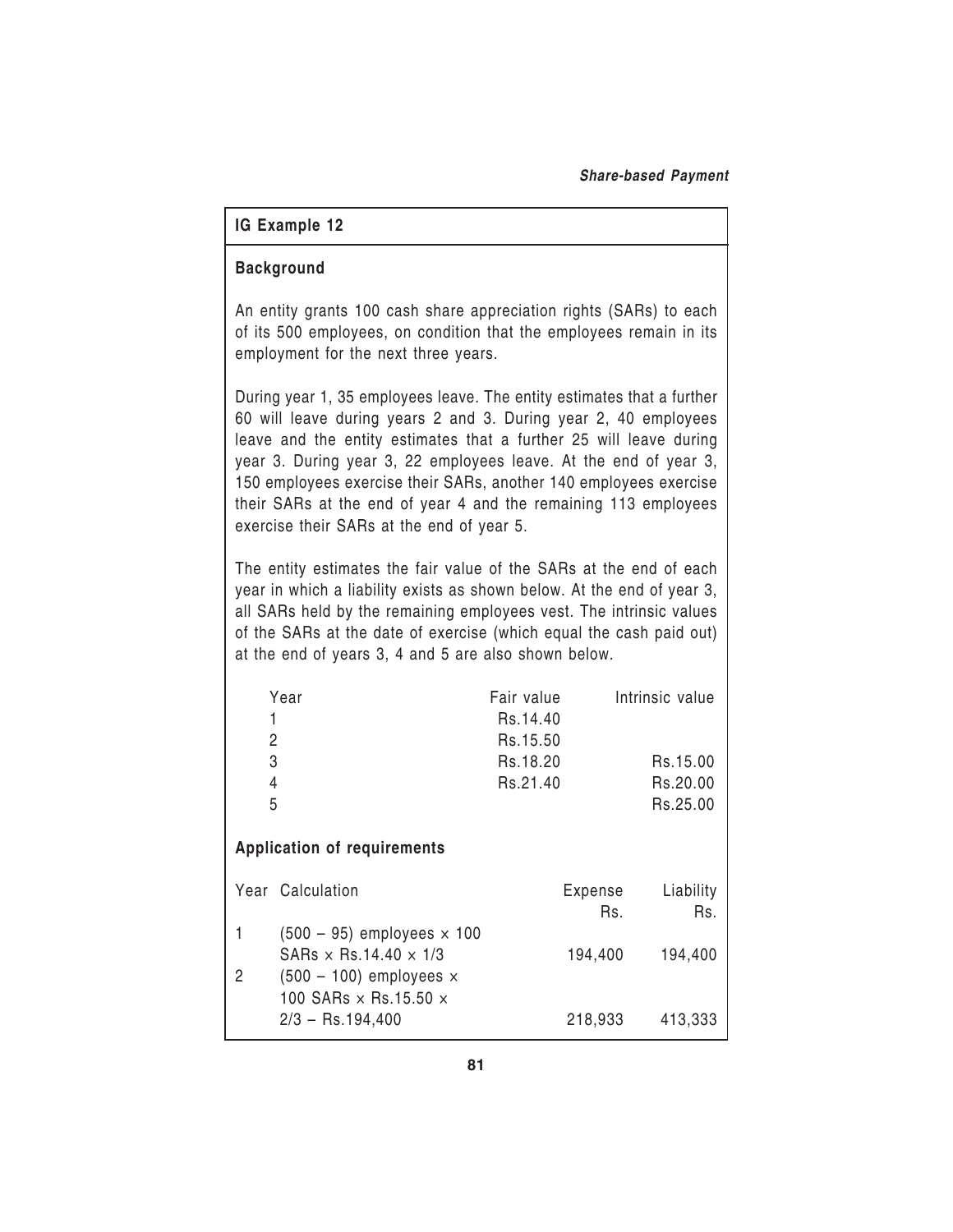| 3 | $(500 - 97 - 150)$ employees<br>$\times$ 100 SARs $\times$ Rs.18.20 -<br>Rs.413,333 | 47,127     |         | 460,460 |
|---|-------------------------------------------------------------------------------------|------------|---------|---------|
|   | $+$ 150 employees $\times$ 100<br>$SARS \times Rs.15.00$                            | 225,000    |         |         |
| 4 | Total<br>$(253 - 140)$ employees<br>$\times$ 100 SARs $\times$ Rs.21.40 -           |            | 272,127 |         |
|   | Rs.460,460                                                                          | (218, 640) |         | 241,820 |
|   | $+$ 140 employees $\times$<br>100 SARs $\times$ Rs.20.00                            | 280,000    |         |         |
| 5 | Total<br>$Rs.0 - Rs.241,820$                                                        | (241, 820) | 61,360  | 0       |
|   | $+$ 113 employees $\times$ 100<br>SARs × Rs.25.00                                   | 282,500    |         |         |
|   | Total                                                                               |            | 40,680  |         |
|   | Total                                                                               |            | 787,500 |         |

# **Share-based payment arrangements with cash alternatives**

IG20 Some employee share-based payment arrangements permit the employee to choose whether to receive cash or equity instruments. In this situation, a compound financial instrument has been granted, ie a financial instrument with debt and equity components. Paragraph 37 of the Standard requires the entity to estimate the fair value of the compound financial instrument at grant date, by first measuring the fair value of the debt component, and then measuring the fair value of the equity component taking into account that the employee must forfeit the right to receive cash to receive the equity instrument.

IG21 Typically, share-based payment arrangements with cash alternatives are structured so that the fair value of one settlement alternative is the same as the other. For example, the employee might have the choice of receiving share options or cash share appreciation rights. In such cases,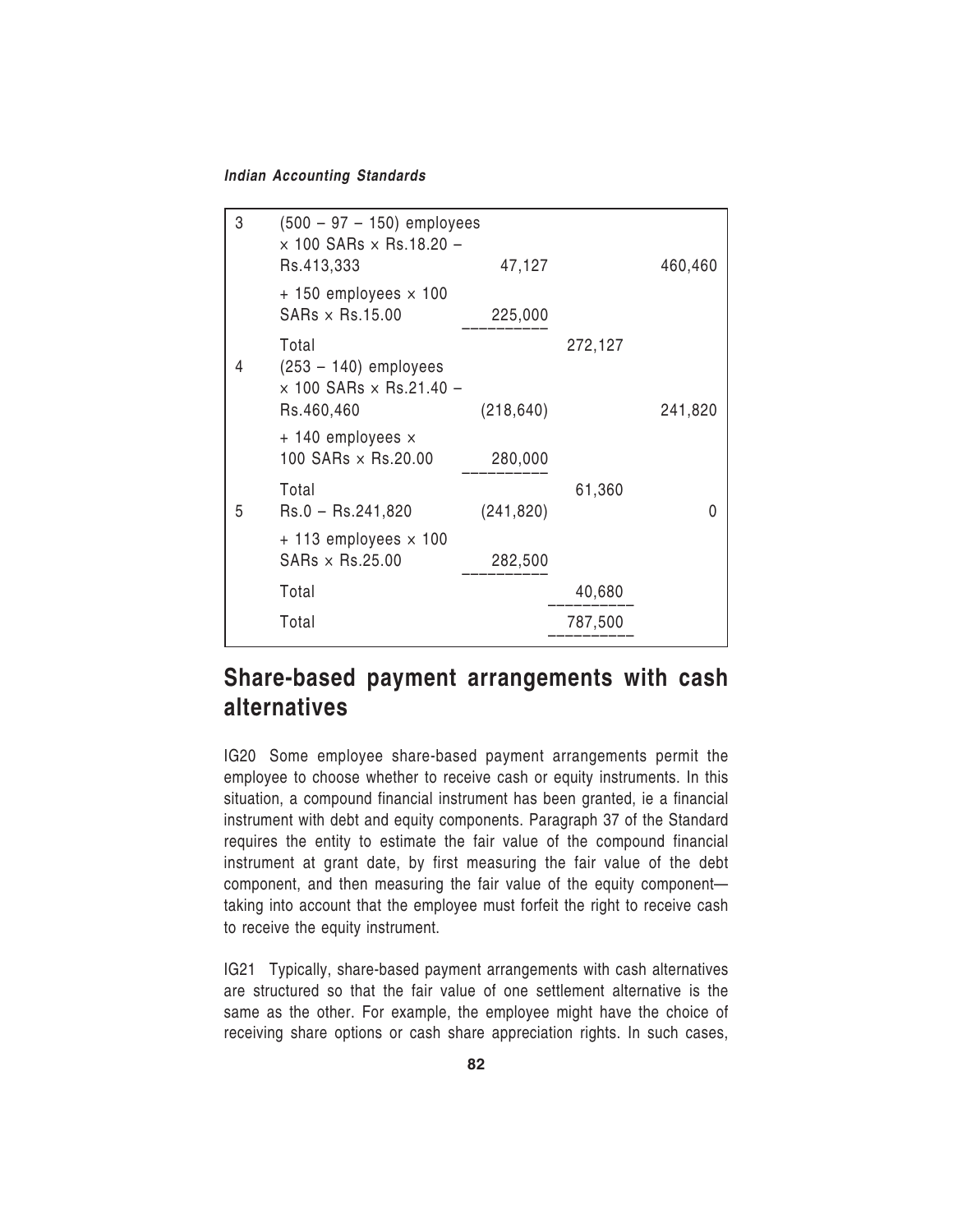the fair value of the equity component will be zero, and hence the fair value of the compound financial instrument will be the same as the fair value of the debt component. However, if the fair values of the settlement alternatives differ, usually the fair value of the equity component will be greater than zero, in which case the fair value of the compound financial instrument will be greater than the fair value of the debt component.

IG22 Paragraph 38 of the Standard requires the entity to account separately for the services received in respect of each component of the compound financial instrument. For the debt component, the entity recognises the services received, and a liability to pay for those services, as the counterparty renders service, in accordance with the requirements applying to cash-settled share-based payment transactions. For the equity component (if any), the entity recognises the services received, and an increase in equity, as the counterparty renders service, in accordance with the requirements applying to equity-settled share-based payment transactions. Example 13 illustrates these requirements.

#### **IG Example 13**

#### **Background**

An entity grants to an employee the right to choose either 1,000 phantom shares, ie a right to a cash payment equal to the value of 1,000 shares, or 1,200 shares. The grant is conditional upon the completion of three years' service. If the employee chooses the share alternative, the shares must be held for three years after vesting date.

At grant date, the entity's share price is Rs.50 per share. At the end of years 1, 2 and 3, the share price is Rs.52, Rs.55 and Rs.60 respectively. The entity does not expect to pay dividends in the next three years. After taking into account the effects of the post-vesting transfer restrictions, the entity estimates that the grant date fair value of the share alternative is Rs.48 per share.

At the end of year 3, the employee chooses:

**Scenario 1:** The cash alternative

**Scenario 2:** The equity alternative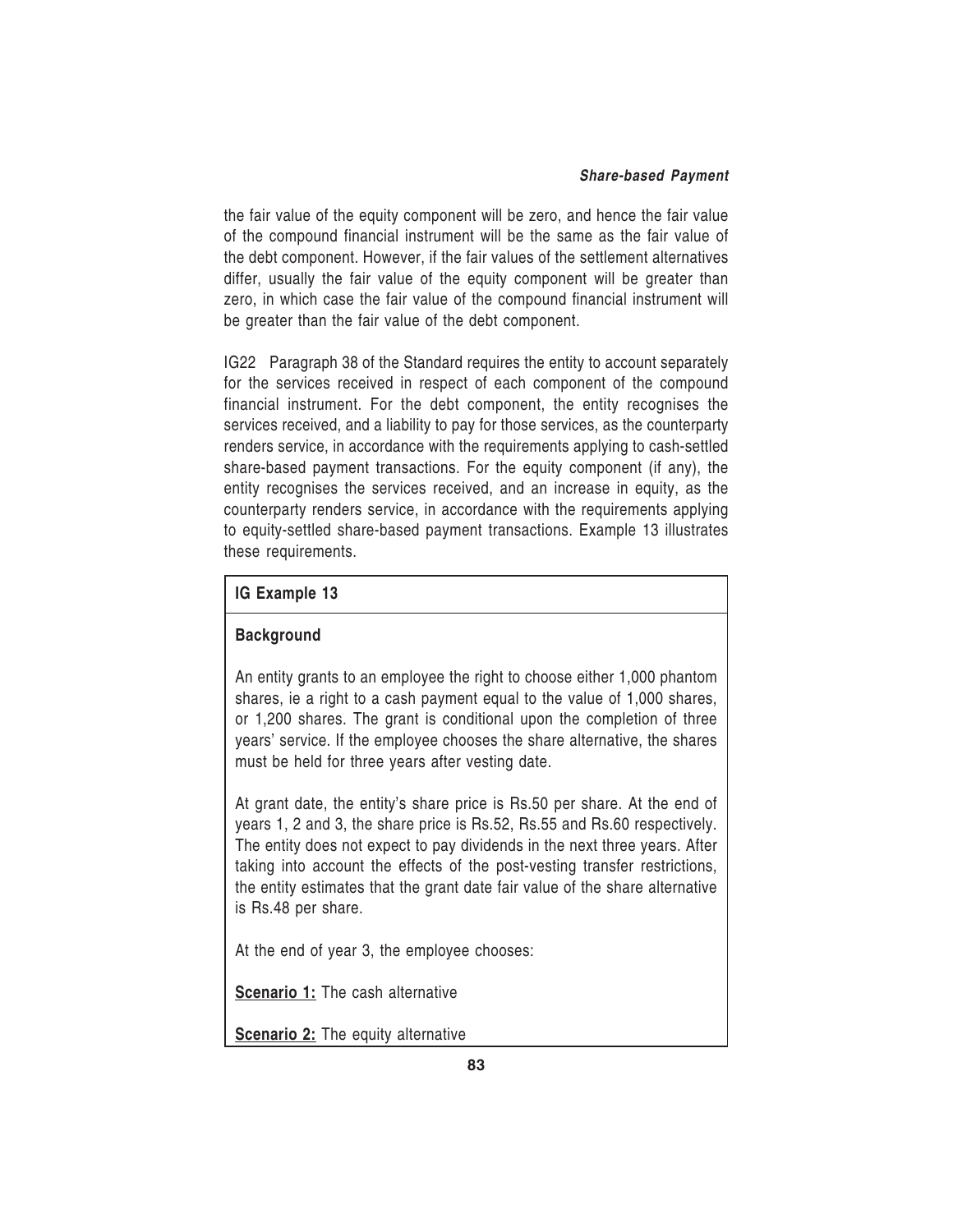| <b>Application of requirements</b>                                                                                                                                                       |                                                                                                                              |                 |               |                  |  |
|------------------------------------------------------------------------------------------------------------------------------------------------------------------------------------------|------------------------------------------------------------------------------------------------------------------------------|-----------------|---------------|------------------|--|
| The fair value of the equity alternative is Rs.57,600 (1,200 shares $\times$<br>Rs.48).<br>The fair value of the cash alternative is Rs.50,000 (1,000 phantom<br>shares $\times$ Rs.50). |                                                                                                                              |                 |               |                  |  |
|                                                                                                                                                                                          | Therefore, the fair value of the equity component of the compound<br>instrument is Rs.7,600 (Rs.57,600 - Rs.50,000).         |                 |               |                  |  |
|                                                                                                                                                                                          | The entity recognises the following amounts:                                                                                 |                 |               |                  |  |
| Year                                                                                                                                                                                     |                                                                                                                              | Expense<br>Rs.  | Equity<br>Rs. | Liability<br>Rs. |  |
| 1                                                                                                                                                                                        | Liability component:<br>$(1,000 \times$ Rs.52 $\times$ 1/3)                                                                  | 17,333          |               | 17,333           |  |
| $\overline{2}$                                                                                                                                                                           | Equity component:<br>$(Rs.7,600 \times 1/3)$<br>Liability component:<br>$(1,000 \times$ Rs.55 $\times$ 2/3)<br>$-$ Rs.17,333 | 2,533<br>19,333 | 2,533         | 19,333           |  |
| 3                                                                                                                                                                                        | Equity component:<br>$(Rs.7,600 \times 1/3)$<br>Liability component:<br>$(1,000 \times$ Rs.60) - Rs.36,666                   | 2,533<br>23,334 | 2,533         | 23,334           |  |
|                                                                                                                                                                                          | Equity component:<br>$(Rs.7,600 \times 1/3)$                                                                                 | 2,534           | 2,534         |                  |  |
| 3                                                                                                                                                                                        | End Scenario 1: cash of<br>Year Rs.60,000 paid<br>Scenario 1<br>Totals                                                       | 67,600          | 7,600         | (60,000)<br>0    |  |
|                                                                                                                                                                                          | Scenario 2: 1,200 shares<br>issued                                                                                           |                 | 60,000        | (60,000)         |  |
|                                                                                                                                                                                          | Scenario 2<br><b>Totals</b>                                                                                                  | 67,600          | 67,600        |                  |  |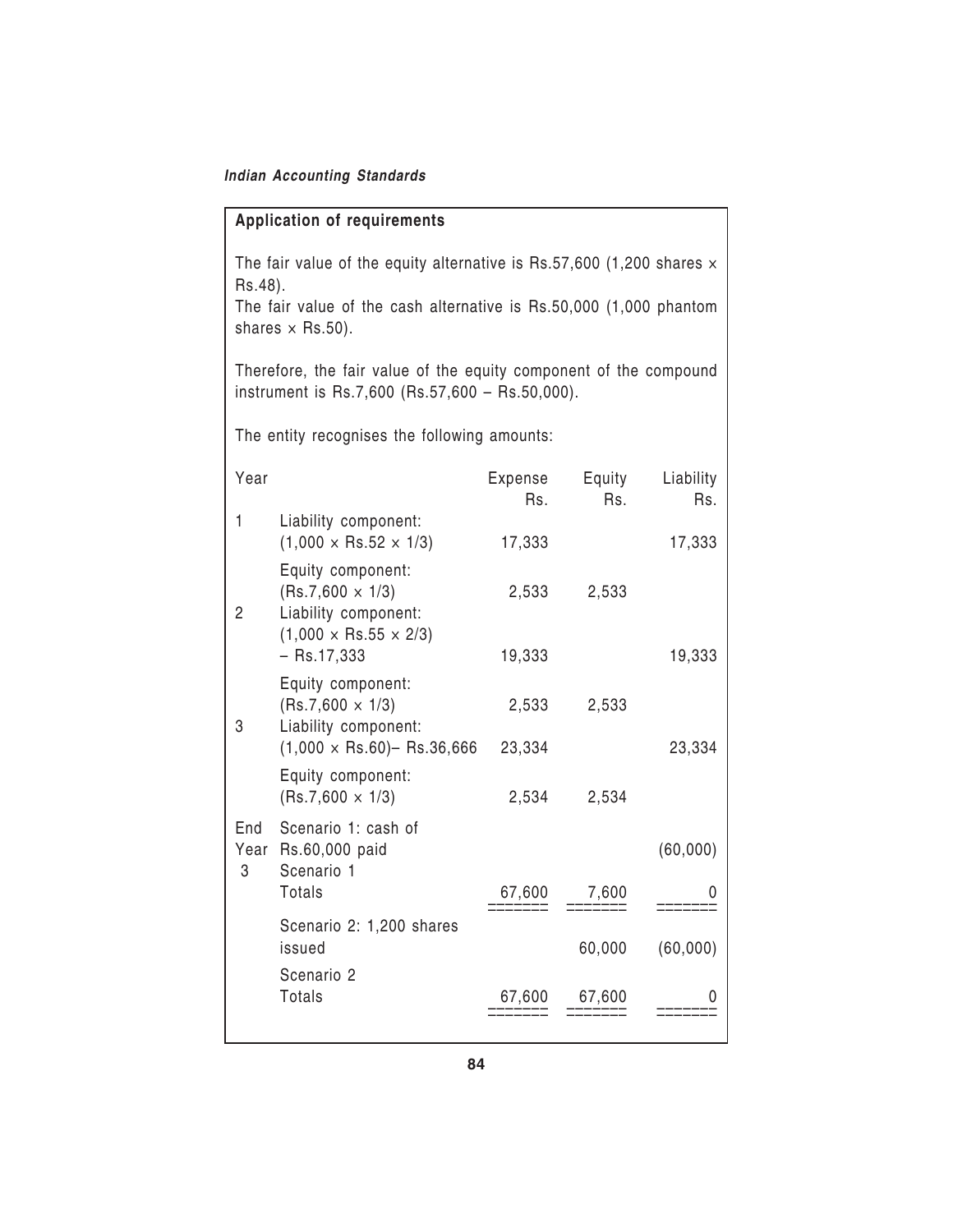## **Share-based payment transactions among group entities**

IG22AParagraphs 43A and 43B of Ind AS 102 specify the accounting requirements for share-based payment transactions among group entities in the separate or individual financial statements of the entity receiving the goods or services. Example 14 illustrates the journal entries in the separate or individual financial statements for a group transaction in which a parent grants rights to its equity instruments to the employees of its subsidiary.

#### **IG Example 14**

Share-based payment transactions in which a parent grants rights to its equity instruments to the employees of its subsidiary

#### **Background**

A parent grants 200 share options to each of 100 employees of its subsidiary, conditional upon the completion of two years' service with the subsidiary. The fair value of the share options on grant date is Rs.30 each. At grant date, the subsidiary estimates that 80 per cent of the employees will complete the two-year service period. This estimate does not change during the vesting period. At the end of the vesting period, 81 employees complete the required two years of service. The parent does not require the subsidiary to pay for the shares needed to settle the grant of share options.

#### **Application of requirements**

As required by paragraph B53 of the Standard, over the two-year vesting period, the subsidiary measures the services received from the employees in accordance with the requirements applicable to equity-settled share-based payment transactions. Thus, the subsidiary measures the services received from the employees on the basis of the fair value of the share options at grant date. An increase in equity is recognised as a contribution from the parent in the separate or individual financial statements of the subsidiary.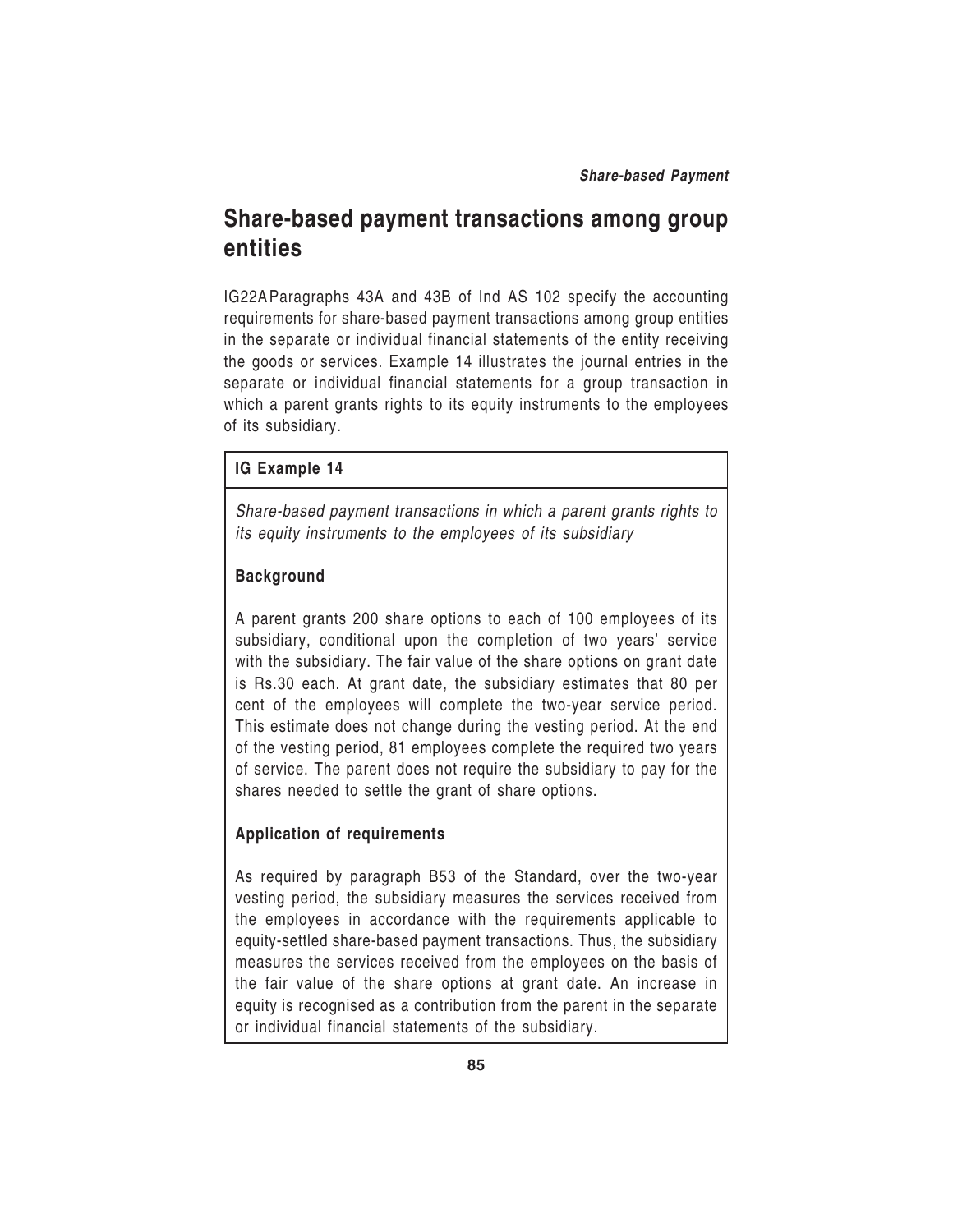| The journal entries recorded by the subsidiary for each of the two<br>years are as follows:                                              |            |            |
|------------------------------------------------------------------------------------------------------------------------------------------|------------|------------|
| Year 1<br>Dr Remuneration expense<br>$(200 \times 100 \times \text{Rs.}30 \times 0.8/2)$<br>Cr Equity (Contribution from the parent)     | Rs.240,000 | Rs.240,000 |
| Year 2<br>Dr Remuneration expense<br>$(200 \times 100 \times$ Rs.30 $\times$ 0.81 - 240,000)<br>Cr Equity (Contribution from the parent) | Rs.246,000 | Rs.246,000 |

# **Illustrative disclosures**

IG23 The following example illustrates the disclosure requirements in paragraphs 44–52 of the Standard.\*

Extract from the Notes to the Financial Statements of Company Z for the year ended 31 December 20X5.

## **Share-based Payment**

During the period ended 31 December 20X5, the Company had four share-based payment arrangements, which are described below.

| Type of<br>arrangement  | Senior<br>management<br>share option<br>plan | General<br>employee<br>share option<br>plan | Executive<br>share plan | Senior<br>management<br>share<br>appreciation<br>cash plan |
|-------------------------|----------------------------------------------|---------------------------------------------|-------------------------|------------------------------------------------------------|
| Date of grant<br>Number | 1 January<br>20X4                            | 1 January<br>20X5                           | 1 January<br>20X5       | 1 July 20X5                                                |
| granted                 | 50,000                                       | 75,000                                      | 50,000                  | 25,000                                                     |
| Contractual<br>l life   | 10 vears                                     | 10 vears                                    | N/A                     | 10 years                                                   |

\* Note that the illustrative example is not intended to be a template or model and is therefore not exhaustive. For example, it does not illustrate the disclosure requirements in paragraphs 47(c), 48 and 49 of the Standard.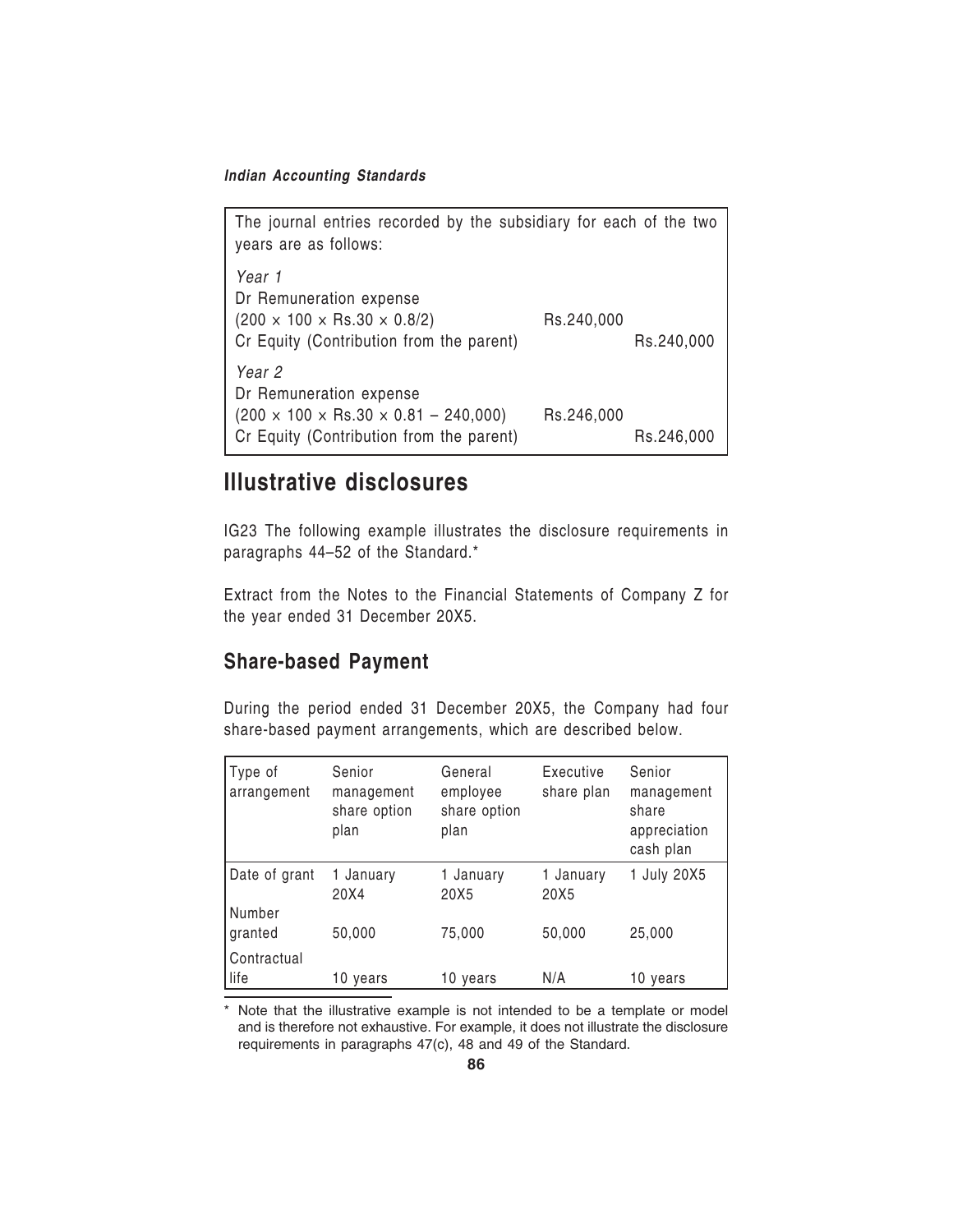| Vesting<br>conditions | 1.5 years'<br>service and<br>achievement<br>of a share<br>price target,<br>which was<br>achieved. | Three years'<br>service. | Three years' Three years'<br>service and service and<br>of a target<br>growth in<br>earnings<br>per share. | achievement achievement<br>of a target<br>increase in<br>market share. |
|-----------------------|---------------------------------------------------------------------------------------------------|--------------------------|------------------------------------------------------------------------------------------------------------|------------------------------------------------------------------------|
|                       |                                                                                                   |                          |                                                                                                            |                                                                        |

The estimated fair value of each share option granted in the general employee share option plan is Rs.23.60. This was calculated by applying a binomial option pricing model. The model inputs were the share price at grant date of Rs.50, exercise price of Rs.50, expected volatility of 30 per cent, no expected dividends, contractual life of ten years, and a risk-free interest rate of 5 per cent. To allow for the effects of early exercise, it was assumed that the employees would exercise the options after vesting date when the share price was twice the exercise price. Historical volatility was 40 per cent, which includes the early years of the Company's life; the Company expects the volatility of its share price to reduce as it matures.

The estimated fair value of each share granted in the executive share plan is Rs.50.00, which is equal to the share price at the date of grant.

|                  | 20X4       |              | 20X5       |              |
|------------------|------------|--------------|------------|--------------|
|                  |            | Weighted     |            | Weighted     |
|                  |            | average      |            | average      |
|                  | Number     | exercise     | Number     | exercise     |
|                  | of options | price        | of options | price        |
| Outstanding      |            |              |            |              |
| at start of year | 0          |              | 45,000     | <b>Rs.40</b> |
| Granted          | 50,000     | <b>Rs.40</b> | 75,000     | <b>Rs.50</b> |
| Forfeited        | (5,000)    | Rs.40        | (8,000)    | <b>Rs.46</b> |
| Exercised        | 0          |              | (4,000)    | <b>Rs.40</b> |
| Outstanding      |            |              |            |              |
| at end of year   | 45,000     | <b>Rs.40</b> | 108,000    | <b>Rs.46</b> |
| Exercisable at   |            |              |            |              |
| end of year      | 0          | <b>Rs.40</b> | 38,000     | <b>Rs.40</b> |

Further details of the two share option plans are as follows: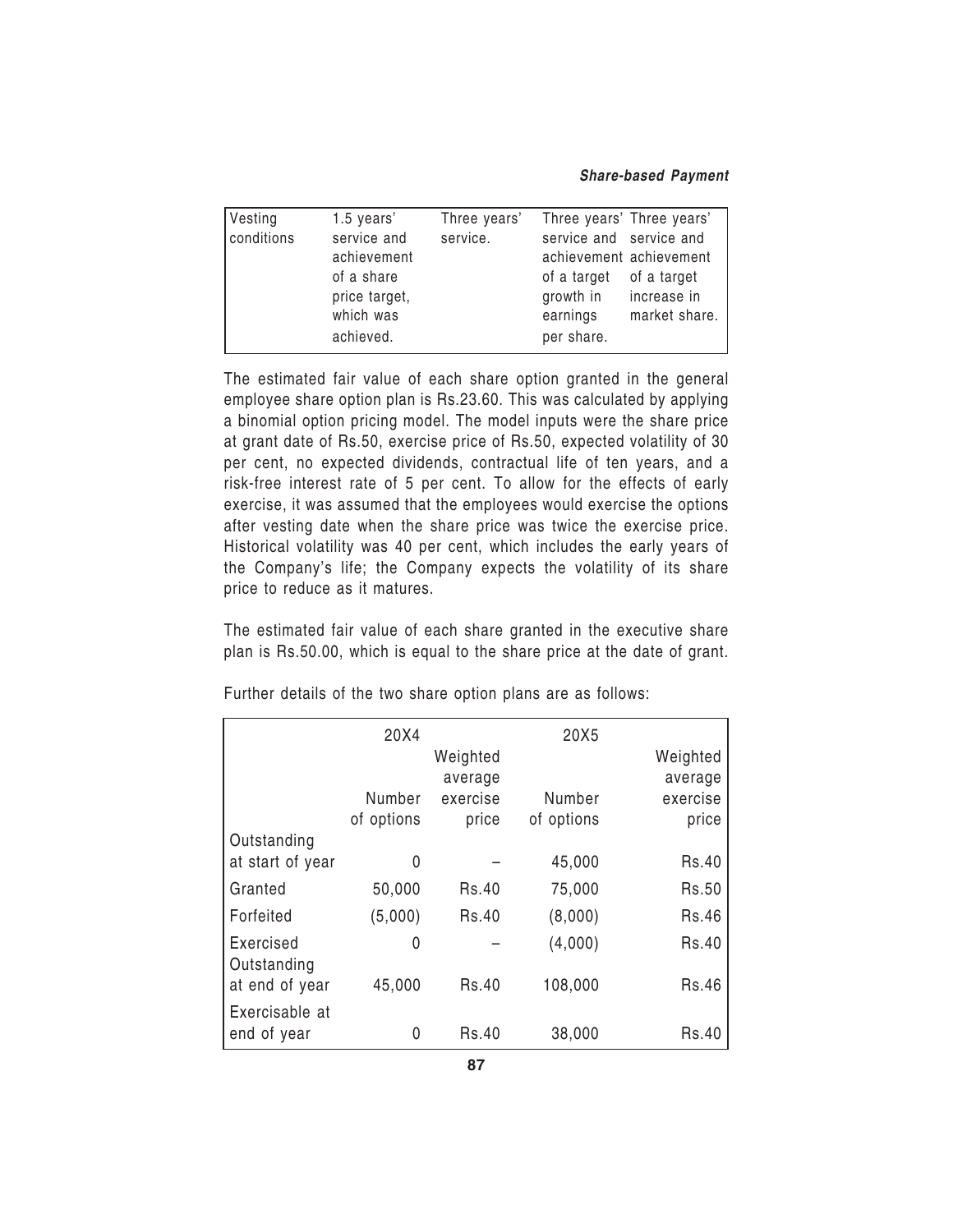The weighted average share price at the date of exercise for share options exercised during the period was Rs.52. The options outstanding at 31 December 20X5 had an exercise price of Rs.40 or Rs.50, and a weighted average remaining contractual life of 8.64 years.

|                                                | 20X4    | 20X5              |
|------------------------------------------------|---------|-------------------|
|                                                | Rs.     | Rs.               |
| Expense arising from share-based payment       |         |                   |
| transactions                                   |         | 495,000 1,105,867 |
| Expense arising from share and share option    |         |                   |
| plans                                          | 495,000 | 1,007,000         |
| Closing balance of liability for cash share    |         |                   |
| appreciation plan                              |         | 98,867            |
| Expense arising from increase in fair value of |         |                   |
| liability for cash share appreciation plan     |         | 9,200             |
|                                                |         |                   |

# **Summary of conditions for a counterparty to receive an equity instrument granted and of accounting treatments**

IG 24 The table below categorises, with examples, the various conditions that determine whether a counterparty receives an equity instrument granted and theaccounting treatment of share-based payments with those conditions.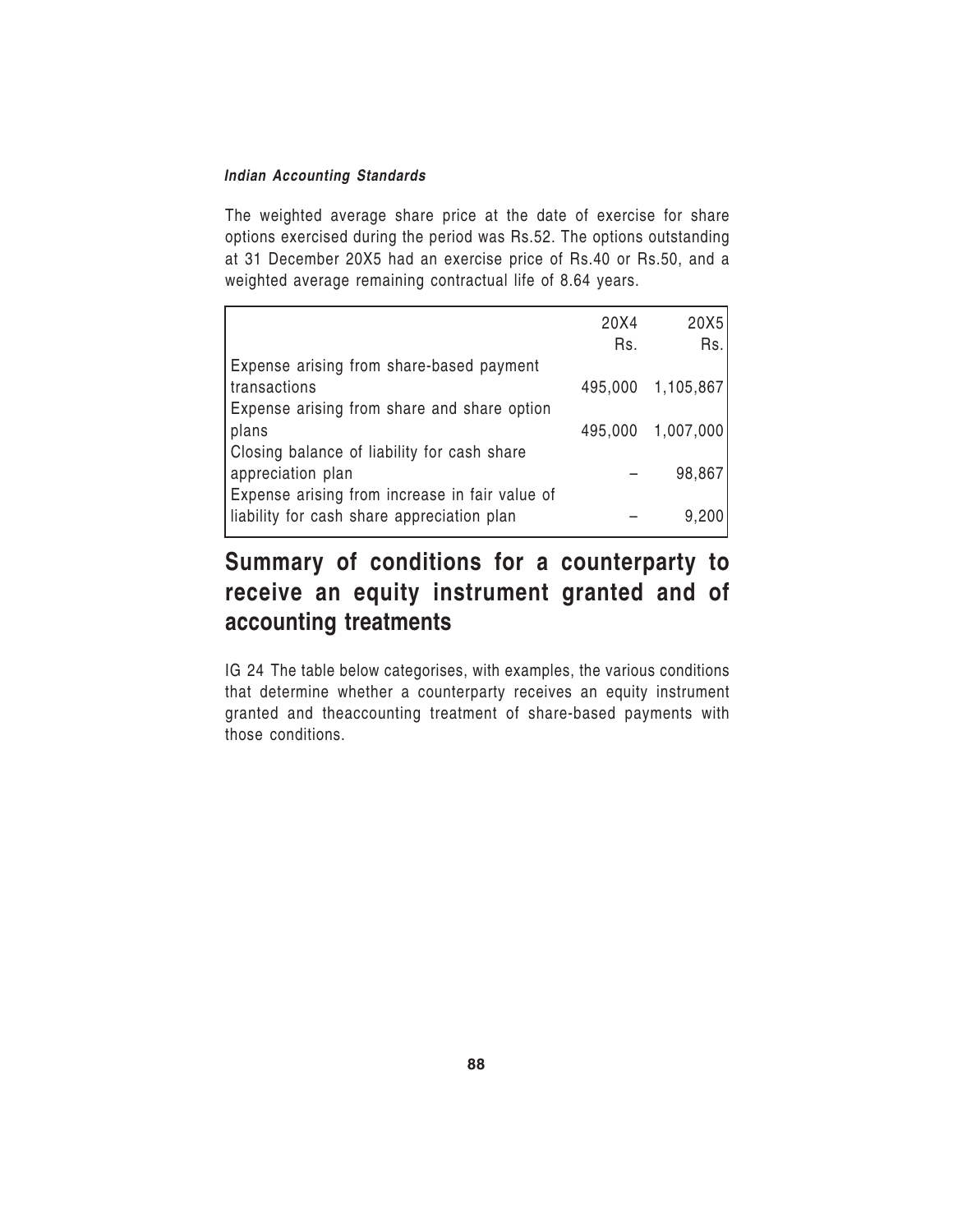| Summary of conditions that determine whether a counterparty<br>receives an equity instrument granted                |                                                                                                                                                                                                                       |                                                                                                                                                                 |                                                                                                                                                                                                      |                                                                                                                                                                        |                                                                                                                                                                                                                                  |                                                                                                                                                                                                                                     |
|---------------------------------------------------------------------------------------------------------------------|-----------------------------------------------------------------------------------------------------------------------------------------------------------------------------------------------------------------------|-----------------------------------------------------------------------------------------------------------------------------------------------------------------|------------------------------------------------------------------------------------------------------------------------------------------------------------------------------------------------------|------------------------------------------------------------------------------------------------------------------------------------------------------------------------|----------------------------------------------------------------------------------------------------------------------------------------------------------------------------------------------------------------------------------|-------------------------------------------------------------------------------------------------------------------------------------------------------------------------------------------------------------------------------------|
|                                                                                                                     |                                                                                                                                                                                                                       |                                                                                                                                                                 | <b>VESTING CONDITIONS</b>                                                                                                                                                                            |                                                                                                                                                                        | <b>NON-VESTING CONDITIONS</b>                                                                                                                                                                                                    |                                                                                                                                                                                                                                     |
|                                                                                                                     |                                                                                                                                                                                                                       | Performance conditions                                                                                                                                          |                                                                                                                                                                                                      |                                                                                                                                                                        |                                                                                                                                                                                                                                  |                                                                                                                                                                                                                                     |
|                                                                                                                     | <b>Service</b><br>conditions                                                                                                                                                                                          | Performance<br>conditions<br>that are<br>market<br>conditions                                                                                                   | Other<br>performance<br>conditions                                                                                                                                                                   | entity nor<br>the counter-<br>party can<br>choose<br>whether the<br>condition<br>is met                                                                                | Neither the Counterparty<br>can choose<br>whether to<br>meet the<br>condition                                                                                                                                                    | <b>Entity can</b><br>choose<br>whether to<br>meet the<br>condition                                                                                                                                                                  |
| <b>Example</b><br>conditions                                                                                        | Requirement<br>to remain<br>in service<br>for three<br>vears                                                                                                                                                          | Target<br>based on<br>the market<br>entity's equity<br>instruments                                                                                              | Target based Target<br>on a<br>successful<br>price of the initial public index<br>offering with<br>a specified<br>service<br>requirement                                                             | based on a<br>commodity                                                                                                                                                | Paying<br>contributions<br>towards the<br>exercise<br>price of a<br>share-<br>based<br>payment                                                                                                                                   | Continuation<br>of the plan<br>by<br>thel<br>entity                                                                                                                                                                                 |
| Include in No<br>grant-date<br>fair value?                                                                          |                                                                                                                                                                                                                       | Yes                                                                                                                                                             | No                                                                                                                                                                                                   | Yes                                                                                                                                                                    | Yes                                                                                                                                                                                                                              | $Yes^{(a)}$                                                                                                                                                                                                                         |
| treatment<br>if the<br>condition<br>is not met<br>after the<br>grant date<br>and<br>during the<br>vesting<br>period | Accounting Forfeiture.<br>The entity<br>revises the<br>expense to<br>reflect the<br>best<br>available<br>estimate of<br>the number<br>of equity<br>instruments remainder<br>expected<br>to vest.<br>(paragraph<br>19) | No change<br>to<br>accounting.<br>The entity<br>continues<br>to<br>recognise<br>the<br>expense<br>over the<br>of the<br>vesting<br>period.<br>(paragraph<br>21) | Forfeiture.<br>The entity<br>revises the<br>expense to<br>reflect the<br>best<br>available<br>estimate of the<br>the number<br>of equity<br>instruments<br>expected<br>to vest.<br>(paragraph<br>19) | No change<br>to<br>accounting.<br>The entity<br>continues<br>to<br>recognise<br>expense<br>over the<br>remainder<br>of the<br>vesting<br>period.<br>(paragraph<br>21A) | Cancellation.<br>The entity<br>recognises<br>immediately<br>the amount<br>of the<br>expense<br>that would<br>otherwise<br>have been<br>recognised<br>over the<br>remainder<br>of the<br>vesting<br>period.<br>(paragraph<br>28A) | Cancellation.<br>The entity<br>recognises<br>immediately<br>the<br>amount of<br>the<br>expense<br>that would<br>otherwise<br>have been<br>recognised<br>over the<br>remainder<br>of the<br>vesting<br>period.<br>(paragraph<br>28A) |

(a) In the calculation of the fair value of the share-based payment, the probability of continuation of the plan by the entity is assumed to be 100 per cent.